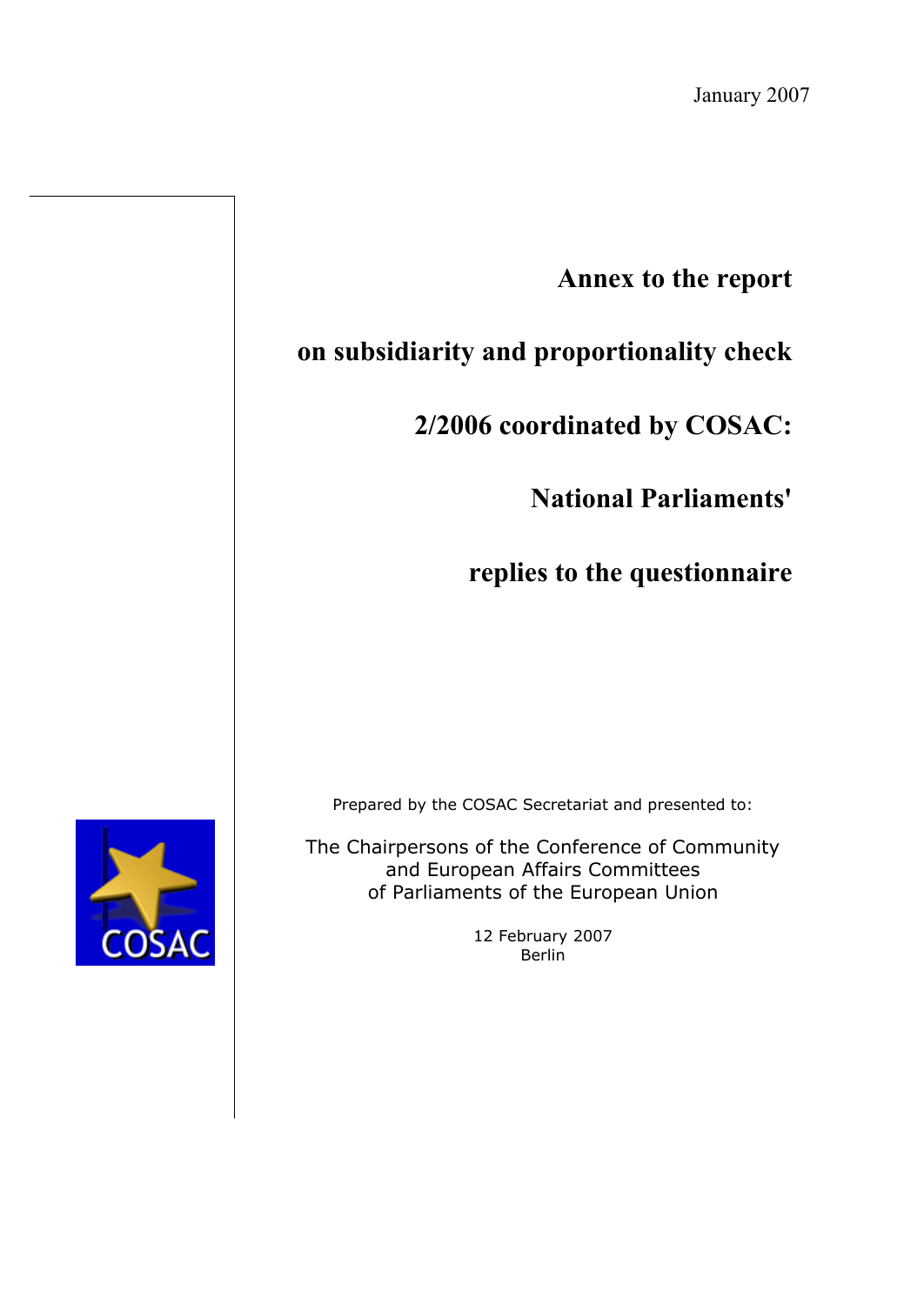#### **ANSWERS TO THE QUESTIONNAIRE OF THE COSAC SECRETARIAT CONCERNING THE EXERCISE ON THE CONTROL OF THE SUBSIDIARITY AND PROPORTIONALITY PRINCIPLES WITH RESPECT TO THE COMMISSION PROPOSAL FOR A DIRECTIVE OF THE EUROPEAN PARLIAMENT AND OF THE COUNCIL AMENDING DIRECTIVE 97/67/EC CONCERNING THE FULL ACCOMPLISHMENT OF THE INTERNAL MARKET OF COMMUNITY POSTAL SERVICES (COM (2006)594)**

The COSAC chairpersons agreed on 20 February 2006 that national parliaments upon completion of the examination of the commission proposal would draw up a short report summarising how they had set about the subsidiarity and proportionality check project and any lessons learnt. The Presidency has asked for the following points to be covered in the reports from national parliaments:

#### *Procedures:*

- 1. Which committees were involved in examining the Commission proposal and what role did each committee play?
- 2. Was your plenary involved?
- 3. Were any other administrative services of your parliament involved in the process?
- 4. Could you describe the procedure used for the examination from start to finish with regard to the committees involved and other actors and the chronology of their involvement?
- 5. Did your government provide any information as part of the scrutiny process?
- 6. Did your national parliament consult regional parliaments with legislative powers?
- 7. Were any other external actors involved in the examination?
- 8. In case of a bicameral system, did you coordinate your examination with the other parliamentary chamber?
- 9. Was the procedure used for this project in accordance with the procedure your parliament plans to use following the Constitutional Treaty´s entering into force?

#### *Findings:*

- 10. Did you find any breach on the subsidiarity principle?
- 11. Did you find any breach on the proportionality principle?
- 12. Did you adopt a reasoned opinion for non-compliance? (If yes please enclose a copy with your report to the COSAC secretariat)
- 13. Did you find the Commission's justification with regard to the subsidiarity principle satisfactory?
- 14. Did you find the Commission's justification with regard to the proportionality principle satisfactory?
- 15. Did you encounter any specific difficulties during the examination?
- 16. Any other comments?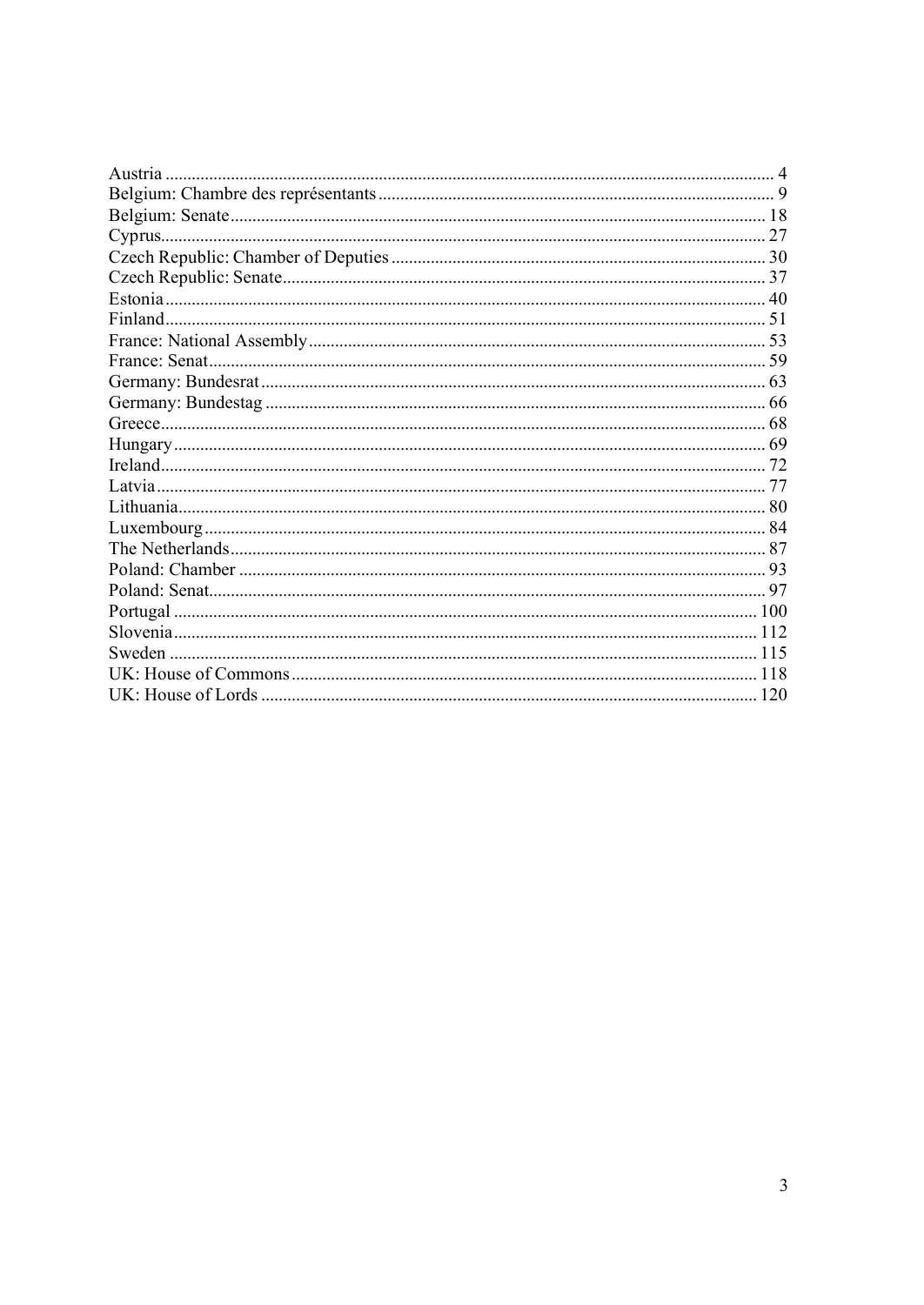## **Austria**

## **Subsidiarity and proportionality check of the proposal for a directive concerning the full accomplishment of the internal market of Community postal services (***COM (2006)594)*

#### *Report*

The EU-Committee of the Austrian Federal Council carried out the subsidiarity and proportionality check of the abovementioned proposal in its session of 12 December 2006. The following conclusions can be drawn:

#### *Procedures:*

1. Which committees were involved in examining the Commission proposal for a Directive of the European Parliament and of the Council amending Directive 97/67/EC concerning the full accomplishment of the internal market of Community postal services and what role did each committee play?

*The check was carried out by the EU-Committee of the Federal Council.*

2. Was your plenary involved?

*No.*

3. Were any other administrative services of your parliament involved in the process?

*The EU- and International Service provided an expertise on the Commission proposal.*

4. Could you describe the procedure used for the examination from start to finish with regard to the committees involved and other actors and the chronology of their involvement?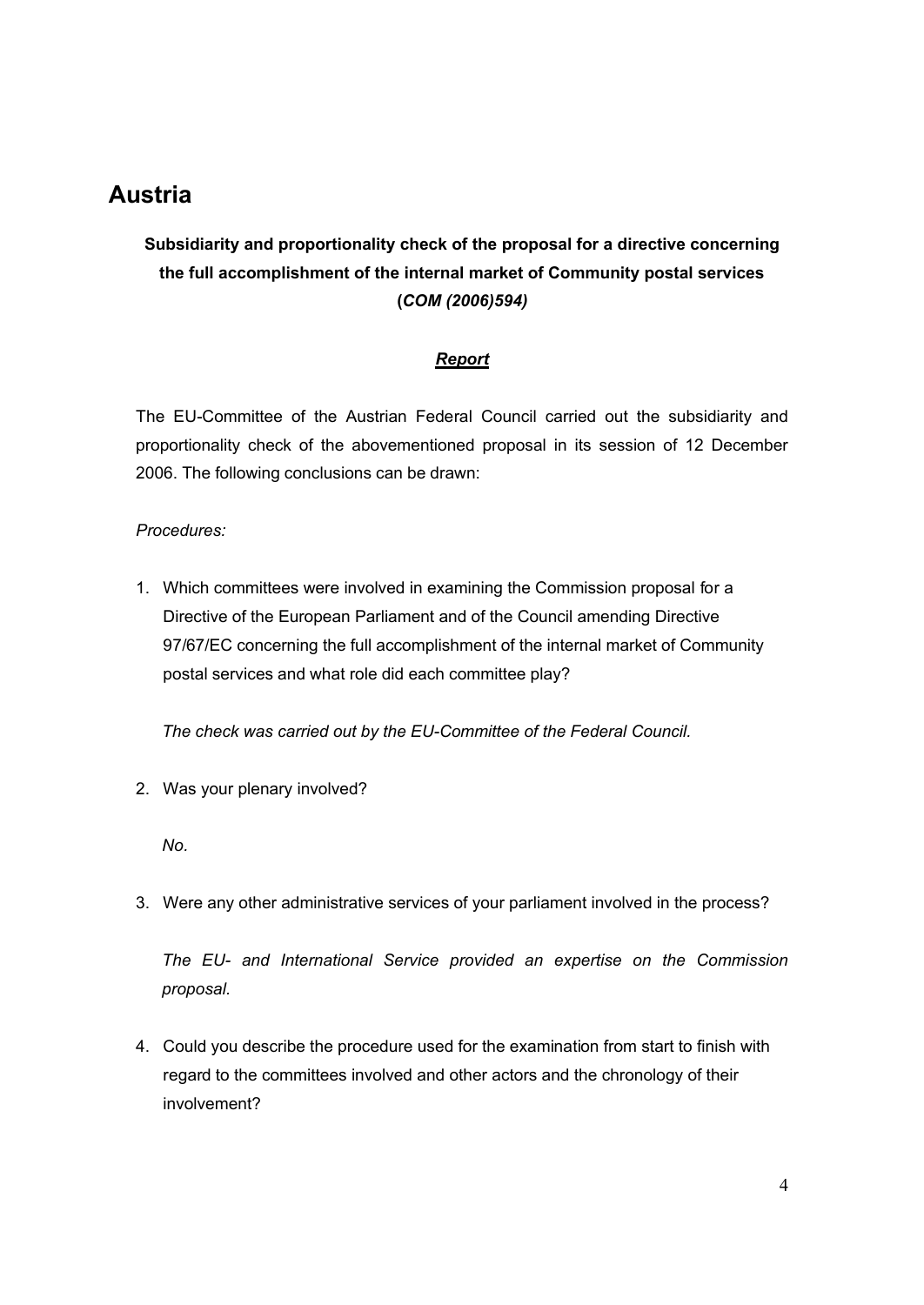*- On 3 November 2006 the EU- and International Service of the Parliamentary Administration sent out a written expertise on the proposal to the Presidents of the National Council and the Federal Council.*

*- On 1 December 2006 the subsidiarity and proportionality check of the proposal was put on the agenda of the EU-Committee of the Federal Council for its session of 12 December 2006. The Federal Government provided an information dossier which was distributed along with the internal expertise to all members of the committee.*

*- On 12 December 2006 a session of the EU-Committee of the Federal Council was held. A representative of the Federal Ministry of Transport, Innovation and Technology presented the government's position on the proposed directive. The committee acquainted itself with opinions and comments of the Vice Director General of "Österreichische Post AG" and a discussion ensued with vivid participation of the committee members. The committee adopted a statement on the conformity of the directive proposal with the principles of subsidiarity and proportionality.*

5. Did your government provide any information as part of the scrutiny process?

*The Federal Government provided an information dossier. Furthermore, a representative of the Federal Ministry of transport, innovation and technology took part in the session and provided the members with additional information.*

6. Did your national parliament consult regional parliaments with legislative powers?

*As the political decisions with regard to the details of the new scrutiny system have not been taken yet, such consultations have not taken place.*

7. Were any other external actors involved in the examination?

*The session of the EU-committee of the Federal Council was attended by a government official, as well as by an official from "Österreichische Post AG".*

8. In case of a bicameral system, did you coordinate your examination with the other parliamentary chamber?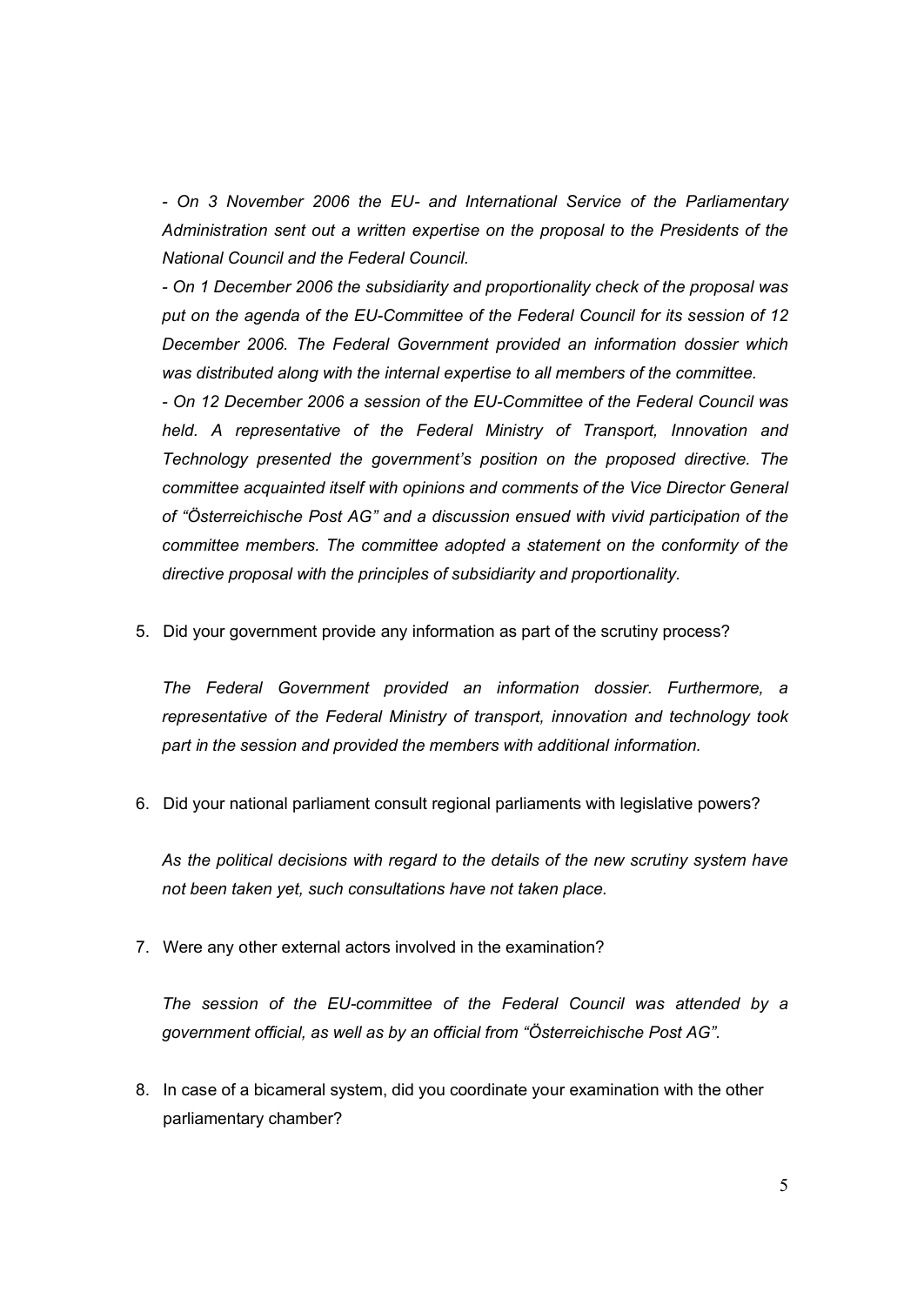*This time the check was carried out only by the EU-committee of the Federal Council, so the question of coordination did not arise.*

9. Was the procedure used for this project in accordance with the procedure your parliament plans to use following the Constitutional Treaty´s entering into force?

*The political decisions with regard to the details of the new scrutiny system have not been taken yet. It is probable that it will be the EU-affairs committees of both chambers of the Austrian parliament which will deal with and decide on directly transmitted documents and prepare an eventual statement which might be communicated to the Commission by the President or the committee chairperson. From a technical point of view, a new category of documents has been established in the EU-database of the Austrian Parliament, which has been used for the first time for the checking procedure.*

#### *Findings:*

10. Did you find any breach on the subsidiarity principle?

*The EU-Committee of the Federal Council holds that the proposed directive on postal services does not breach the subsidiarity principle (see enclosed statement).*

11. Did you find any breach on the proportionality principle?

*The EU-Committee of the Federal Council holds that the proposed directive on postal services does not breach the proportionality principle (see enclosed statement).*

12. Did you adopt a reasoned opinion for non-compliance? (If yes please enclose a copy with your report to the COSAC secretariat)

*No.*

13. / 14. Did you find the Commission's justification with regard to the subsidiarity/proportionality principle satisfactory?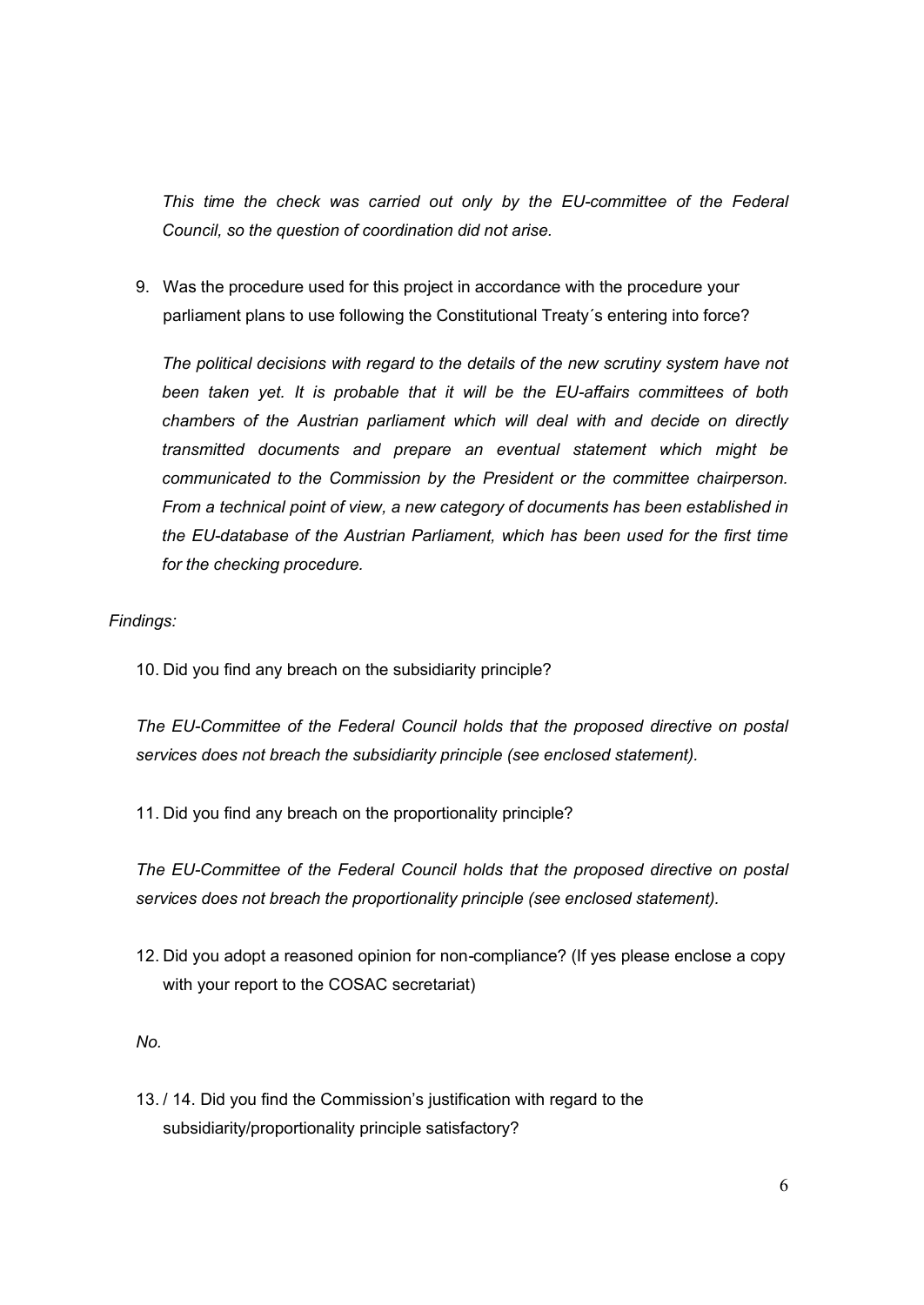*No special observations were made with regard to the Commission's justification.*

15. Did you encounter any specific difficulties during the examination?

*No.*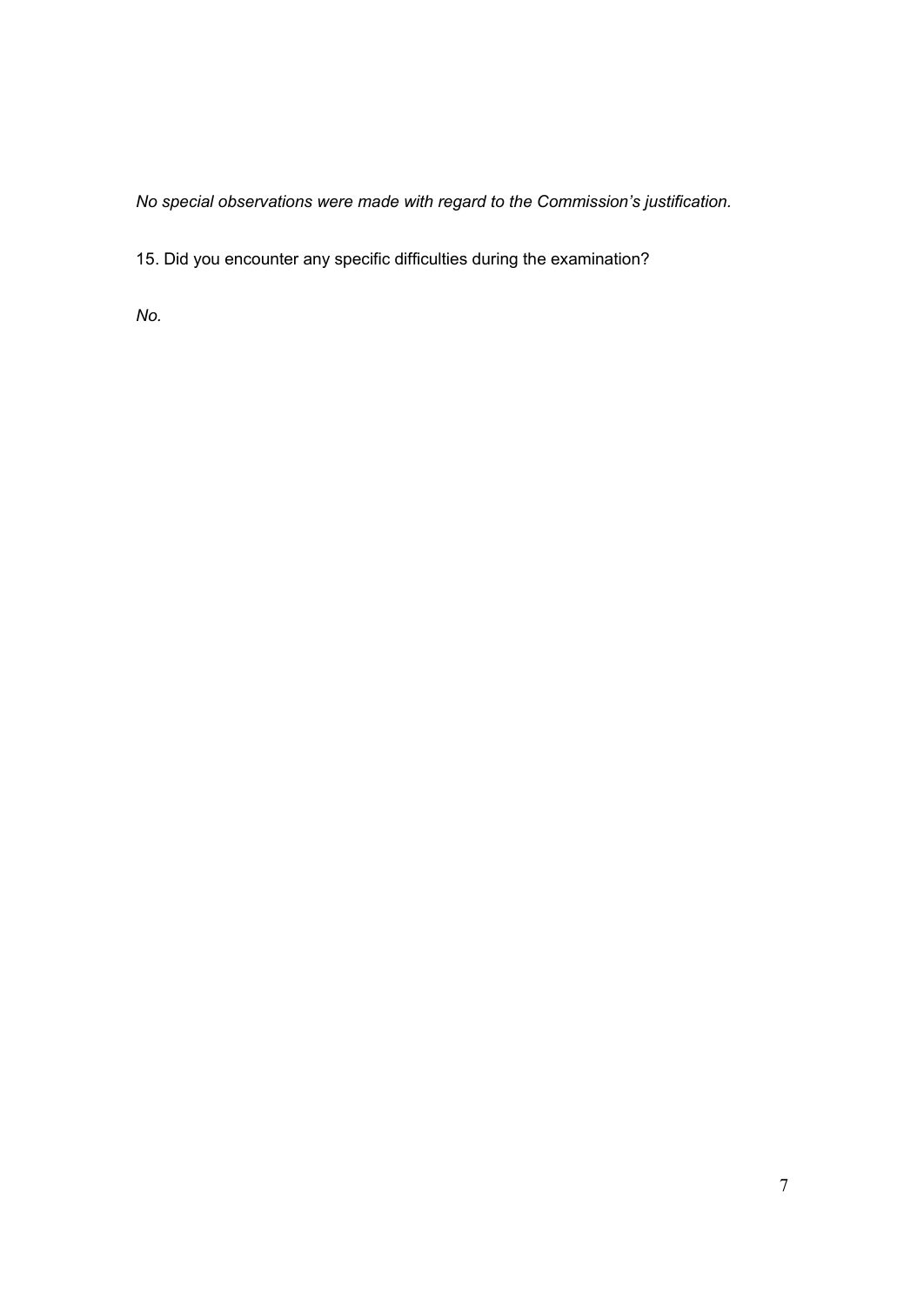#### **Subsidiarity and proportionality check of the proposal for a directive concerning the full accomplishment of the internal market of Community postal services (***COM (2006)594)*

#### **Statement by the EU-Committee of the Federal Council**

- 1. The EU-Committee of the Federal Council held a debate on the Commission proposal for a directive concerning the full accomplishment of the internal market of Community postal services in its session of 12 December 2006.
- 2. The EU-Committee of the Federal Council holds that the Commission proposal complies with the principles of subsidiarity and proportionality according to Art 5 of the EC-Treaty and to Protocol No 30 annexed to the Treaty of Amsterdam on the application of the principles of subsidiarity and proportionality.
- 3. The EU-Committee of the Federal Council reserves the right to assess the content and to issue an opinion regarding the domestic effects of the abovementioned directive proposal.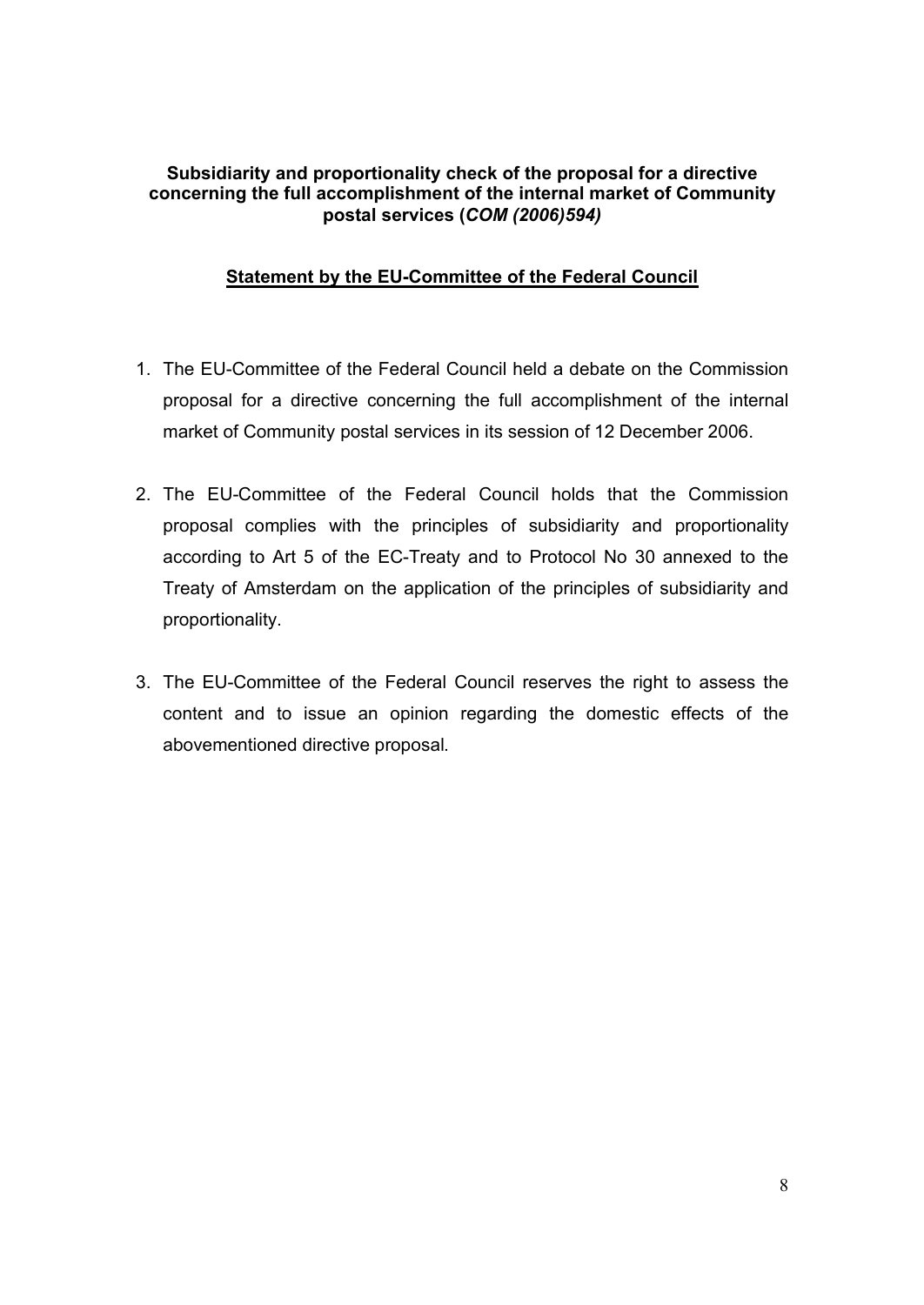## **Belgium: Chambre des représentants**



COMITE D'AVIS CHARGE DES QUESTIONS EUROPEENNES

## **CONTROLE DE SUBSIDIARITE ET DE PROPORTIONNALITE DE LA PROPOSITION DE REGLEMENT DE LA COMMISSION SUR LA PROPOSITION POUR L'ACHEVEMENT DU MARCHE INTERIEUR DES SERVICES POSTAUX**

**\_\_\_\_\_\_\_**

### *Réponses au questionnaire*

*Procédures:*

*1. Quels sont les comités qui ont participé à l'examen de la proposition de la Commission de Règlement relatif à la loi applicable et de la compétence en matière de divorce et quel était le rôle de chaque comité ?*

La Commission de l'Infrastructure, des Communications et des Entreprises publiques.

*2. Votre assemblée plénière y a t- elle participé ?*

Non

Les autorités de la Chambre des représentants (Conférence des Présidents) ont décidé que, au cours de la phase expérimentale, l'avis de subsidiarité soit formulé au niveau d'une commission parlementaire.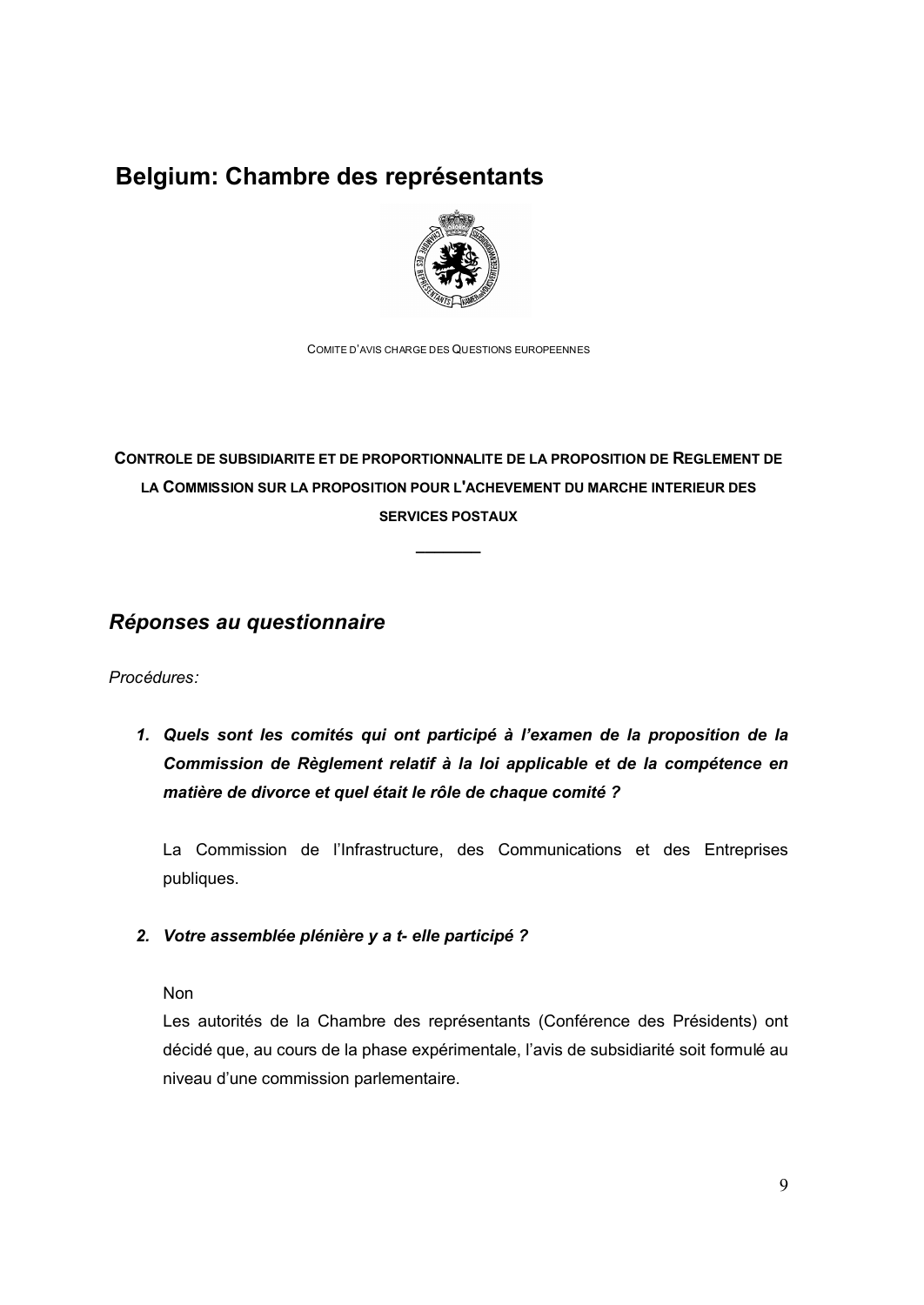## 3. . *Y avait-il d'autres services administratifs de votre parlement qui ont aussi participé à ce processus ?*

Le Secrétariat du Comité d'avis chargé des Questions européennes était impliqué dans le suivi de la procédure et l'information du fonctionnaire de la commission compétente (initiation IPEX).

## *4. Pouvez-vous décrire la procédure utilisée durant l'examen, par rapport aux comités et autres participants, ainsi que la chronologie de leur participation ?*

- Procédure interne :
	- a) Renvoi du document de la commission à la commission parlementaire compétente par la Conférence des Présidents.
	- b) Examen du document par la commission.
		- $\triangleright$  Audition des experts.
		- $\triangleright$  Formulation d'un avis.
	- c) Envoi de l'avis adopté à la Commission européenne par le Secrétariat du Comité d'avis chargé des Questions européennes.
- § Procédure externe

(Communication avec les autres Assemblées de Belgique) Voir schéma en annexe (I).

## *5. Votre gouvernement a-t-il fourni quelque information que ce soit dans le cadre de la procédure de contrôle ?*

Oui.

Le Secrétaire d'Etat compétent pour les entreprises publiques a été entendu.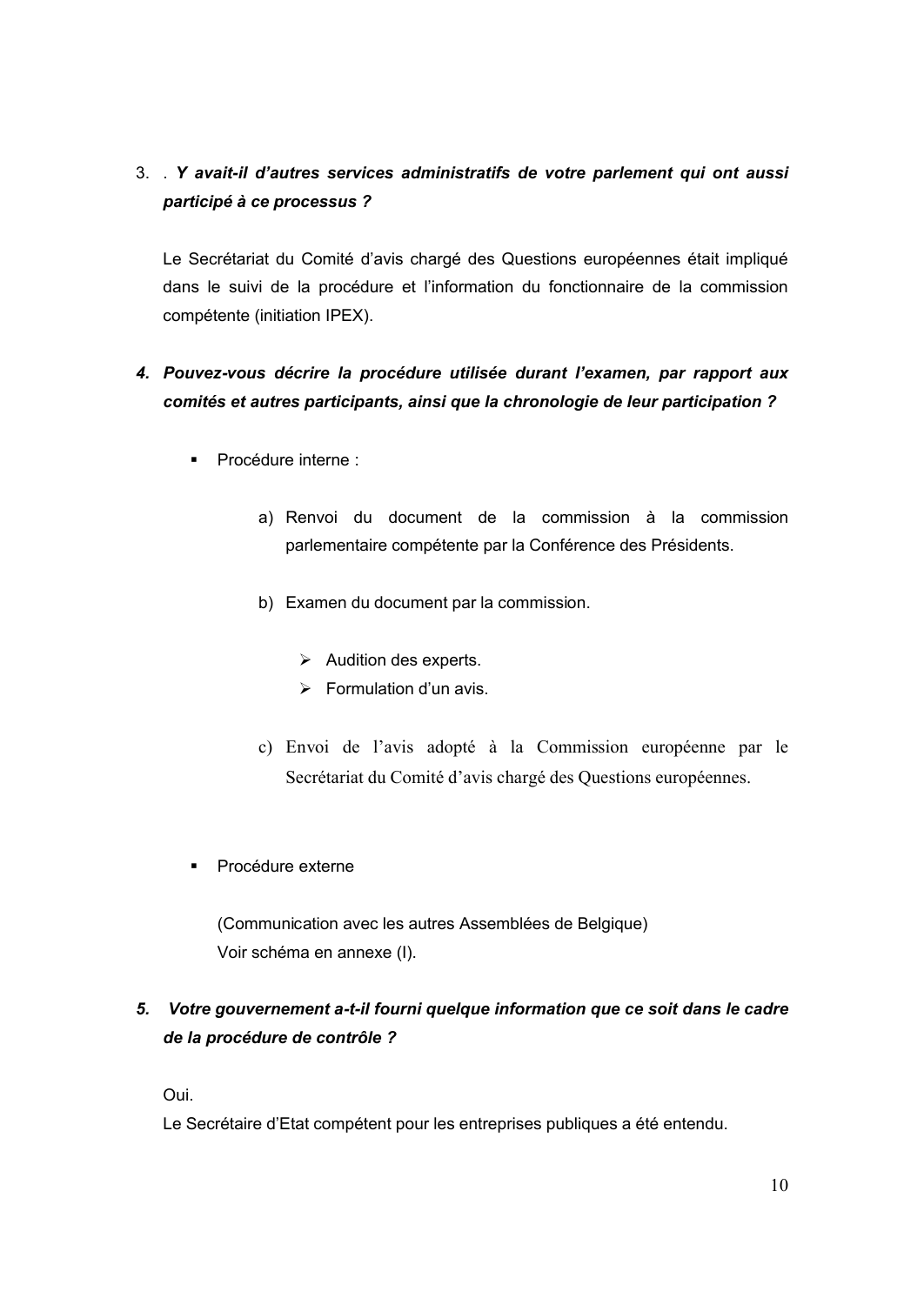## *6. Votre gouvernement national a-t-il consulté les parlements régionaux détenant des pouvoirs législatifs ?*

Les parlements régionaux n'ont pas de compétence en cette matière.

#### *7. Y avait-il d'autres participants à l'examen ?*

Les instances suivantes ont également été entendues :

- Un représentant de la Commission européenne (DG Marché intérieur et Services).
- Un représentant de « Price waterhouse Coopers » (auteurs de l'étude faite pour la Commission européenne).
- La CEO de La Poste.
- Les représentants syndicaux de La Poste.
- Un représentant du secteur des sociétés de courrier express.
- Des représentants de la société civile (des classes moyennes, etc…).

## *8. Dans le cas d'un système bicaméral, avez-vous coordonné votre examen avec l'autre chambre parlementaire ?*

Il y a une coopération pour ce qui concerne l'information. Il a été décidé, dans un accord de coopération entre les Assemblées de Belgique, que chaque Assemblée définisse son avis de subsidiarité de façon autonome.

*9 La procédure utilisée pour ce projet était-elle conforme à la procédure que votre Parlement prévoit d'utiliser après l'entrée en vigueur du Traité Constitutionnel ?*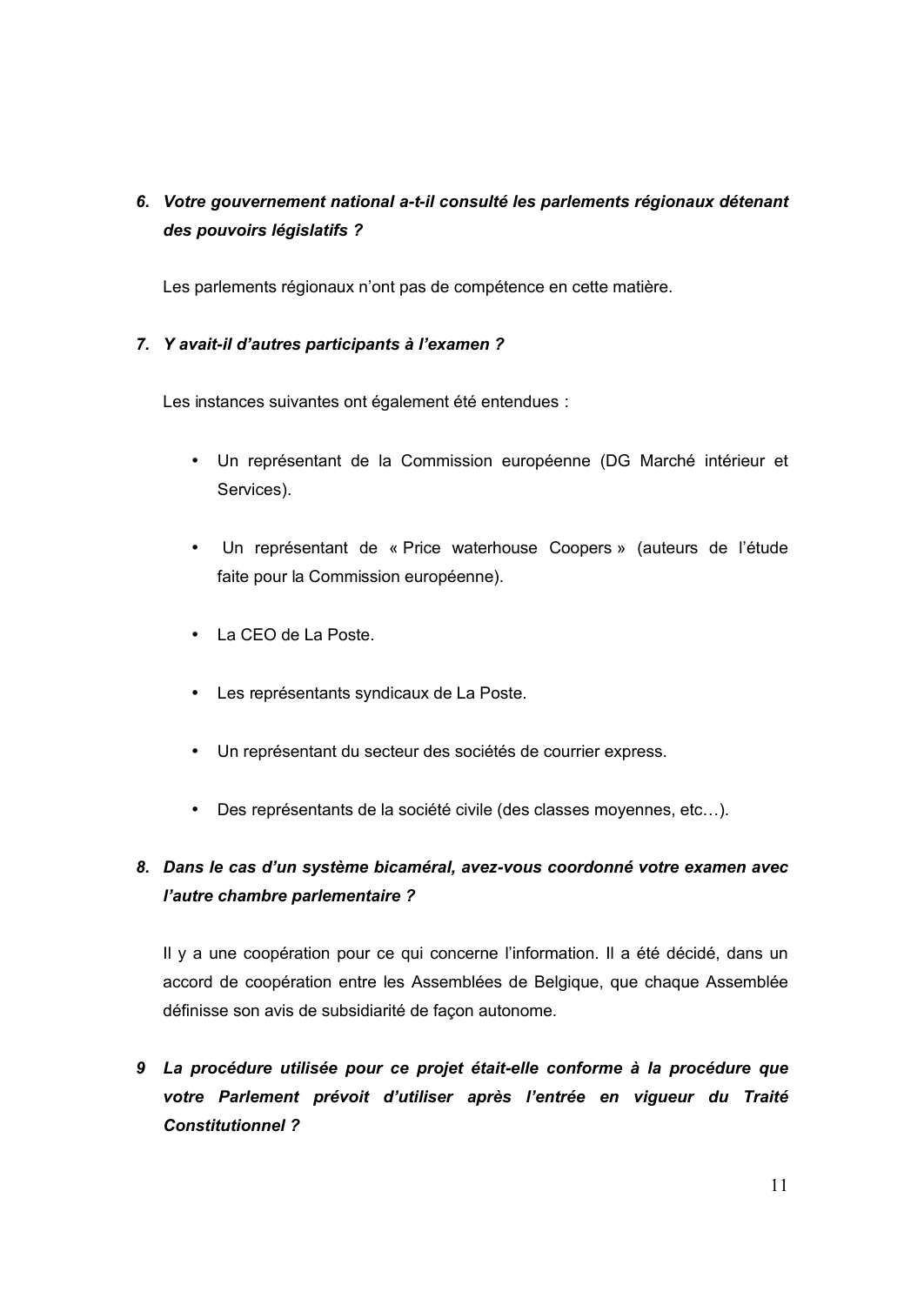#### **En grandes lignes.**

Beaucoup d'initiatives ont encore été laissées à la Commission parlementaire même.

Lorsque la procédure sera consolidée, l'on prévoit qu'un pré-avis soit préparé par une cellule d'analyse qui procède à une analyse d'impact (entre autres contrôle de subsidiarité), ce qui permet d'avoir une procédure harmonisée dans les différentes commissions.

#### *Constats:*

#### *10. Avez-vous trouvé que le principe de subsidiarité a été violé ?*

La proposition de directive n'appelle pas d'observations au regard du principe de subsidiarité dans la mesure, notamment, où chaque pays conserve la faculté d'organiser son propre service postal.

#### *11. Avez-vous trouvé que le principe de proportionnalité a été violé ?*

La commission de l'Infrastructure, des Communications et des Entreprises publiques :

- émet des réserves en l'absence d'éléments suffisants permettant d'évaluer la pertinence et tous les effets des mesures proposées et de s'assurer d'une part que ces mesures sont non pas simplement utiles mais avant tout nécessaires pour atteindre l'ensemble des objectifs poursuivis ;
- demande à la Commission européenne de démontrer plus particulièrement que cette suppression peut s'effectuer sans dommage à la date du 1<sup>er</sup> janvier 2009 dans les Etats qui ont réservé un secteur d'activités.

#### *12 L'avis que vous avez émis sur la non-conformité était-il raisonné ? (Si oui, joignez-en une copie à votre rapport lorsque vous l'envoyez au secrétariat de la COSAC)*

Voir annexe II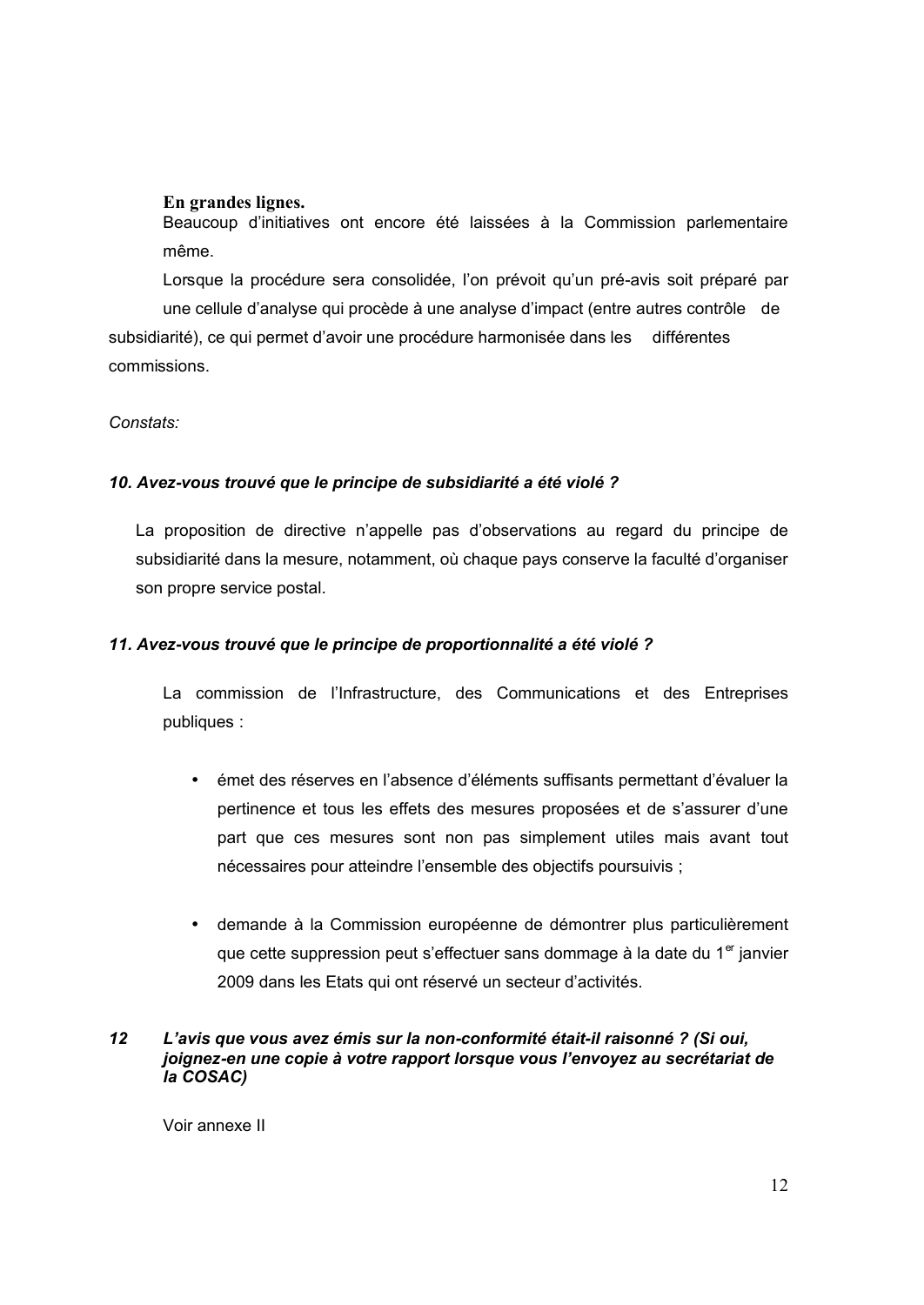## *13 Pensez-vous que la justification de la Commission en ce qui concerne le principe de subsidiarité soit satisfaisant ?*

Voir la réponse à la question 10.

## *14 Pensez-vous que la justification de la Commission en ce qui concerne le principe de proportionnalité soit satisfaisant ?*

Voir les critiques dans la réponse à la question 11.

#### *15 Avez-vous rencontré des difficultés spécifiques lors de votre examen ?*

Atteindre un délai raisonnable (6 semaines) reste problématique, eu égard à l'ordre du jour, parfois fort chargé, des commissions permanentes. Ainsi, la commission permanente a été saisie, dans le courant du mois de décembre 2006, de l'examen du budget et des mesures d'exécution, ce qui alourdissait considérablement la charge de travail. La création d'une cellule d'analyse au sein du Comité d'avis chargé des Questions européennes, au niveau administratif s'avère donc nécessaire.

#### *16 Autres commentaires ?*

Des analyses de subsidiarité (s.s.) et d'impact (s.l.) qui permettent de juger du niveau adéquat d'une mesure ou d'une politique à mener, exigent une méthodologie encore plus avancée. (développement des critères d'évaluation, etc…). Cette omission s'observe aussi dans les tests de subsidiarité effectués par les autres parlements.

| DOC 51 2808/002 | DOC 51 2808/002 |  |
|-----------------|-----------------|--|
|-----------------|-----------------|--|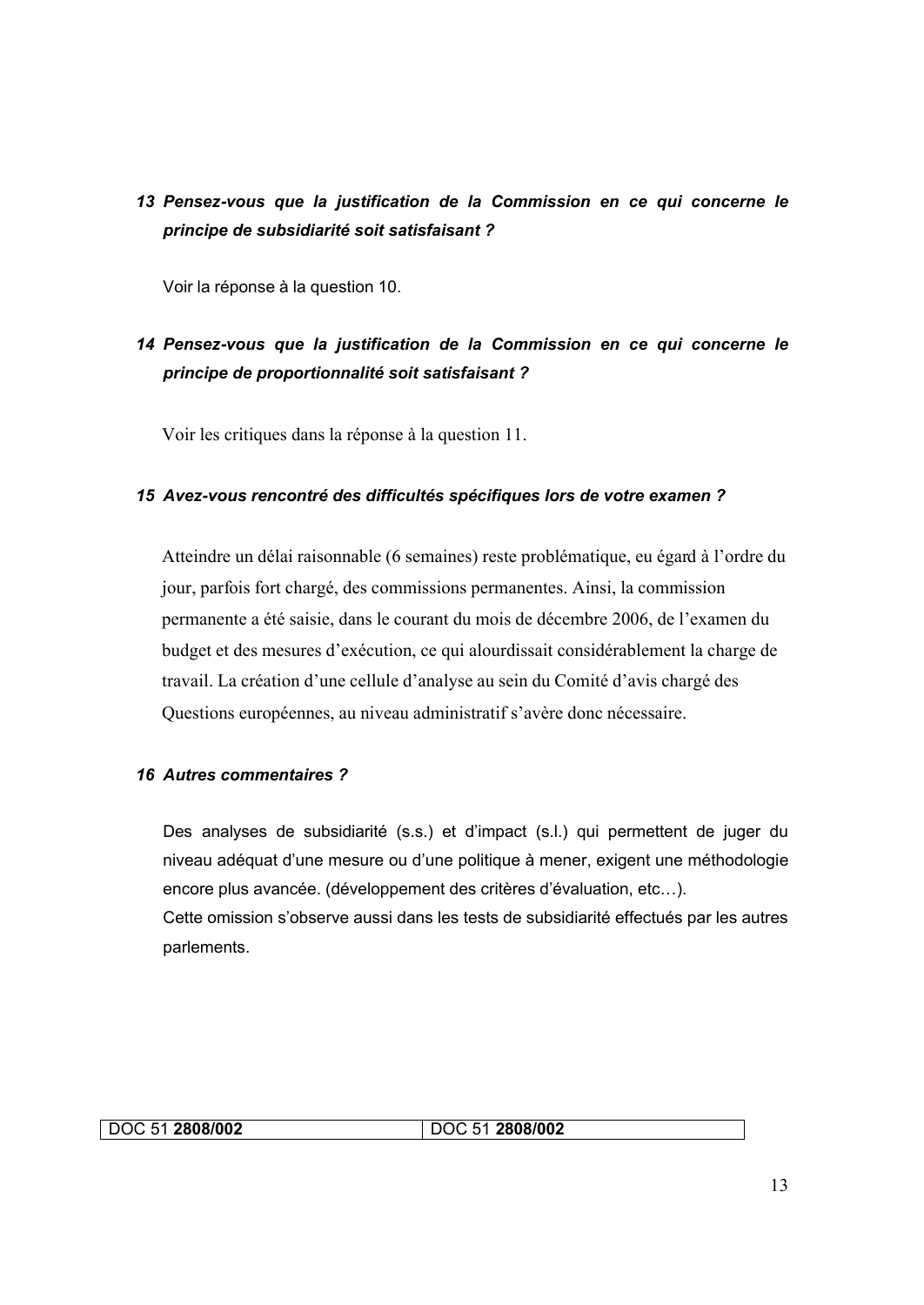| <b>CHAMBRE DES REPRÉSENTANTS</b>       | <b>BELGISCHE KAMER VAN</b>               |  |
|----------------------------------------|------------------------------------------|--|
| <b>DE BELGIQUE</b>                     | <b>VOLKSVERTEGENWOORDIGERS</b>           |  |
| 9 janvier 2007                         | 9 januari 2007                           |  |
| Avis sur la subsidiarité concernant la | Subsidiariteitsadviesaangaande de        |  |
| troisième directive postale européenne | derde Europese postrichtlijn             |  |
| TEXTE ADOPTÉ PAR LA COMMISSION         | TEKST AANGENOMEN DOOR DE                 |  |
| DE L'INFRASTRUCTURE, DES               | <b>COMMISSIE VOOR DE</b>                 |  |
| <b>COMMUNICATIONS</b>                  | <b>INFRASTRUCTUUR, HET VERKEER EN DE</b> |  |
| ET DES ENTREPRISES PUBLIQUES           | <b>OVERHEIDSBEDRIJVEN</b>                |  |
| Document précédent :                   | Voorgaand document:                      |  |
| Doc 51 2808/ (2006/2007) :             | Doc 51 2808/ (2006/2007) :               |  |
| 001 : Rapport.                         | 001: Verslag.                            |  |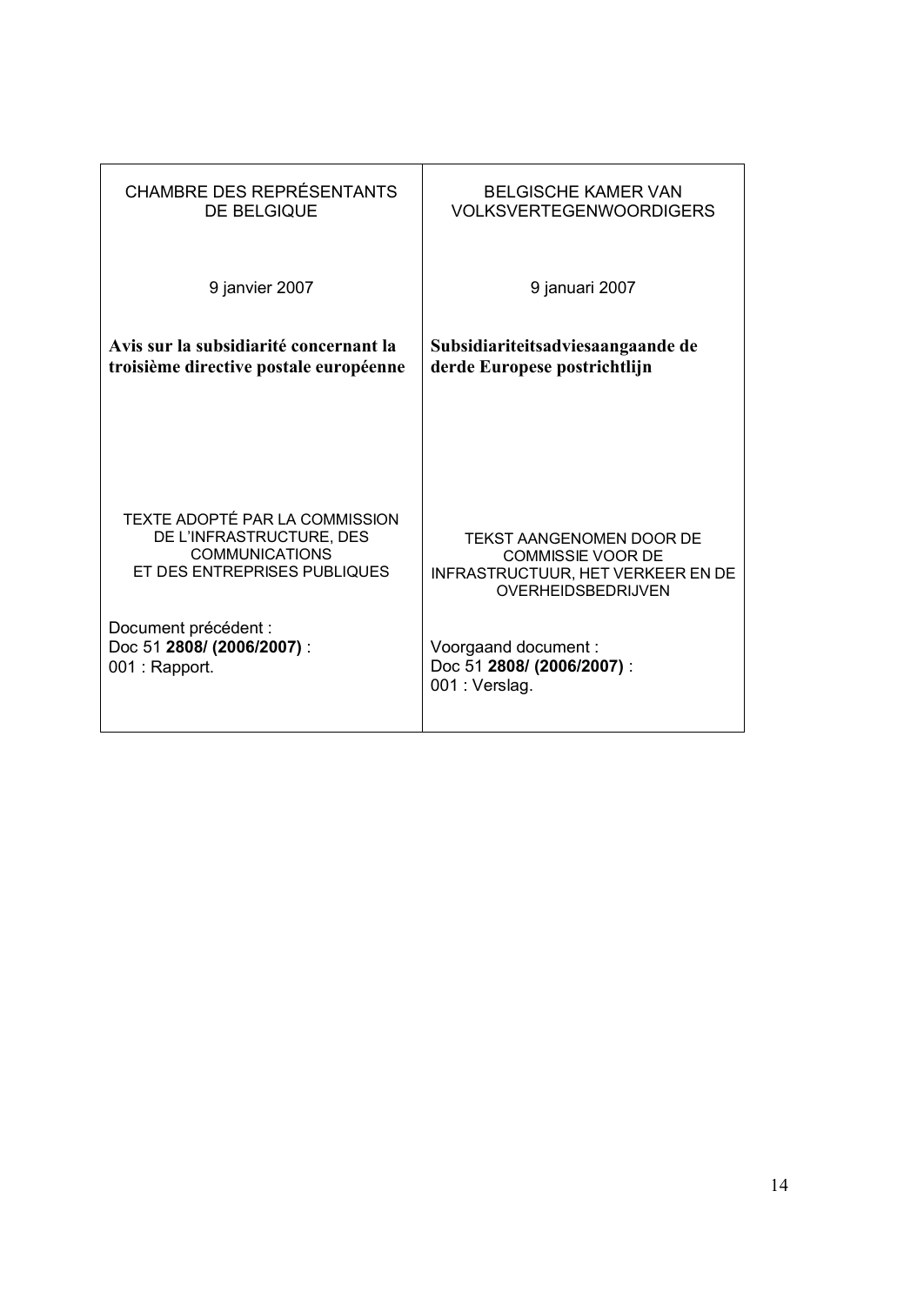| «La commission de l'Infrastructure, des<br>Communications<br>et des Entreprises<br>publiques:                                                                                                                                                                                                                                                                                                      | «De Commissie voor de Infrastructuur,<br>het Verkeer en de Overheidsbedrijven:                                                                                                                                                                                                                                                                                                                                                                |  |
|----------------------------------------------------------------------------------------------------------------------------------------------------------------------------------------------------------------------------------------------------------------------------------------------------------------------------------------------------------------------------------------------------|-----------------------------------------------------------------------------------------------------------------------------------------------------------------------------------------------------------------------------------------------------------------------------------------------------------------------------------------------------------------------------------------------------------------------------------------------|--|
| en ce qui concerne la subsidiarité:<br>considère que la proposition de directive<br>n'appelle pas d'observation au regard du<br>principe de subsidiarité, dans la mesure,<br>notamment, où chaque pays conserve<br>la faculté d'organiser son propre service<br>postal;                                                                                                                            | • wat de subsidiariteit betreft:<br>is van mening dat het voorstel<br>van<br>richtlijn<br>geen aanleiding<br>geeft<br>tot<br>opmerkingen met betrekking tot<br>het<br>subsidiariteitsprincipe, aangezien ieder<br>land de mogelijkheid behoudt om zijn<br>eigen postdienst te organiseren;                                                                                                                                                    |  |
| · en ce qui concerne la proportionnalité:                                                                                                                                                                                                                                                                                                                                                          | • wat de proportionaliteit betreft:                                                                                                                                                                                                                                                                                                                                                                                                           |  |
| émet des réserves en l'absence<br>suffisants<br>d'éléments<br>permettant<br>d'évaluer la pertinence et tous les effets<br>des mesures proposées et de s'assurer<br>d'une part que ces mesures sont non pas<br>simplement utiles<br>mais<br>avant<br>tout<br>nécessaires et d'autre part qu'elles<br>n'excèdent pas ce qui est nécessaire<br>pour atteindre l'ensemble des objectifs<br>poursuivis; | maakt voorbehoud bij gebrek aan<br>voldoende gegevens aan de<br>hand<br>waarvan de deugdelijkheid en<br>alle<br>gevolgen van<br>de voorgestelde<br>maatregelen kunnen worden beoordeeld<br>en men zich ervan kan vergewissen,<br>enerzijds, dat die maatregelen niet alleen<br>zonder meer nuttig maar allereerst<br>noodzakelijk zijn en, anderzijds, dat ze<br>niet verder gaan dan wat noodzakelijk is<br>om alle doelstellingen te halen; |  |
| - demande à la Commission européenne<br>de démontrer plus particulièrement que<br>cette suppression peut s'effectuer sans<br>dommage à la date du 1er janvier 2009<br>dans les Etats qui ont réservé un secteur<br>d'activités; il est en particulier demandé à<br>la Commission européenne:                                                                                                       | - vraagt de Europese Commissie meer<br>bepaald aan te tonen dat die afschaffing<br>zonder nadeel kan plaatsvinden op 1<br>januari 2009 in de Staten die een<br>activiteitssector hebben voorbehouden;<br>in het bijzonder wordt de Europese<br>Commissie gevraagd om:                                                                                                                                                                         |  |
| · d'analyser les effets que la suppression<br>du domaine réservé aura sur les<br>opérateurs postaux assurant le service<br>universel et, par voie de conséquence,<br>sur le service universel lui-même;                                                                                                                                                                                            | • het effect te analyseren dat de<br>afschaffing van de gereserveerde zone<br>zal hebben op de postale operatoren die<br>de universele dienstverlening verzekeren<br>het effect dat deze afschaffing<br>en<br>bijgevolg zal hebben op de universele<br>dienstverlening zelf;                                                                                                                                                                  |  |
| · de justifier que des exemples de<br>libéralisation du secteur postal avancés<br>pour démontrer les mesures proposées<br>suffisamment<br>probants<br>sont<br>et<br>suffisamment évalués par rapport à<br>l'ensemble des objectifs poursuivis, alors<br>conditions<br>géographiques,<br>les<br>que<br>démographiques mais aussi historiques                                                        | · aan te tonen dat de voorbeelden van<br>liberalisering van de postsector die ter<br>demonstratie<br>voorgestelde<br>van<br>de<br>maatregelen<br>worden<br>aangehaald<br>overtuigend genoeg zijn en voldoende<br>zijn geëvalueerd in het licht van alle te<br>doelstellingen,<br>bereiken<br>terwijl<br>de<br>geografische, demografische maar ook                                                                                            |  |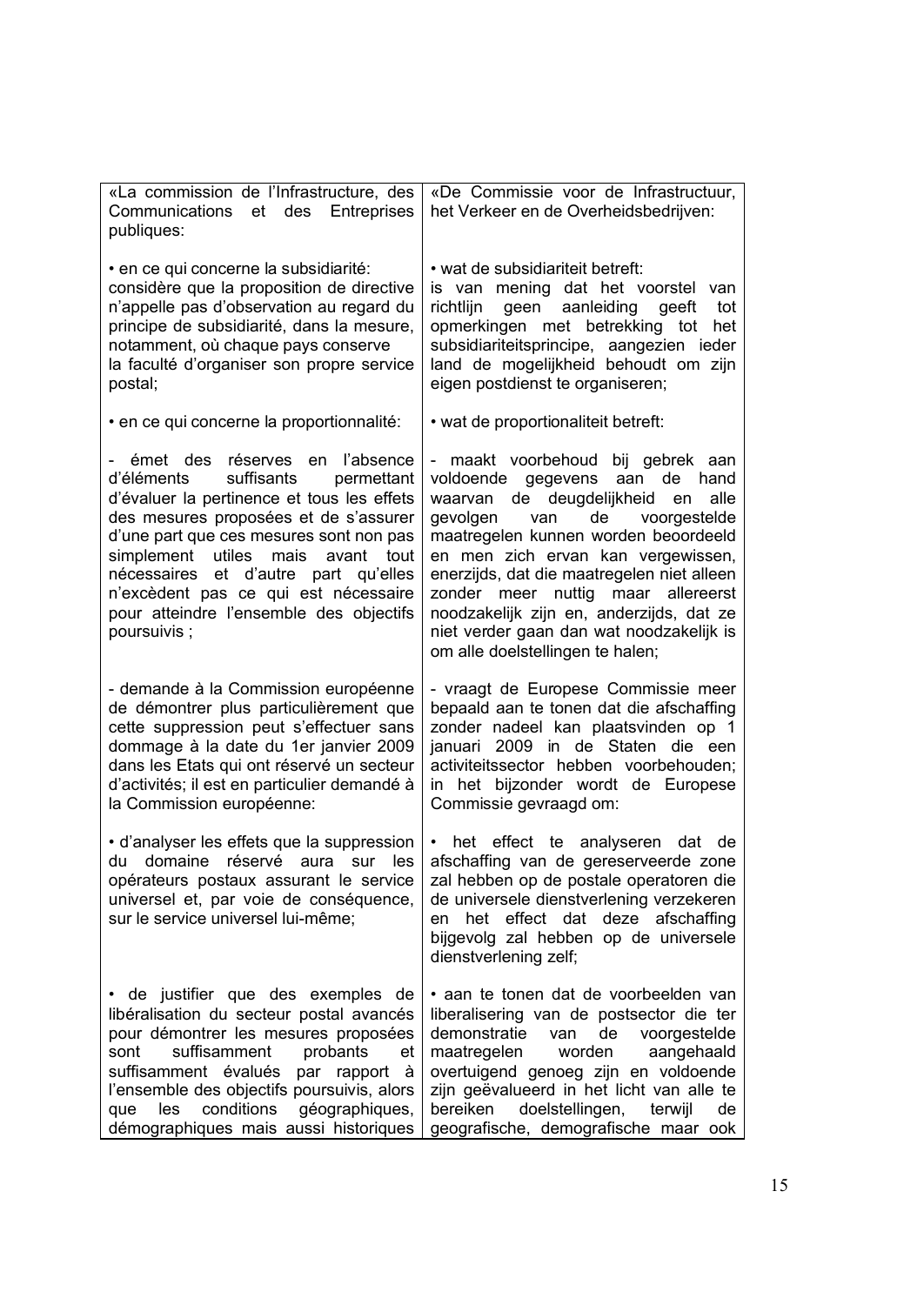| propres à chaque pays, ainsi que les<br>interprétations différentes données à la<br>définition du service universel font varier<br>le coût et les conditions de mise en<br>oeuvre de ce service d'un Etat à l'autre ;                                                                                                                                                                                            | historische omstandigheden eigen aan<br>land, alsook de uiteenlopende<br>elk<br>interpretaties die worden gegeven aan<br>de definitie van universele dienst de<br>de voorwaarden<br>kosten<br>en<br>van<br>tenuitvoerlegging van die dienst doen<br>variëren van de ene Staat tot de andere;                                                                                                         |
|------------------------------------------------------------------------------------------------------------------------------------------------------------------------------------------------------------------------------------------------------------------------------------------------------------------------------------------------------------------------------------------------------------------|------------------------------------------------------------------------------------------------------------------------------------------------------------------------------------------------------------------------------------------------------------------------------------------------------------------------------------------------------------------------------------------------------|
| · d'évaluer:                                                                                                                                                                                                                                                                                                                                                                                                     | • te evalueren:                                                                                                                                                                                                                                                                                                                                                                                      |
| 1° si les méthodes de financement<br>alternatives en vue d'assurer le service<br>universel sont suffisantes, attendu que le<br>système du domaine réservé implique<br>une forme garantie de financement;                                                                                                                                                                                                         | $1^{\circ}$<br>Ωf<br>de<br>alternatieve<br>financieringsmethodes om de universele<br>dienstverlening te verzekeren voldoende<br>zijn, gelet op het feit dat het systeem van<br>de<br>gereserveerde<br>zone<br>een<br>gegarandeerde vorm van financiering<br>inhoudt;                                                                                                                                 |
| 2° s'il y a une possibilité de créer un<br>cadre juridique adéquat afin de permettre<br>l'application de ces<br>modes<br>de<br>financement alternatifs;                                                                                                                                                                                                                                                          | 2° of er een mogelijkheid is om een<br>sluitend juridisch kader te creëren om in<br>de toepassing van deze alternatieve<br>financieringsmethodes te voorzien;                                                                                                                                                                                                                                        |
| 3° en ce qui concerne le mode de<br>financement alternatif «adjudication<br>concurrentielle», comment concilier le fait<br>que plusieurs opérateurs postaux soient<br>actifs sur le territoire et le<br>«coût<br>d'interconnexion qui en découle » avec le<br>service universel, tout particulièrement<br>avec l'exigence de délivrer le courrier au<br>plus<br>tard le<br>lendemain<br>de<br>son<br>enlèvement; | 3° met betrekking tot de alternatieve<br>financieringswijze «competitieve<br>aanbesteding», hoe het feit dat meerdere<br>postoperatoren actief<br>zijn<br>op<br>het<br>grondgebied, en de daarbij horende<br>«interconnectiekost», te rijmen valt met<br>de universele dienstverlening, in het<br>bijzonder de vereiste om de<br>post<br>maximaal de dag na ophaling op de<br>bestemming te leveren; |
| 4° en ce qui concerne le mode de<br>financement alternatif «aide publique»,<br>quelle place occupe ce mode de<br>financement par rapport aux règles<br>européennes existantes<br>matière<br>en<br>d'aide publique, notamment la<br>réglementation basée sur l'article 86 du<br>Traité;                                                                                                                           | 4° met betrekking tot de alternatieve<br>financieringswijze<br>«staatssteun»,<br>hoe<br>deze financieringswijze zich verhoudt tot<br>bestaande Europese<br>de<br>regels<br>betreffende de staatssteun, met name de<br>regelgeving gebaseerd op artikel 86 van<br>het Verdrag;                                                                                                                        |
| 5° en ce qui concerne le mode de<br>financement alternatif«aide publique»,<br>quelle place occupe ce<br>mode<br>de<br>financement par rapport aux règles<br>européennes existantes en matière de<br>finances publiques, tout particulièrement<br>le «Pacte de stabilité et de croissance»<br>qui impose aux gouvernements<br>de                                                                                  | 5° met betrekking tot de alternatieve<br>financieringswijze «staatssteun»,<br>hoe<br>deze financieringswijze zich<br>verhoudt tot de bestaande Europese<br>regels betreffende de publieke financiën,<br>bijzonder het «Groei-<br>in<br>het<br>en<br>Stabiliteitspact», dat de<br>regeringen<br>oplegt op middellange termijn te streven                                                              |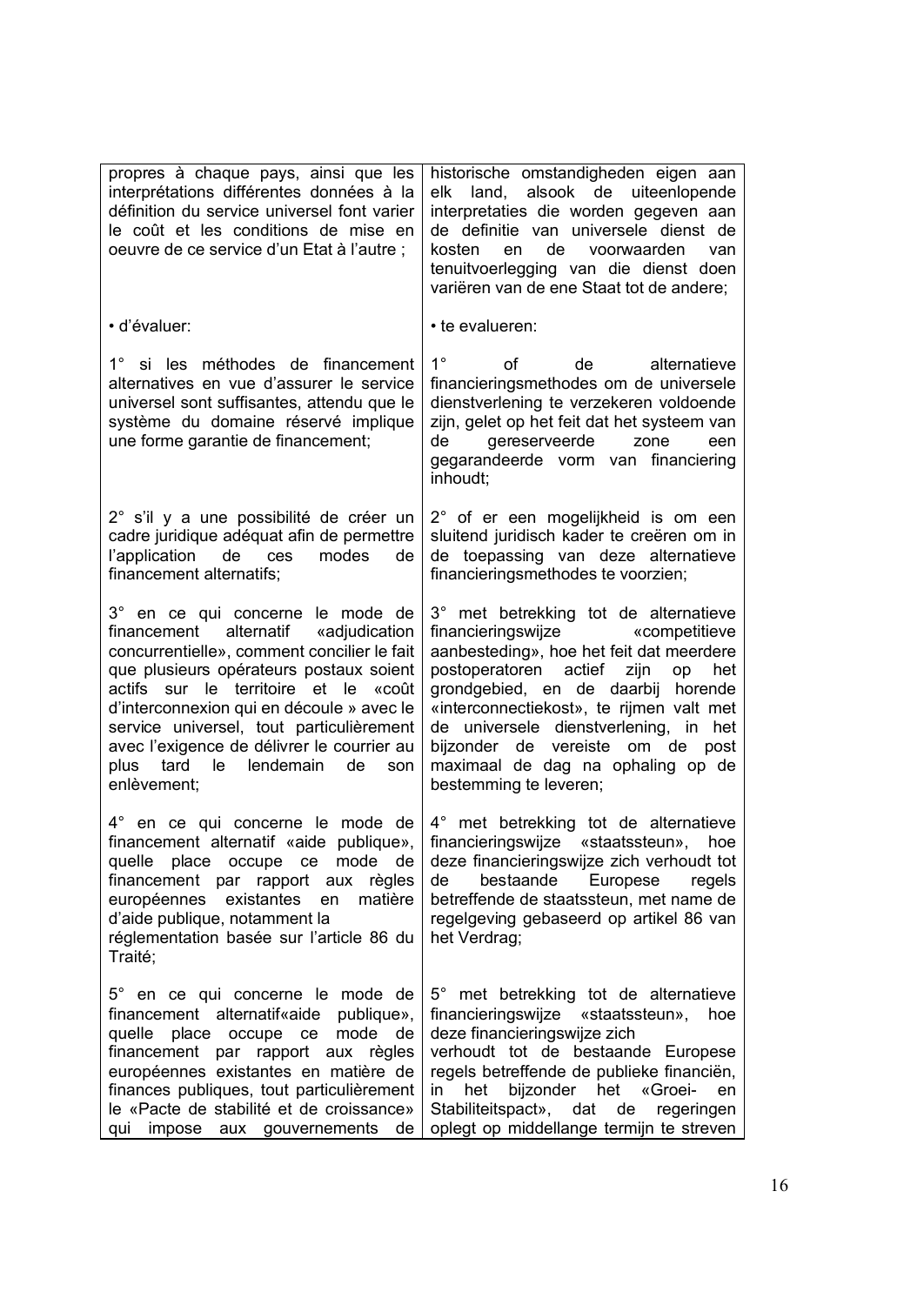| tendre à moyen terme à l'équilibre<br>budgétaire;                                                                                                                                                                                                                                                                                                                                                             | naar een begroting in evenwicht;                                                                                                                                                                                                                                                                                                                                                                            |
|---------------------------------------------------------------------------------------------------------------------------------------------------------------------------------------------------------------------------------------------------------------------------------------------------------------------------------------------------------------------------------------------------------------|-------------------------------------------------------------------------------------------------------------------------------------------------------------------------------------------------------------------------------------------------------------------------------------------------------------------------------------------------------------------------------------------------------------|
| 6° en ce qui concerne le mode de<br>financement alternatif «fonds<br>de<br>compensation» et «aide publique»,<br>comment calculer obligatoirement le coût<br>du service universel afin de respecter la<br>réglementation européenne;                                                                                                                                                                           | 6° met betrekking tot de alternatieve<br>financieringswijze «compensatiefonds»<br>en «staatssteun», hoe de kostprijs van<br>de universele dienstverlening berekend<br>moet worden om te voldoen aan de<br>Europese regelgeving;                                                                                                                                                                             |
| 7° comment relier cette proposition aux<br>autres articles du Traité européen,<br>notamment à l'article 86, § 2, relatif à une<br>concurrence loyale, à l'article 95, § 3, qui<br>demande à la Commission de tenir<br>compte, dans ses propositions, d'un<br>niveau élevé de protection<br>des<br>consommateurs, et tout particulièrement<br>à l'article 153 relatif à la protection des<br>consommateurs.».C | 7° hoe dit voorstel in lijn kan worden<br>gebracht met de overige artikelen van<br>het Europees Verdrag, met name het<br>artikel 86, § 2, betreffende de eerlijke<br>mededinging, het artikel 95, § 3, dat de<br>Commissie vraagt in haar voorstellen<br>rekening te houden met een hoge graad<br>van consumentenbescherming en in het<br>bijzonder artikel 153 betreffende de<br>consumentenbescherming.». |

Bruxelles, 19 janvier 2007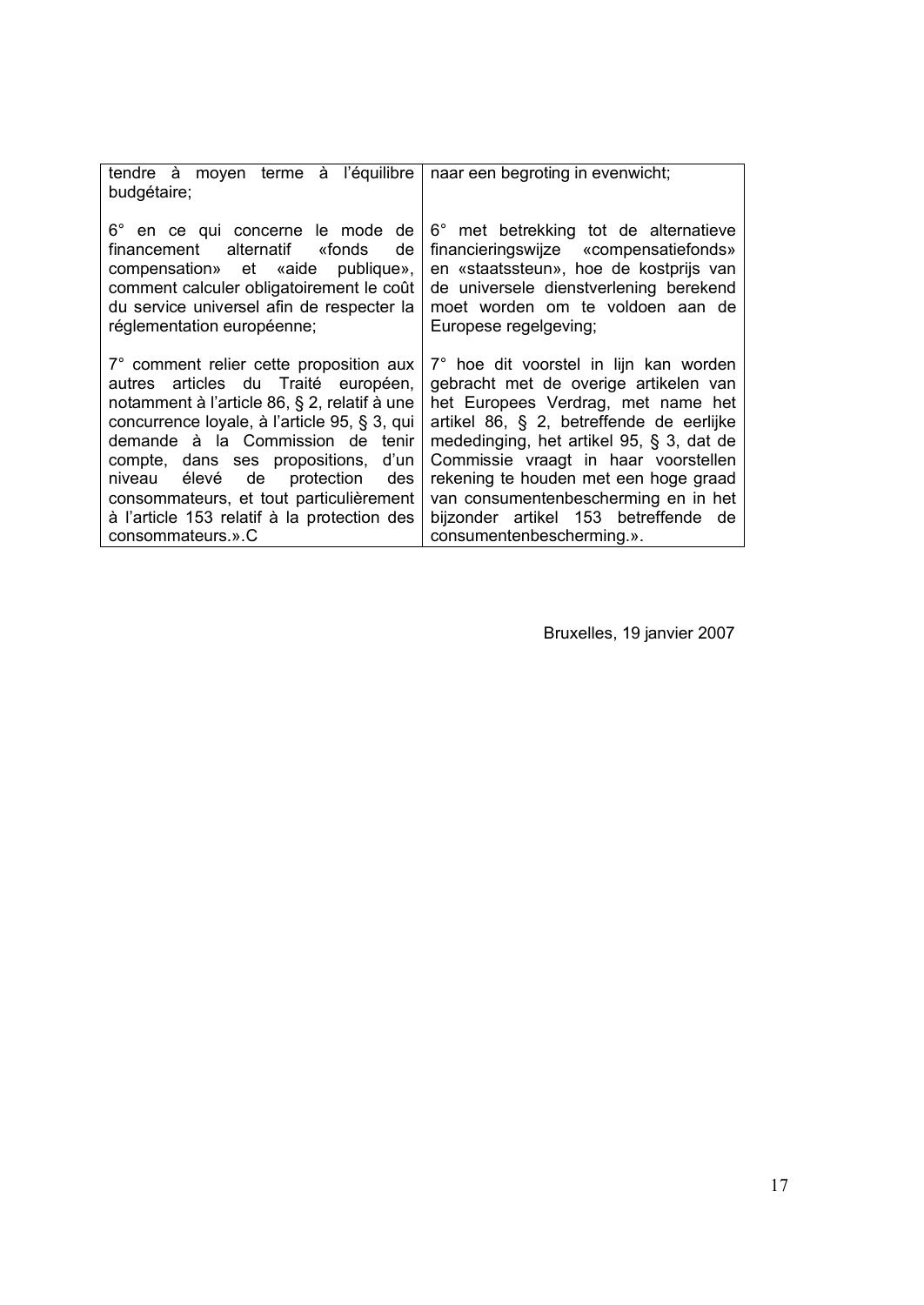## **Belgium: Senate**



#### **EXAMEN DE LA SUBSIDIARITÉ**

**Proposition de directive du Parlement européen et du Conseil modifiant la Directive 97/67/CE en ce qui concerne l'achèvement du marché interne des services postaux de la Communauté COM(2006)594**

#### **CONCLUSIONS**

La commission des Finances et des Affaires économiques :

en ce qui concerne la subsidiarité :

considère que la proposition de directive n'appelle pas d'observation au regard du principe de subsidiarité, dans la mesure, notamment, où chaque pays conserve la faculté d'organiser son propre service postal;

en ce qui concerne la proportionnalité :

demande par contre à la Commission européenne, avant d'adopter la proposition de directive modifiant la directive 97/67/CE, d'apporter des réponses aux réserves exprimées au regard du principe de proportionnalité.

En particulier, il est demandé à la Commission européenne :

- d'analyser les effets que la suppression du domaine réservé concernant les correspondances d'un poids inférieur à 50 grammes pourrait avoir sur la fragilisation des opérateurs postaux assurant le service universel;
- d'évaluer si les autres modes de financement mentionnés dans la proposition de directive permettent de garantir un service universel de qualité.

Ces conclusions ont été confirmées par le Sénat de Belgique en séance plénière.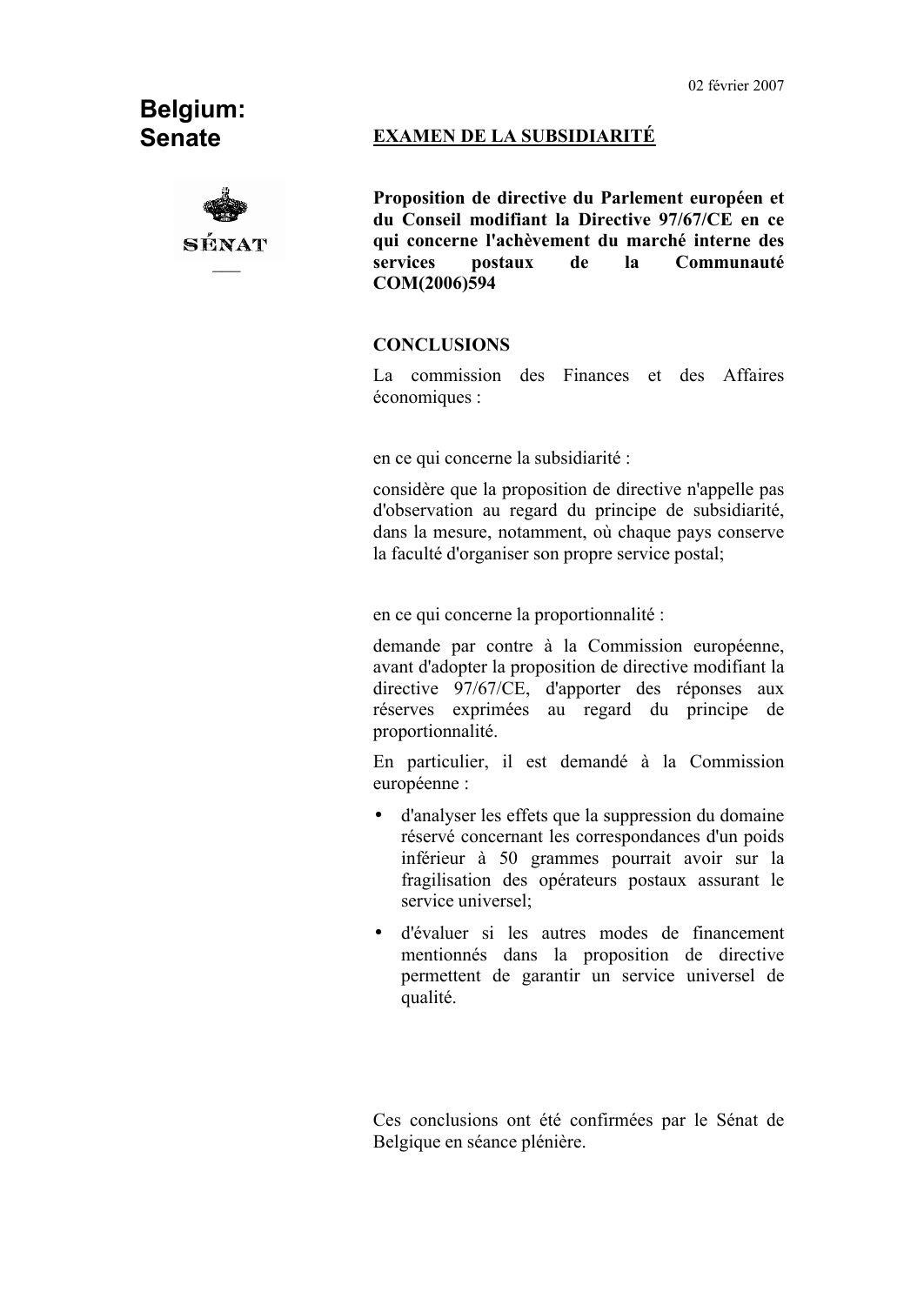#### Rapport troisième test: l'achèvement du marché intérieur des services postaux.

*Procédures:*

1. Quels sont les comités qui ont participé à l'examen de la proposition de Règlement de la Commission pour l'achèvement du marché intérieur des services postaux et quel était le rôle de chaque comité ? *La commission des Finances et des Affaires économiques, ainsi que la délégation du Sénat au comité d'avis fédéral chargé des questions européennes.*

2. Votre assemblée plénière y a t- elle participé ? *Oui*

3. Y avait-il d'autres services administratifs de votre parlement qui ont aussi participé à ce processus ? *Le service juridique en ce qui concerne la compétence du Sénat, le service des Commissions, le service de la séance pour le vote sur l'avis de la commission en assemblée plénière, le service de traduction.*

4. Pouvez-vous décrire la procédure utilisée durant l'examen, par rapport aux comités et autres participants, ainsi que la chronologie de leur participation ? *Voir tableau en annexe*

5. Votre gouvernement a-t-il fourni quelque information que ce soit dans le cadre de la procédure de contrôle ? *Oui, le secrétaire d'état compétent pour les entreprises publiques a été entendu en commission des Finances et des Affaires économiques.*

6. Votre gouvernement national a-t-il consulté les parlements régionaux détenant des pouvoirs législatifs ? *Non, ces parlements n'ont pas de compétence en la matière.*

7. Y avait-il d'autres participants à l'examen ? *La commission des Finances et des affaires économiques a également entendu Monsieur Johnny Thijs, CEO de La Poste.*

8. Dans le cas d'un système bicaméral, avez-vous coordonné votre examen avec l'autre chambre parlementaire ? *Non*

9. La procédure utilisée pour ce projet était-elle conforme à la procédure que votre parlement prévoit d'utiliser après l'entrée en vigueur du Traité Constitutionnel ? *Oui*

*Constats:*

10. Avez-vous trouvé que le principe de subsidiarité a été violé ? *Non*

11. Avez-vous trouvé que le principe de proportionnalité a été violé ? *Oui*

*" en ce qui concerne la proportionnalité:*

*demande par contre à la Commission européenne, avant d'adopter la proposition de directive modifiant la directive 97/67/CE, d'apporter des réponses aux réserves exprimées au regard du principe de proportionnalité. En particulier, il est demandé à la Commission européenne:*

*• d'analyser les effets que la suppression du domaine réservé concernant les correspondances d'un poids inférieur à 50 grammes pourrait avoir sur la fragilisation des opérateurs postaux assurant le service universel;*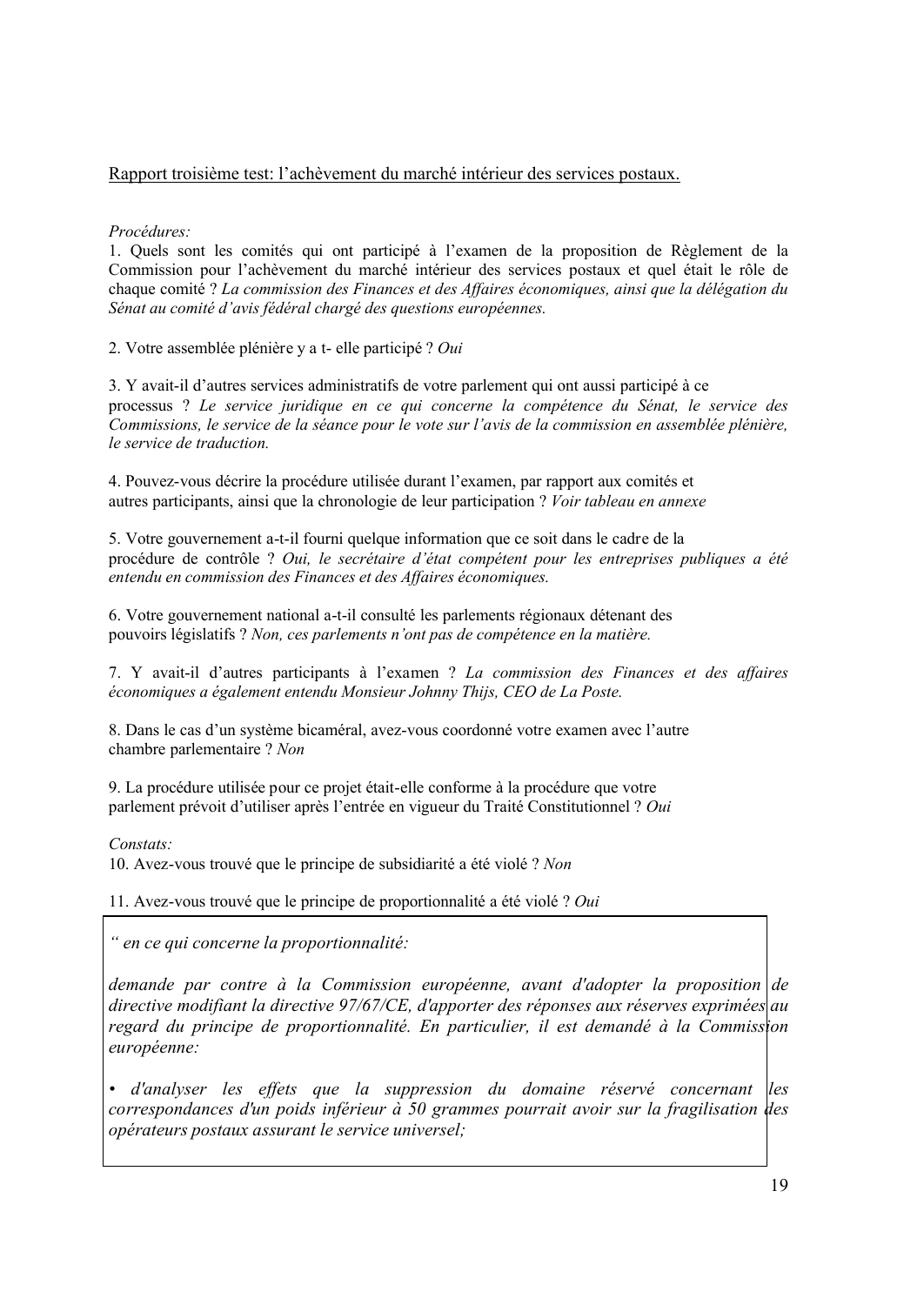*• d'évaluer si les autres modes de financement mentionnés dans la proposition de directive permettent de garantir un service universel de qualité."* 12. L'avis que vous avez émis sur la non-conformité était-il raisonné ? *Oui, voir en annexe*

13. Pensez-vous que la justification de la Commission en ce qui concerne le principe de subsidiarité soit satisfaisant ? *Oui, mais il est évident que les justifications faites par la Commission s'appliquent à l'Europe. Nos parlementaires doivent encore évaluer si ces justifications peuvent également être valable pour la Belgique.*

14. Pensez-vous que la justification de la Commission en ce qui concerne le principe de subsidiarité soit satisfaisant ? voir questions 14

15. Avez-vous rencontré des difficultés spécifiques lors de votre examen ? *Non*

16. Autres commentaires ? *Le sénat reste ouvert à tout test supplémentaire organisé par la COSAC.*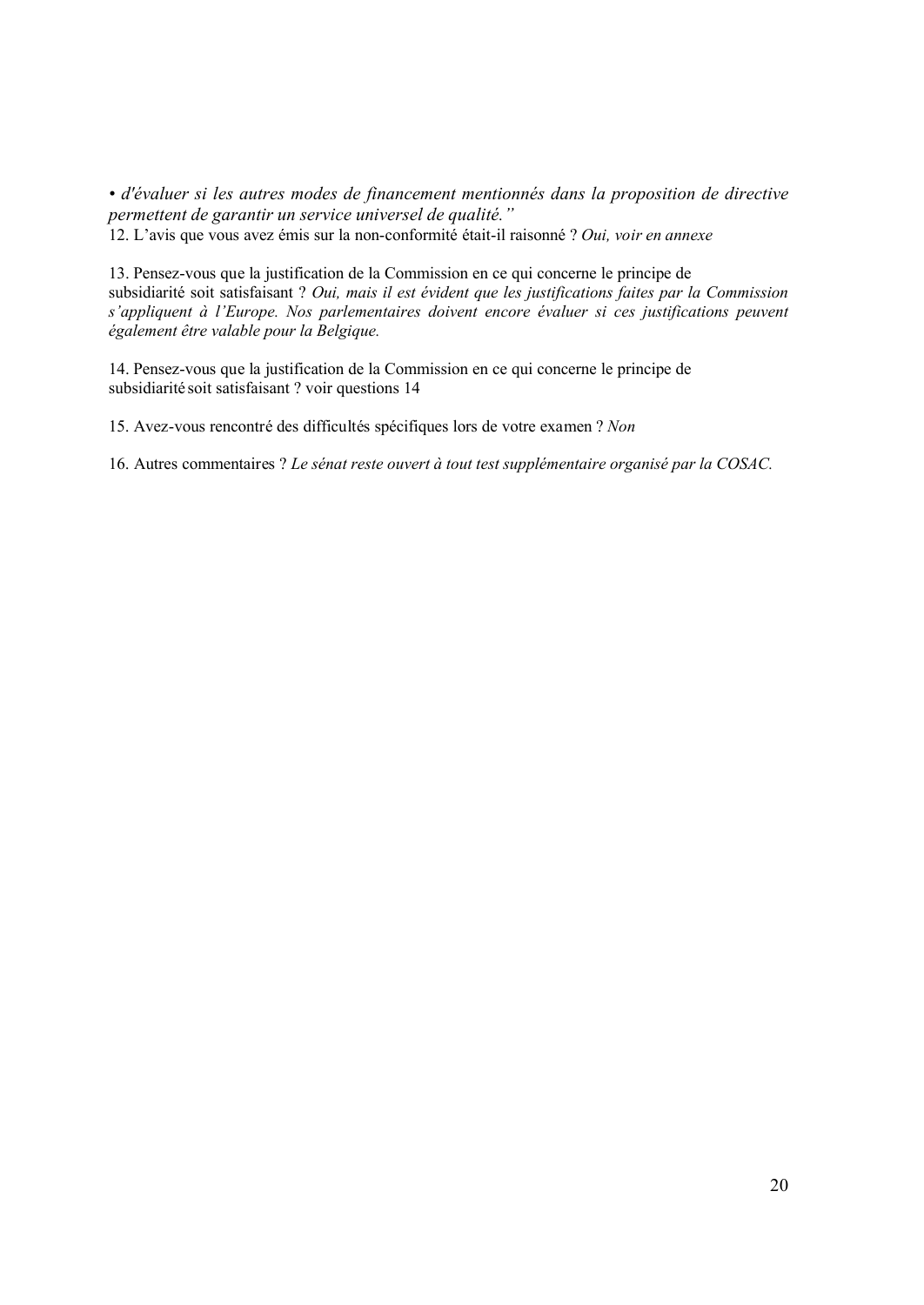

#### **La Procédure de Subsidiarité**  $\overline{\phantom{a}}$

*Concerne* : Suivi parlementaire du processus décisionnel européen.

**Proposition de traitement concret des avis de subsidiarité de l'UE.**

**L'accord de coopération (19.12.2005) entre les Chambres législatives fédérales, les parlements des Communautés et des Régions portant sur l'exécution du Protocole relatif à l'application des principes de subsidiarité et de proportionnalité, joint au Traité établissant une Constitution pour l'Europe contient une disposition transitoire stipulant que, dans l'attente de la mise en œuvre du Traité, les parlements prennent les mesures nécessaires afin d'organiser le contrôle du respect du principe de subsidiarité (ainsi que l'échange d'informations y relatif).**

Cette disposition transitoire vaut également pour la mise en œuvre des conclusions du Sommet européen des 15 et 16 juin 2006 (points 36 et 37) en vertu desquelles un dialogue est instauré entre les parlements nationaux et la Commission européenne (voir annexe).

Cependant, ce dialogue transcende l'examen de la subsidiarité et de la proportionnalité ainsi que les procédures formelles prévues dans le Protocole initial relatif à la subsidiarité joint au projet de Constitution européenne. La Commission européenne invite les parlements nationaux à formuler leurs observations relatives non seulement aux nouvelles « initiatives législatives européennes » mais aussi aux documents de consultation.

Le délai de six semaines initialement prévu dans le Protocole relatif à la subsidiarité en devient dès lors moins contraignant. Il est néanmoins stratégiquement important afin de pouvoir exercer quelque influence, de formuler l'avis endéans un délai raisonnable et, à tout le moins, dès la première lecture dans le cadre du processus législatif européen.

Etapes de la procédure de subsidiarité (Accord de coopération)

Modalités pratiques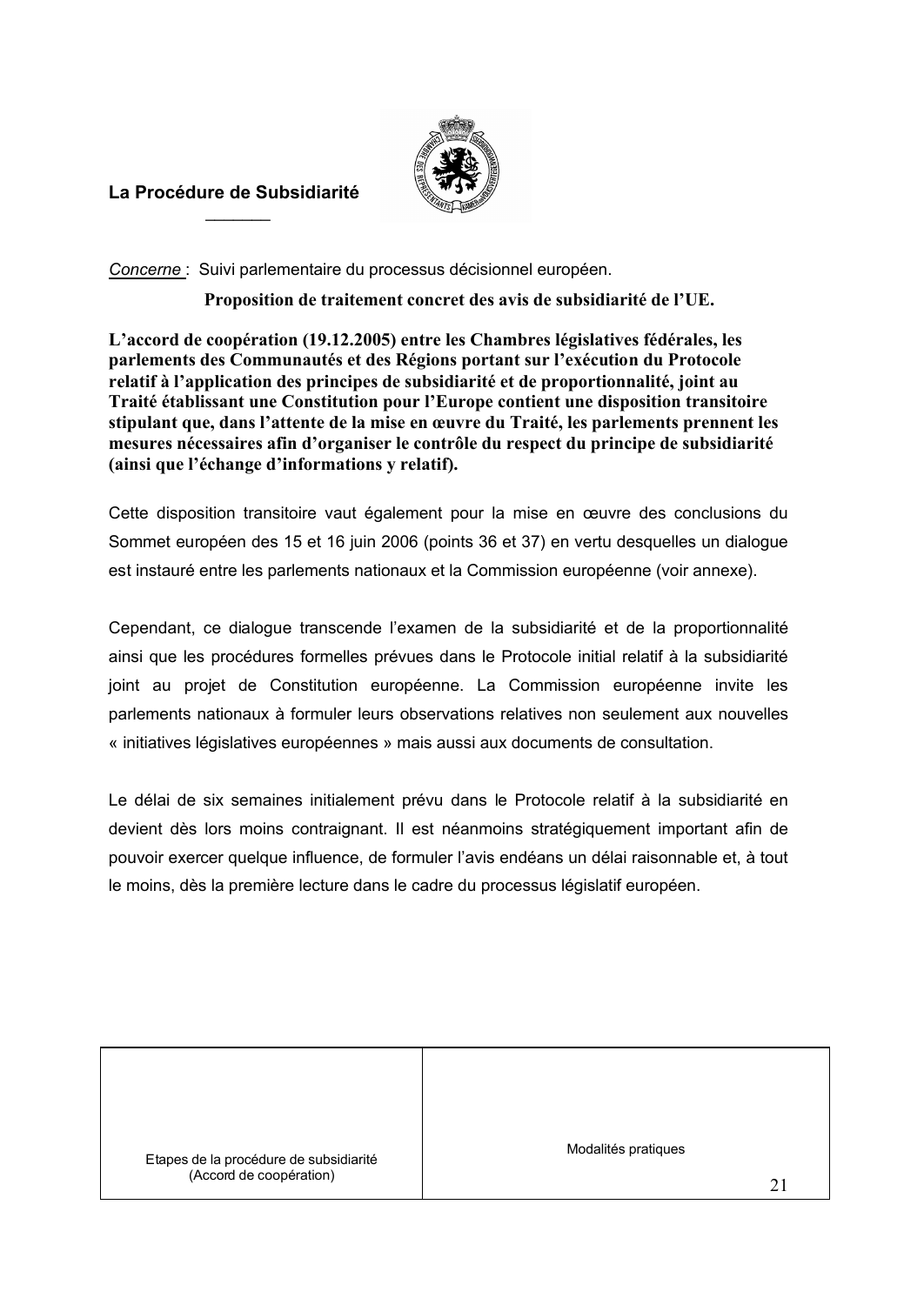| Répartition des compétences<br>assemblées<br>s'informent<br>Les<br>mutuellement qu'elles estiment qu'un<br>projet de réglementation européenne<br>ressortit de leurs compétences. | La répartition des compétences (et le fait qu'une<br>assemblée se déclare compétente) résultera<br>des informations de la base de données<br>٠<br>EURTRANSBEL (en développant la partie<br>proactive) du SPF - Affaires étrangères<br>des réunions des Eurocoordinateurs (SPF -<br>Affaires extérieures) auxquelles participe le<br>Secrétariat de la Conférence des présidents<br>des 7 Assemblées (C7A).<br>La communication de la répartition des compétences se fait<br>via la base de données IPEX (peut être consultée par toutes<br>les assemblées intéressées) (login et password =<br>ipexguest)<br>Les gouvernements respectifs sont également informés via<br>ce canal.<br>Les assemblées des Communautés et des Régions<br>communiquent leur revendication de compétence au<br>correspondant IPEX du Sénat, qui impute cette information<br>dans la base de données IPEX |
|-----------------------------------------------------------------------------------------------------------------------------------------------------------------------------------|--------------------------------------------------------------------------------------------------------------------------------------------------------------------------------------------------------------------------------------------------------------------------------------------------------------------------------------------------------------------------------------------------------------------------------------------------------------------------------------------------------------------------------------------------------------------------------------------------------------------------------------------------------------------------------------------------------------------------------------------------------------------------------------------------------------------------------------------------------------------------------------|
| Formulation du point de vue<br>formule,<br>Chaque<br>assemblée<br>conformément à son règlement, un avis<br>motivé en matière de subsidiarité.<br>Attribution des voix             | Dans<br>certaines<br>assemblées (par ex.: France,<br>Danemark, Finlande, Italie, Suède, Royaume-Uni),<br>l'avis est formulé au niveau d'une commission ; dans<br>d'autres (entre autres, le Sénat belge, les Pays-Bas),<br>l'avis de la commission est adopté en séance plénière.<br>n'est pas d'application à ce stade.                                                                                                                                                                                                                                                                                                                                                                                                                                                                                                                                                             |
| Communication des avis à la Commission<br>européenne (et, le cas échéant, aux autres<br>institutions européennes) aux assemblées et<br>aux gouvernements.                         | Le secrétariat de la C7A communique les avis au<br>« point d'information » de la Commission européenne<br>par courriel <sup>1</sup> .<br>La Chambre et le Sénat introduisent, l'un et l'autre,<br>leurs propres avis de subsidiarité dans la base de<br>données IPEX via leur correspondant IPEX.<br>Le Sénat introduit les avis de subsidiarité des<br>Assemblées des Régions et des Communautés dans la<br>base de données IPEX (via le correspondant IPEX du<br>Sénat).<br>Chaque assemblée communique l'avis de subsidiarité à<br>son propre gouvernement.                                                                                                                                                                                                                                                                                                                       |

 $1$  Cette communication doit être conforme à la déclaration 49 du Royaume de Belgique relative aux parlements nationaux, jointe au Traité établissant une Constitution pour l'Europe et peut être libellée comme suit : « avis motivé relatif au principe de subsidiarité et de proportionnalité, émis par le système parlementaire belge ».« Dans ce cadre, les assemblées qui suivent, ont émis un avis :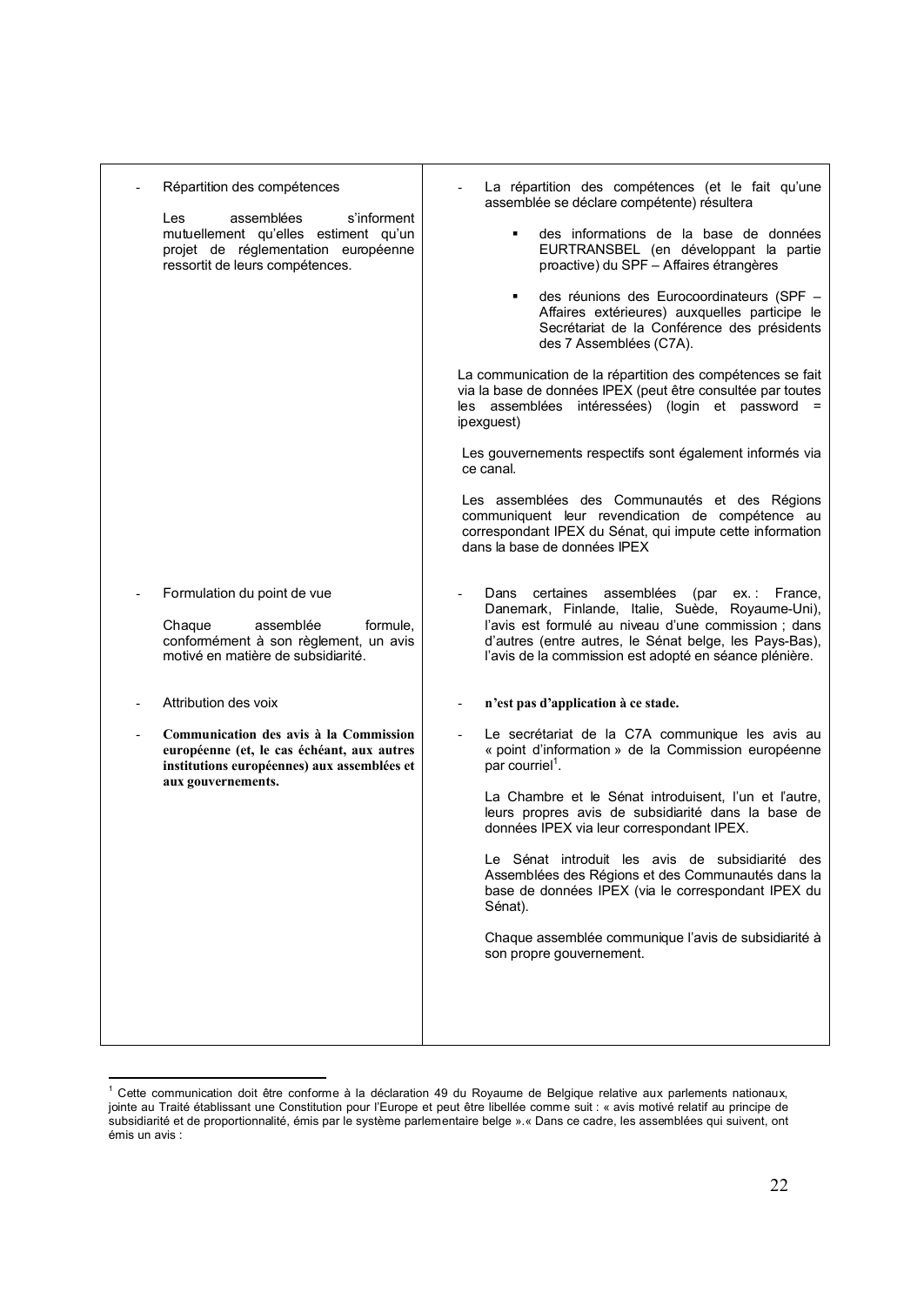#### **Annexe 1**

#### **Conclusions du Sommet européen – 15/16 juin 2006-10-09 10633/06 14**

**\_\_\_\_\_\_\_\_\_\_\_**

- 36. Eu égard à l'importance des principes de subsidiarité et de proportionnalité, le Conseil européen se réjouit de l'initiative de la présidence autrichienne visant à organiser à Sankt Pölten, les 18 et 19 avril 2006, dans le prolongement de la conférence qui avait eu lieu l'an dernier à La Haye, une conférence sur la subsidiarité. Les idées développées au cours de ces deux conférences méritent une étude plus approfondie ; les futures présidences sont encouragées à poursuivre le travail.
- 37. Le Conseil européen fait observer que les processus législatifs européen et nationaux sont interdépendants. Il se réjouit dès lors que la Commission ait promis de mettre directement à la disposition des parlements nationaux toutes les nouvelles propositions et tous les nouveaux documents de consultation, en leur demandant de réagir le plus rapidement possible en vue d'une meilleure définition de la politique. La Commission est invitée à examiner soigneusement les observations formulées par les parlements nationaux, surtout par rapport aux principes de subsidiarité et de proportionnalité. Les parlements nationaux sont invités à collaborer plus étroitement dans le cadre du contrôle de subsidiarité au sein de la Conférence des organes spécialisés dans les affaires européennes (COSAC).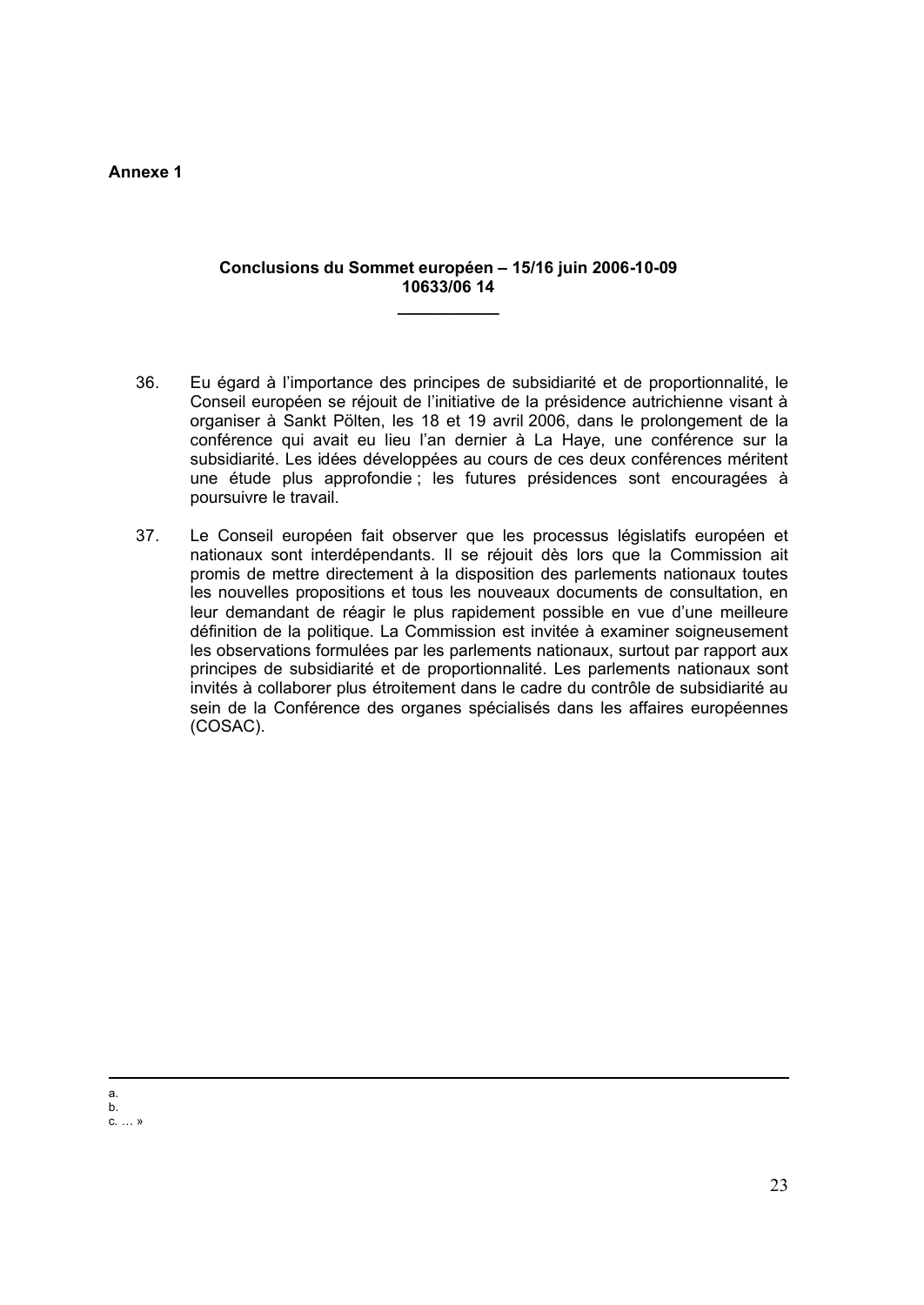**7/11/06**

#### **La procédure de contrôle de subsidiarité au Sénat de Belgique**

### **Proposition de directive du Parlement européen et du Conseil modifiant la directive 97/67/CE en ce qui concerne l'achèvement du marché intérieur des services postaux de la Communauté**

| <b>Calendri</b> | événement                                                      | action à entreprendre                               | responsable                |
|-----------------|----------------------------------------------------------------|-----------------------------------------------------|----------------------------|
| er              |                                                                |                                                     |                            |
| 7/11/06         | Réception<br>d'un<br>document                                  | Communication au service juridique pour un avis sur | SECRETARIAT DE LA          |
|                 | européen (législatif ou consultatif)<br>la compétence du Sénat |                                                     | <b>DELEGATION DU SENAT</b> |
|                 |                                                                |                                                     | <b>AUPRES DU COMITE</b>    |
|                 |                                                                |                                                     | D'AVIS FEDERAL CHARGE      |
|                 |                                                                |                                                     | <b>DES QUESTIONS</b>       |
|                 |                                                                |                                                     | EUROPEENNES (« LE          |
|                 |                                                                |                                                     | COMITE D'AVIS »)           |
|                 |                                                                |                                                     |                            |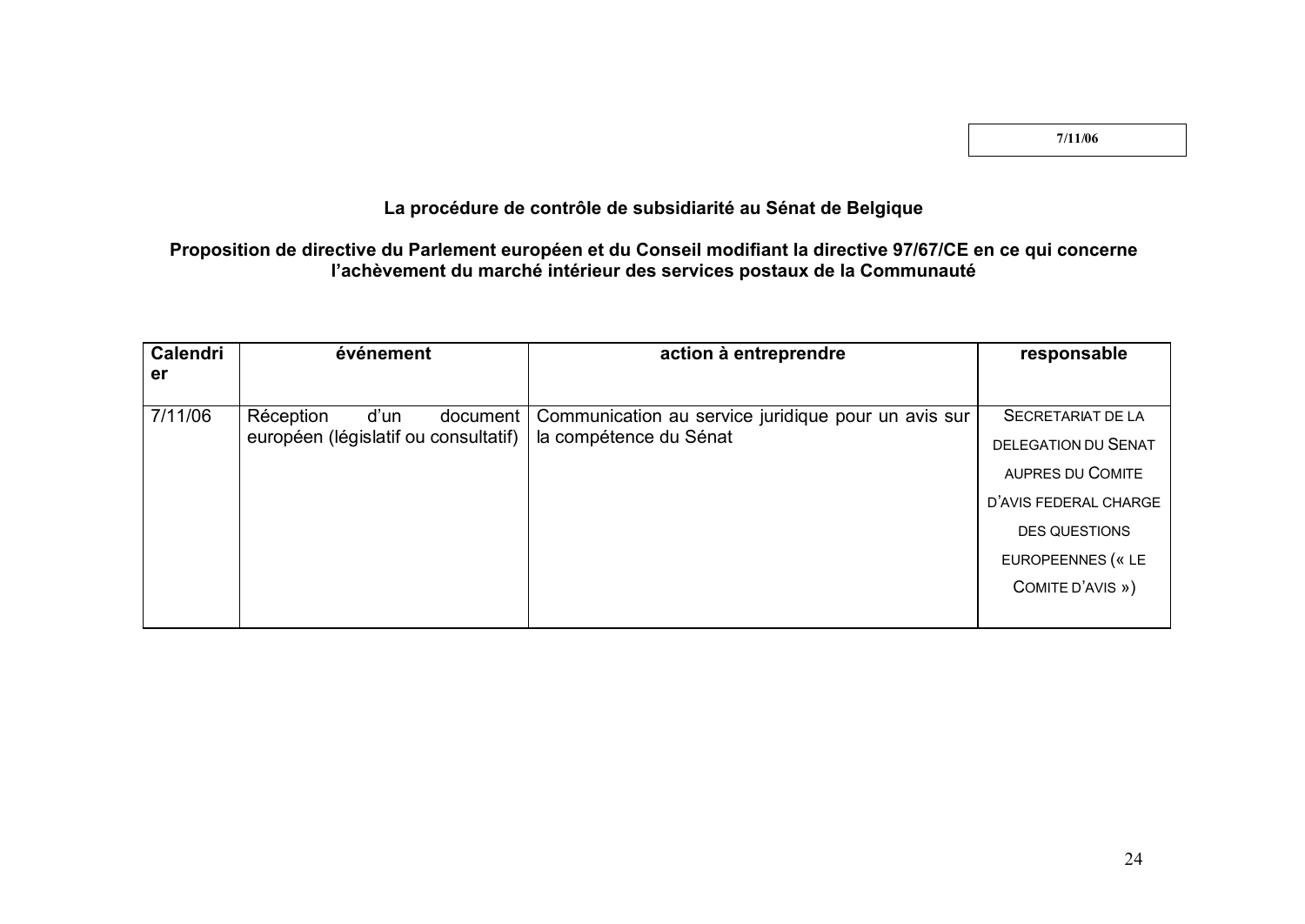| Avant le<br>14/11/06    | Rédaction d'un avis<br>sur<br>la l<br>compétence du Sénat                                                                                                                                                                                                         | Rédaction et envoi de l'avis sur la compétence du<br>Sénat au secrétariat du Comité d'avis                                                                                                                                                                                                                                                                                                                                                                                                                                     | Service juridique                                                                                   |
|-------------------------|-------------------------------------------------------------------------------------------------------------------------------------------------------------------------------------------------------------------------------------------------------------------|--------------------------------------------------------------------------------------------------------------------------------------------------------------------------------------------------------------------------------------------------------------------------------------------------------------------------------------------------------------------------------------------------------------------------------------------------------------------------------------------------------------------------------|-----------------------------------------------------------------------------------------------------|
|                         | Communication de l'avis sur la<br>compétence du Sénat                                                                                                                                                                                                             | Si l'avis sur la compétence du Sénat constate que le<br>Sénat n'est pas compétent, le secrétariat du Comité<br>d'avis le transmet au Président du Comité d'avis qui<br>consulte, le cas échéant, le Bureau du Sénat.                                                                                                                                                                                                                                                                                                           | SECRETARIAT DU<br>COMITE D'AVIS                                                                     |
|                         |                                                                                                                                                                                                                                                                   | Si l'avis sur la compétence du Sénat constate que le<br>Sénat est compétent, le secrétariat du Comité d'avis<br>transmet l'avis sur la compétence du Sénat et le<br>document européen concerné au(x) Président(s) de<br>la (des) commission(s) compétente(s) et au Président<br>du Comité d'avis.                                                                                                                                                                                                                              |                                                                                                     |
| Avant<br>le<br>21/11/06 | Communication de l'avis sur la<br>compétence du Sénat                                                                                                                                                                                                             | Si le Sénat s'estime compétent, notification aux<br>parlements belges                                                                                                                                                                                                                                                                                                                                                                                                                                                          | Présidence                                                                                          |
| Avant le<br>5/12/06     | Examen du document européen<br>la<br>$($ les $)$<br>commission(s)<br>par<br>compétente(s) et le Comité d'avis<br>Adoption<br>d'un<br>avis<br>sur<br>la<br>subsidiarité<br>la<br>$(\text{les})$<br>par<br>commission(s)<br>compétente(s)<br>et/ou le Comité d'avis | Commission(s)<br>Si<br>les membres de<br>la<br>(des)<br>compétente(s) et du Comité d'avis n'ont pas de<br>remarques concernant le document européen<br>concerné ou si le point n'est pas traité, le Sénat est<br>censé ne pas avoir d'objections concernant la<br>subsidiarité. Dans ce cas, la procédure se termine.<br>Si une objection est formulée, la (les) Commission(s)<br>compétente(s) et/ou le Comité d'avis se prononcent<br>et font rapport de leurs travaux conformément à<br>l'article 27 du Règlement du Sénat. | Président<br>et<br>secrétariat de la (des)<br>commission(s)<br>compétente(s) et du<br>Comité d'avis |
| Avant<br>le<br>12/12/06 | l'avis<br>Examen<br>de<br>la<br>sur<br>subsidiarité<br>séance<br>la<br>par                                                                                                                                                                                        | Le Sénat se prononce en séance plénière sur les<br>conclusions du rapport de la (des) Commission(s)                                                                                                                                                                                                                                                                                                                                                                                                                            | Présidence et Service<br>de la Séance                                                               |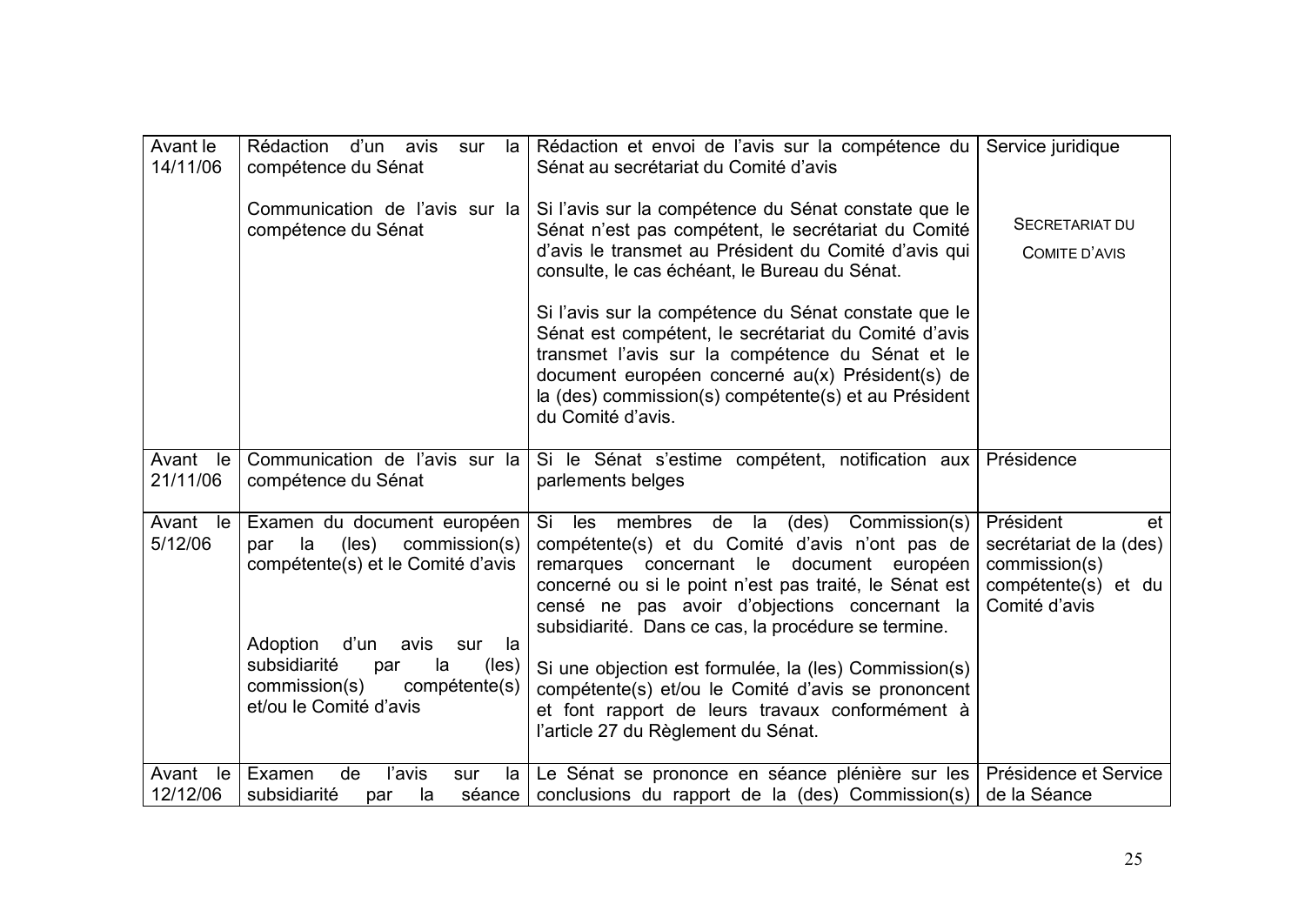|          | plénière du Sénat                              | compétente(s) et/ou le Comité d'avis.                                                                                                                                                  |                                                                                                            |
|----------|------------------------------------------------|----------------------------------------------------------------------------------------------------------------------------------------------------------------------------------------|------------------------------------------------------------------------------------------------------------|
| 12/12/06 | Communication de l'avis sur la<br>subsidiarité | Le cas échéant, l'avis du Sénat est communiqué aux<br>autres assemblées parlementaires belges et au<br>secrétariat de la Conférence des Présidents des 7<br>assemblées parlementaires. | Présidence et Service<br>de la Séance                                                                      |
| 19/12/06 | Communication de l'avis sur la<br>subsidiarité | Les avis des parlements sont communiqués aux<br>institutions européennes, aux gouvernements fédéral,  <br>régionaux et communautaires belges concernés et<br>aux parlements belges.    | Secrétariat<br>de<br>la<br>Conférence<br>des<br>Présidents<br>des<br>- 7 I<br>assemblées<br>parlementaires |
|          |                                                | Le correspondant IPEX met l'avis sur la subsidiarité<br>sur le site web IPEX.                                                                                                          | Secrétariat du Comité<br>d'avis                                                                            |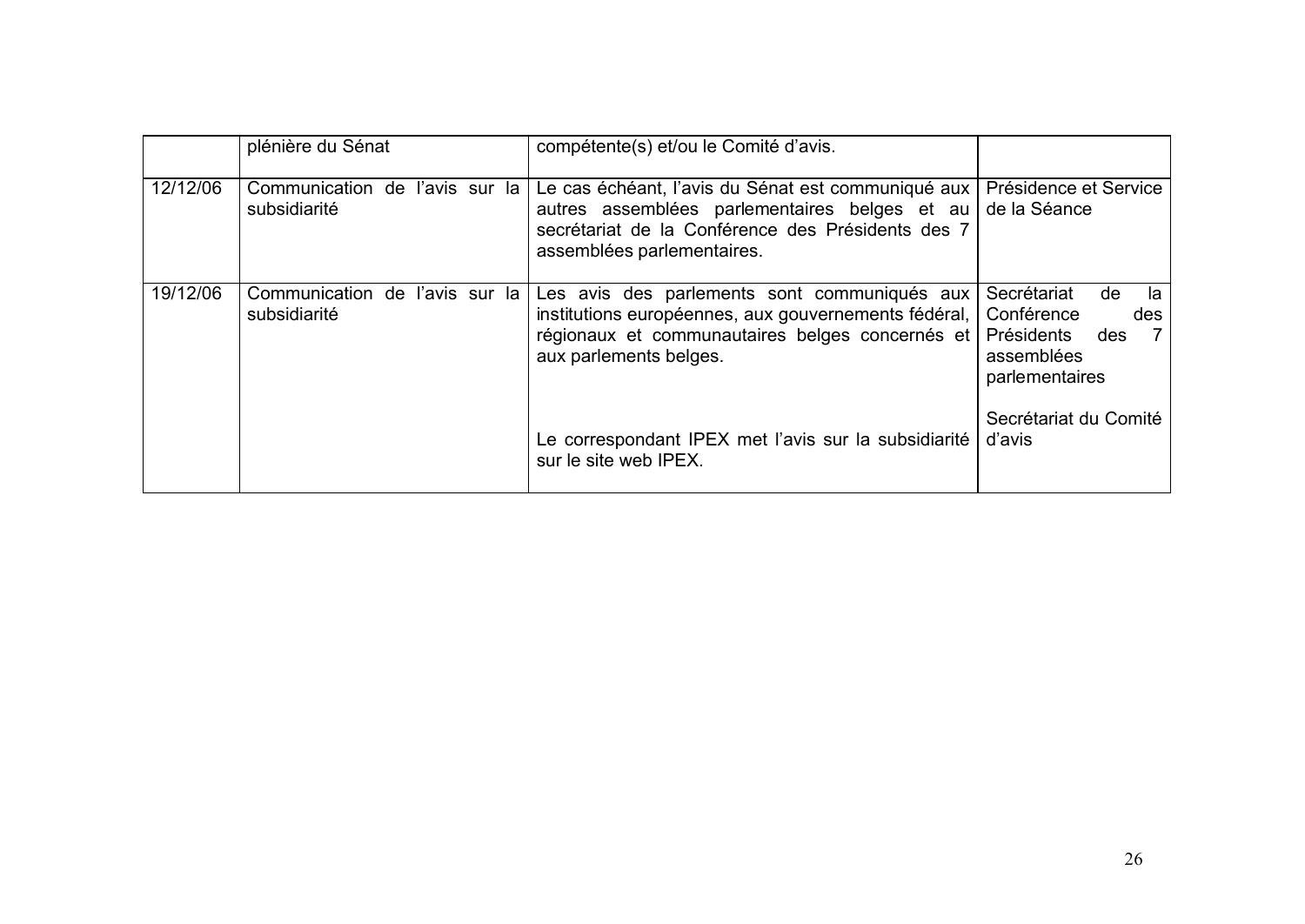## **Cyprus**

#### **ANSWERS TO THE QUESTIONNAIRE OF THE COSAC SECRETARIAT CONCERNING THE EXERCISE ON THE CONTROL OF THE SUBSIDIARITY PRINCIPLE WITH RESPECT TO THE DIRECTIVE FOR THE FULL ACCOMPLISHMENT OF THE INTERNAL MARKET FOR POSTAL SERVICES**

#### *Procedure:*

**1. Which committees were involved in examining the Commission proposal for a Directive for the full accomplishment of the internal market for Postal Services?** The examination was undertaken exclusively by the Parliamentary Committee on European Affairs.

#### **2. Was your plenary involved?**

The plenary of the House of Representatives was not involved in this experimental exercise, but this does not preclude the possibility of the plenary being involved in future proceedings and / or when the mechanism of subsidiarity control, as provided in the European Constitution, actually enters into force.

#### **3. Were any other administrative services of your parliament involved in the process?**

The European Affairs Service of the House of Representatives was involved in a technocratic level with the exercise.

#### **4. Could you describe the procedure used for the examination from start to finish with regard to the committees involved and other actors and the chronology of their involvement?**

On the  $9<sup>th</sup>$  November 2006, the legislative proposal, accompanied by material concerning the principle of subsidiarity and proportionality and the explanatory note of the COSAC Secretariat concerning the matter, were distributed to the members of the Parliamentary Committee on European Affairs. It has to be noted that the reason why the procedure was delayed was that the said proposal was sent to the House of Representatives in our language on the  $31<sup>st</sup>$  of October 2006.

The documents were also accompanied by a letter from the president of the Parliamentary Committee on European Affairs, explaining the requirements of the task before the Committee. A report of the European Affairs Service, which studied the legislative proposal and put down its recommendations concerning the principle of subsidiarity and proportionality, was distributed to all the members of the House of Representatives. The same documents were sent to the Ministry of Communications and Works, to the Legal Service of the Republic of Cyprus as well as to the Office of the Commissioner of Telecommunications and Postal Regulations.

At the meeting of the  $12<sup>th</sup>$  December 2006, the Committee on European Affairs taking into account the material before it, both by the COSAC Secretariat and the European Affairs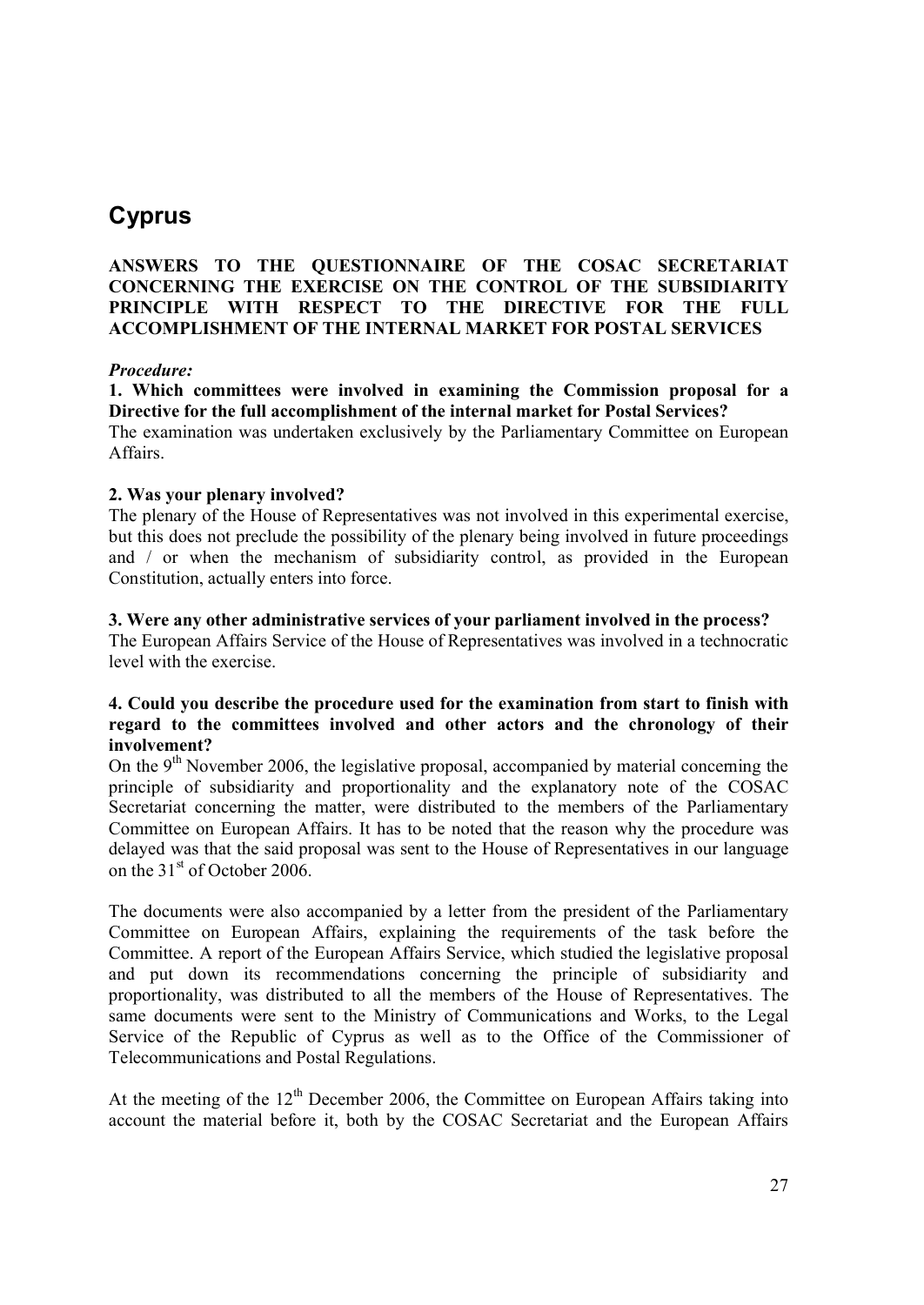Service, examined the legislative proposal in question on the basis of the criteria set out under the Treaty of Maastricht concerning the principle of subsidiarity and proportionality.

Representatives from the Ministry of Communications and Works, the Legal Service of the Republic of Cyprus and the Office of the Commissioner of Telecommunications and Postal Regulations were invited by the European Affairs Committee to take part in the meeting and express their views on the proposal.

#### **5. Did your government provide any information as part of the scrutiny process?**

Yes. Representatives of the Ministry of Communications and Works and of the Legal Service of the Republic of Cyprus took part in the meeting of the Committee of European Affairs and expressed their views and opinions.

#### **6. Did your national parliament consult regional parliaments with legislative powers?** No regional parliaments exist in Cyprus.

#### **7. Were any other external actors involved in the examination?**

Yes. Representatives from the Office of the Commissioner of Telecommunications and Postal Regulations took part in the meeting of the Committee of European Affairs and expressed their views and opinions.

#### **8. In case of a bicameral system, did you coordinate your examination with the other parliamentary chamber?**

No bicameral system in Cyprus.

#### **9. Was the procedure used for this project in accordance with the procedure your parliament plans to use following the Constitutional Treaty's entering into force?**

The House of Representatives may follow largely the same procedure following the Constitutional Treaty's entry into force. In future cases, it is possible that the Parliamentary Committee on European Affairs will, firstly, notify the competent sectoral parliamentary committees and request their views on the matter under examination and, secondly, invite interested parties, other than representatives from the competent Ministries, to express their views on the matter at hand. Finally, where it is deemed necessary to adopt a reasoned opinion concerning a breach of the subsidiarity principle, the President and the Plenary of the House of Representatives will also be notified. The findings of the Committee may also be transmitted to the government. The abovementioned procedure is currently under consideration by the House of Representatives.

#### *Findings:*

**10. Did you find any breach on the subsidiarity principle?** No.

**11. Did you find any breach on the proportionality principle?** No.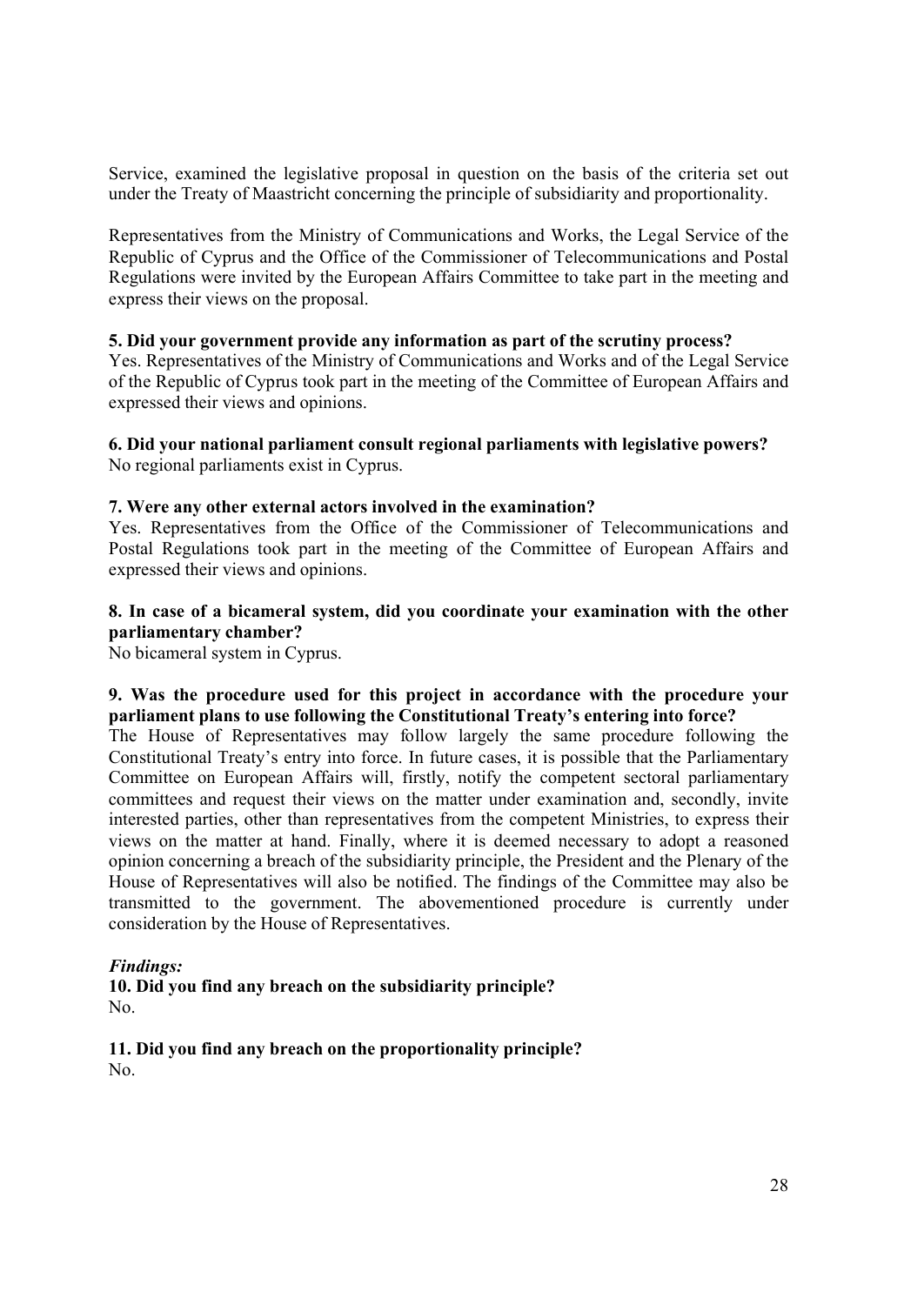#### **12. Did you adopt a reasoned opinion for non-compliance? (If yes please enclose a copy with your report to the COSAC secretariat)**

No reasoned opinion was adopted concerning a breach of the subsidiarity principle.

#### **13. Did you find the Commission's justification with regard to the subsidiarity principle satisfactory?**

The Commission's justification concerning the principle of subsidiarity was found to have been satisfactory.

#### **14. Did you find the Commission's justification with regard to the proportionality principle satisfactory?**

The Commission's justification concerning the principle of proportionality was found to have been satisfactory.

#### **15. Did you encounter any specific difficulties during the examination?**

The Committee felt that the time available to the national parliaments would not be sufficient if, during the time frame provided, the proper procedure were to be followed, during which more interested parties and the competent sectoral parliamentary committees would be invited to express their opinion on the matter at hand. In addition, difficulties are encountered due to the delay of the transmission of a proposal in the official language of each Member State of the EU.

#### **16. Any other comments?**

We have to note that the proposal under examination was transmitted in our official language on the  $31<sup>st</sup>$  October 2006, that is two weeks after the official publication of the proposal by the European Commission, thus delaying the completion of the procedure used for the examination of the proposal within the six week period deadline.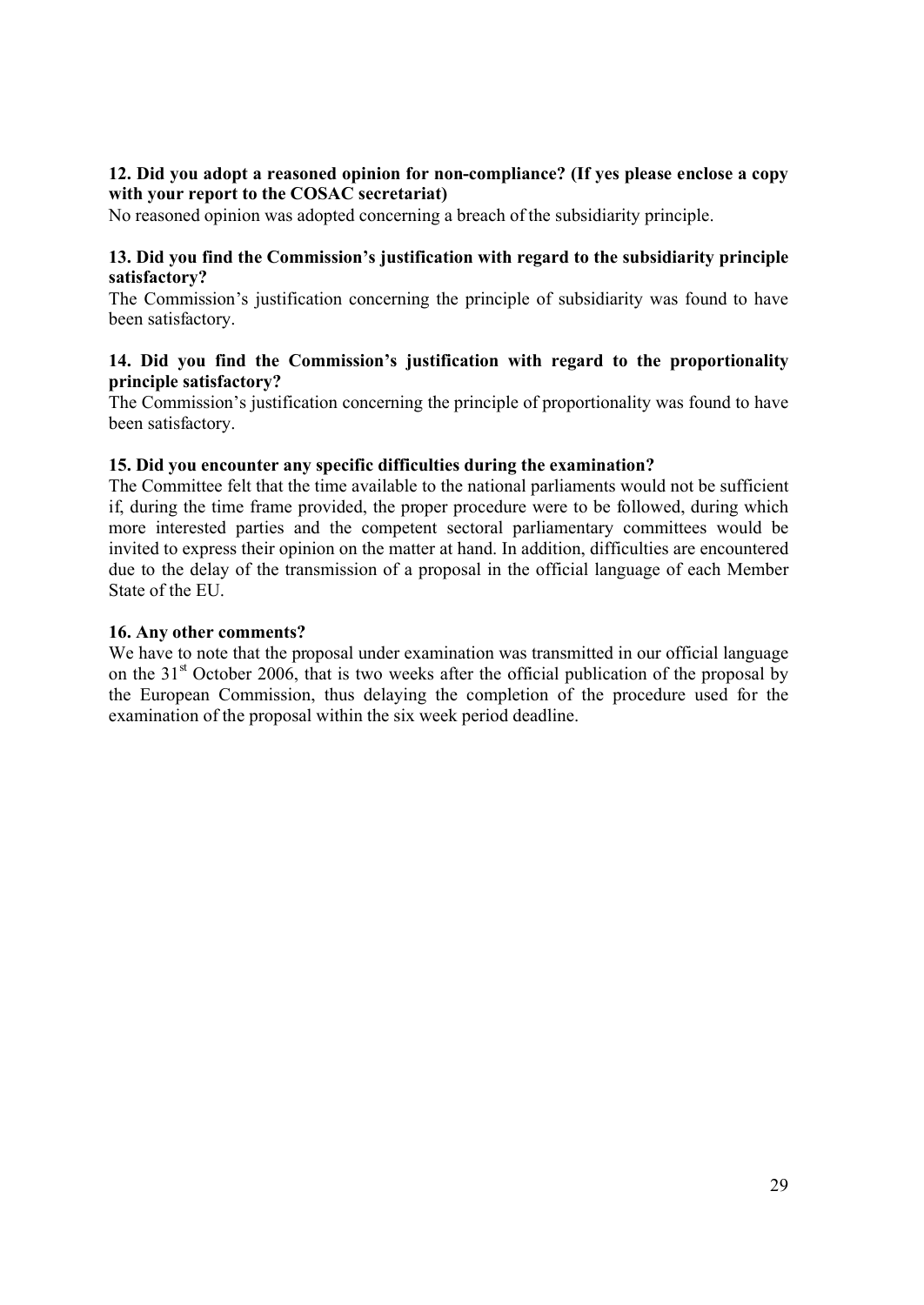## **Czech Republic: Chamber of Deputies**

*Parliament of the Czech Republic CHAMBER OF DEPUTIES 2006 5 th electoral term*

*66th*

*Resolution*

*of the Committee on European Affairs at its 8th meeting on 14 December 2006*

**Regarding the Proposal for a Directive of the European Parliament and of the Council amending Directive 97/67/EC concerning the full accomplishment of the internal market of Community postal services, 14357/06, COM(2006) 594 final/**

**\_\_\_\_\_\_\_\_\_\_\_\_\_\_\_\_\_\_\_\_\_\_\_\_\_\_\_\_\_\_\_\_\_\_\_\_\_\_\_\_\_\_\_\_\_\_\_\_\_\_\_\_\_\_\_\_\_\_\_\_\_\_\_\_\_\_\_\_\_\_\_\_\_\_\_**

The Committee on European Affairs after hearing the report of the Deputy Minister of the Interior for Information Technology, Ms Lenka Ptáčková, and after hearing the report of the rapporteur, Mr Petr Krill, and after deliberating the matter

**approves** the position annexed to this resolution.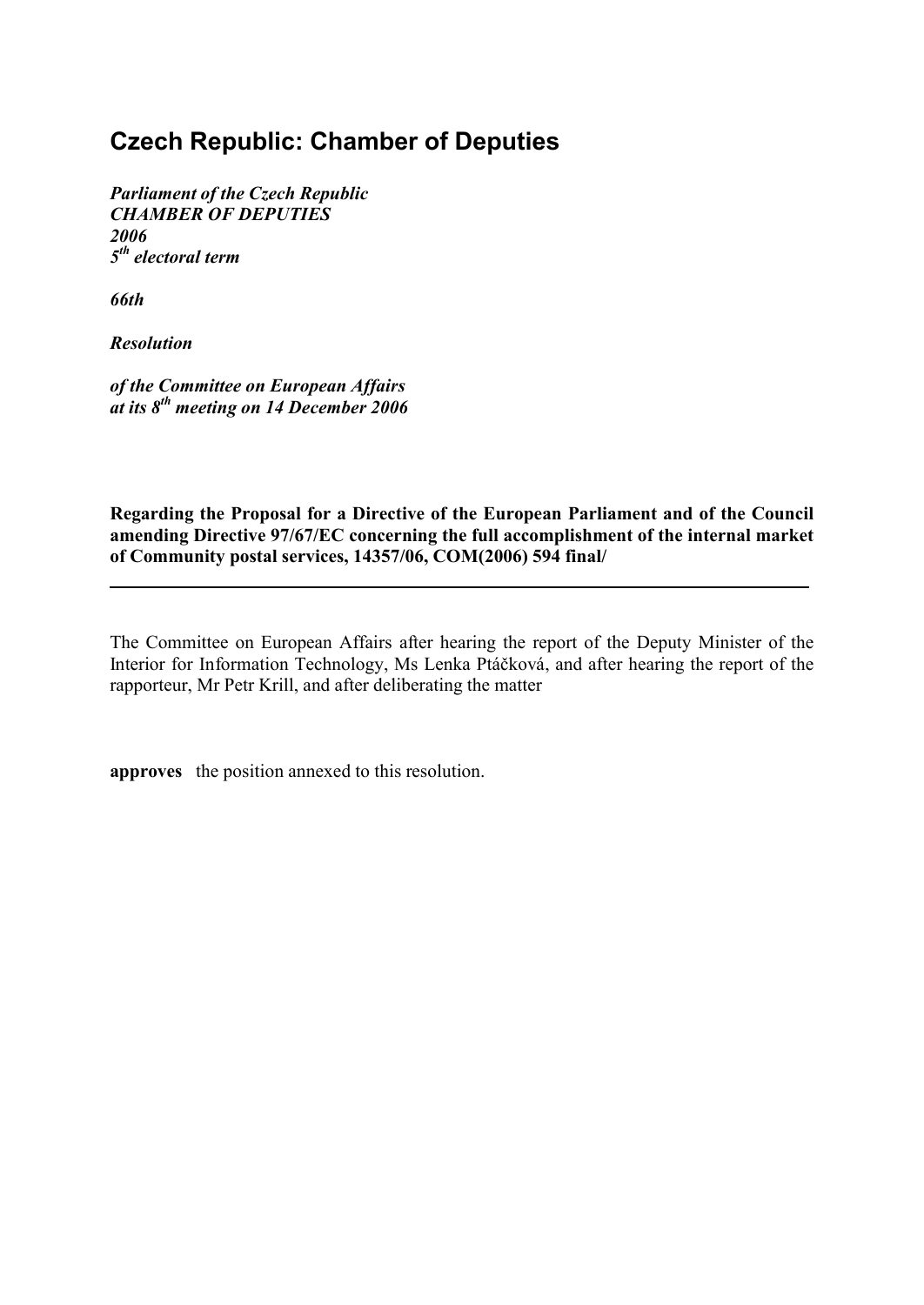Annex to Resolution No 66

### **DOCUMENT 14357/06**

**Proposal for a Directive of the European Parliament and the Council amending Directive 97/67/EC concerning the full accomplishment of the internal market of Community postal services**

**COM(2006) 594 final, COD 14357/06 Interinstitutional file 2006/0196/COD**

• **Legal basis:** Articles 47(2), 55 and 95 of the EC Treaty

#### • **Date of transmission to the Council:**

19 October 2006

• **Date of transmission to the Chamber of Deputies via the Committee on European Affairs:**

26 October 2006

• **Date deliberated in the Committee on European Affairs:**

14 December 2006

• **Procedure:**

Codecision

• **Preliminary position of the Government (pursuant to Art. 109a(1) of the Rules of Procedure of the Chamber of Deputies):**

Dated 10 November 2006, transmitted to the Committee on European Affairs on 22 November 2006 by means of the Information System for the Approximation of Law (*ISAP*).

#### • **Conformity with the principle of susbsidiarity:**

The proposal complies with the principle of subsidiarity.

#### • **Background and subject matter:**

The proposed directive is already the third step in the process of the gradual and controlled opening of the postal services market, whose objective is the achievement of full liberalisation of the internal market of Community postal services. The existing legal provisions consist of the Directive 97/67/EC of the European Parliament and the Council of 15 December 1997 on the common rules for the development of the internal market of Community postal services and the improvement of quality of service and the Directive 2002/39/EC of the European Parliament and of the Council of 10 June 2002 amending Directive 97/67/EC with regard to the further opening to competition of Community postal services.

The current Directive 97/67/EC, as amended by Directive 2002/39/EC, calls for the Commission to submit to the European Parliament and the Council before 31 December 2006 a proposal for the full accomplishment of the postal internal market or for determining another appropriate step based on the conclusions of the study. The proposal is based on the conclusions of the Prospective Study on the impact on the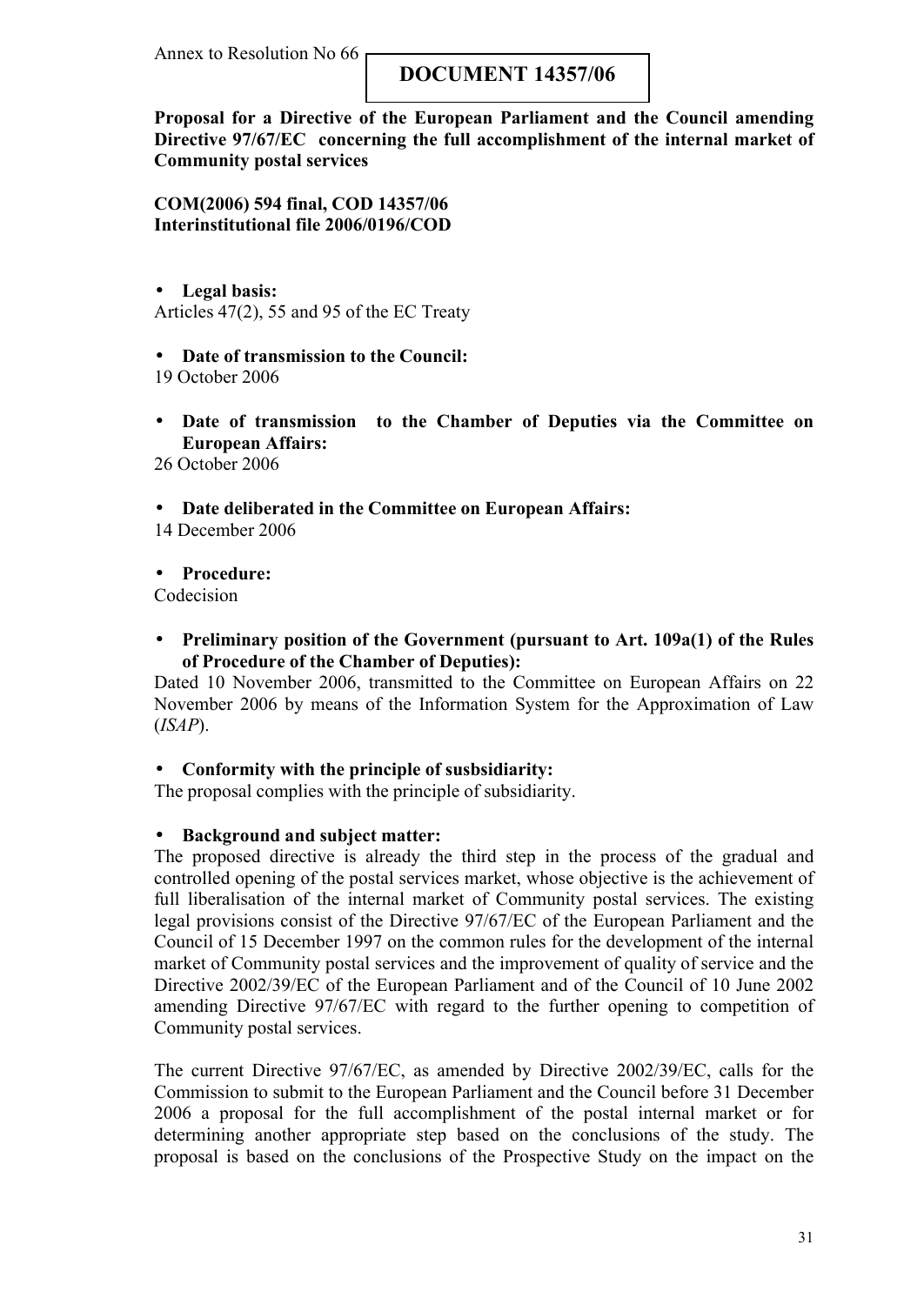universal service of the full accomplishment of the postal internal market in  $2009^2$ , an Impact Assessment Report<sup>3</sup> and on a Report on the Application of the Postal Directive<sup>4</sup>.

**The objective** of the proposal is to confirm 1 January 2009 as the date for the complete opening of the internal market for postal services and for attaining more effective competition in the postal services market with the aim of eliminating obstacles and distortions of competition. The proposal follows up on existing Community provisions governing postal services, amends and in some new points supplements the Postal Directive 97/67/EC (as amended by Directive 2002/39/EC). The main points of the new proposal is the date for the **opening of the internal market** for **postal services by eliminating reserved areas, the safeguarding of universal<sup>5</sup> postal services and the mechanisms of financing** (ensuring) such services.

#### • **Content and impact:**

**The content** of the proposal is the abolishment of reserved areas and the monopoly of a single provider of those services that have been reserved to date, the safeguarding of financially accessible universal postal services in the existing scope and quality, the creation of mechanisms for ensuring the financing of such services and the defining of the regulatory framework for the functioning of the postal serves market (access to the postal infrastructure, control mechanisms, the provision of information to regulatory authorities).

In the amended Article 7(1), 1 January 2009 is proposed as the **date for the complete opening of the internal market of postal services.** It provides that from this date "Member States shall not grant nor maintain in force exclusive or special rights for the establishment and the provision of postal services". By means of this proposal, **the option of reserving services and thereby the monopoly of a single exclusive provider of such services** within a Member State shall be abolished. The aim of the current practice of reserving certain services solely and exclusively for the universal services provider is to enable the financing of the provision of universal services from the profits obtained from the reserved services and thereby ensure universal access to such services, i.e. for example, in remote and not easily accessible areas where the provision of such services is at a substantial loss. The collection, sorting, transportation and delivery of national and incoming cross-border correspondence with a weight limit of up to 50 grams and a price limit of up to two and a half times the public tariff for correspondence of the first weight category are at present (as of 1 January 2006) included in the reserved services. In terms of quantity, such correspondence currently represents the majority of all postal items.

Under the proposal, universal postal services are to remain intact within the existing parameters (scope, quality) given that Article 3 of the Postal Directive remains unchanged. The aim of maintaining such services is also their role in society of promoting territorial and social cohesion. A basic requirement is to ensure at least once delivery and collection five days a week for each EU citizen. The amended Article 4 **obliges Member States to guarantee the provision of universal services** under conditions that are based on the principle of objectivity, non-discrimination, proportionality and with the least distortion of competition. Under the proposal, the designation of a provider/providers of universal services must also be limited in time (amended Art. 4(2)).

<sup>2</sup> COM (2006) 596 final.

<sup>&</sup>lt;sup>3</sup> SEC (2006) 1291.

 $4$  COM (2006) 595 final.

<sup>5</sup> The commonly used term is "universal services" (*univerzální služby*). The Czech translation of the Directive uses the term "general services" (*všeobecné služby*) and the Postal Services Act uses the term "basic services" (*základní služby*).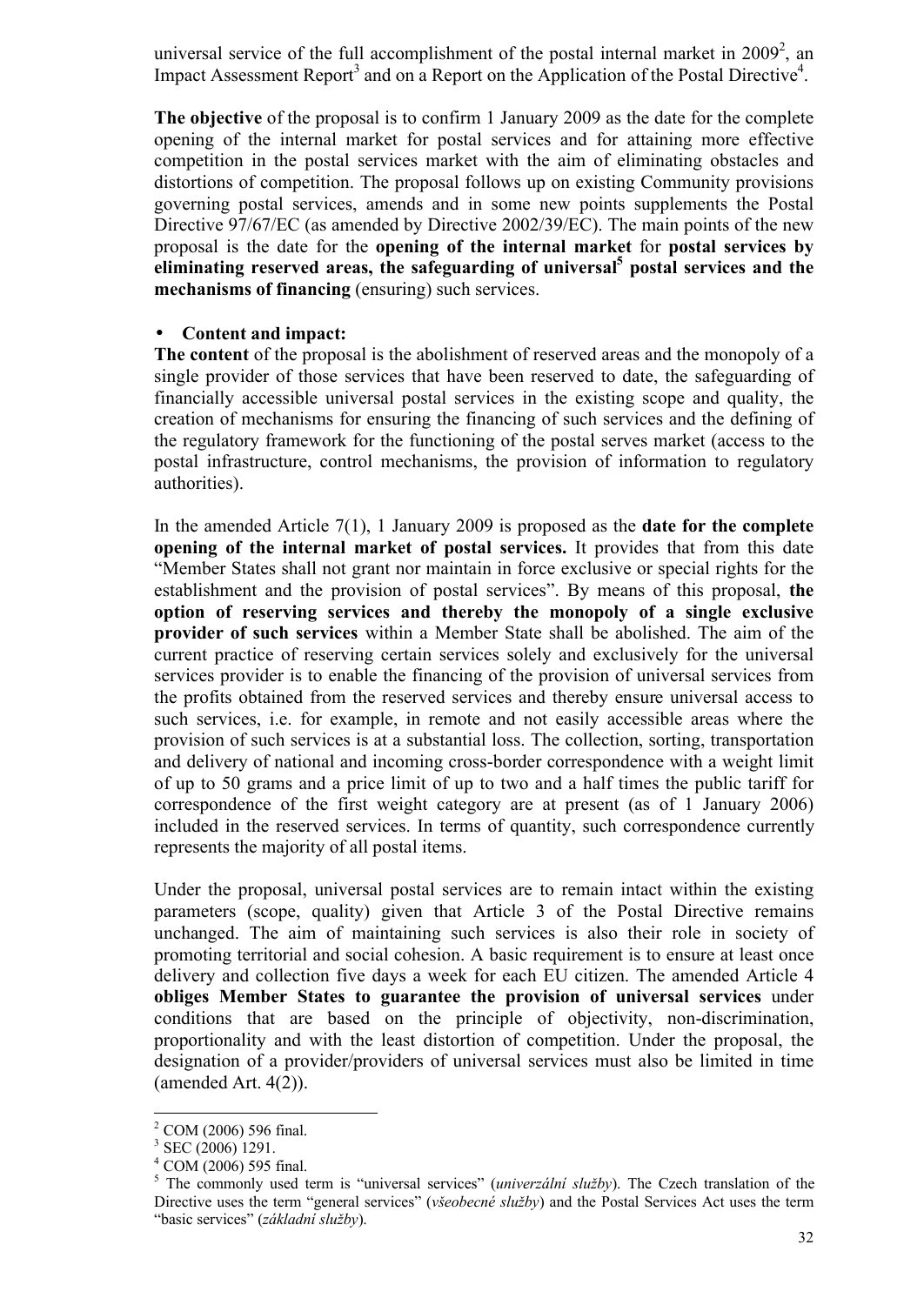In paragraphs 2, 3 and 4 of the amended Article 7, various mechanisms are proposed for the financing of universal postal services as accompanying measures for the provision of such services under acceptable financial conditions in the new competitive environment. The proposal offers Member States the **option of financing (ensuring) the provision of universal postal service**s:

- 1. by means of public procurement,
- 2. through compensation from public funds,
- 3. by dividing the net costs associated with the obligation to provide universal postal services amongst the providers of services and/or users (the creation of a compensation fund that would be financed by fees paid by providers/and or users).

- points 2 and 3 may only be applied if a Member State decides that the obligation to provide universal postal services provided for in the Directive generates net costs and is a unfair financial burden for the providers of universal postal services (amended Article  $7(3)$ ).

The proposal preserves the right of Member States to grant authorisations and individual licenses for the provision of postal services. However, under the amended Article 9(2) it **newly defines prohibited conditions for the granting of authorisation** to operators with the exception of those who are providers of universal postal services pursuant to Article 4. Such authorisation may not:

- be limited in number,
- stipulate concurrently the obligation to contribute to the mechanisms of sharing the costs and the obligation to provide universal services,
- duplicate the conditions applicable on the basis of other national provisions that do not specially govern this sector,
- impose other unreasonable technical or operational conditions above that which are provided for within the framework of the Directive.

The proposal newly provides for **the obligation** of Member States **to ensure transparent and non-discriminatory conditions for access to the postal infrastructure elements** provided for in the new Article 11a if, under the circumstances in a given Member State, it is necessary to protect users' interests or to promote competition. These infrastructure elements are: "postcode system, address database, post office boxes, collection and delivery boxes, information on change of address, redirection service, return to sender service" (Article 11a).

In contrast to the current situation, the proposal newly provides for within the framework of **strengthening consumer protection and of increasing the position of the national regulatory authorities**:

- the possibility of permanently providing certain services to blind and partially sighted persons at no charge even in a competitive environment (amended Art. 12 first indent),
- support Member States in promoting the development of out of court resolution of disputes between consumers and the providers of postal services (amended Art. 19),
- monitoring and regulation of the provision of universal postal services by national regulatory authorities and ensuring compliance with competition rules (amended Art. 22(2)),
- cooperation between national regulatory authorities in order to facilitate the application of the Directive (amended Art. 22(2)),
- support Member States in implementing effective national mechanisms enabling the appeals of aggrieved users or providers against the decisions of national regulatory authorities (amended Art. 22(3)),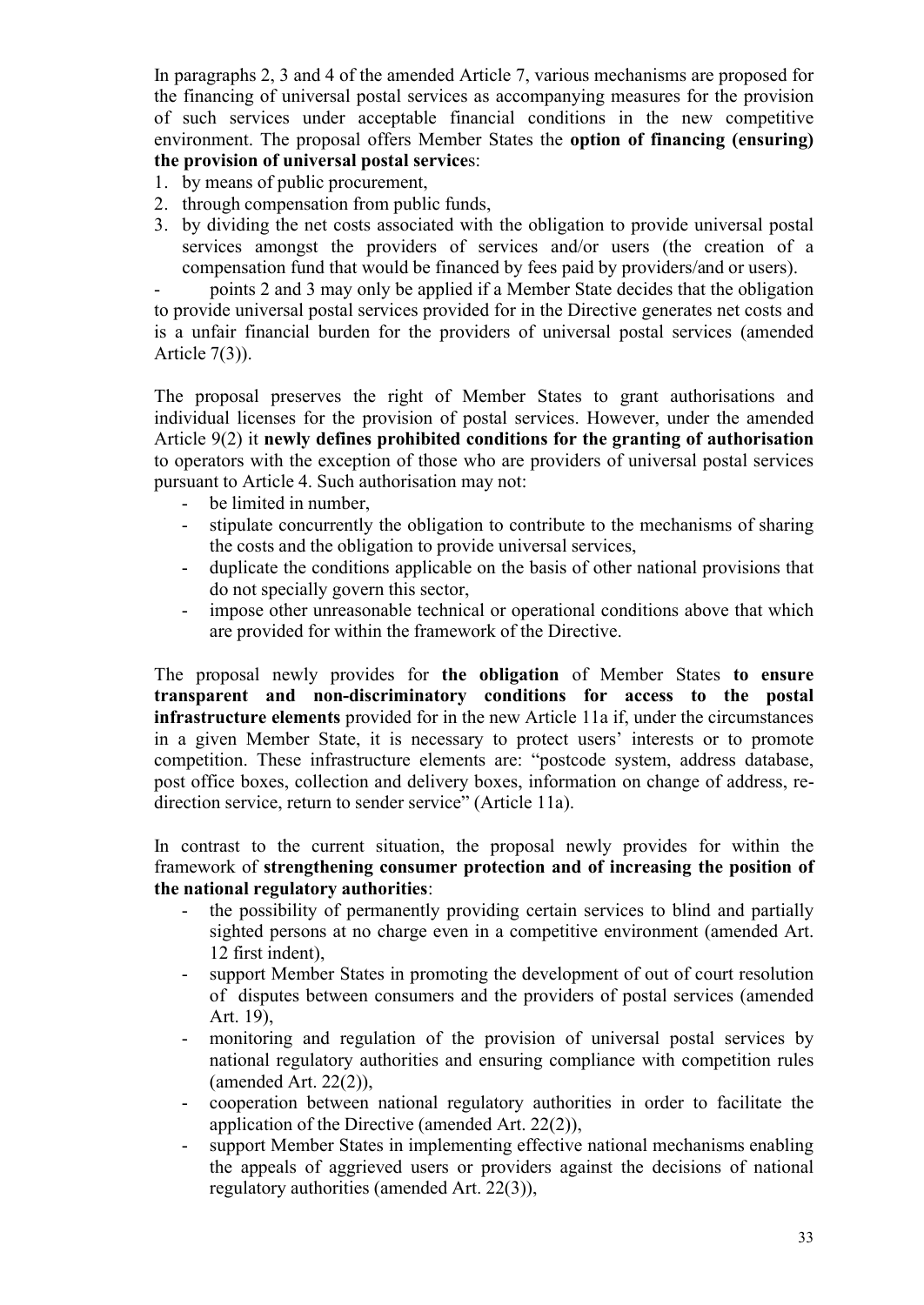- authorisation to collect information from undertakings in the postal services market by national regulatory authorities so that they may effectively carry out their duties (new Art. 22a).

Under the proposal, Member States are obliged to implement the Directive into their national legal orders no later than **31 December 2008**. Moreover, the Commission must submit to the European Parliament and the Council every three years a report on the application of the Directive whereby the first such report must be submitted no later than by 31 December 2011.

The proposal significantly changes the existing Community legal provisions that govern the postal sector. The adoption of the proposal would result in the full opening of the internal postal market to competition as seen in Great Britain, Sweden and Finland. Despite abolishing the monopoly of the providers of reserved services, the proposal calls for preserving the financial accessibility of universal services in the current extent and quality that would be guaranteed by the Member State, which would contribute to its financing. The role of the state would also be to ensure access to certain parts of the postal infrastructure and, through the regulatory authorities, to exercise oversight, to create control mechanisms and to regulate the postal services market and, in particular, to limit distortions of competition. The regulatory authority would play a key role in the transition to a competitive environment. The proposal also calls for strengthening the position of the regulatory authorities. According to the Commission, it will not be necessary to create any new bodies of state administration. Moreover, the proposal will lead to greater protection of the interests of users (consumers) and to increasing the requirements for the transparency and effectiveness of the whole postal sector.

#### *Impact on the Czech Republic:*

At present, the postal market in the Czech Republic is more open than as is required under the existing Directive. The adoption of the proposed directive would lead to the full opening of the postal services market in the Czech Republic, which would be exposed to the effects of competition. As of 1 January 2009, it would be possible for the providers of postal services to provide services that to date were reserved, i.e. that relate to the aforementioned correspondence limited in weight up to 50 grams and with a price of two and a half times 18 CZK (the public tariff in the Czech Republic), which under existing legal provisions may only be provided by Česká pošta, s.p. as the sole exclusive provider. Its monopoly on the provision of such services would thus end, which closely relates to the question of providing universal services.

As a Member State, the Czech Republic would continue to be obliged to guarantee the provision of universal services. Thus, a given postal services provider will continue to provide it in the existing parameters of universal services. The proposal in this respect also calls for the adoption of one of the abovementioned mechanisms of financing (ensuring) the provision of universal postal services in the Czech Republic. A provider/ providers of universal services would (as is currently carried out by Česká pošta) have the obligation to maintain separate accounts for services and products within the framework of the provision of universal services so that it may be possible to calculate the net costs of such services The Czech Telecommunication Office (Český telekomunikační úřad) is the regulatory authority under whose jurisdiction the regulation of the postal market in the Czech Republic falls and which would be significantly affected by the proposed amendments to the legal provisions (for example, the creation of conditions for access to the postal infrastructure).

The Commission, based on studies aimed at assessing the impact of the opening of the market and on the basis of its own findings, came to the conclusion that "in no Member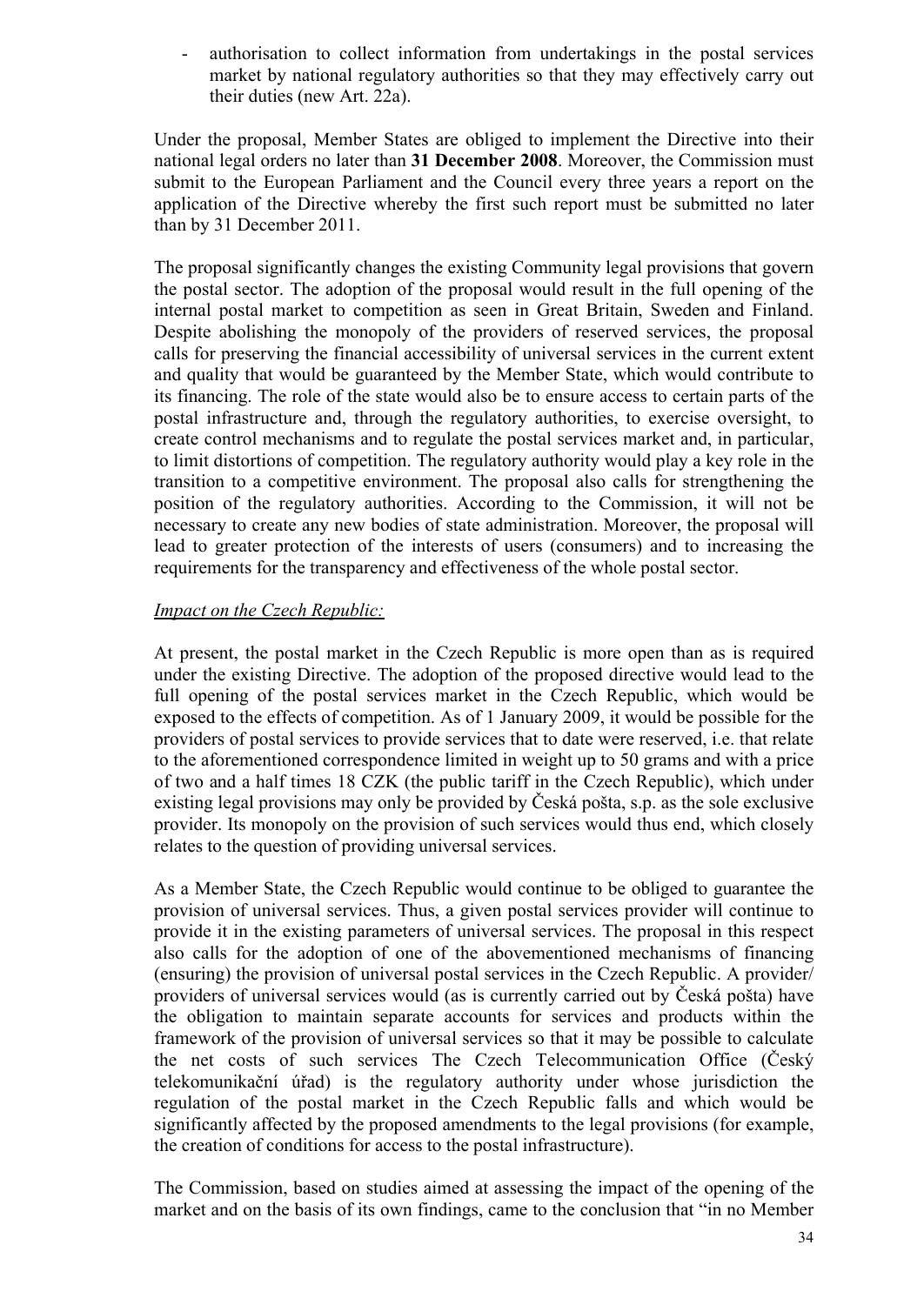State would market opening in 2009 jeopardize universal service, nor should it as a consequence be postponed.<sup>56</sup> The 2006 Price Warehouse Coopers Study<sup>7</sup> that analyses the preparedness of the EU Member States for the full achievement of the internal market in postal services states that the Czech Republic obtained the worst assessment of all the EU Member States (the index for the Czech Republic  $= 71$ , the EU average  $=$ 100).

The adoption of the proposed directive will necessitate **significant amendments to the Postal Services Act** (Act No. 29/2000 Coll., as amended by subsequent laws) and the repealing of implementing provisions – the Government Decree No. 100/2005 Coll. The adoption of one of the various mechanisms for financing universal services would, according to the preliminary position of the Government, likely require the **adoption of additional legal provisio**ns (a government decree, a decree).

**The impact on the national budget has not,** for the time being, **been determined** and will be defined according to which method of financing (ensuring) universal services is selected.

#### *Position of the Government of the Czech Republic:*

Although the position of the Czech Republic is not definite, the Czech Republic does not intend to delay the process of opening the postal market. According to the Government's preliminary position, the Czech Republic welcomes and **supports** the concept of liberalising the postal market. At the same time, however, it recommends carrying out additional more detailed analysis of its possible impacts and it would welcome discussion with those entities that will be affected by the proposed amendments (providers, operators, regulators and customers, etc.). However, the position also states certain concerns about the viability of the proposed methods of financing universal services, in particular, with respect to the compensation fund given the negative experiences ascertained from abroad. An example of a more suitable alternative means of ensuring such services listed in the preliminary position of the Government is, for example, an effective licensing policy within the new regulatory framework.

The preliminary position of the Government of the Czech Republic does not provide an economic analysis of the possible impacts of abolishing the reserved areas and the current monopoly of Česká pošta, s. p. in this area, nor does it provide an economic analysis of the possible mechanisms of financing (ensuring) universal service in the Czech Republic. Such an analysis has yet to be undertaken in the Czech Republic. Moreover, the position of those entities affected (i.e. Česká pošta, Český telekomunikační úřad, providers, users) or supporting documents from them, e.g. the economical parameters of the current provision of universal services. Some of these entities (Česká pošta, Český telekomunikační úřad) have in this respect already been approached. However, a broader debate on this subject has not yet taken place. As a result, the abovementioned entities, or the representatives thereof, were requested to submit their positions on the proposal and invited to attend the meeting of the Committee on European Affairs on 14 December 2006.

### • **Estimated timeframe for deliberation in EU bodies:**

11 – 12 December 2006 Council for Transport, Telecommunications and Energy (TTE Council)

 $6$  COM (2006) 596 final, p. 6.

<sup>7</sup> PriceWaterhouseCoopers, *The impact on universal service of the full market accomplishment of the postal internal market in 2009,* 2006.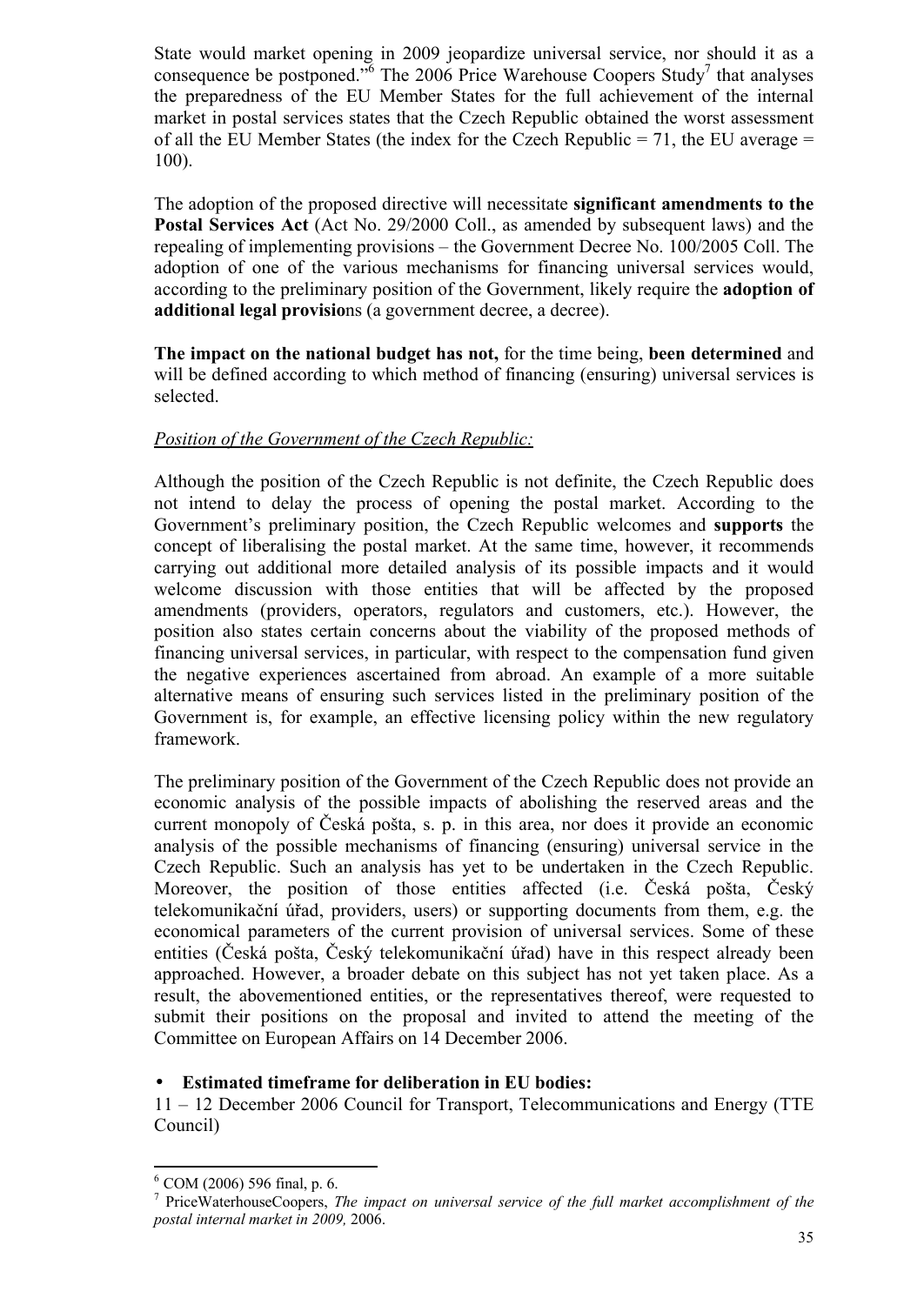#### • **Conclusion:**

The Committee on European Affairs

- **1. takes into account** the proposal for a directive amending the Directive 97/67/EC of the European Parliament and of the Council and on the accomplishment of the internal market of Community postal services;
- **2. takes into account** the framework position of the Government of the Czech Republic on this legislative proposal and at the same time welcomes the position of providers of postal services (Česká pošta, s. p., Český telekomunikační úřad, Mediaservis s. r. o., TNT, TNT POST), which attended the meeting;
- **3. requests the Government**, in light of the importance of guaranteeing universal services, to submit a solution for the financing (ensuring) of this service and an economic analysis of the possible impacts of the abolishment of reserved areas as well as the possible means of financing universal services;
- **4. requests the Government to** inform the Committee of subsequent developments and the results of the deliberation of this proposal;
- **5. resolves** to transmit the document together with its resolution and the Government's position, for information purposes, to the Economic Committee.

| Josef Šenfeld             | Petr Krill                  | Soňa Marková      |
|---------------------------|-----------------------------|-------------------|
| Verifier of the Committee | Rapporteur of the Committee | Deputy Chairwoman |
| of the                    |                             |                   |

**Committee**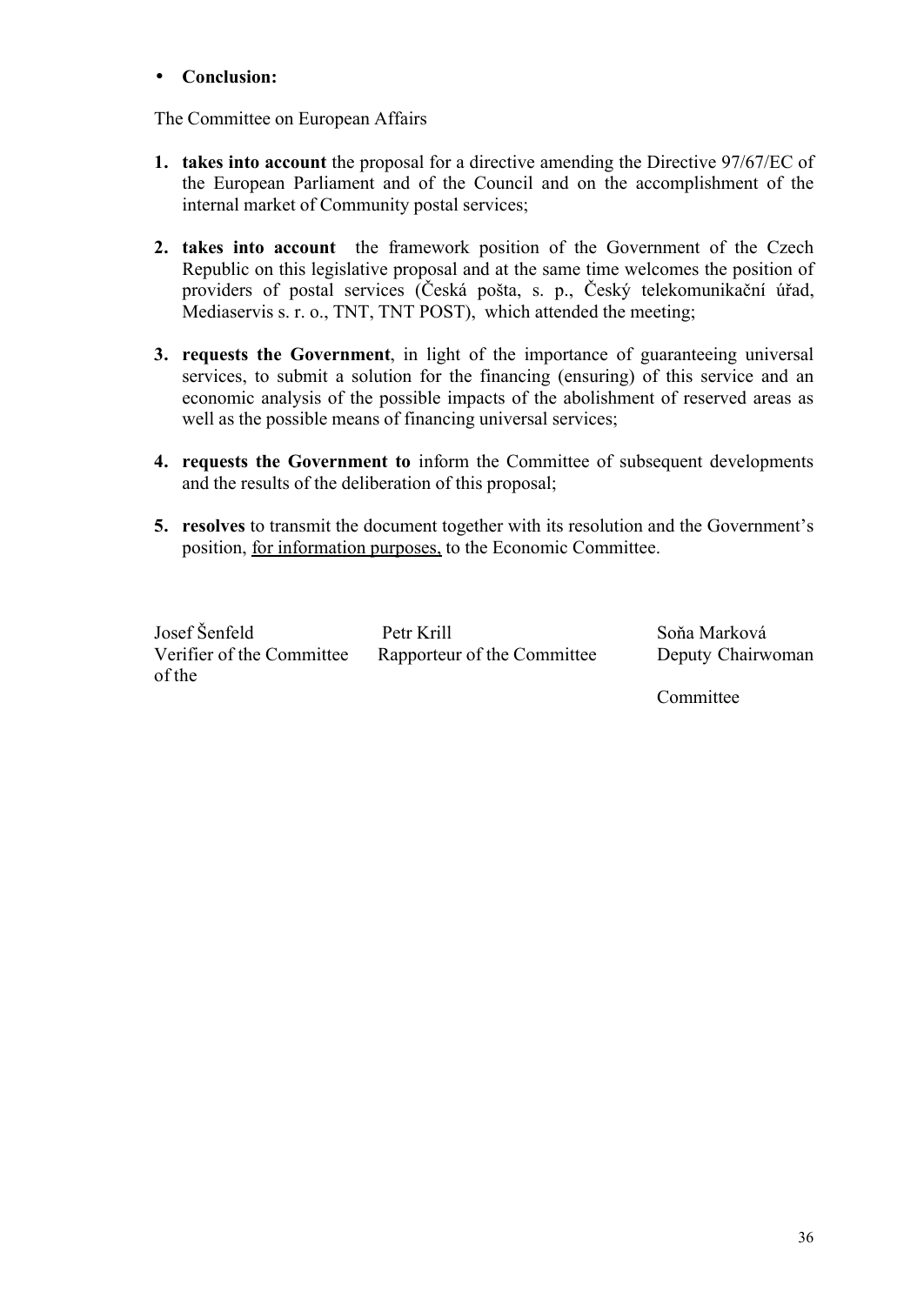# **Czech Republic: Senate**

## **Report from Senate of the Czech Republic on experience of the subsidiarity and proportionality check on the Commission proposal for the full accomplishment of the Internal Market for Postal Services**

*The COSAC chairpersons agreed on 20 February 2006 that national parliaments upon completion of the examination of the commission proposal would draw up a short report summarising how they had set about the subsidiarity and proportionality check project and any lessons learnt. The reports should be submitted to the COSAC secretariat by 11 December. The report can be forwarded to the secretariat on: secretariat@cosac.eu in either English or French.*

*The Presidency has asked for the following points to be covered in the reports from national parliaments:* 

#### Procedures:

- *1. Which committees were involved in examining the Commission proposal for the full accomplishment of the Internal Market for Postal Services and what role did each committee play?* **In the first round of scrutiny, it was the Committee on EU Affairs. Committee on economy, agriculture and transport has been asked by the Committee on EU Affairs to give its opinion on the proposal, to be used in further scrutiny in the Senate.**
- *2. Was your plenary involved?* **No, as the first opinion issued by Committee on EU Affairs does not include a position towards the government, there is no need to involve the plenary.**
- *3. Were any other administrative services of your parliament involved in the process?*

**The dossier was prepared for the Committee hearing by the relevant expert staff of the Senate (European Union Unit).**

*4. Could you describe the procedure used for the examination from start to finish with regard to the committees involved and other actors and the chronology of their involvement?*

**The Committee on EU Affairs selected the Commission proposal for the full accomplishment of the Internal Market for Postal Services for scrutiny on 1 November 2006, Czech language version of the proposal was available on 7 November 2006; Government position was made available on 10 November 2006; the EU Affairs Committee held a first hearing on the proposal on 6 December 2006. On this meeting, the EU Affairs Committee assessed the proposal twofold – against the principles of subsidiarity and proportionality and against the position of the Government. Deliberations resulted in finding that the proposal conforms to the mentioned principles, in assessment that further scrutiny will be needed and that a sectoral committee need be involved - Committee on economy, agriculture and transport was asked for opinion. The EU Affairs Committee also asked the Government to submit a more thorough position once consultations with domestic stakeholders and further analysis are made. The Committee on economy, agriculture and transport will scrutinise the proposal earliest in January 2007 (timing depends on the advance of the dossier within the Council and availability of**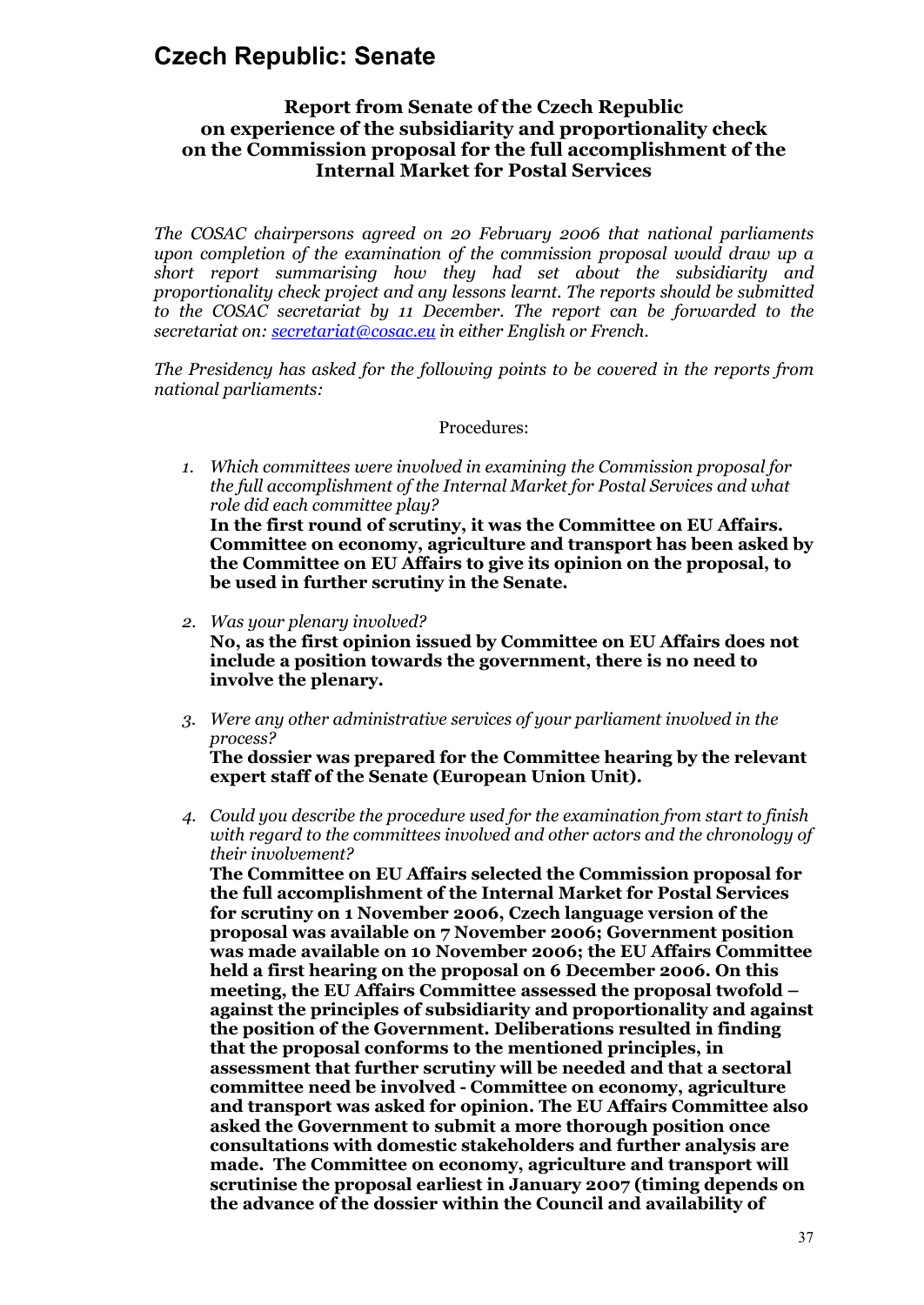#### **Government's complex position).**

- *5. Did your government provide any information as part of the scrutiny process?* **The government provided, in line with the Senate's Rules of Procedure and Government Guidelines on Communication with Parliament in EU Affairs, a Framework Position on the proposal.**
- *6. Did your national parliament consult regional parliaments with legislative powers?* **No, as there are no such parliaments in the Czech Republic.**
- *7. Were any other external actors involved in the examination?* **Not at this stage. However, the Czech Telecommunications Office (regulator) and the Czech Post (provider of universal service) may be consulted in the future.**
- *8. In case of a bicameral system, did you coordinate your examination with the other parliamentary chamber?* **No. The Committee on European Affairs of the House of Representatives will discuss the proposal on 14 December 2006. The two committees have independent powers and procedures in EU scrutiny***.*
- *9. Was the procedure used for this project in accordance with the procedure your parliament plans to use following the Constitutional Treaty´s entering into force?*

**In principle yes, however, the first hearing at the Committee on EU Affairs was planned at an exceptionally early stage due to the subsidiarity and proportionality check deadline. At this early point of negotiations, the government position is rather austere and elementary therefore the Senate will continue scrutinising the proposal and the position of the CZ government***.*

*Findings:*

- *10. Did you find any breach on the subsidiarity principle?* **No**
- *11. Did you find any breach on the proportionality principle?* **No**
- *12. Did you adopt a reasoned opinion for non-compliance? (If yes please enclose a copy with your report to the COSAC secretariat)* **No**
- *13. Did you find the Commission's justification with regard to the subsidiarity principle satisfactory?* **Yes**
- *14. Did you find the Commission's justification with regard to the proportionality principle satisfactory?* **Yes**

*15. Did you encounter any specific difficulties during the examination?*

- **The deadline. The Czech version of the Commission proposal for the full accomplishment of the Internal Market for Postal Services was made available on 7 November 2006; therefore the six-week period to complete scrutiny would normally elapse on 19 December 2006. Czech Senate exceptionally speeded up the procedure and planned a very early first round of scrutiny in order to meet the COSAC deadline.**
- *16. Any other comments?*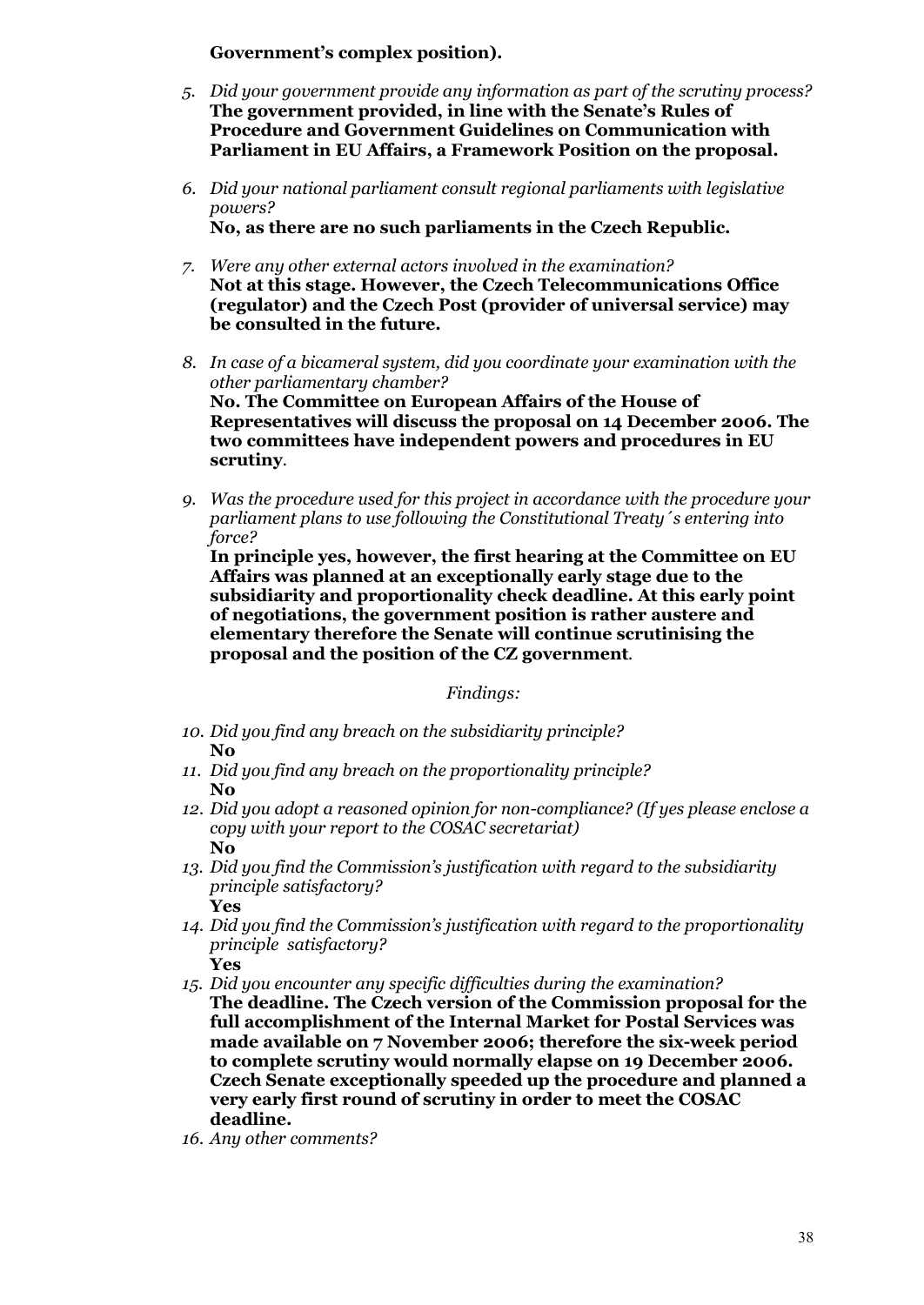# **SENATE**



**6 th term**

# **12th RESOLUTION**

# **COMMITTEE ON EU AFFAIRS delivered on the 2nd meeting held on 6 December 2006**

on the Commission proposal for the full accomplishment of the Internal Market for Postal Services

# **(Senate Press n° N 100/05)**

Following introductory information by Lenka Ptáčková, Deputy Minister for information technologies, the rapporteur´s report by Senator Luďek Sefzig and after a debate

# **The committee**

**I. s u s p e n d s** 

the hearing on this point until a complex government position will have been prepared;

## **II. a s k s**

Committee on economy, agriculture and transport of the Senate of the Czech Republic for opinion on this proposal;

# **III. f i n d s**

no breach of the subsidiarity and proportionality principle;

## **IV. a u t h o r i s e s**

the committee chairperson, Senator Luděk Sefzig, to submit this resolution to the Speaker of the Senate of the Parliament of the Czech Republic and to agree a deadline for submitting of opinion with the chairperson of the Committee on economy, agriculture and transport.

> **Luděk S e f z i g** *sign manual* Committee Chairperson

**Luděk S e f z i g** *sign manual* Committee Rapporteur

**Tomáš G r u l i ch** *sign manual* Committee verifier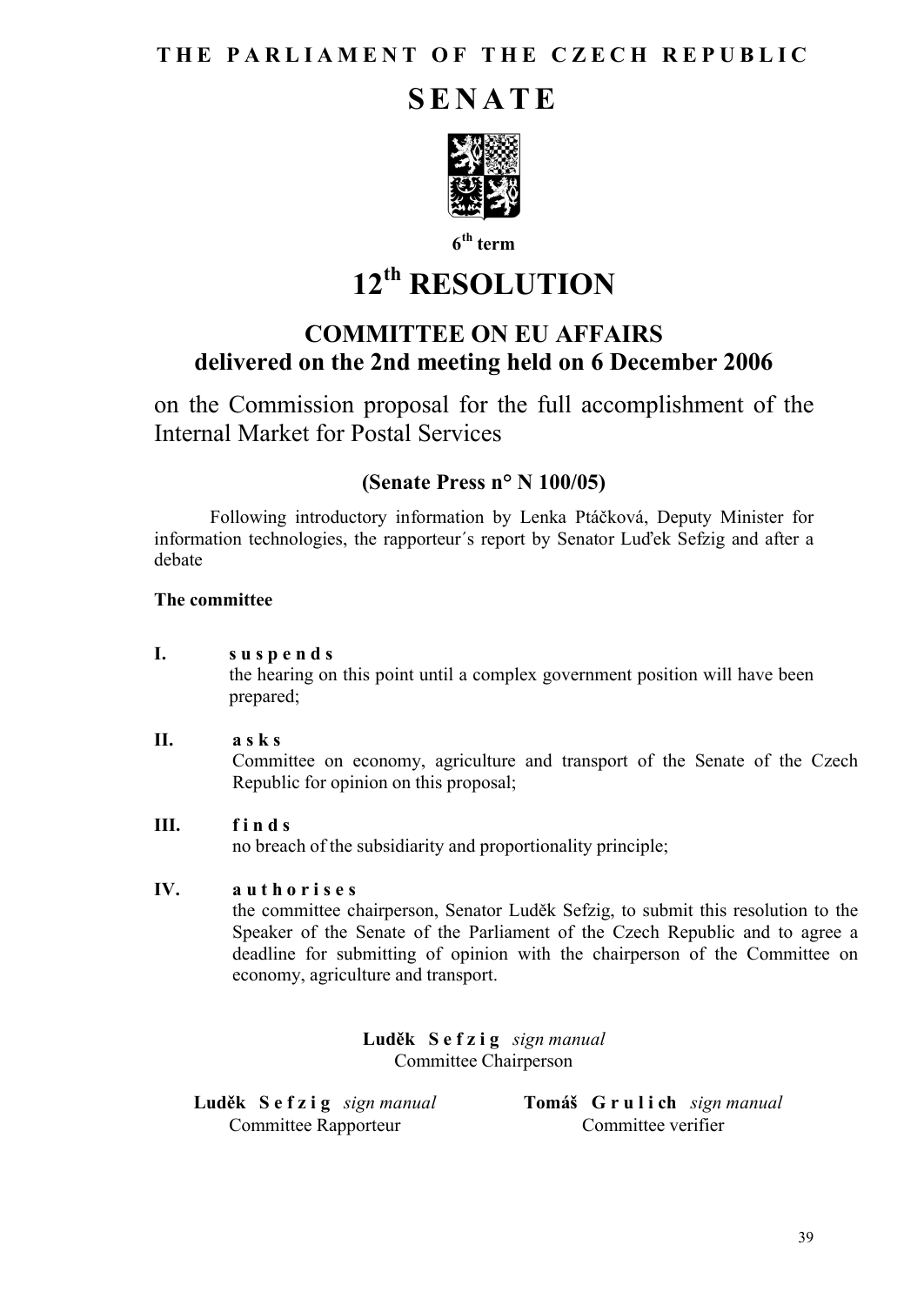# **Estonia**

## Dear Ms. Kaukaoja,

Following the decision of the COSAC chairpersons in Vienna in February 2006 the European Union Affairs Committee of the Riigikogu has carried out the subsidiarity and proportionality check on the Commission proposal for Directive of the European Parliament and of the Council amending Directive 97/67/EC concerning the full accomplishment of the internal market of Community postal services. In order to facilitate the compilation of the replies, we have structured our reply in the form of answers to the questions posed in the aide-mémoire.

## *Procedures:*

- 1. Which committees were involved in examining the Commission proposal for Directive of the European Parliament and of the Council amending Directive 97/67/EC concerning the full accomplishment of the internal market of Community postal services and what role did each committee play? The European Union Affairs Committee and the Economic Affairs Committee of the Riigikogu were involved. The Economic Affairs Committee gave an opinion to the European Union Affairs Committee. The European Union Affairs Committee formed an opinion by taking into account also the opinions of the Economic Affairs Committee of the Riigikogu and the Ministry of Economic Affairs and Communications.
- 2. Was your plenary involved? No
- 3. Were any other administrative services of your parliament involved in the process? Yes, in addition to the aforementioned two committees the translation bureau of the documentation department was involved.
- 4. Could you describe the procedure used for the examination from start to finish with regard to the committees involved and other actors and the chronology of their involvement? The European Union Affairs Committee of the Riigikogu discussed the procedure for conducting the subsidiarity and proportionality check at its sitting on November 10, 2006 and decided to forward the materials to the Economic Affairs Committee of the Riigikogu and the Ministry of Economic Affairs and Communications in order to ask their opinion.

The Economic Affairs Committee of the Riigikogu discussed the proposal at its session on December 7 and submitted its opinion to the European Union Affairs Committee. The Ministry of Economic Affairs and Communications submitted its opinion on December 5, 2006. The representative of the Ministry presented the opinion of the Ministry at the EU affairs Committee session on December 8.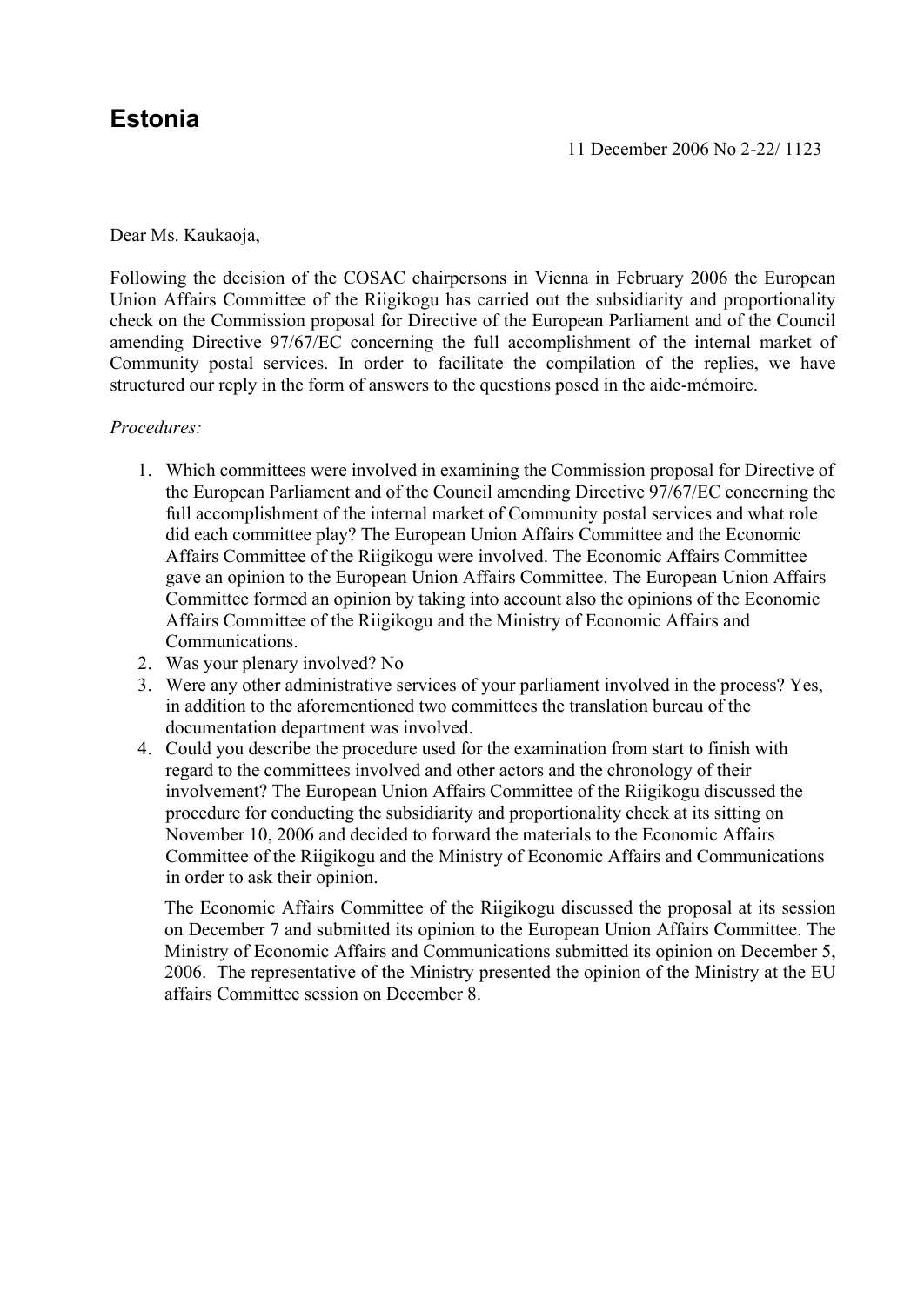The European Union Affairs Committee discussed the proposal as well as the opinions of the Economic Affairs Committee and the Ministry of Economics and Communications on December 8 and formed an opinion.

The opinions of the European Union Affairs Committee, the Economic Affairs Committee and the Ministry of Economic Affairs and Communications were translated into English by the translation bureau. The European Union Affairs Committee forwarded the translated opinions to the Commission, European Parliament, Council and COSAC Presidency on December 11, 2006. Finally, the information and opinions in Estonian and English were uploaded on the IPEX website on December 11.

- 5. Did your government provide any information as part of the scrutiny process? Yes, however because the position of the Government was given later than initially planned, the normal scrutiny procedure will be accomplished on December 15 as a separate issue.
- 6. Did your national parliament consult regional parliaments with legislative powers? No
- 7. Were any other external actors involved in the examination? No
- 8. In case of a bicameral system, did you coordinate your examination with the other parliamentary chamber? Estonia has a unicameral system.
- 9. Was the procedure used for this project in accordance with the procedure your parliament plans to use following the Constitutional Treaty's entering into force? The Riigikogu has not yet decided what procedure to use after the entering into force of the Constitutional Treaty.

## *Findings:*

- 10. Did you find any breach on the subsidiarity principle? No
- 11. Did you find any breach on the proportionality principle? No
- 12. Did you adopt a reasoned opinion for non-compliance? (If yes please enclose a copy with your report to the COSAC secretariat) No
- 13. Did you find the Commission's justification with regard to the subsidiarity principle satisfactory? Yes
- 14. Did you find the Commission's justification with regard to the proportionality principle<sup>8</sup> satisfactory? Yes
- 15. Did you encounter any specific difficulties during the examination? No
- 16. Any other comments?

The procedure used at the moment by COSAC works well, although the possibility to submit common positions should be more readily employed.

In addition, there should be in place an information exchange system on a regular basis regarding the additional subsidiarity checks conducted by national parliaments that are not coordinated by COSAC. The exchange of information should preferably take place through the IPEX website. Some information exchange took place between the civil servants of the respective chambers by e-mail describing the procedures used by the chambers. In order to facilitate access to the information, national parliaments should strive to provide on the IPEX website translations to English of the opinions where they have found a breach on the subsidiarity principle. The COSAC secretariat should compile annual summaries on the subsidiarity checks conducted by national parliaments.

<sup>&</sup>lt;sup>8</sup> The protocol on subsidiarity and proportionality does not stipulate an explicit legal obligation for the Commission to include a justification with regard to proportionality in the explanatory memorandum of a legislative proposal. However, according to the interinstitutional agreement on better lawmaking of 2003 the Commission "will also explain in its explanatory memorandum how measures proposed are justified in the light of the principles of subsidiarity and proportionality" (Art. 15)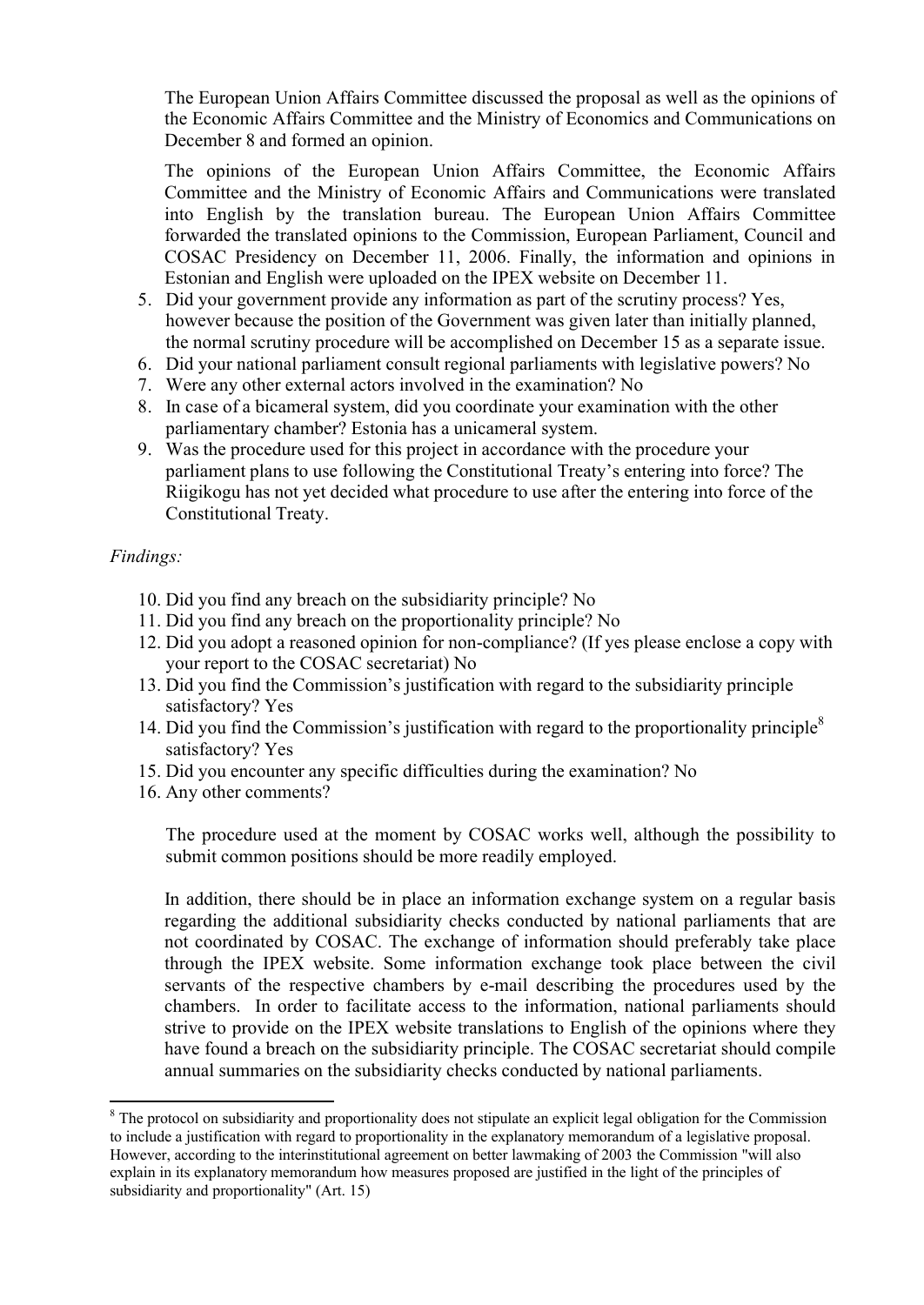During the subsidiarity and proportionality checks in the Riigikogu the standing committees have been involved in the process only by giving their opinion to the European Union Affairs Committee. In order to make the subsidiarity and proportionality checks even more efficient, the standing committees could be encouraged to exchange information with their colleagues from respective committees in other parliaments.

Yours sincerely,

Kristiina Ojuland Chairman of the European Union Affairs Committee Riigikogu

Annexes: 1. Minutes of the European Union Affairs Committee (1 page);

- 2. Opinion of the Economic Affairs Committee (1+3 pages);
- 3. Opinion of the Ministry of Economics and Communications (3 pages).

*Olev Aarma (tel: +372 631 6465; e-mail: olev.aarma@riigikogu.ee)*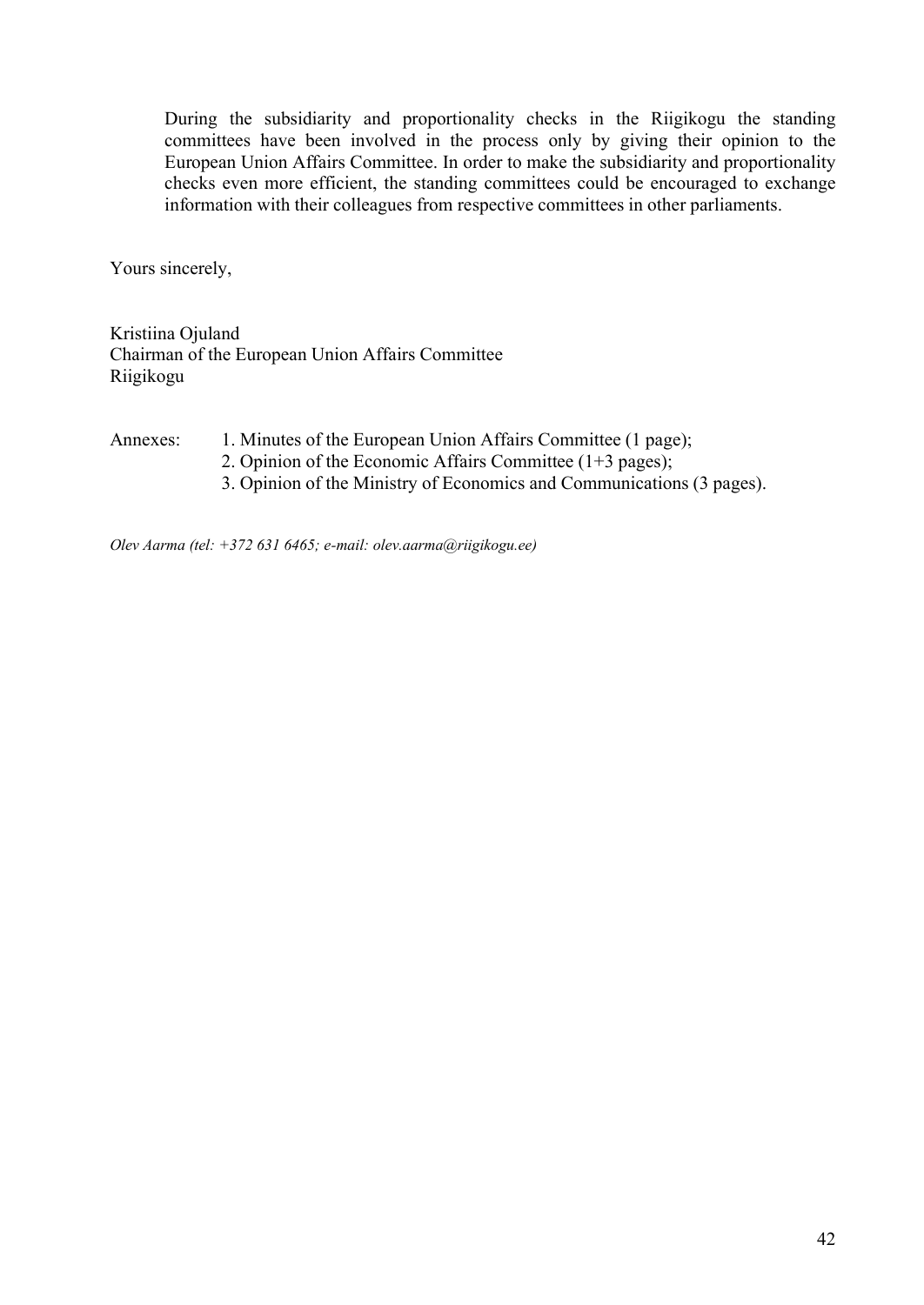## OPINION

On 5 December 2006 the Economic Affairs Committee of the Riigikogu discussed the proposal for the Directive of the European Parliament and the Council amending the Directive 97/67/EC, on common rules for the development of the internal market of Community postal services, in order to assess the conformity of its harmonisation with the principles of subsidiarity and proportionality.

The Head of the Communications Department of the Ministry of Economic Affairs and Communications Edvard Saarma presented the position of the Ministry.

Taking into account the opinions and clarifications concerning the proposal forwarded by the representative of the Ministry of Economic Affairs and Communications, the Economic Affairs Committee decided to support, in principle, these opinions as concerns the conformity of the proposal with the principles of subsidiarity and proportionality.

The Economic Affairs Committee sets out herein the note of its member Igor Gräzin on the use of the term , subsidiarity': "A new terminological mistake is taking shape. The guiding principle of subsidiarity is not closeness but complementarity. The translation sent by EUAC has used the term correctly. In the Treaty establishing the European Community (Art. 5), subsidiarity denotes legislation where national means are not sufficient and where the European level compensates for this. Proportionality only means that the measures taken are in proportion with the objectives. EUAC is also correct in using this term. Unfortunately, however, these terms have been misunderstood by the MEAC, which is why their written answer is somewhat incomprehensible. To recap: subsidiary law means complementary law; proportionality denotes the conformity of the measure with the objective."

Yours sincerely,

Mart Opmann Chairman of the Economic Affairs Committee of the Riigikogu

Annex:

1. Extract from Minutes No 62 of the 5 December 2006 sitting of the Economic Affairs Committee of the Riigikogu.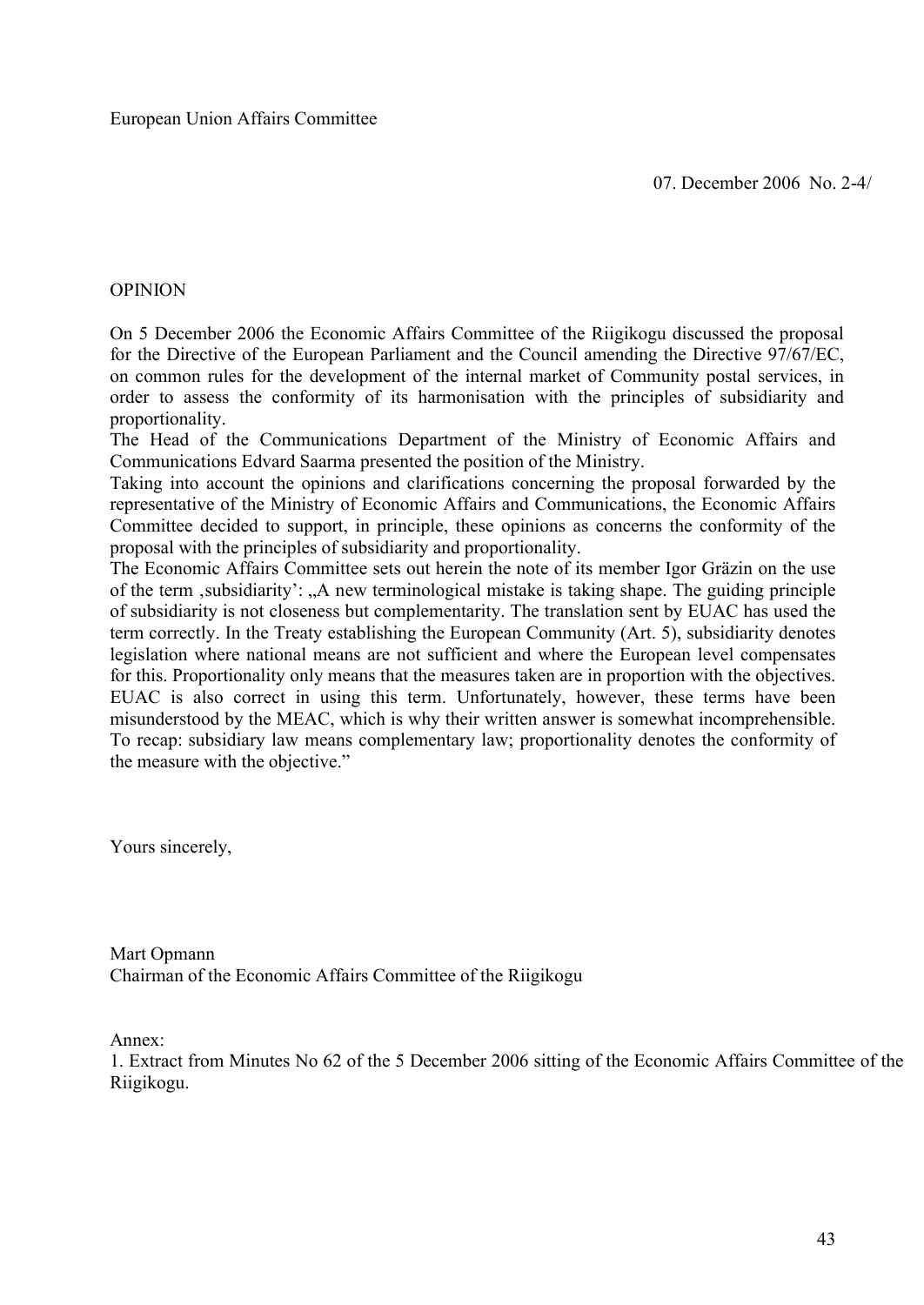# **EXTRACT Minutes No 62 of the sitting of the Economic Affairs Committee of the Riigikogu**

Tallinn, Toompea Monday, 5 December 2006

Beginning 12.30 p.m., end 2 p.m.

| Chairman        | Mart Opmann                                                         |
|-----------------|---------------------------------------------------------------------|
| Secretary:      | Teele Taklaja                                                       |
| <b>Present:</b> | Mati Kepp, Jüri Tamm, Igor Gräzin, Tatjana Muravjova, Helle Kalda,  |
|                 | Mart Opmann, Sven Sester, Henn Pärn, Marin Daniel (advisor), Sirje  |
|                 | Viitmaa (advisor), Piia Schults (advisor), Teele Taklaja (advisor)  |
| Absent:         | Mart Laar, Liina Tõnisson, Vladimir Velman                          |
| Invited:        | Head of the Communications Dept., Ministry of Economic Affairs and  |
|                 | Communications Edvard Saarma; Minister of Economic Affairs and      |
|                 | Communications Edgar Savisaar; Head of the Railways Division, Road  |
|                 | and Railways Dept., MEAC, Indrek Laineveer; Expert of the Quality   |
|                 | Infrastructure Division, Internal Market Dept., MEAC, Ago Pelisaar; |
|                 | Head of the Economic Policy Division, Economic Development Dept.,   |
|                 | MEAC, Maria Koidu                                                   |

**Participants:** 

## **AGENDA:**

**1. Proposal for a directive of the European Parliament and the Council, amending Directive 97/67/EC concerning the full accomplishment of the internal market of Community postal services COM (2006) 594, and submission of an opinion to the EUAC.** Invited: Head of the Communications Dept., MEAC Edvard Saarma;

1. Mart Opmann introduced the discussion on the conformity with the principles of subsidiarity and proportionality of the proposal for a directive of the European Parliament and the Council, amending Directive 97/67/EC concerning the full accomplishment of the internal market of Community postal services COM (2006) 594, and submission of an opinion to the EUAC. Head of the Communications Department of the Ministry of Economic Affairs and Communications (MEAC) Edvard Saarma had been invited to the sitting of the Committee.

Edvard Saarma explained to the Committee the opinion of the MEAC on the above proposal for a directive, in order to assess its conformity with the principles of subsidiarity and proportionality.

Subsidiarity principle is based on the idea that higher social units, in this case the Community, should take upon themselves only the tasks that the lower social units, i.e. the Member States, are not able to carry out. This also reflects the principle that decisions should be taken as close as possible to the citizens. MEAC based its opinion on this principle.

The main objectives of the proposed amendments to the directive are to achieve an internal market for postal services through the removal of exclusive and special rights in the postal sector, which at the moment are in force in many Member States (concerning 50 gram simple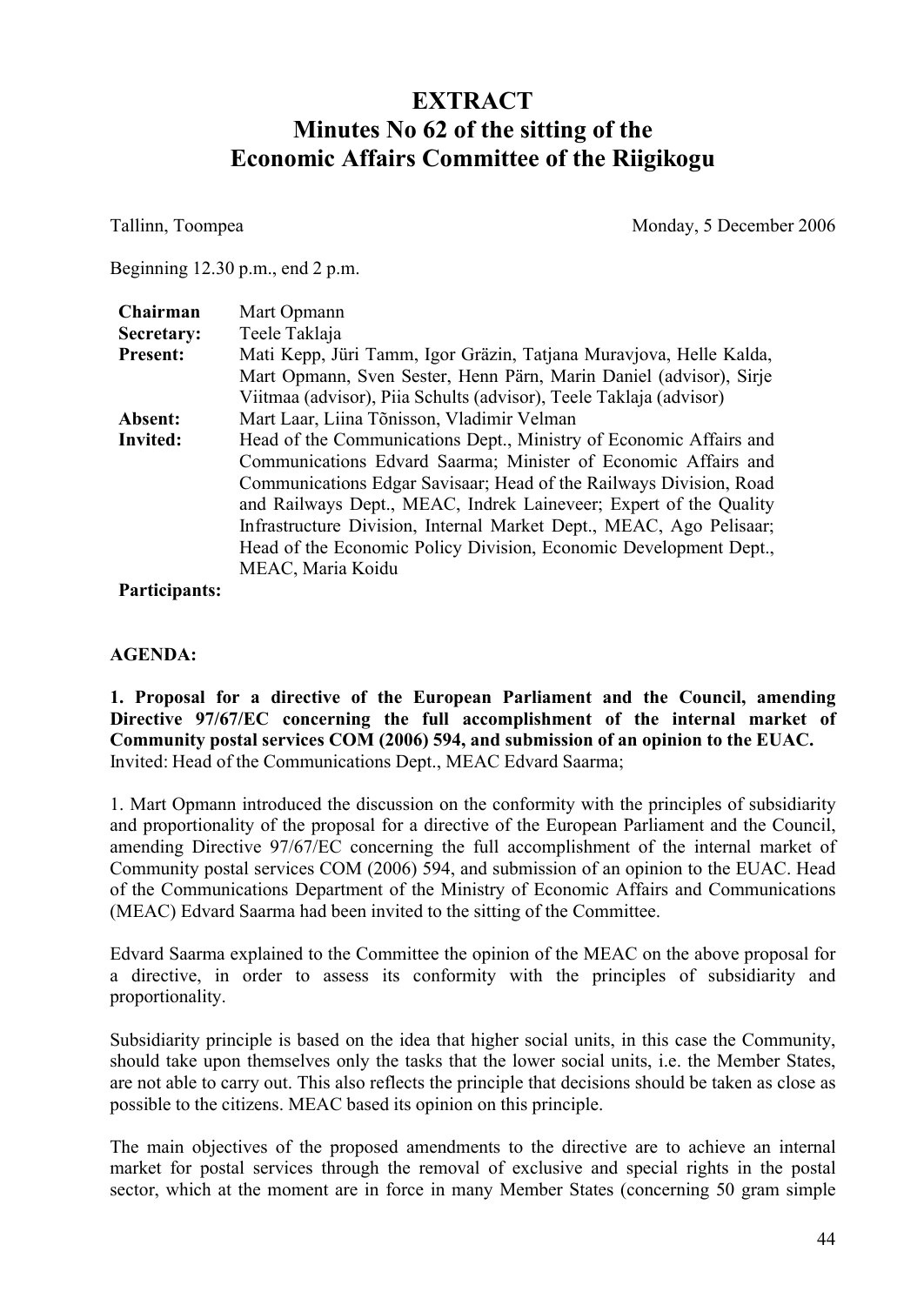letters in Estonia), as well as safeguarding a common level of universal services for all users in all EU countries (which vary greatly) and setting harmonised principles for the regulation of postal services in an open market environment, with the aim of reducing other obstacles to the functioning of the internal market.

MEAC analysed the proposals and compared these to the valid Postal Directive. The new proposal is much freer and the decision-making process is left more to the competence of the Member States. For example the financing method set out in Article 7. If unfair burden is incurred by the universal service provider in the provision of the service, a national decision can be made on how to finance this: either through a compensation fund from the state budget or by collecting X percent of turnover from the market participants. Member States can also to a great extent decide on issues of access to the postal network, taking into account the specificity of their internal market and the market situation. The new proposal does not include the requirement to monitor cross-subsidies (covering the expenses of a service with funds from another) or to create additional regulatory authorities in the postal field.

MEAC found two elements in the proposed directive which may cause problems to Estonia and which are presented to the Government of the Republic. Firstly, considering the Estonian market situation, where a reserved service was enforced, i.e. the provider of universal postal service was only granted a special right, on 1 July 2006, it would be a disproportionate measure for the universal service provider to open the market completely in 2009. MEAC proposes to open the market gradually by the year 2012. Secondly, proceeding from the principle of subsidiarity, it is important to clarify the requirement of cost-oriented accounting, as the prices of universal service are generally based on costs. Pursuant to the valid Acts, universal service costs the same in the whole country, and single piece tariff is not distinguished from batch delivery tariff – a different price shaping mechanism would work here.

Generally speaking, the European Commission has thoroughly analysed the principle of subsidiarity and has kept to the procedural requirements.

Members of the Committee asked questions on cross-subsidisation and the term subsidiarity.

Edvard Saarna explained that cross-subsidisation is only valid in the framework of universal service and only in case of postal services.

Member of the Committee Igor Gräzin launched a discussion on the translation and definition of the term 'subsidiarity'. Jüri Tamm proposed that Gräzin should formulate his thoughts in a memorandum, which is presented as follows: "A new terminological mistake is taking shape. The guiding principle of subsidiarity is not closeness but complementarity. The translation sent by EUAC has used the term correctly. In the Treaty establishing the European Community (Art. 5), subsidiarity denotes legislation where national means are not sufficient and where the European level compensates for this. Proportionality only means that the measures taken are in proportion with the objectives. EUAC is also correct in using this term. Unfortunately, however, these terms have been misunderstood by the MEAC, which is why their written answer is somewhat incomprehensible. To recap: subsidiary law means complementary law; proportionality denotes the conformity of the measure with the objective."

Taking into account the opinions and clarifications on the proposed directive forwarded by the representative of the MEAC, the Economic Affairs Committee decided to express, in principle, their support to the positions of the MEAC on the proposal for a directive of the European Parliament and the Council, amending Directive 97/67/EC concerning the full accomplishment of the internal market of Community postal services, in order to analyse its conformity with the principles of subsidiarity and proportionality. The members of the Committee took note of the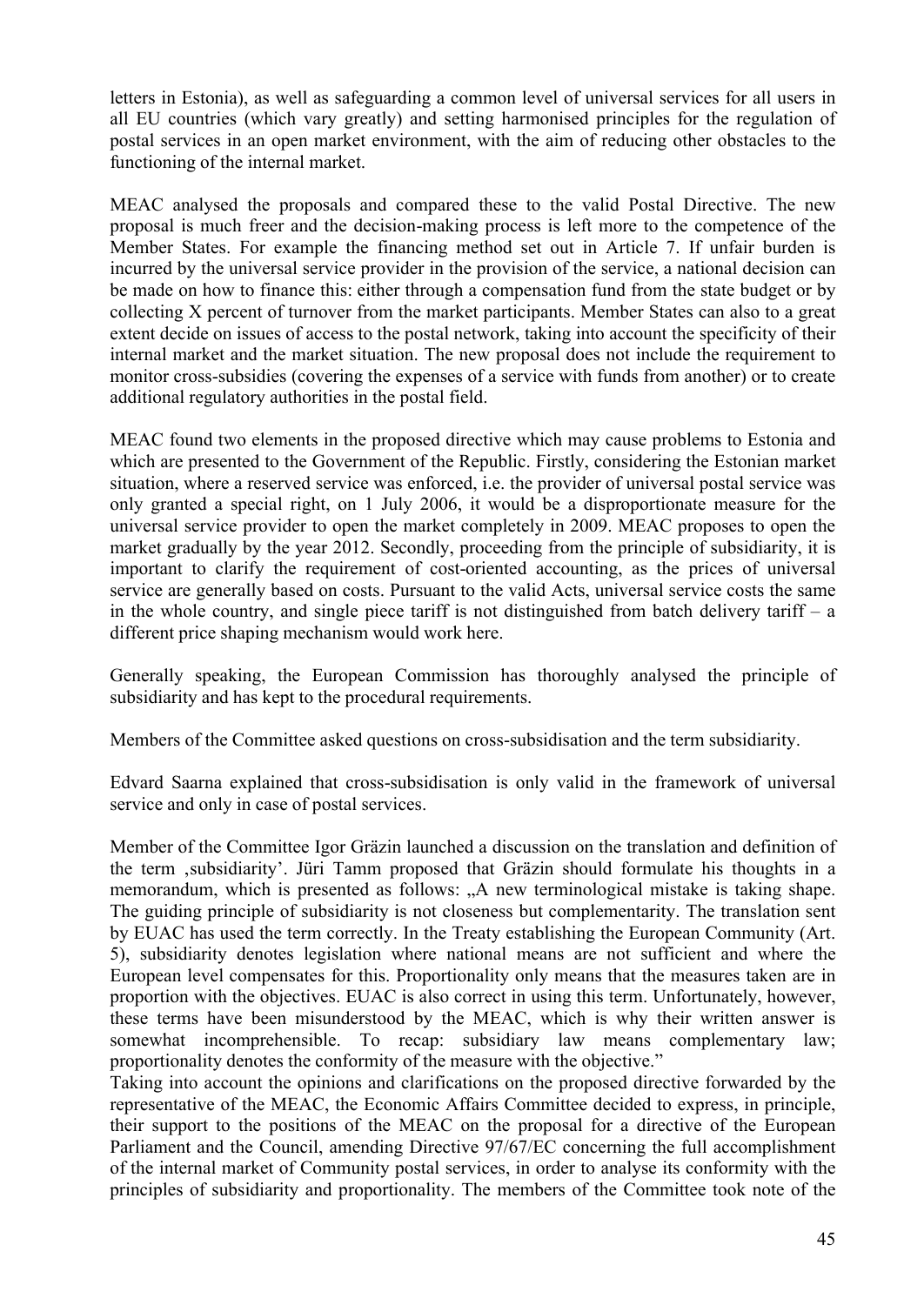fact that the Government of the Republic has not yet presented its general opinion on the directive to the Riigikogu.

IT WAS DECIDED:

- 1. To support in principle the positions of the MEAC on the proposal for a directive of the European Parliament and the Council, amending Directive 97/67/EC concerning the full accomplishment of the internal market of Community postal services (by consensus);
- 1.2 To submit the opinion of the Economic Affairs Committee to the EUAC by 7 December 2006.

Mart Opmann Teele Taklaja<br>Chairman Secretary

Secretary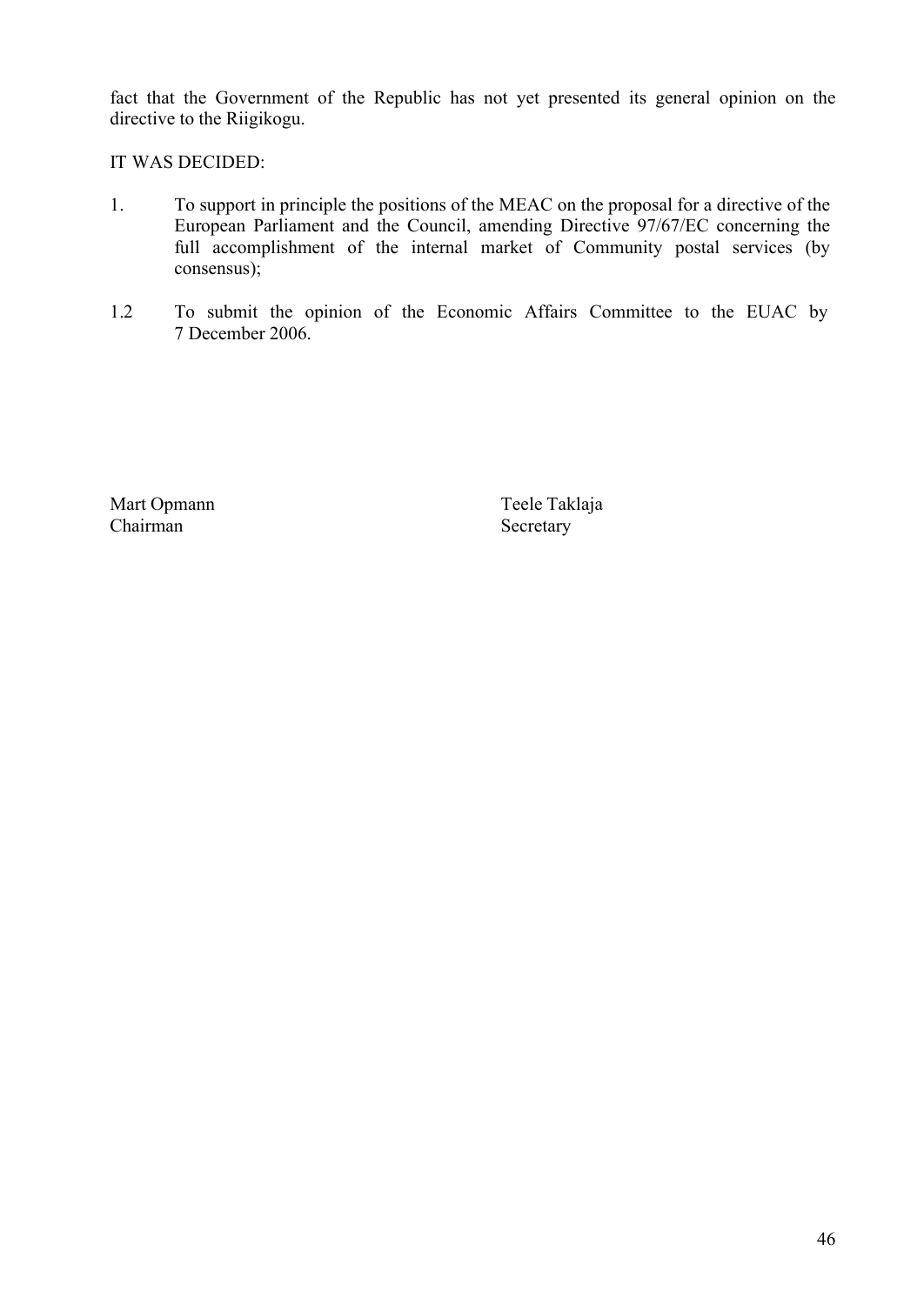# **Minutes No 170 of the sitting of the European Union Affairs Committee of the Riigikogu**

Tallinn, Toompea Friday, 8 December 2006

Beginning 11.00 a.m., end 12.22 p.m.

**Chairman:** Kristiina Ojuland

**Secretary:** Piret Valler

**Present:** Enn Eesmaa, Raivo Järvi, Lauri Laasi (substitute member of Küllo Arjakas), Mart Meri, Mart Nutt, Kristiina Ojuland, Ülle Rajasalu, Urmas Reinsalu, Sven Sester, Tiit Tammsaar, Vladimir Velman, Olev Aarma (advisor), Külli Kask (advisor), Siret Neeve (advisor)

**Absent:** Mati Kepp, Juhan Parts, Liina Tõnisson, Taavi Veskimägi

**Invited:** Minister of Foreign Affairs Urmas Paet, Director General of the European Union Department of the Ministry of Foreign Affairs Taavi Toom, Minister of Economic Affairs and Communications Edgar Savisaar, Deputy Secretary General of European Union and International Co-operation of the MEAC Andres Tint, Deputy Secretary General for Transport and Transit Services of the MEAC Nathan Tõnisson, Head of the Communications Department of the MEAC Edvard Saarma, Senior Specialist of the Forestry Department of the Ministry of the Environment Rauno Reinberg, advisor of the European Union Secretariat of the State Chancellery Uku Särekanno, advisor of the European Union Secretariat of the State Chancellery Kristiina Neudorf-Kreem

AGENDA:

**…………**

**4. Scrutiny of the principles of subsidiarity and proportionality: Proposal for a directive of the European Parliament and the Council, amending Directive 97/67/EC concerning the full accomplishment of the internal market of Community postal services COM (2006) 594;**

**…………**

#### IT WAS DECIDED:

- 4.1. To agree with the assessment of the Ministry of Economic Affairs and Communications and the Economic Affairs Committee that the proposal of the European Commission is in conformity with the principles of subsidiarity and proportionality;
- 4.2. That the EU Affairs Committee shall submit their position on the proposal for the directive and the positions of the Government of the Republic after the proposal is proceeded in the Riigikogu pursuant to the Riigikogu Rules of Procedure Act;

Kristiina Ojuland Piret Valler

Chairman Secretary

Certified True Extract

Piret Valler Secretary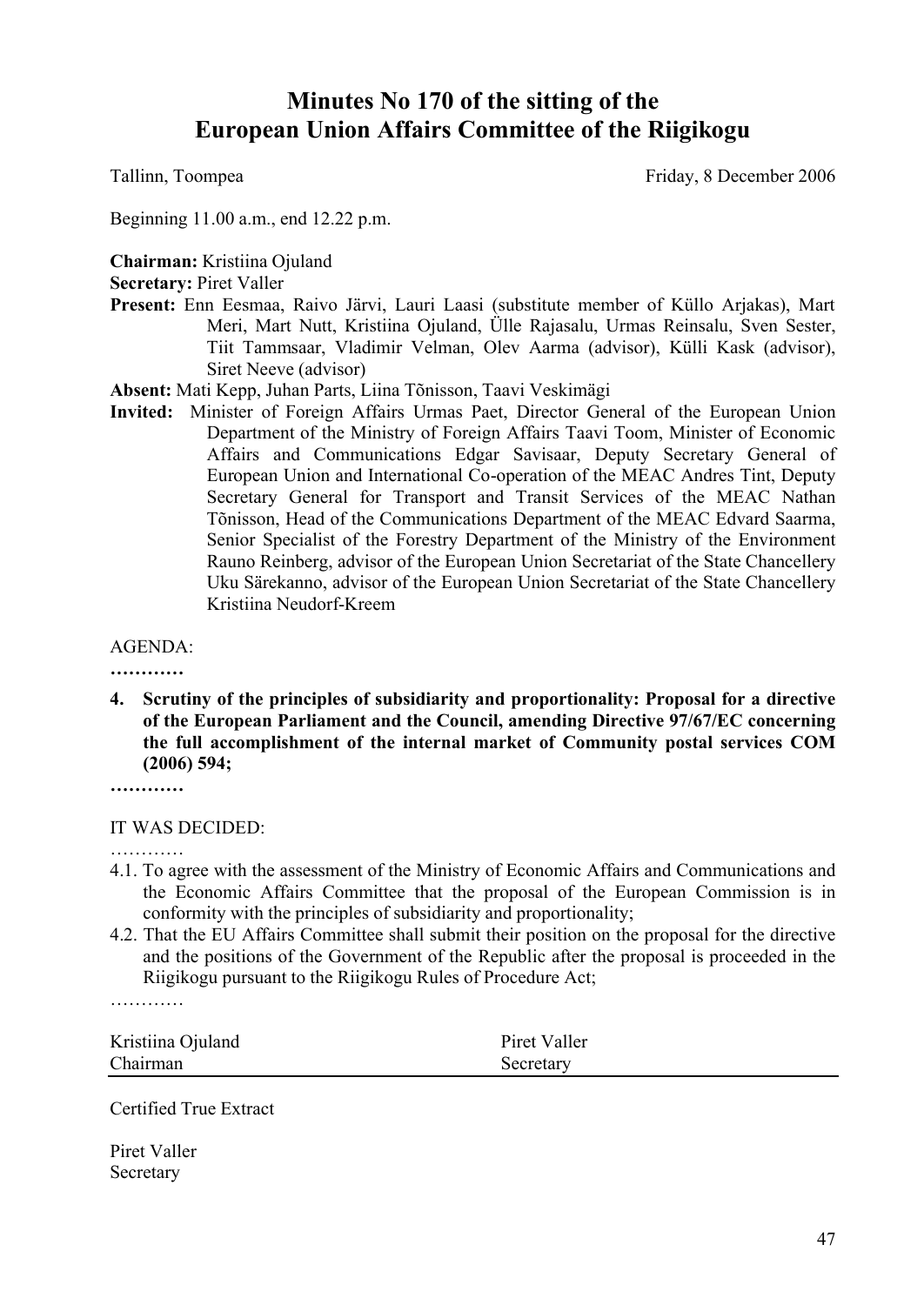Mrs Kristiina Ojuland Chairman European Union Affairs Committee of the Riigikogu Lossi plats 1a Yours: 10.11.2006 nr 2-22/1028 15165 Tallinn Ours: 05.12.2006 nr 24-2/11627

# **Assessment of conformity with the principles of subsidiarity and proportionality**

**You have requested the opinion of the Ministry of Economic Affairs and Communications on the proposal for the Directive of the European Parliament and of the Council, amending the Directive 97/67/EC, in connection with the completion of the internal market of Community postal services, in order to assess the conformity thereof with the principles of subsidiarity and proportionality.**

*Pursuant to Article 2 of the Treaty on European Union, the principle of subsidiarity must be observed in attaining the goals of the Union. Pursuant to Article 5 of the Treaty establishing the European Community, both conditions in Article 5 paragraph 2 must be fulfilled in order for the subsidiarity requirement to be fulfilled:*

- *actions for achieving the Community objectives on the national level are not sufficient (criterion of necessity), and*
- *the Community objectives can be better achieved through Community action (criterion of efficiency).*

*In addition, we must take into account that the third paragraph of the Article stipulates "not to go beyond what is necessary", i.e. the need to ensure the proportionality of the Community action.*

*Guidelines on following the principle of subsidiarity are set out in the Protocol No 30 on the application of the principles of subsidiarity and proportionality of the Amsterdam Treaty.*

Objectives of proposed actions are as follows:

- to reach the internal market of postal services by repealing exclusive and special rights in the postal sector;
- to ensure a common level of universal services in all EU countries for all users;
- to enforce generalised principles for regulating postal services in open market environment, in order to reduce other obstacles to the functioning of the internal market.

Member States cannot achieve these objectives on their own. The best example of this is the fact that a number of Member States have retained, to varying extent, monopoly over certain postal services, in order to finance the provision of universal services, while other Member States have completely or partially yielded their monopoly or have a definite intention to do so before the year 2009.

These objectives can be better achieved on the Community level because of the scope or impact of the proposed actions, which is why it is thought that the Community might take measures stipulated in Article 5 of the Treaty on EU, pursuant to the principle of subsidiarity.

The explanatory letter of the proposal emphasises that pursuant to the objective stipulated in Article 5 of the EU Treaty, the Directive does not go beyond what is necessary to achieve the objectives.

The proposal also sets out the general framework of legislative acts, not a detailed set of rules for regulating this sector.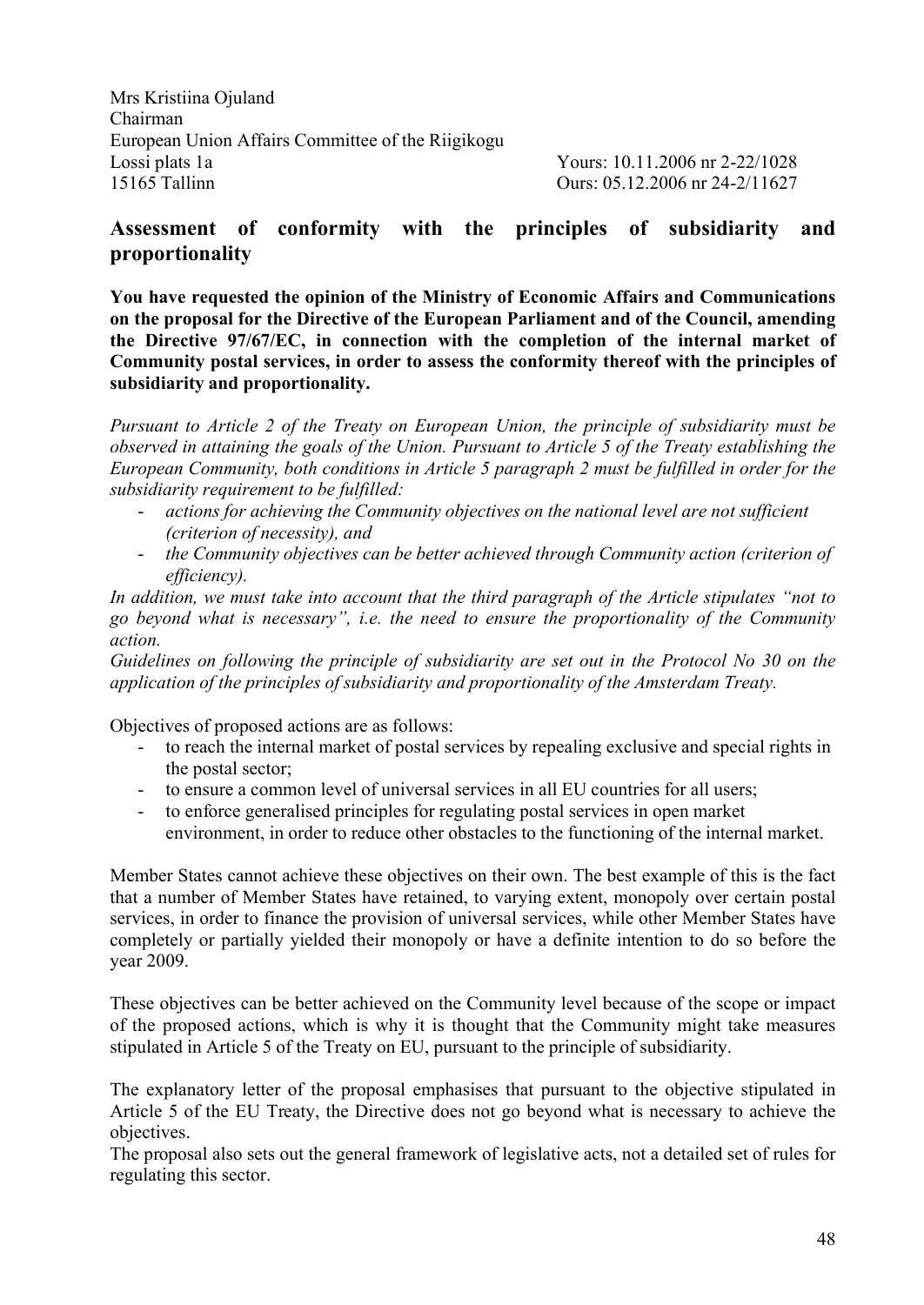Pursuant to the principle of proportionality, the proposal has left the Member States a number of possibilities for achieving their objectives in the best possible way:

- instead of stipulating one solution, the Member States are allowed to choose between several financing methods presented in Article 7;
- access to the services network is provided in the new article 11a, which gives the Member States the liberty to assess whether and to what extent they need to regulate access to certain areas or services of the postal infrastructure; the Member States also regulate access to the final links of the postal service chain, namely sorting and delivery;
- a proposal has been made to leave out the requirement to observe the cross-subsidisation set out in the sixth indent of Article 12 of the current sector-based rules ,and to convey the efficient regulation of this issue to the Member States;
- no proposal has been made to create new bodies to coordinate the activities of national regulatory bodies.

In conformity with the principle of subsidiarity, the definition of broad universal service set out in the proposal is applied in diverse ways across the EU, depending on the national and social needs. Derogations are allowed in special cases (e.g. reducing delivery frequency in particularly distanced areas).

At the same time we think that in view of the previous developments of Estonia's postal services market, it is pertinent to open the market gradually in 2009-2012. We support the right granted to Member States to decide over the most suitable national measure for ensuring the provision of universal postal services, and see no reason to continue to apply measures granting exclusive or specific rights in postal sector.

Estonia's universal postal services provider has not had sufficient possibilities to prepare for the complete opening up of the market, unlike in other Member States. The reserved sector, which according to the valid directive constitutes of delivery of letters with the maximum weight of 50 g collected by the universal postal service, was only enforced on 1 January 2006. In most Member States the relevant regulatory stipulation has been in force for years. Therefore other Member States have previously implemented measures for ensuring the provision of universal postal service, creating conditions where their postal services market is able to function more efficiently in open market conditions than in Estonia.

The gradual opening of the postal market is in our case also justified by the fact that universal postal services are already provided in competitive conditions in Estonia. An example of this is home delivery of newspapers and magazines and speed delivery of packages in high density population areas.

A sudden, insufficiently prepared transition to conditions of open competition on 1 January 2009 would thus be disproportionate for Estonia.

The Ministry of Economic Affairs and Communication finds that in providing universal postal services, proceeding from the principle of subsidiarity, it is necessary to clarify the requirement of cost-orientation, as the Member States have interpreted this requirement differently, as well as to provide a possibility to apply the requirement of national common price to a single dispatch, if necessary.

Generally, the Commission has followed the procedural requirements in analysing the conformity with the principle of subsidiarity, by organising studies and carrying out the required impact assessment. In addition to this, the committee has justified in its explanatory letter the relevance of proposals from the viewpoint of the principle of subsidiarity.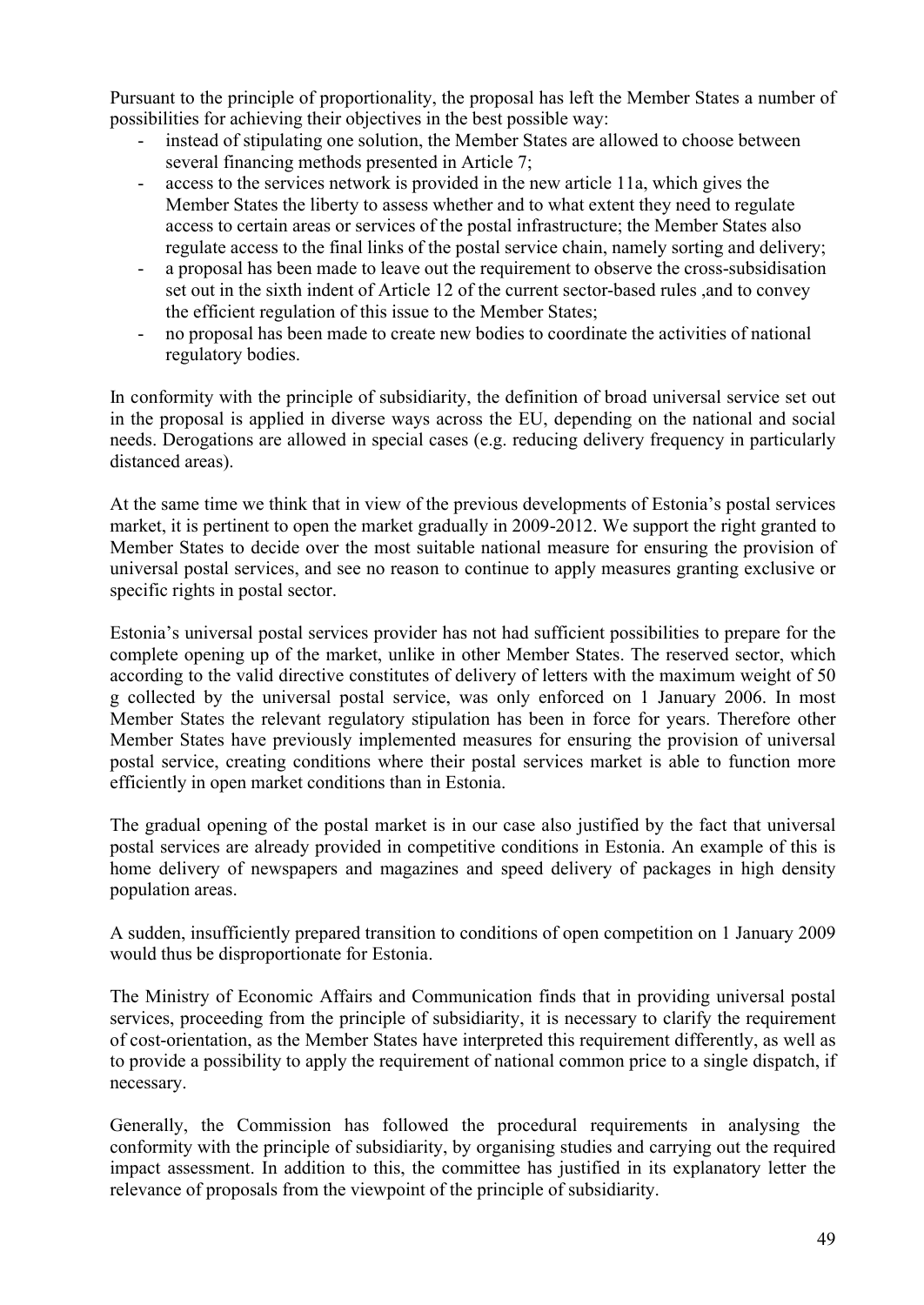Yours sincerely,

Edgar Savisaar Minister

Edvard Saarma 6397665 edvard.saarma@mkm.ee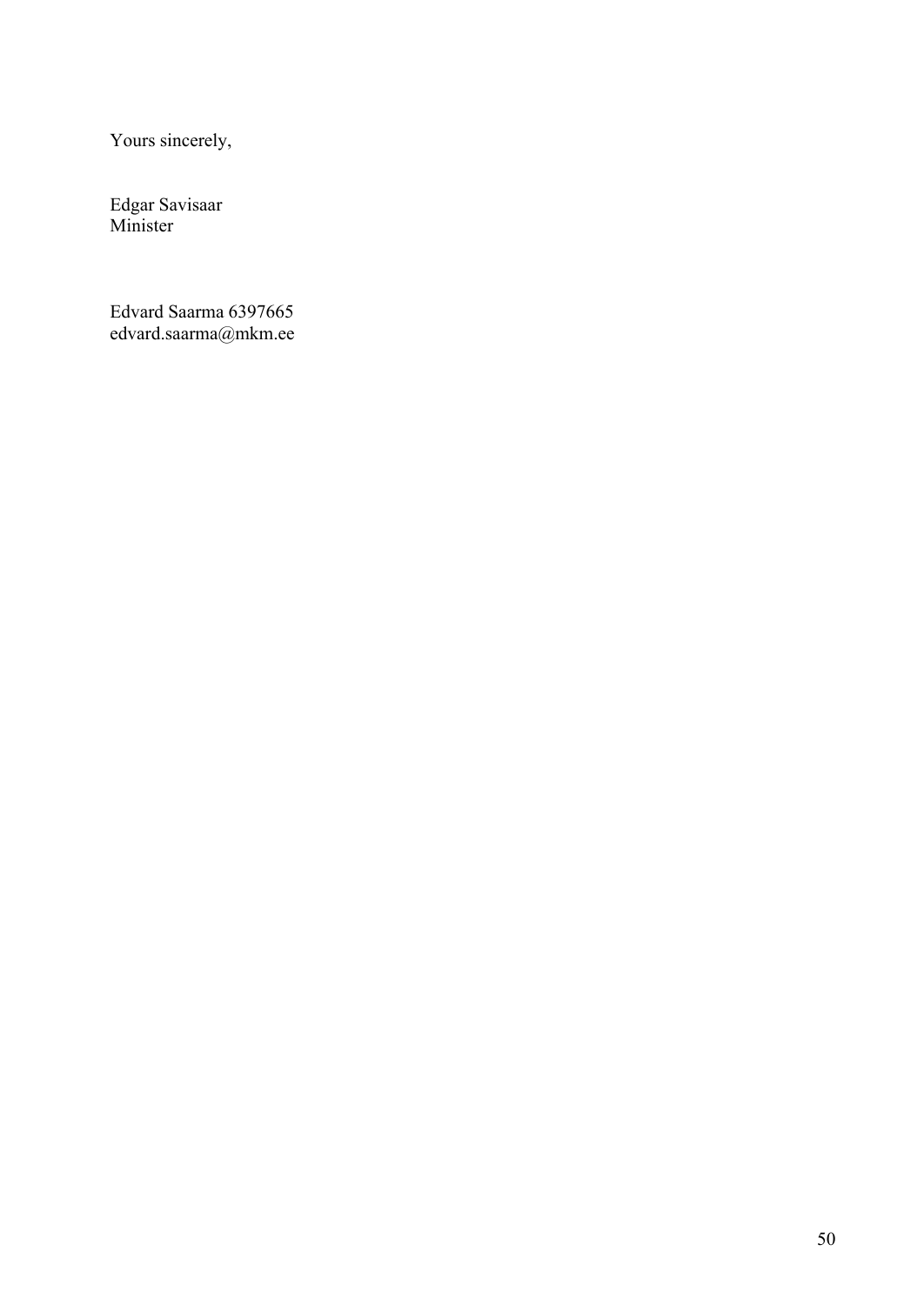# **Finland**

## EDUSKUNTA – PARLIAMENT OF FINLAND

The Grand Committee MEMORANDUM

## 1 December 2006

Position of the Grand Committee on the Commission proposal for the full accomplishment of the Internal Market for Postal Services

- approved in the context of COSAC's subsidiarity and proportionality check

The Grand Committee transmitted the Commission's proposal to the Eduskunta's Transport and Communications Committee for scrutiny and report. The TCC reported that the proposal is not in contravention of the subsidiarity and proportionality principles and that the Commission's justifications are adequate. The Grand Committee approved the findings of the TCC.

\*\*

The answers to the questionnaire are as follows:

Procedures:

1. Which committees were involved in examining the Commission proposal and what role did each committee play?

The Transport and Communications Committee examined the proposal and delivered a report to the Grand Committee, which approved the TCC's conclusions.

2. Was your plenary involved?

No.

3. Were any other administrative services of your parliament involved in the process? No.

4. Could you describe the procedure used for the examination from start to finish with regard to the committees involved and other actors and the chronology of their involvement?

Received by Grand Committee and sent to Transport and Communications Committee on 25.10.2006. Report of TCC 21.11.2006. Decision of GC 29.11.2006.

5. Did your government provide any information as part of the scrutiny process?

The TCC heard the evidence of the responsible ministry.

6. Did your national parliament consult regional parliaments with legislative powers? No.

7. Were any other external actors involved in the examination?

No.

8. In case of a bicameral system, did you coordinate your examination with the other parliamentary chamber?

n/a

9. Was the procedure used for this project in accordance with the procedure your parliament plans to use following the Constitutional Treaty´s entering into force?

Broadly, yes. However, according to the planned procedure, a scrutiny examination would take place only if someone proposes it. As this proposal manifestly does not raise issues of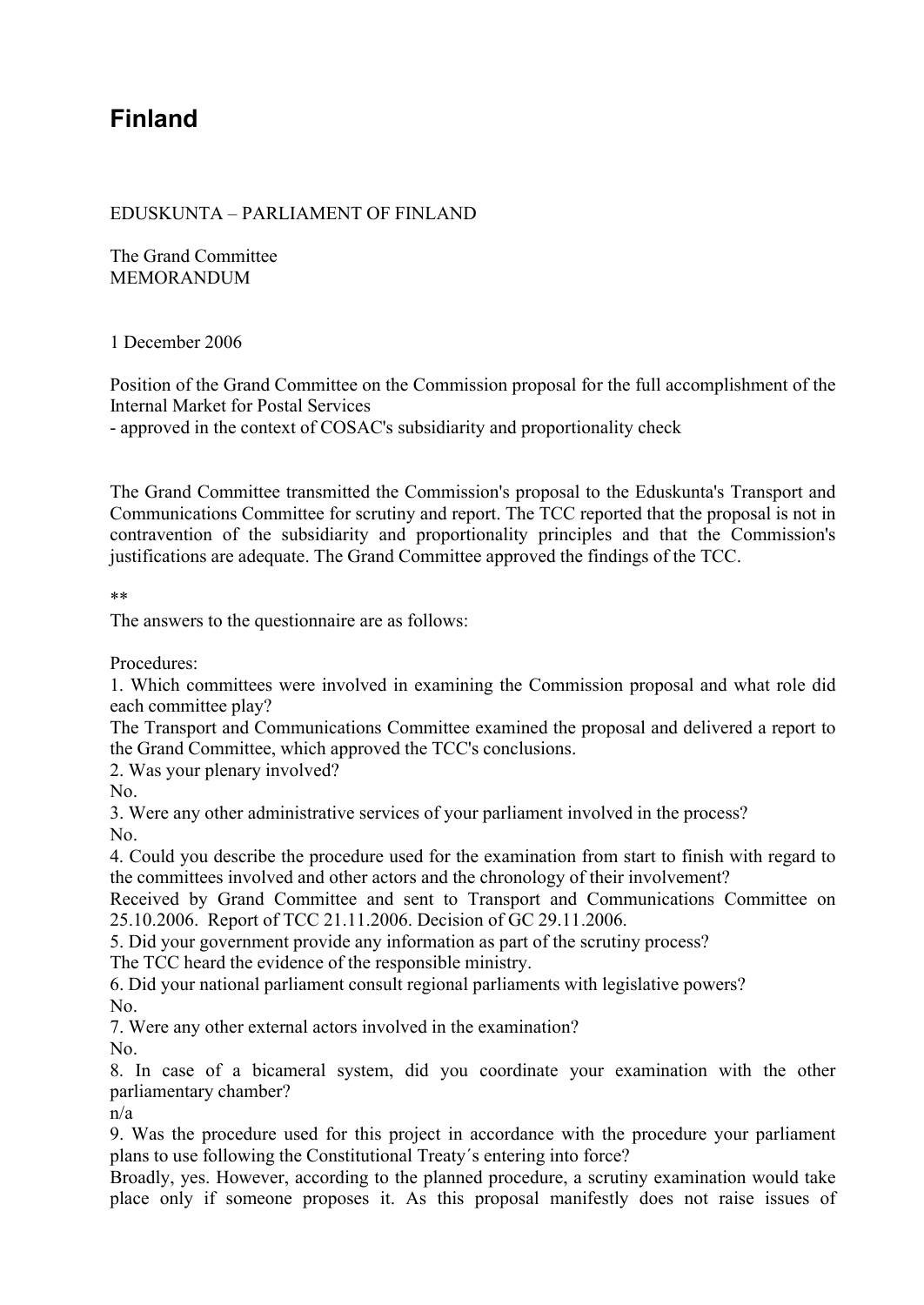subsidiarity, that would be unlikely. Also, the Constitutional Treaty does not allow a check of proportionality, so that would have to be done within the existing, national scrutiny procedure. Findings:

10. Did you find any breach on the subsidiarity principle?

No.

11. Did you find any breach on the proportionality principle?

No.

12. Did you adopt a reasoned opinion for non-compliance? (If yes please enclose a copy with your report to the COSAC secretariat)

No.

13. Did you find the Commission's justification with regard to the subsidiarity principle satisfactory?

Yes.

14. Did you find the Commission's justification with regard to the proportionality principle satisfactory?

Yes.

15. Did you encounter any specific difficulties during the examination?

No.

16. Any other comments?

Nil.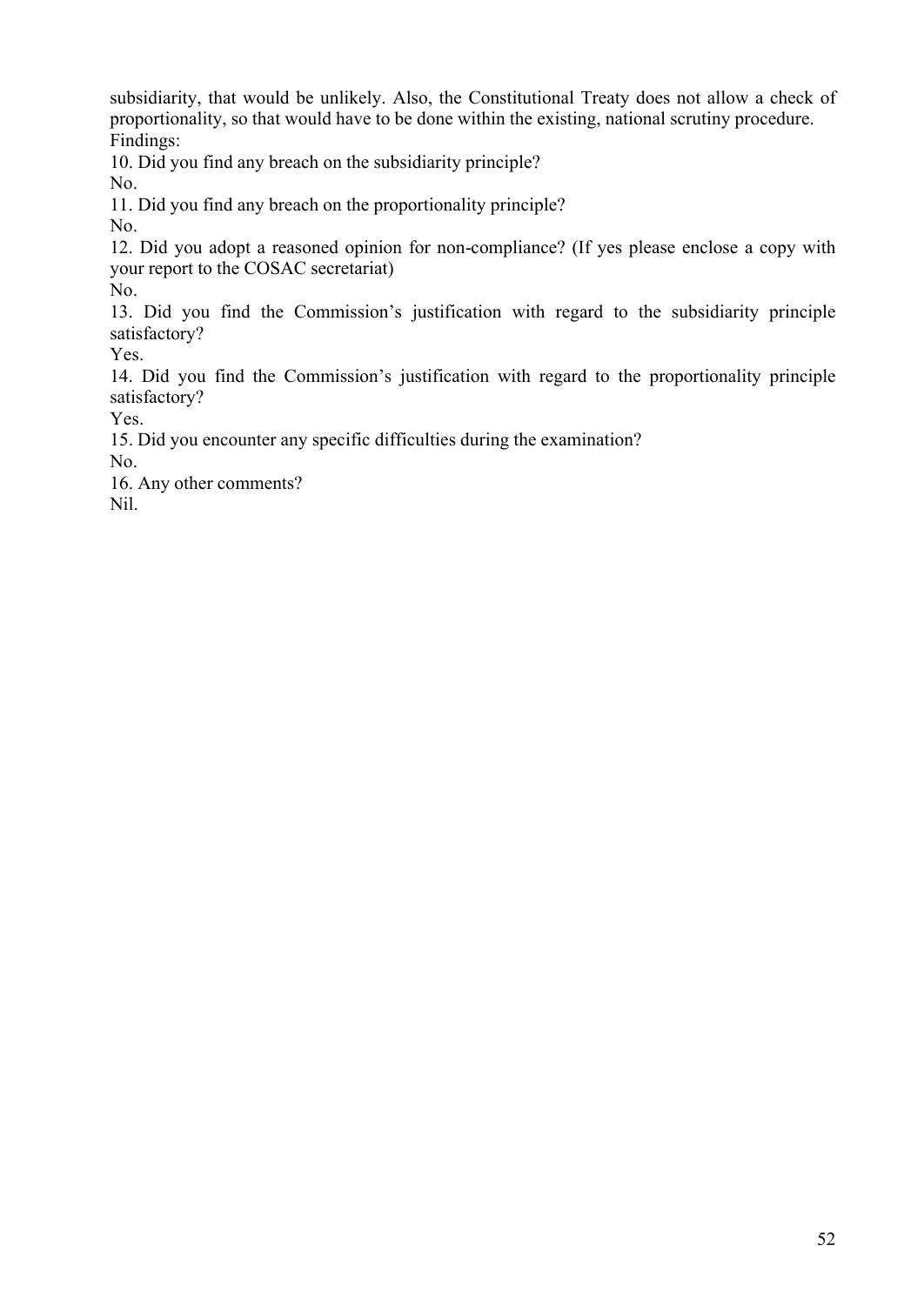# **France: National Assembly**

D724/TA/PG

Paris, le 11 décembre 2006

# **Rapport de l'Assemblée nationale relatif à l'expérience du contrôle de la subsidiarité et de la proportionnalité**

Les présidents de la COSAC ont convenu, le 20 février 2006, que les parlements nationaux prépareraient à l'issue de l'examen de la proposition de directive sur l'achèvement du marché intérieur des services postaux un bref rapport résumant la façon dont ils auront mis en place le contrôle de subsidiarité et de proportionnalité, ainsi que les leçons qu'ils en auront tirées.

Le présent document répond à cette demande et s'efforce de traiter l'ensemble des questions mentionnées dans l'aide mémoire établi par le secrétariat de la COSAC.

#### **I Procédures**

*1) Quels sont les comités qui ont participé à l'examen de la proposition de directive et quel était le rôle de chaque comité ?*

S'agissant de l'Assemblée nationale, la procédure à suivre a été définie à la suite d'un échange de courriers entre le Président de la Délégation pour l'Union européenne et le Président de l'Assemblée nationale. Il a ainsi été décidé que la Délégation pour l'Union européenne préparerait des « projets d'avis » et les communiquerait à la Présidence qui, comme elle le fait pour toutes les initiatives parlementaires, les renverrait à la commission compétente ; cette dernière devant disposer d'un délai de trois semaines pour se prononcer, tacitement ou expréssément. En cas de divergence entre la Délégation et la commission, c'est le point de vue de la commission qui prévaudrait. La position définitive de l'Assemblée, qu'elle résulte d'une décision de la commission ou de la Délégation, sera communiquée par la Présidence à la Commission européenne et au Gouvernement.

*2) Votre assemblée plénière y a-t-elle participé ?*

La procédure précédemment exposée ne prévoit pas d'examen en séance plénière.

*3) D'autres services administratifs de votre parlement ont-ils participé à ce processus ?*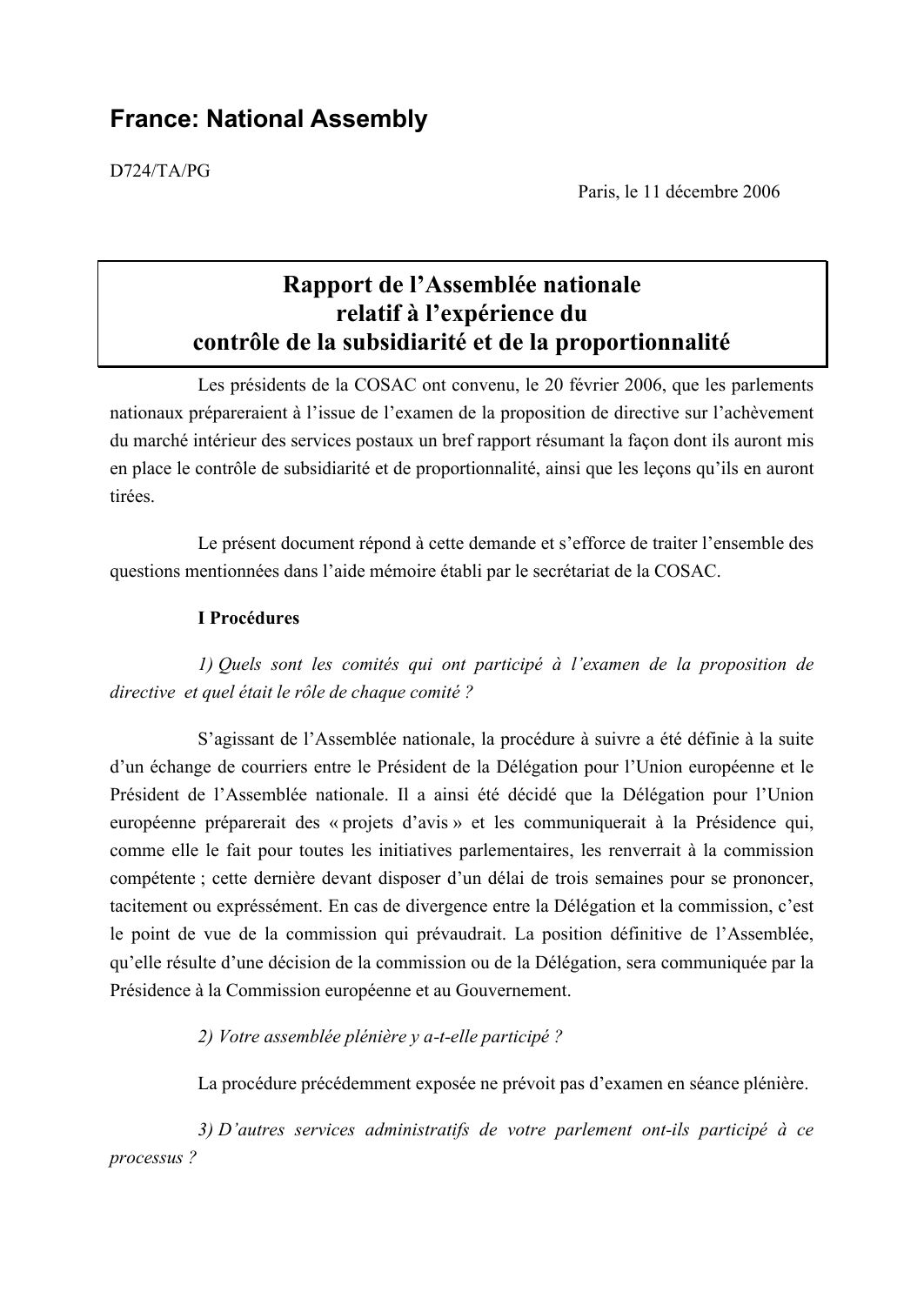Le contrôle de subsidiarité et de proportionnalité a fait intervenir les services de la Délégation pour l'Union européenne, puis, dans un second temps, ceux de la commission des affaires économiques, de l'environnement et du territoire.

*4) Pouvez-vous décrire la procédure utilisée durant l'examen, ainsi que la chronologie de leur participation ?*

Au sein de la Délégation pour l'Union européenne, deux rapporteurs spécialisés (l'un de la majorité, l'autre appartenant à l'opposition) ont été chargés, au cours de la présente législature, d'examiner l'ensemble des textes susceptibles de soulever une difficulté au regard des principes de subsidiarité et de proportionnalité.

Compte tenu du délai total de six semaines prévu pour ce contrôle et de la nécessité de laisser trois semaines à la commission compétente au fond, l'intervention des deux rapporteurs de la Délégation a été réalisée dans un délai très bref : la proposition de directive présentée le 18 octobre 2006 par la Commission européenne a été soumise au contrôle de la Délégation le 22 novembre suivant.

Ce contrôle a donné lieu à une communication des deux rapporteurs spécialisés devant l'ensemble de la Délégation, suivie du vote d'un projet d'avis.

Le projet d'avis de la Délégation a été transmis à la commission des affaires économiques, de l'environnement et du territoire, par la Présidence de l'Assemblée. La commission a désigné un rapporteur qui a rédigé un rapport d'information, présenté devant la commission le 6 décembre 2006. Lors de cette réunion, la commission a adopté le projet d'avis de la Délégation sans modification. Le rapport d'information a été publié.

*5) Votre gouvernement a-t-il fourni quelque information que ce soit dans le cadre de la procédure de contrôle ?*

Des contacts ont effectivement été pris avec le secrétariat général des affaires européennes (SGAE), organe chargé de la coordination interministérielle dans les domaines communautaires, et avec le ministère de l'industrie (chargé des postes) pour connaître la position du Gouvernement français sur ce dossier.

Une fiche d'impact simplifiée a été transmise à la Délégation par le SGAE. Le ministère de l'industrie a aussi porté à notre connaissance un courrier qu'il venait d'adresser au Commissaire européen compétent.

*6) Votre gouvernement national a-t-il consulté les parlements régionaux détenant des pouvoirs législatifs ?*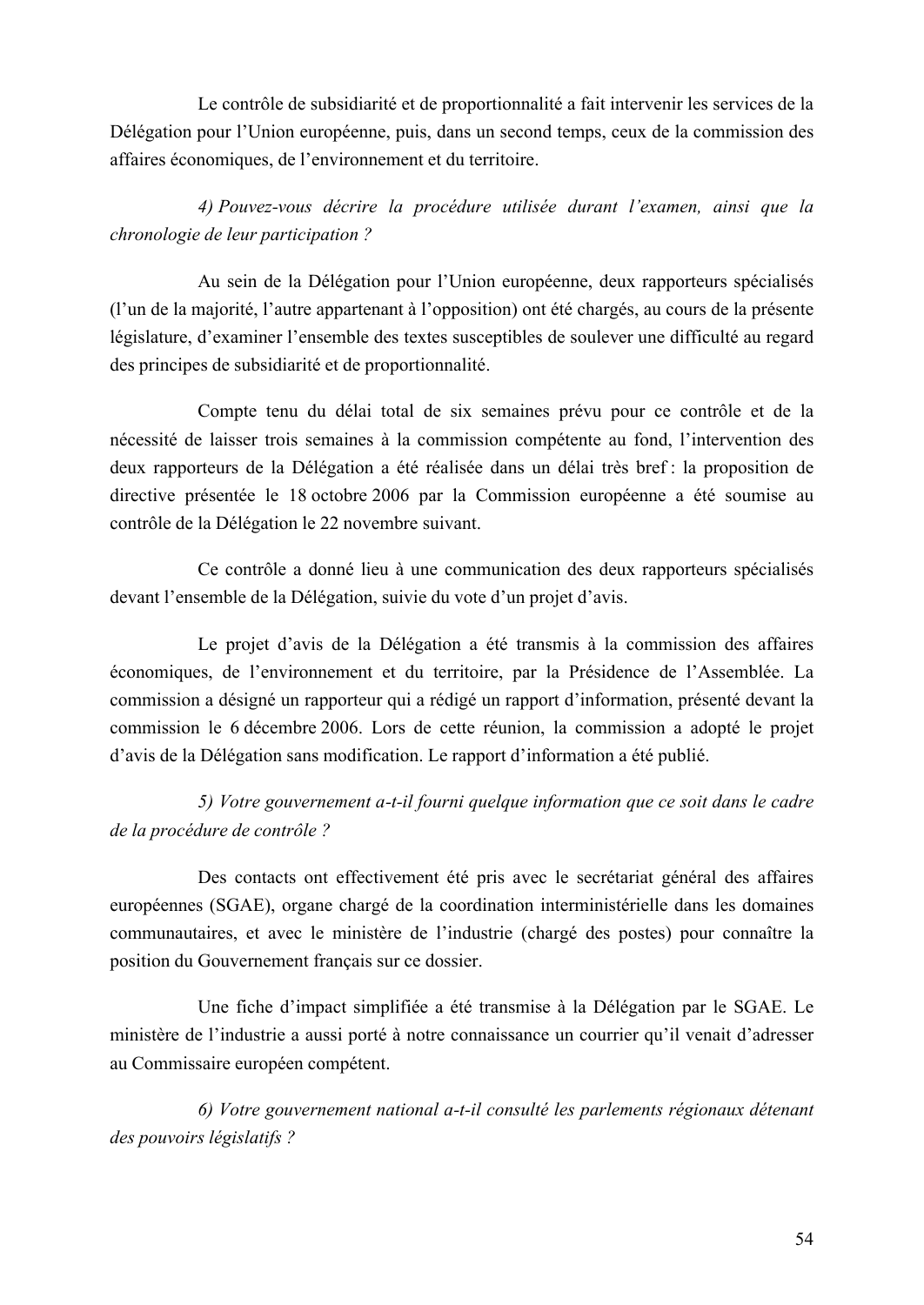Seules les deux assemblées du Parlement interviennent dans la procédure du contrôle de subsidiarité et de proportionnalité.

# *7) Y avait-il d'autres participants à l'examen ?*

Les deux rapporteurs spécialisés de la Délégation ont souhaité réaliser quatre auditions pour approfondir leur réflexion. Ont ainsi été entendus la commission supérieure du service public des postes et des communications électroniques, des représentants de la direction de La Poste et deux syndicats (CGT-PTT et FO communication).

# *8) Avez-vous coordonné votre examen avec l'autre chambre parlementaire ?*

Des contacts téléphoniques ont eu lieu entre les services administratifs des deux Délégations pour l'Union européenne. Toutefois, la Délégation du Sénat ayant désigné son rapporteur peu de temps avant l'examen du texte par la Délégation de l'Assemblée nationale, il n'a pas été possible de confronter les points de vue des différents rapporteurs.

*9) La procédure utilisée pour cette proposition est-elle conforme à la procédure que votre parlement prévoit d'utiliser après l'entrée en vigueur du traité constitutionnel ?*

La procédure suivie correspond effectivement à ce qui avait été envisagé dans le cadre de la mise en œuvre du contrôle institué par le projet de traité établissant une Constitution pour l'Europe.

Toutefois, l'expérience tirée du contrôle de la proposition de directive postale pourrait inciter à faire évoluer cette procédure. Il apparaît, en effet, qu'il est difficile de dissocier l'examen de la subsidiarité et de la proportionnalité de l'analyse du fond. Lors de la prochaine législature, il pourrait donc être envisagé de confier à un rapporteur intéressé par le sujet du texte le soin de procéder à l'examen de la subsidiarité et de la proportionnalité (et par conséquent de piloter l'élaboration de l'éventuel projet d'avis à transmettre à ce titre à la commission compétente au fond). Cet examen devrait se faire en liaison ave les deux rapporteurs spécialisés « subsidiarité et proportionnalité ». Ceux-ci auraient alors plutôt vocation à assurer un suivi et une veille permanents de l'application et du contrôle de subsidiarité et de proportionnalité. Ils pourraient dans ce sens établir chaque année (ou par semestre ?) un rapport de synthèse.

## *10) Avez-vous trouvé que le principe de subsidiarité a été violé ?*

L'avis adopté par l'Assemblée nationale ne formule pas d'observation au regard du principe de subsidiarité dans la mesure, notamment, où chaque pays conserve la faculté d'organiser son propre service postal.

*11) Avez-vous trouvé que le principe de proportionnalité a été violé ?*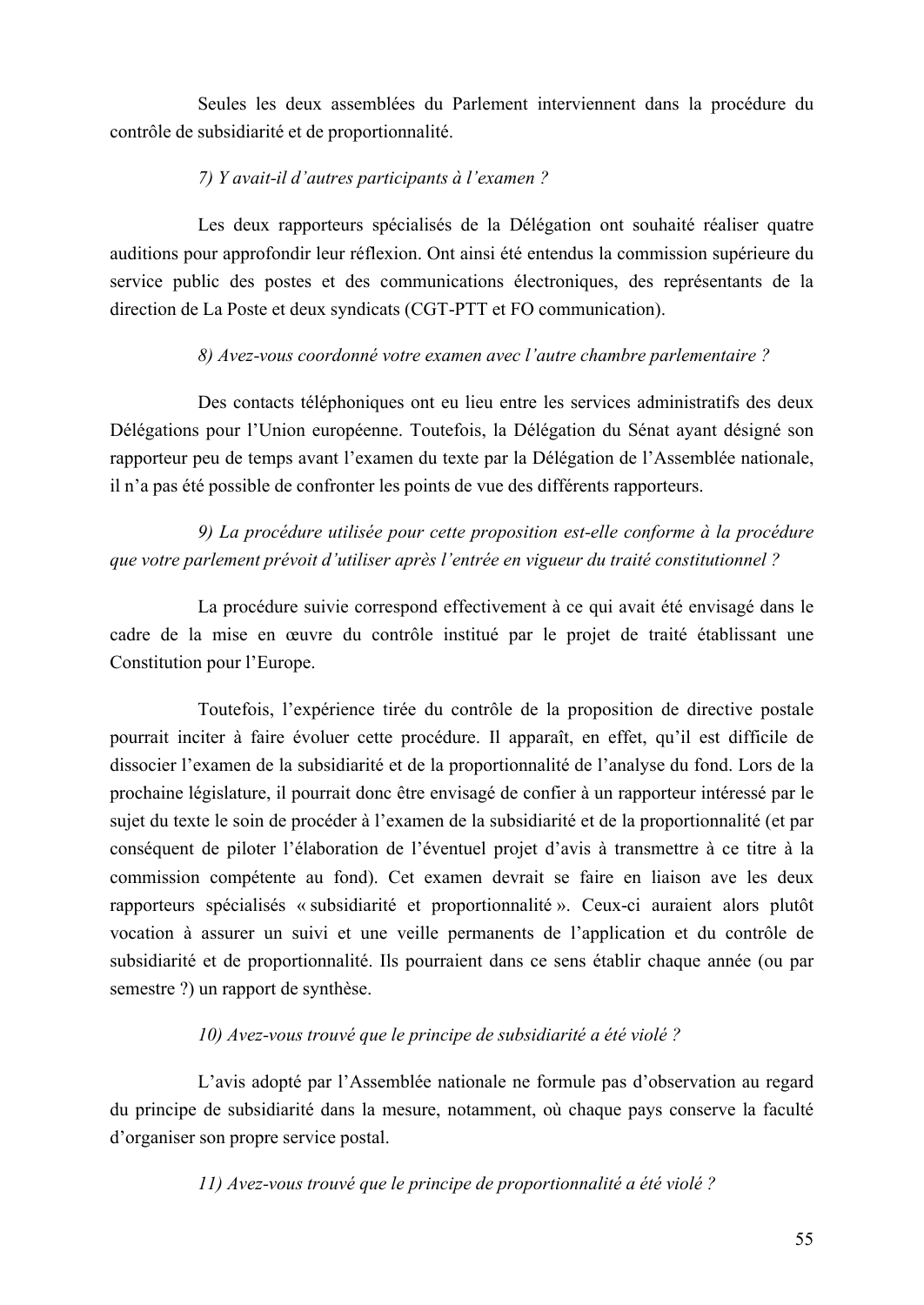L'avis adopté par l'Assemblée nationale exprime des réserves au regard de la proportionnalité et demande à la Commission européenne :

*« - de démontrer que la suppression du secteur réservé concernant les correspondances d'un poids inférieur à 50 grammes ne fragiliserait pas les opérateurs postaux assurant le service universel ;*

*- d'établir que les autres modes de financement mentionnés dans la proposition permettraient de maintenir un service de qualité et de proximité ;*

*- de justifier que les exemples de libéralisation anticipée du secteur postal sont probants, alors que les conditions géographiques et démographiques propres à chaque pays, ainsi que les interprétations différentes données de la définition du service universel font varier sensiblement le coût de ce service d'un Etat à l'autre »*.

## **II. Constats**

*12) L'avis que vous avez émis était-il raisonné ?*

La réponse à la question précédente fournit les indications sur ce point.

Une copie de l'avis de l'Assemblée nationale, ainsi que des comptes rendus des réunions de la Délégation pour l'Union européenne et de la commission des affaires économiques a été précédemment transmise au secrétariat de la COSAC.

*13) Pensez-vous que la justification de la Commission, en ce qui concerne le principe de subsidiarité soit satisfaisante ?*

L'Assemblée n'a pas soulevé de remarques sur ce point.

*14) Pensez-vous que la justification de la Commission en ce qui concerne le principe de proportionnalité soit satisfaisante ?*

L'avis adopté par l'Assemblée nationale met l'accent sur les insuffisances de la Commission en la matière (voir réponse 11).

## *15) Avez-vous rencontré des difficultés spécifiques lors de l'examen ?*

La brièveté du délai d'examen fait que le serveur IPEX ne peut apporter des informations pertinentes que si chaque chambre parlementaire fournit les renseignements la concernant au plus vite et, s'agissant d'une procédure décidée par la COSAC et applicable dans l'ensemble des parlements, ne se limite pas à mentionner l'état de l'examen par un jeu de symboles.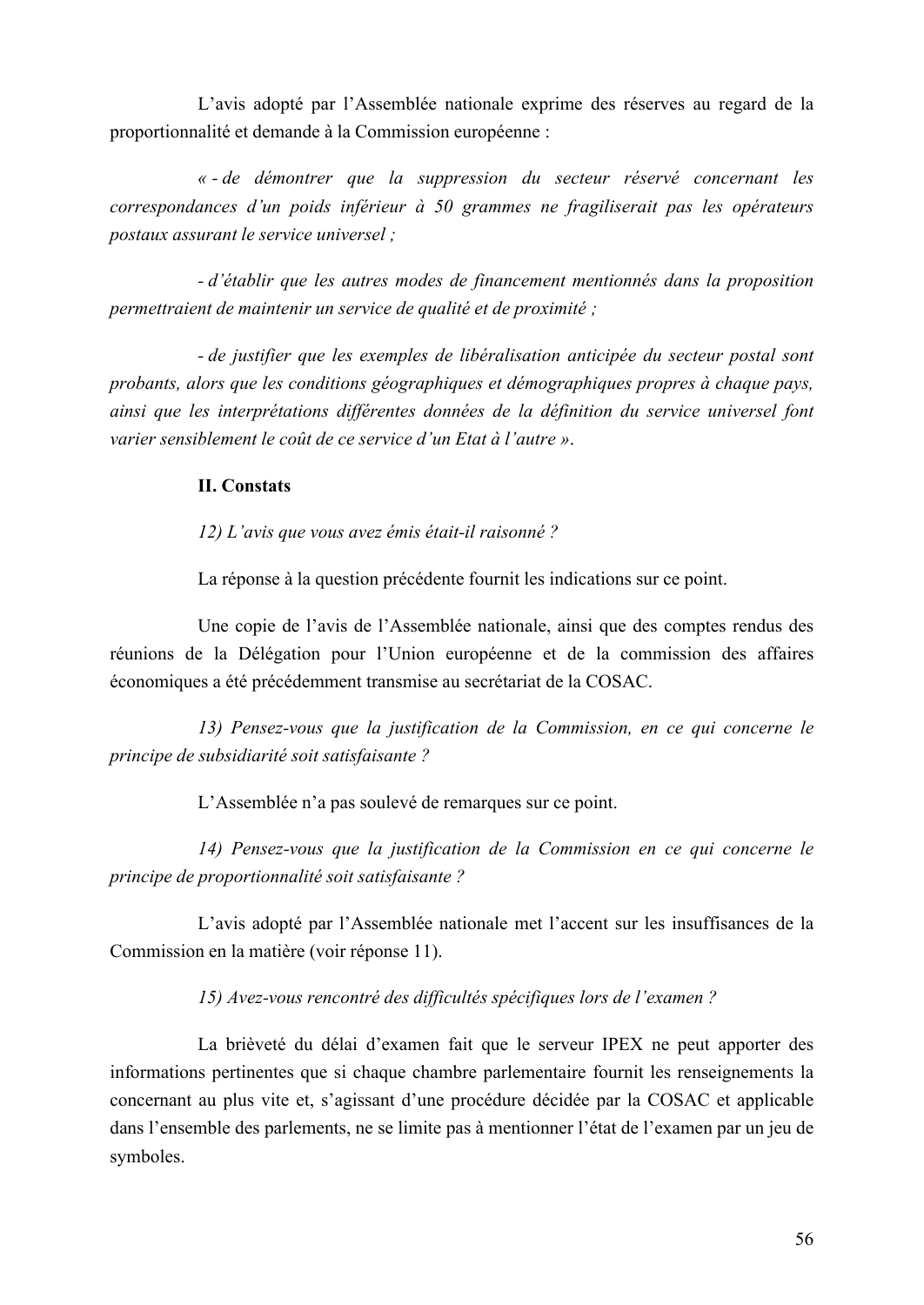# **AVIS DE L'ASSEMBLEE NATIONALE**

# *sur* **la proposition de directive du Parlement européen et du Conseil modifiant la directive 97/67/CE en ce qui concerne l'achèvement du marché intérieur des services postaux de la Communauté (COM [2006] 594 final)**

## AVIS DE L'ASSEMBLEE NATIONALE

L'Assemblée nationale,

- considère que la proposition de directive n'appelle pas d'observation au regard du principe de subsidiarité, dans la mesure, notamment, où chaque pays conserve la faculté d'organiser son propre service postal ;

- demande à la Commission européenne d'apporter des réponses aux réserves qu'elle exprime au regard de la proportionnalité. En particulier, il lui est demandé :

. de démontrer que la suppression du secteur réservé concernant les correspondances d'un poids inférieur à 50 grammes ne fragiliserait pas les opérateurs postaux assurant le service universel ;

. d'établir que les autres modes de financement mentionnés dans la proposition permettraient de maintenir un service de qualité et de proximité ;

. de justifier que les exemples de libéralisation anticipée du secteur postal sont probants, alors que les conditions géographiques et démographiques propres à chaque pays, ainsi que les interprétations différentes données de la définition du service universel font varier sensiblement le coût de ce service d'un Etat à l'autre.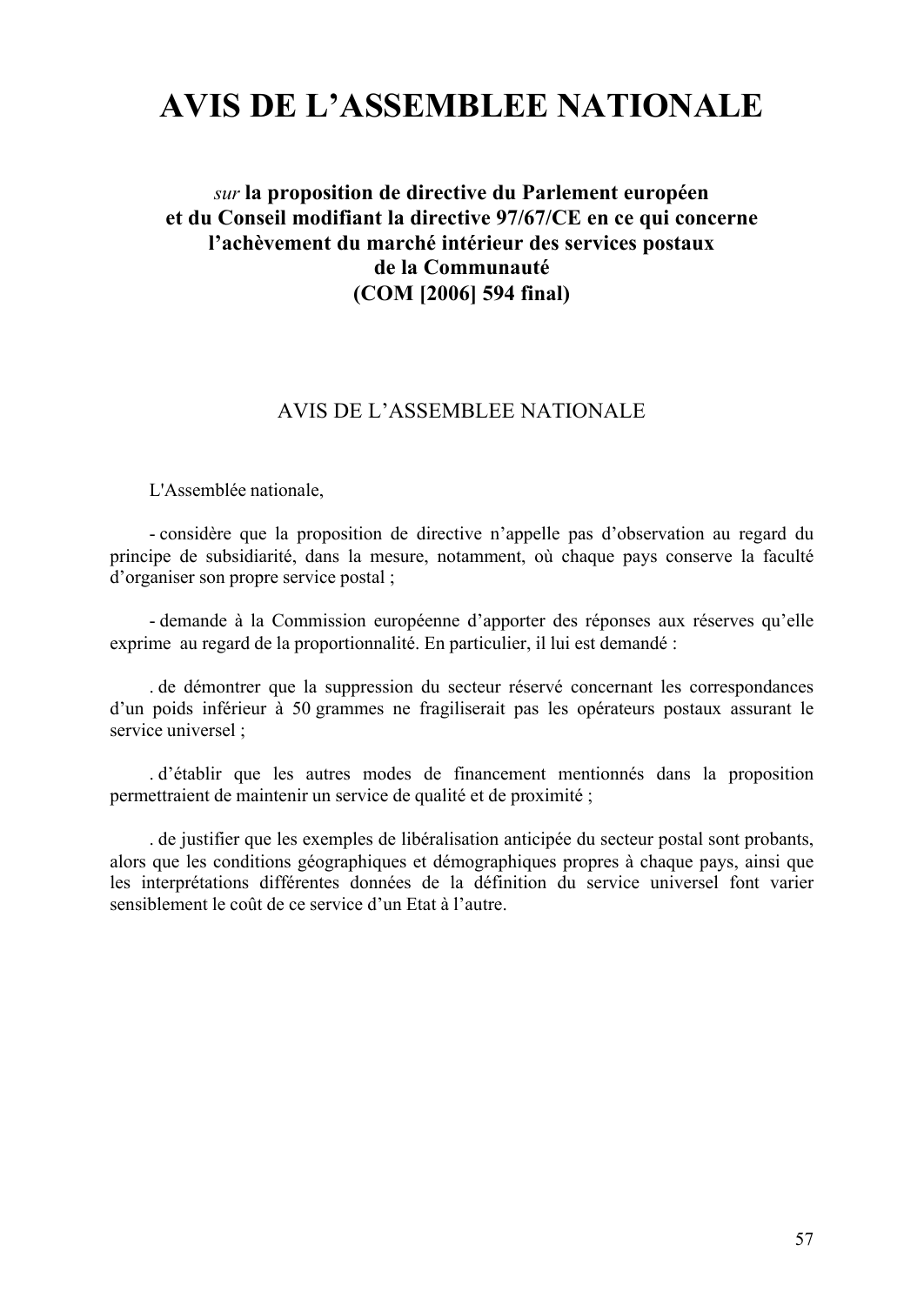# **OPINION OF THE NATIONAL ASSEMBLY**

#### *on* **the proposal for a directive of the European Parliament and of the Council amending Directive 97/67/EC concerning the final accomplishment of the internal market of Community postal services (COM [2006] 594 final)**

The National Assembly,

- Considers that the proposal for a directive does not call for any remarks as regards the subsidiarity principle, insofar as, in particular, each country keeps the right to organise its own postal service;

- Calls on the European Commission to provide answers to the reservations it expresses as regards proportionality. In particular, it is asked to:

. Demonstrate that the suppression of the reserved area concerning mail weighing under 50 grammes would not weaken postal operators providing universal service;

. Establish that the other methods of financing mentioned in the proposal would allow a quality and proximity service to be kept;

. Justify that the examples of early liberalisation of the postal sector are convincing, whereas the geographic and demographic conditions specific to each country, as well as the various interpretations given to the definition of universal service, make the cost of this service vary considerably from one State to another.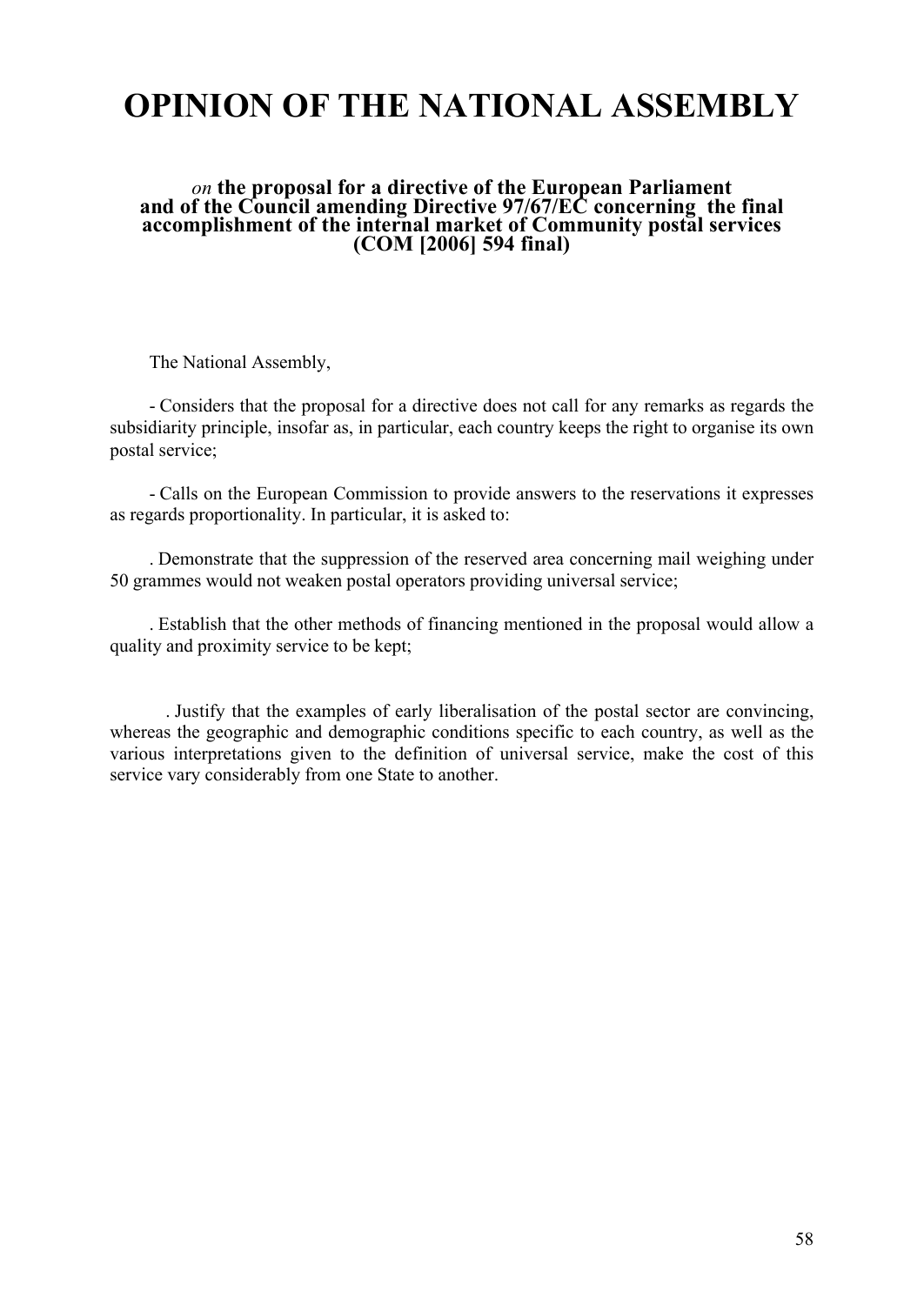# **France: Senat**



**R EPUBLIQUE F RANÇAISE**  $\mathcal{L}_\text{max}$  , and the contribution of the contribution of the contribution of the contribution of the contribution of the contribution of the contribution of the contribution of the contribution of the contribution of t

**DELEGATION POUR L'UNION EUROPEENNE**

Paris, le 5 décembre 2006

# **RESULTAT DU TEST DE SUBSIDIARITE ET PROPORTIONNALITE**

# **SUR LA TROISIEME DIRECTIVE POSTALE**

1. Le test a été conduit par la délégation pour l'Union européenne. Aucun autre organe du Sénat n'a participé. (La délégation reflète la composition politique du Sénat, puisqu'elle est désignée en appliquant la représentation proportionnelle des groupes politiques ; par ailleurs, tous les membres de la délégation doivent être membres en même temps d'une des six commissions permanentes du Sénat ; celles-ci ont toutes au moins un représentant au sein de la délégation).

Le gouvernement a transmis une « fiche d'impact » analysant les conséquences de la proposition de directive sur la législation nationale.

Il n'y a pas eu de coordination avec l'autre chambre, mais une information réciproque.

2. Les débats de la délégation figurent à l'adresse suivante :http://intranet.senat.fr/europe/r28112006.html#toc2

3. Le résultat du test figure dans la fiche suivante :

**PROPOSITION DE DIRECTIVE MODIFIANT LA DIRECTIVE 97/67/CE EN CE QUI CONCERNE L'ACHEVEMENT DU MARCHE INTERIEUR DES SERVICES POSTAUX DE LA COMMUNAUTE RAPPORT DE LA COMMISSION - ÉTUDE PROSPECTIVE CONCERNANT**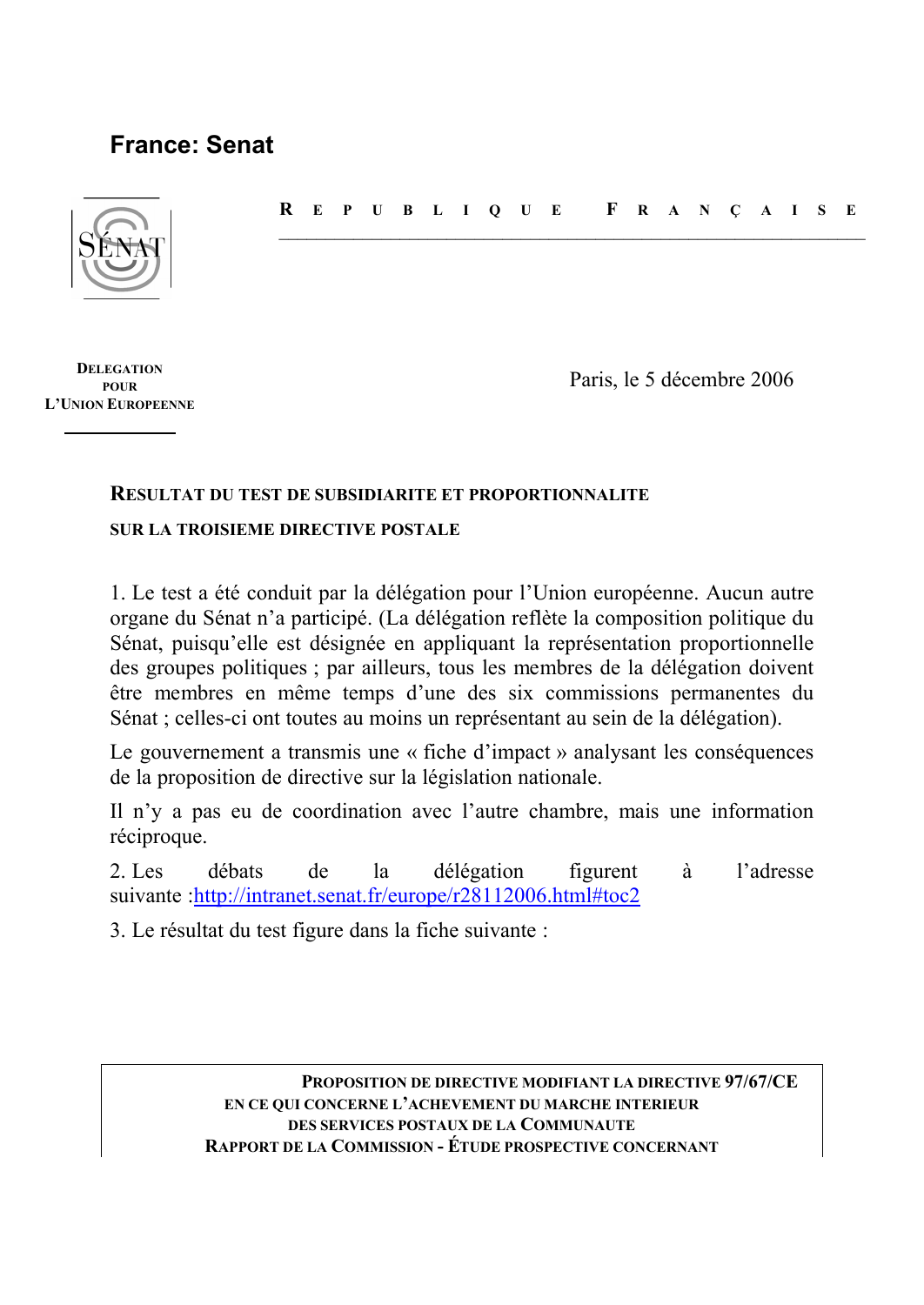## **L'IMPACT SUR LE SERVICE UNIVERSEL DE L'ACHEVEMENT DU MARCHE INTERIEUR DES SERVICES POSTAUX EN 2009 DOCUMENT DE TRAVAIL ACCOMPAGNANT LA PROPOSITION DE DIRECTIVE MODIFIANT LA DIRECTIVE 97/67/CE EN CE QUI CONCERNE L'ACHEVEMENT DU MARCHE INTERIEUR DES SERVICES POSTAUX DE LA COMMUNAUTE (RESUME DE L'ANALYSE D'IMPACT) COM (2006) 594 final, COM (2006) 596 final, SEC (2006) 1292 final**

# **Objet :**

L'Union européenne s'est engagée, depuis 1989, dans une politique de libéralisation et d'harmonisation des services postaux. Cette démarche a été marquée par deux directives (celle de 1997 et celle de 2002), la proposition de directive de la Commission devant constituer la troisième et dernière étape de l'ouverture des services postaux.

Les deux premières directives ont établi un cadre réglementaire visant à concilier l'ouverture progressive à la concurrence et la prise en compte de la mission d'intérêt général fournie par les opérateurs postaux.

Pour cela, la réglementation européenne a agi dans une double direction :

– d'une part, elle garantit aux citoyens européens un « service universel » comprenant au moins une distribution et une levée de courrier par jour, cinq jours par semaine, en tout point du territoire de l'Union ;

– d'autre part, elle limite progressivement la portée du monopole des opérateurs nationaux. Ainsi, le champ du « secteur réservé », qui concernait les envois de moins de 350 grammes en 1997, n'a plus concerné que ceux de moins de 100 grammes après 2002, puis ceux de moins de 50 grammes depuis le premier janvier 2006.

La directive, telle que modifiée en 2002, retient l'échéance de 2009 pour une ouverture totale à la concurrence. Mais elle prévoit une « clause de rendez-vous », la Commission devant confirmer avant fin 2006 cette échéance et en préciser les modalités sur la base d'une étude prospective.

C'est là l'objet de la présente proposition de directive qui s'accompagne d'une étude d'impact, d'un rapport sur l'application de la directive précédente et d'une étude prospective. La proposition, qui ne comprend en définitive qu'un nombre relativement limité de modifications à la directive actuelle, s'articule principalement, au-delà de certaines mesures techniques, autour de trois points principaux.

Premièrement, elle supprime le « secteur réservé » et consacre l'ouverture du marché postal à la concurrence pour 2009, y compris pour les plis de moins de 50 grammes. On notera que plusieurs États, d'Europe du Nord principalement, ont d'ores et déjà libéralisé leur secteur postal ou sont sur le point de le faire : c'est le cas de l'Allemagne, du Royaume-Uni, des Pays-Bas, de la Suède ou du Danemark.

Deuxièmement, elle maintient les obligations qui incombent aux États membres d'assurer un service universel – dont le contenu n'est pas modifié – et permet aux États membres de maintenir des tarifs uniques pour les particuliers ou des raisons d'intérêt général (envoi de presse par exemple).

Troisièmement, elle détermine les possibilités offertes aux États membres pour assurer le financement des prestations de service universel dans ce nouveau contexte.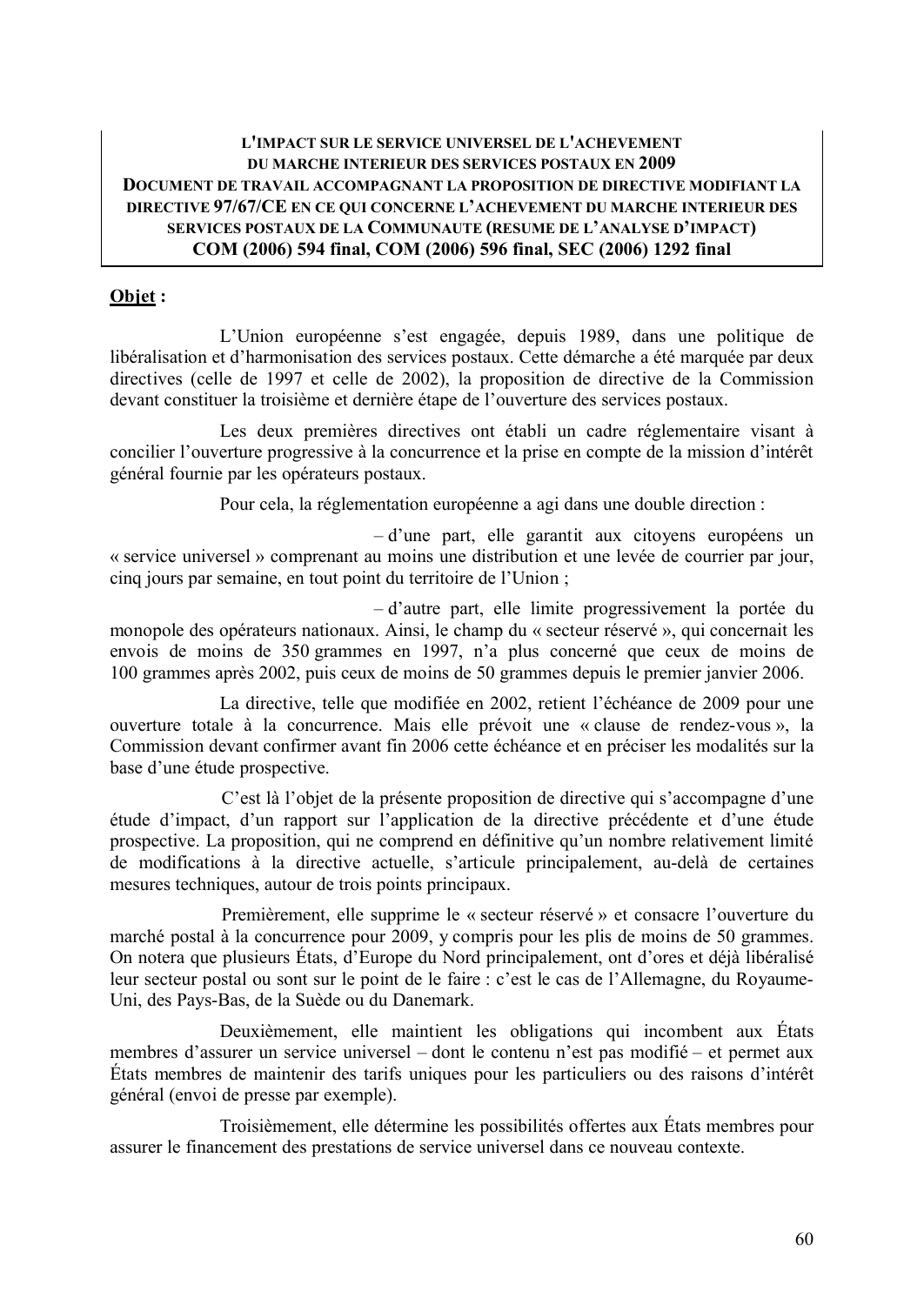Jusqu'à présent, c'est en effet l'existence d'un « secteur réservé » qui permet bien souvent le financement du service universel par l'opérateur public. Demain, selon la Commission, les États membres auront alors à choisir entre différentes options qu'il serait d'ailleurs possible de combiner : aides d'État, passation de marchés publics, fonds de compensation, partage des coûts entre opérateurs. Cette liste n'est pas limitative, la proposition de directive se limitant à interdire le financement par le secteur réservé et à proscrire toute solution pouvant constituer une « distorsion disproportionnée du fonctionnement du marché ».

Ainsi, au gré des différentes options, il serait possible de maintenir un régime d'autorisation, au travers de marchés publics, en liant l'octroi de l'autorisation à une obligation de participation à un fonds de compensation ou au respect des obligations de service universel.

De son côté, le fonds de compensation, destiné à financer le coût net du service universel, pourrait être alimenté par des contributions budgétaires, des taxes sur l'usager ou des contributions des différents opérateurs. A ce propos, je vous rappelle qu'en France, la loi postale du 20 mai 2005 a d'ores et déjà prévu le principe d'un tel fonds de compensation, destiné à assurer le financement du service universel dans l'hypothèse où la disparition du monopole ne le permettrait plus.

Pour sa part, le partage des coûts relèverait d'un mécanisme dit de « pay or play », exigeant de tous les opérateurs soit l'exercice du service universel (« play »), soit l'acquittement d'une contribution (« pay »).

#### **Motivation de la Commission au regard de la subsidiarité et de la proportionnalité** :

La Commission ne fait guère d'effort pour justifier sa proposition au regard du principe de subsidiarité. Que ce soit dans l'exposé des motifs de la directive, ou dans ses considérants, elle se contente de formules « passe-partout ». Sans doute considère-t-elle qu'en l'occurrence, la légitimité d'une intervention communautaire est évidente. Nous en sommes à la troisième directive postale, et il s'agit de gérer le marché intérieur unique dans un domaine comportant une dimension transfrontalière.

La justification au regard du principe de proportionnalité est plus détaillée. La Commission souligne notamment que *« la proposition offre aux États membres plusieurs moyens possibles d'atteindre au mieux les objectifs proposés :*

*– les méthodes de financement proposées à l'article 7 offrent aux États membres un large choix de solutions plutôt que d'en imposer une seule ;*

*– la question de l'accès au réseau est abordée dans le nouvel article 11 bis proposé, qui permet aux États membres d'évaluer la nécessité et l'étendue d'une réglementation concernant certains éléments de l'infrastructure ou des services postaux et de réglementer l'accès en aval aux parties « tri » et « distribution » du réseau ;*

*– il est proposé de supprimer le sixième tiret de l'article 12, qui impose le suivi des subventions croisées par le biais de règles sectorielles, et de laisser aux États membres le soin de fixer des règles concrètes en cette matière ;*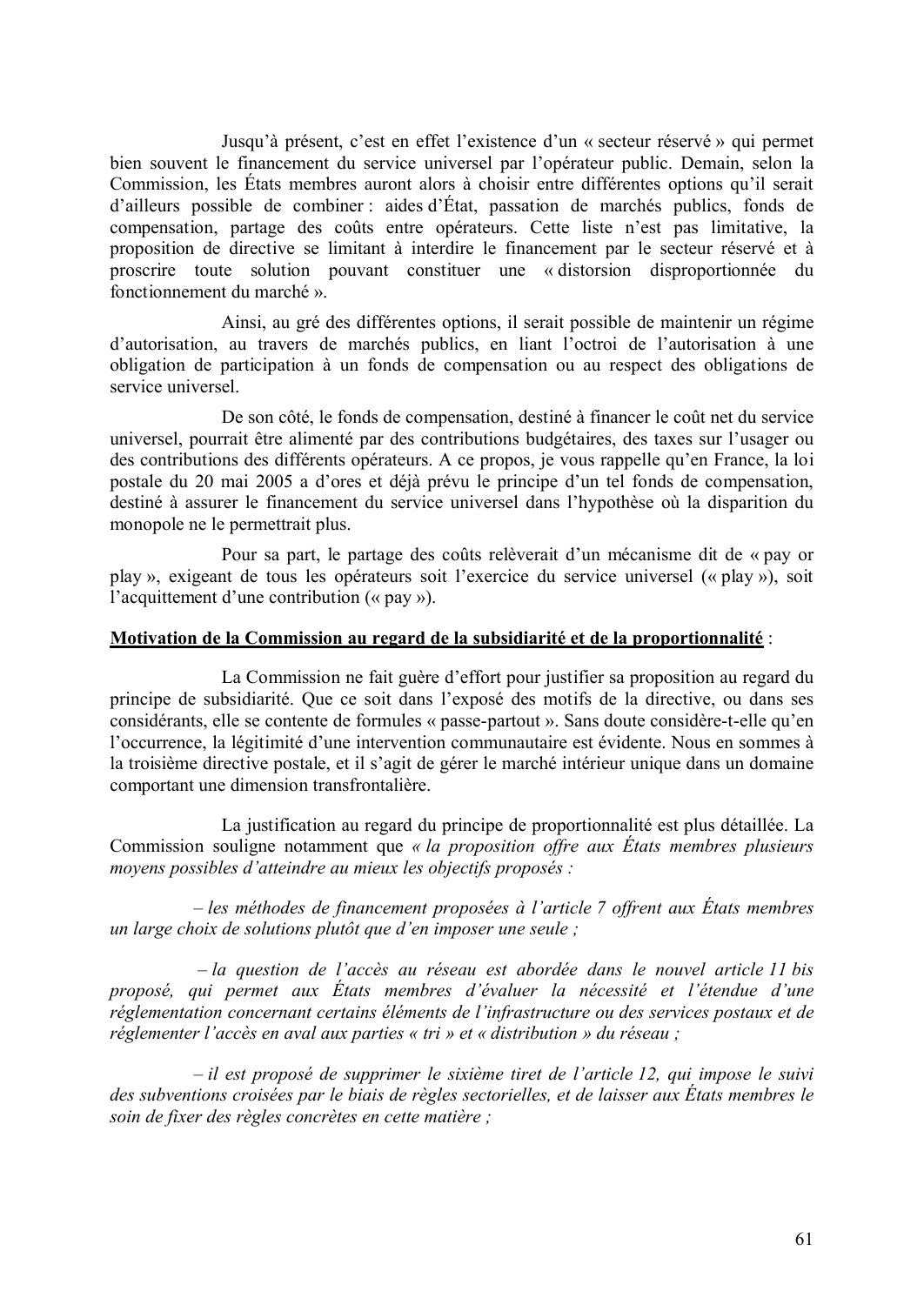*– il n'est pas proposé de créer de nouveaux organismes pour coordonner les activités des autorités réglementaires nationales. »*

#### **Éléments d'appréciation au regard de la subsidiarité et de la proportionnalité** :

C'est dans le document joint à la directive, intitulé « résumé de l'analyse d'impact », que l'on trouve un réel examen du problème de la subsidiarité. Dans ce document, la Commission se pose la question essentielle : un nouveau texte est-il nécessaire ? Que se passerait-il en l'absence d'une nouvelle directive ? Or, en l'occurrence, un nouveau texte paraît indispensable. En effet, la directive postale actuelle contient une clause de caducité : sa validité expire au 31 décembre 2008. En l'absence d'un nouveau texte, les services postaux rentreraient dans le droit commun de la libre prestation de services ; par exception, chaque État membre pourrait fixer les conditions d'un service universel sur son territoire, sous le contrôle de la Commission européenne. On se retrouverait ainsi dans une situation de grande insécurité juridique, et finalement c'est la Cour de justice qui serait amenée à trancher. Le résultat serait donc un cadre juridique moins stable, moins homogène, et vraisemblablement moins protecteur pour les services postaux. Du point de vue de la subsidiarité, la proposition de directive ne paraît donc pas critiquable.

Pour ce qui concerne la proportionnalité, le point parait plus délicat. À première vue, la directive ne contraint pas les États membres plus que nécessaire, puisque, en particulier, elle leur laisse un large choix quant à la manière de financer le service universel. Cet argument serait convaincant si les formules qui restent autorisées constituaient des solutions crédibles pour le financement du service universel. Mais ce point n'est pas établi par la Commission. Or, on peut raisonnablement douter de la viabilité des modes de financement du service universel autres que l'existence d'un secteur réservé. S'il s'avérait que la directive, tout en maintenant l'objectif de préserver le service universel, n'autorise pas le seul moyen de financement réellement adapté à cette présentation, alors le principe de proportionnalité ne serait pas respecté. Il est donc nécessaire, pour garantir que le principe de proportionnalité est complètement respecté, que la Commission apporte la preuve que les différents modes de financement qui restent seuls autorisés permettent effectivement de financer le service universel.

#### **Observations adoptées par la délégation** :

La délégation pour l'Union européenne estime que la proposition de directive sur l'achèvement du marché intérieur des services postaux respecte le principe de subsidiarité, mais qu'elle ne satisfera au principe de proportionnalité que dans la mesure où elle permettra de manière effective de garantir un financement approprié du service universel.

La délégation invite en conséquence la Commission à apporter la démonstration qu'un tel financement pourra être assuré dans le cadre des formules autorisées par la proposition de directive.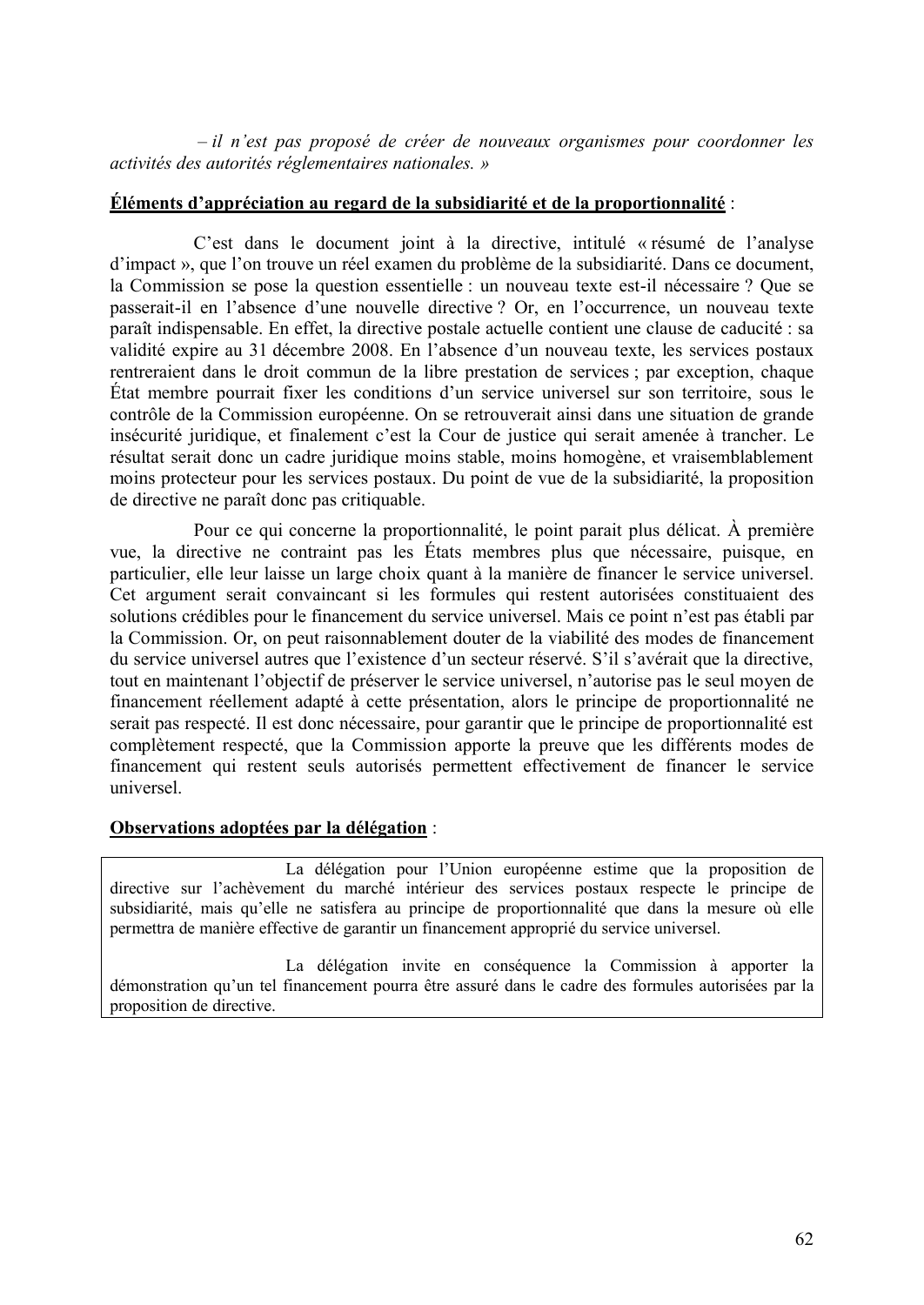# **Germany: Bundesrat**

## **Report from national parliaments: subsidiarity and proportionality check**

#### **Bundesrat/Germany**

#### *Procedure:*

#### **1. Which committees were involved in examining the Commission proposal for a regulation for the full accomplishment of the Internal Market for Postal Services and what role did each committee play?**

At the Bundesrat the Committee on Questions of the European Union is the competent committee for the deliberation of EU legislative proposals and other EU documents. The EU Committee deliberates on the basis of recommendations from sectoral committees. The sectoral committees that were involved in the subsidiarity check of the above mentioned regulation are the Committee on Legal Affairs and the Committee on Economic Affairs.

#### **2. Was your plenary involved?**

Following deliberation in the committees, the Bundesrat plenary adopted an opinion on the above mentioned proposal in its meeting on 15 December 2006.

#### **3. Were any other administrative services of your parliament involved in the process?**

No.

#### **4. Could you describe the procedure used for the examination from start to finish with regard to the committees involved and other actors and the chronology of their involvement?**

After the Bundesrat secretariat had received the legislative proposal in German language from the German government on 2 November 2006 it was distributed to the committee secretariats. In addition to the EU Committee the Secretary General of the Bundesrat declared on behalf of the President of the Bundesrat two sectoral committees responsible for the deliberation of the proposal (cp. question 1).

The Committee on Economic Affairs deliberated the proposal in its session on 27 November 2006; in the Committee on Legal Affairs the proposal was deliberated on 29 November 2006. The Committee on Questions of the European Union adopted a recommendation to the plenary in its meeting on 1 December 2006 based on the recommendations of the two sectoral committees involved.

Finally, the plenary voted an opinion on the proposal in its session on 15 December 2006 that will be submitted to the Federal Government.

#### **5. Did your government provide any information as part of the scrutiny process?**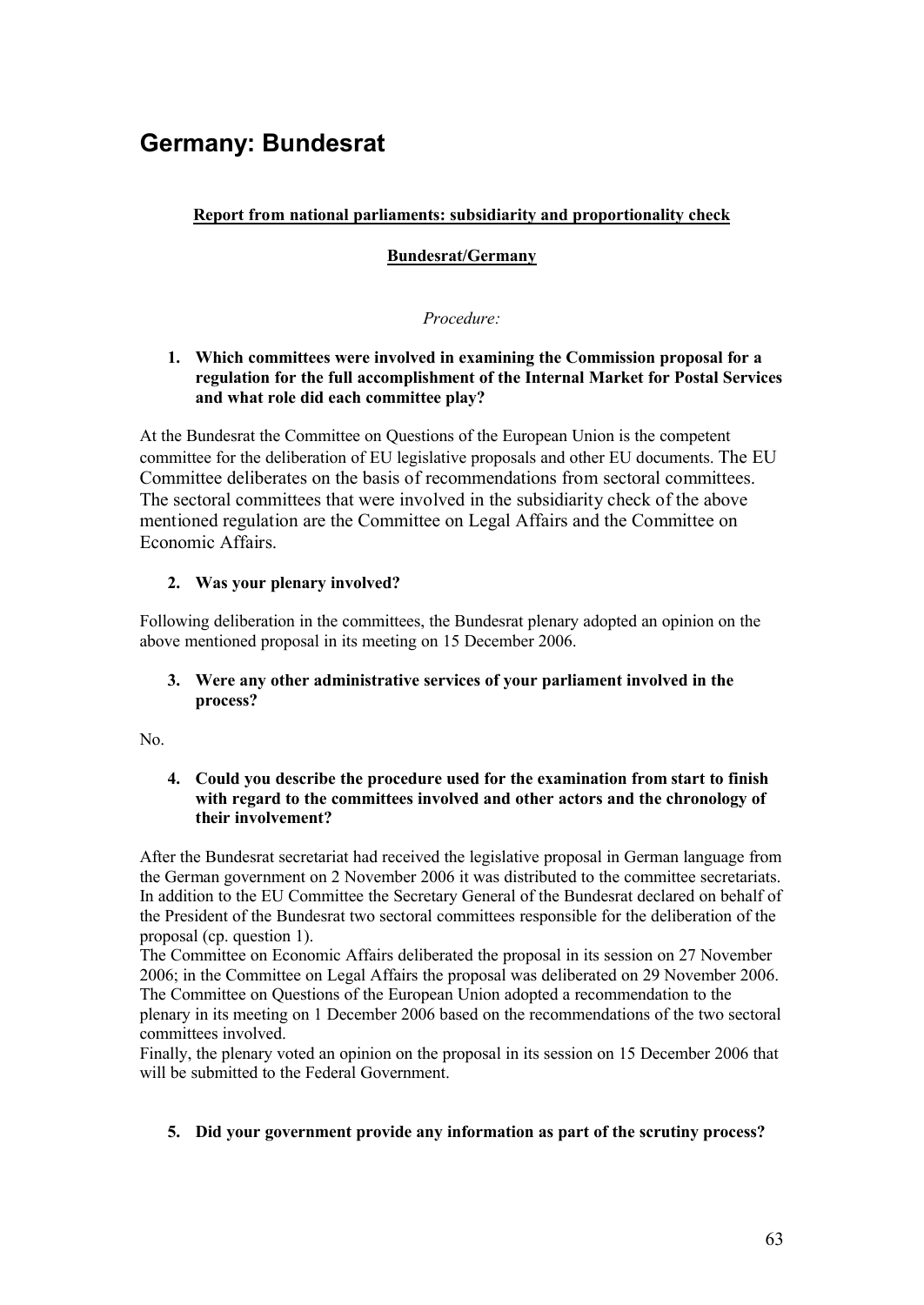The Federal Government explained its position to several aspects of the proposal in the deliberations of the committees.

#### **6. Did your national parliament consult regional parliaments with legislative powers?**

The Bundesrat did not directly involve regional parliaments. It lies in the responsibility of the government of each Land to consult its regional parliament.

#### **7. Were any other external actors involved in the examination?**

No.

**8. In case of a bicameral system, did you coordinate your examination with the other parliamentary chamber?**

No.

**9. Was the procedure used for this project in accordance with the procedure your parliament plans to use following the Constitutional Treaty´s entering into force?**

No.

However, in case of the entering into force of the Constitutional Treaty the Bundesrat will, if there are problems with the six week deadline, convoke a chamber for urgent EU matters, the so called Chamber of European Affairs, whose decisions have the same effect as decisions of the plenary. The Chamber of European Affairs consists of 16 members, one member from each Land. Decisions of the Chamber of European Affairs can also be taken in a written procedure.

#### *Findings:*

#### **10. Did you find any breach on the subsidiarity principle?**

No, except for Art. 22 I, III of the proposal.

The Bundesrat doubts the existence of a legal base as well as necessity with regard to the obligation of Member States to ensure consultation and cooperation between regulatory authorities for the postal sector and national authorities entrusted with the implementation of competition law and consumer law, as stipulated in Art. 22 I of the proposal. Same applies to Art. 22 III of the proposal according to which in the case of an appeal against the decision of the national regulatory authority the decision shall stand until the appeal body has taken its decision.

#### **11. Did you find any breach on the proportionality principle?**

No.

**12. Did you adopt a reasoned opinion for non-compliance? (If yes please enclose a copy with your report to the COSAC secretariat)**

-----

**13. Did you find the Commission's justification with regard to the subsidiarity principle satisfactory?**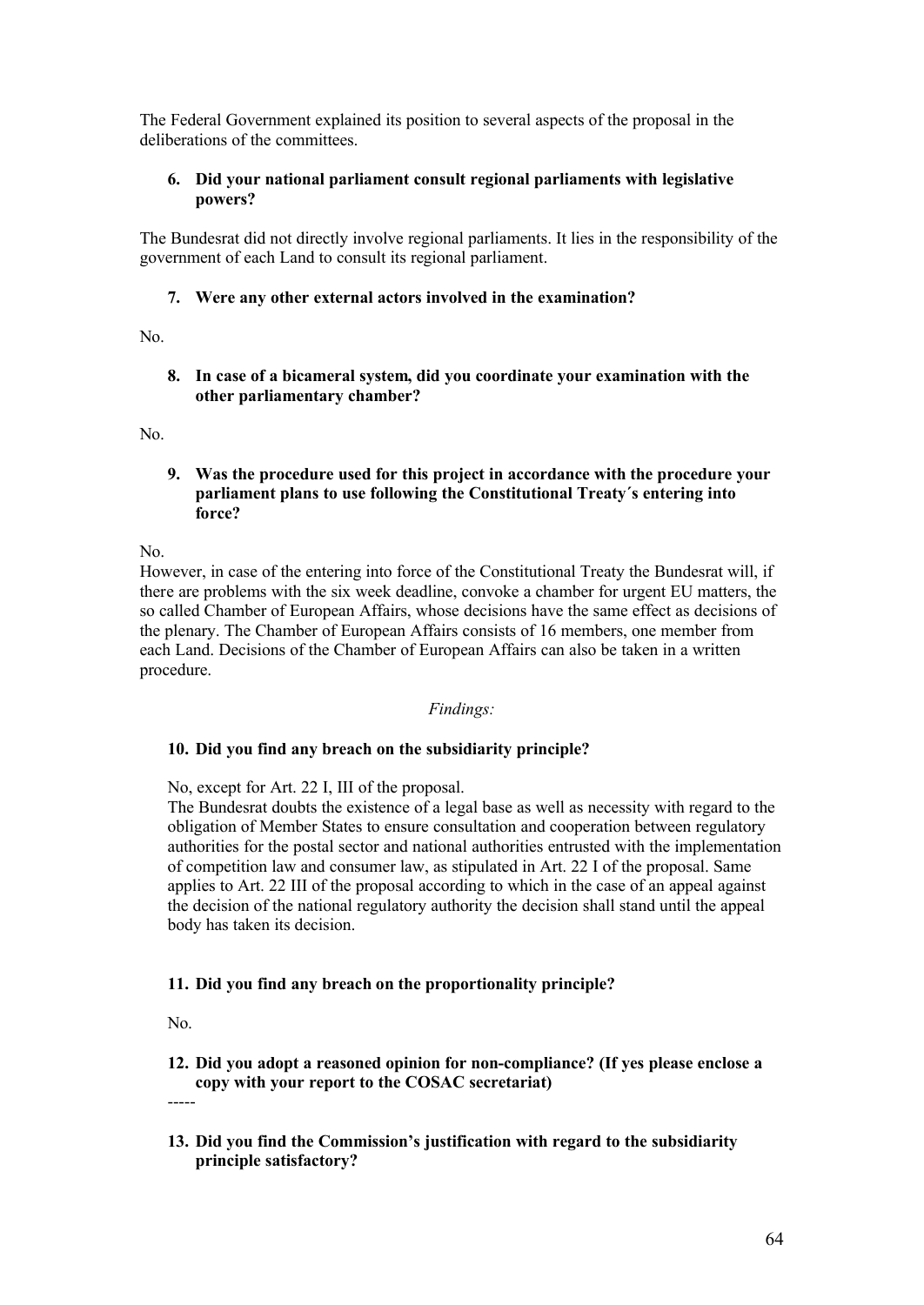Yes. The objectives of the proposal cannot be accomplished by the member states alone.

#### **14. Did you find the Commission's justification with regard to the proportionality principle satisfactory?**

Yes.

#### **15. Did you encounter any specific difficulties during the examination?**

No.

**16. Any other comments?**

------------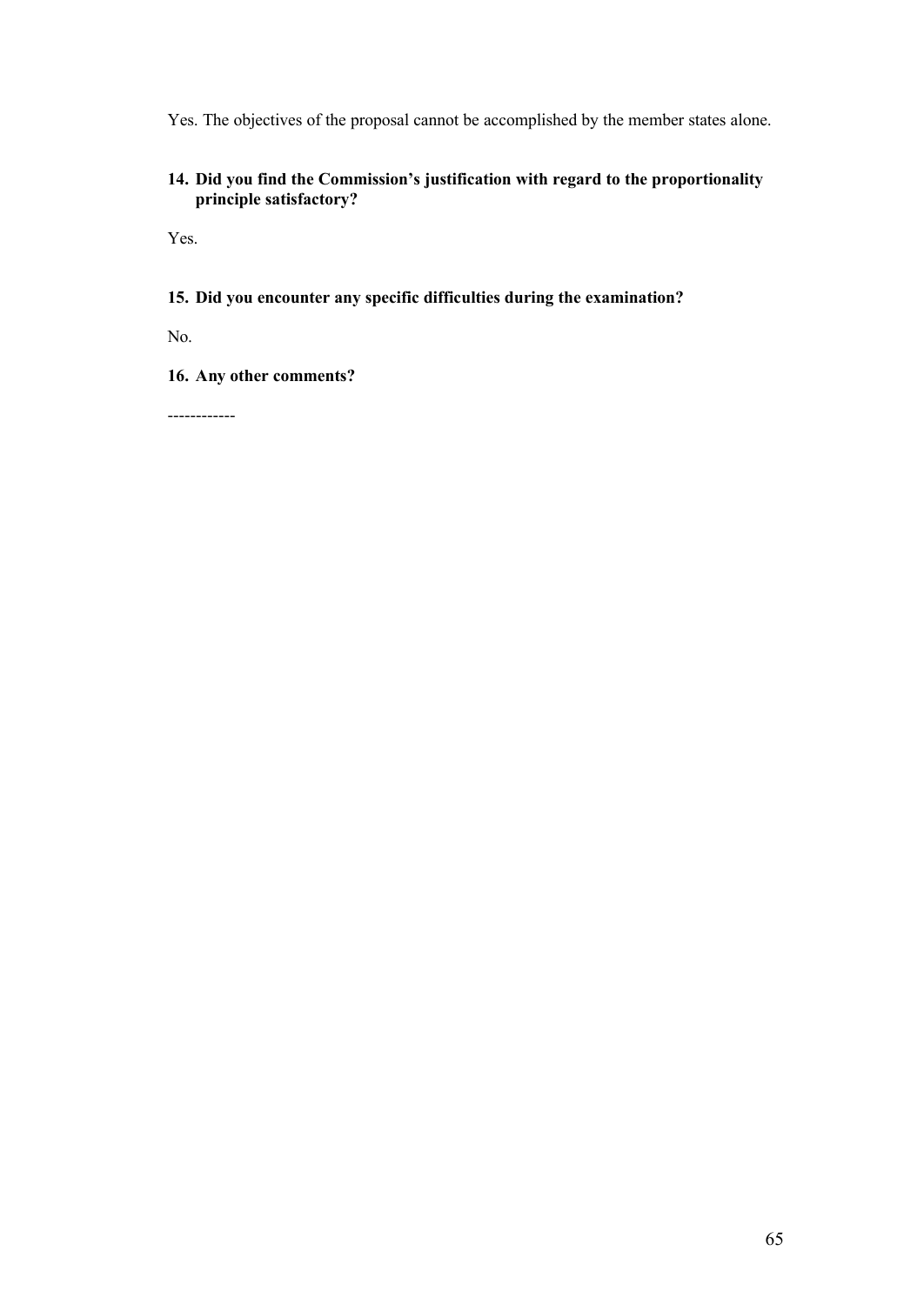# **Germany: Bundestag**

## **Answers to the questions put forward in the Aide-mémoire for the subsidiarity and proportionality check on the Commission proposal concerning Postal Services**

#### *Procedure:*

14. Which committees were involved in examining the Commission proposal for a Directive on Postal Services and what role did each committee play?

The committees involved within the German Bundestag were the Committee for Economics and Technology as the committee responsible, the Committee for Food, Agriculture and Consumer Protection, the Internal Affairs Committee and the Committee on the Affairs of the European Union in an advisory capacity.

15. Was your plenary involved?

No. According to the Bundestag´s procedure for the secrutiny of EU documents, the plenary is only seized if the Committee responsible issues a recommendation to that effect. This was not the case with the proposed directive.

16. Were any other administrative services of your parliament involved in the process?

No.

17. Could you describe the procedure used for the examination from start to finish with regard to the committees involved and other actors and the chronology of their involvement?

The German Federal Government has formally transmitted the draft directive to the German Bundestag. The proposal was referred to the Committee for Economics and Technology as the committee responsible and the Committee for Food, Agriculture and Consumer Protection, the Internal Affairs Committee as well as the Committee on the Affairs of the European Union in an advisory capacity. The Committee for Economics and Technology closed the deliberations on 17 January, 2006, raising no objections with regard to the principles of subsidiarity and proportionality. The EU Affairs Committee adopted an advisory opinion, but equally raised no objections with regard to the said principles. Consequently, according to the Bundestag´s procedure for EU documents, the parliamentary scrutiny procedure was closed without seizing the plenary.

18. Did your government provide any information as part of the scrutiny process?

The German government has submitted a report (so-called Ressortbericht), which contained relevant information.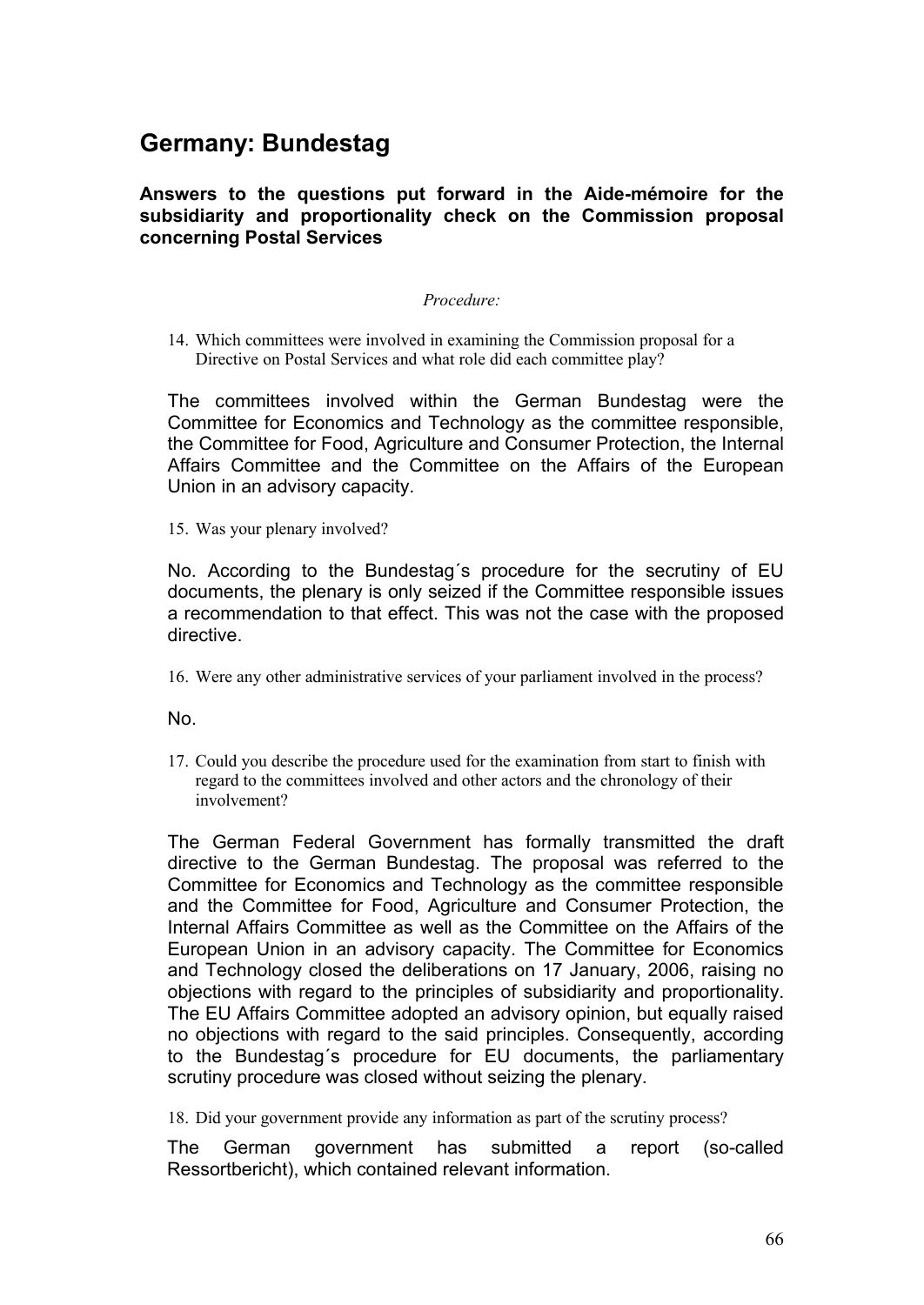19. Did your national parliament consult regional parliaments with legislative powers? No.

20. Were any other external actors involved in the examination?

No.

21. In case of a bicameral system, did you coordinate your examination with the other parliamentary chamber?

## There was no particular coordination with the Bundesrat.

- 22. Was the procedure used for this project in accordance with the procedure your parliament plans to use following the Constitutional Treaty´s entering into force?
- No, the current procedure for the scrutiny of EU documents was used.

*Findings:*

23. Did you find any breach on the subsidiarity principle?

No.

24. Did you find any breach on the proportionality principle?

No.

25. Did you adopt a reasoned opinion for non-compliance? (If yes please enclose a copy with your report to the COSAC secretariat)

No.

- 26. Did you find the Commission's justification with regard to the subsidiarity principle satisfactory?
- No special observations.
- 27. Did you find the Commission's justification with regard to the proportionality principle satisfactory?
- No special observations.
- 28. Did you encounter any specific difficulties during the examination?

On the basis of the current procedure for the parliamentary scrutiny of EU documents, it is very difficult for the Bundestag to respect the six weeks time frame.

29. Any other comments?

No.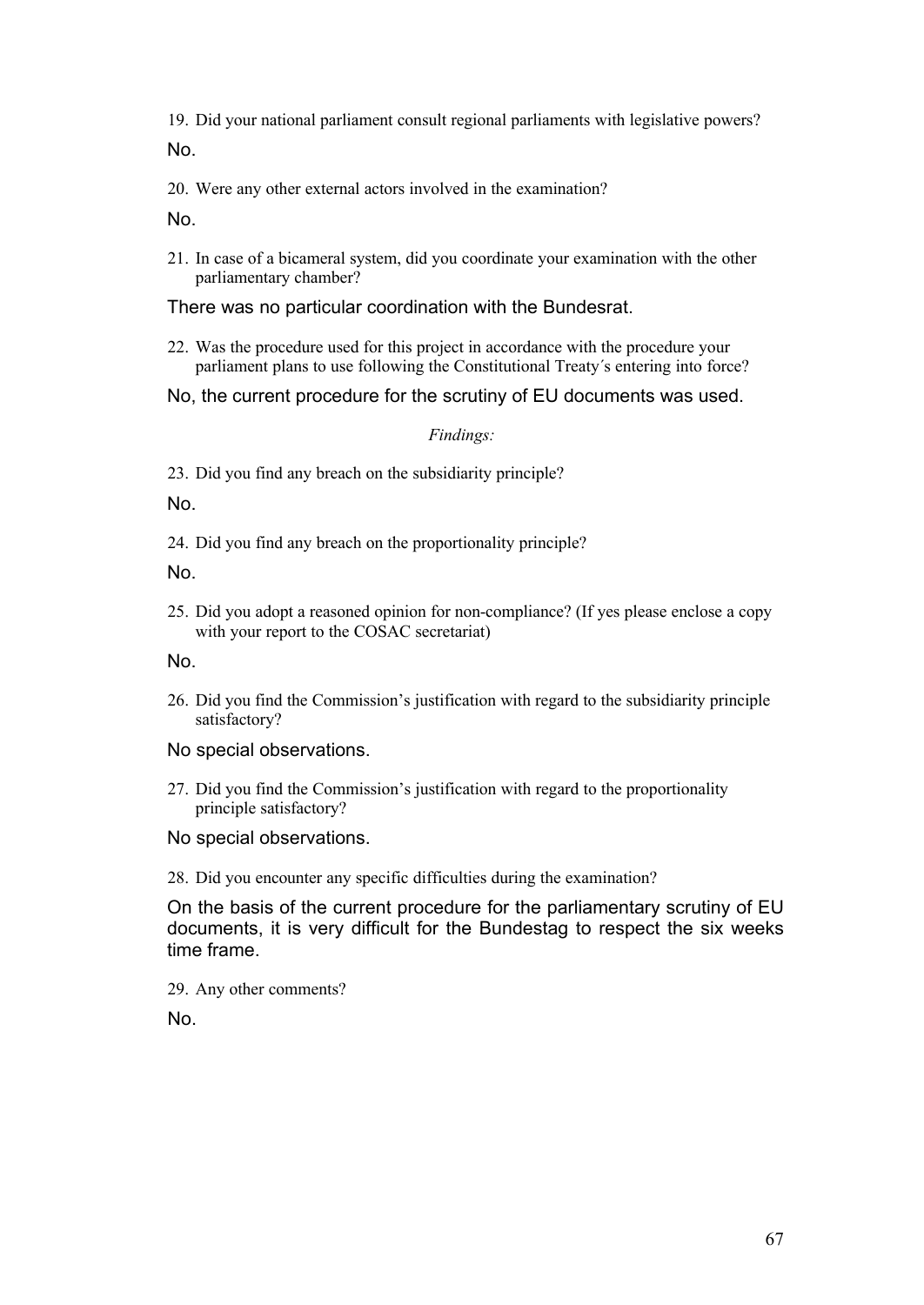# **Greece**

2<sup>nd</sup> Subsidiarity and proportionality check

Report from the Hellenic Parliament.

# Procedures:

The Committee for European Affairs of the Hellenic Parliament and the competent Standing Committee for Social Affairs were convened in a joint meeting, on January 12, 2007\*, in order to examine the Proposal for a Directive of the European Parliament and the Council amending directive 97/67 EC concerning the final accomplishment of the Internal Market of Community Postal Services.

The debate was introduced by rapporteurs who were designated by each of the political groups. The meeting was also attended by many MEPs, as well as by external actors (representatives of the Ministry for Transports and Communications and representatives of the state owned "Hellenic Post" company ).

The Ministry had also provided explanatory memoranda, (from the beginning of December) that were submitted to the rapporteurs, along with the translated proposal, the summary of impact assessment and the implementation report of the postal directive 97/67.

The above mentioned procedure will most probably continue to be applied, when the Constitutional Treaty enters into force.

## Findings

According to the debate, the proposal complies with the subsidiarity principle, and the Commission's justification was considered convincing.

However the rapporteurs voiced doubts concerning the compliance of the proposal with the principle of proportionality. Specifically, the majority of the MPs from all parties argued that the maintenance of the universal service and its quality –which is one of the objectives of the proposal- are not ensured, by the proposed financing means that would replace the actual reserved area for mail under 50 grams.

A reasoned opinion has not been drafted for the purpose of Subsidiarity and Proportionality Check, as the time frame of six weeks was over by the time of the debate. The members of the two Committees plan, however, to endorse an opinion addressed to the Government, as they consider the issue very significant.

 $\mathcal{L}_\mathcal{L} = \mathcal{L}_\mathcal{L} = \mathcal{L}_\mathcal{L} = \mathcal{L}_\mathcal{L} = \mathcal{L}_\mathcal{L} = \mathcal{L}_\mathcal{L} = \mathcal{L}_\mathcal{L} = \mathcal{L}_\mathcal{L} = \mathcal{L}_\mathcal{L} = \mathcal{L}_\mathcal{L} = \mathcal{L}_\mathcal{L} = \mathcal{L}_\mathcal{L} = \mathcal{L}_\mathcal{L} = \mathcal{L}_\mathcal{L} = \mathcal{L}_\mathcal{L} = \mathcal{L}_\mathcal{L} = \mathcal{L}_\mathcal{L}$ 

 $*$  The meeting had originally been scheduled for the  $8<sup>th</sup>$  of December but had to be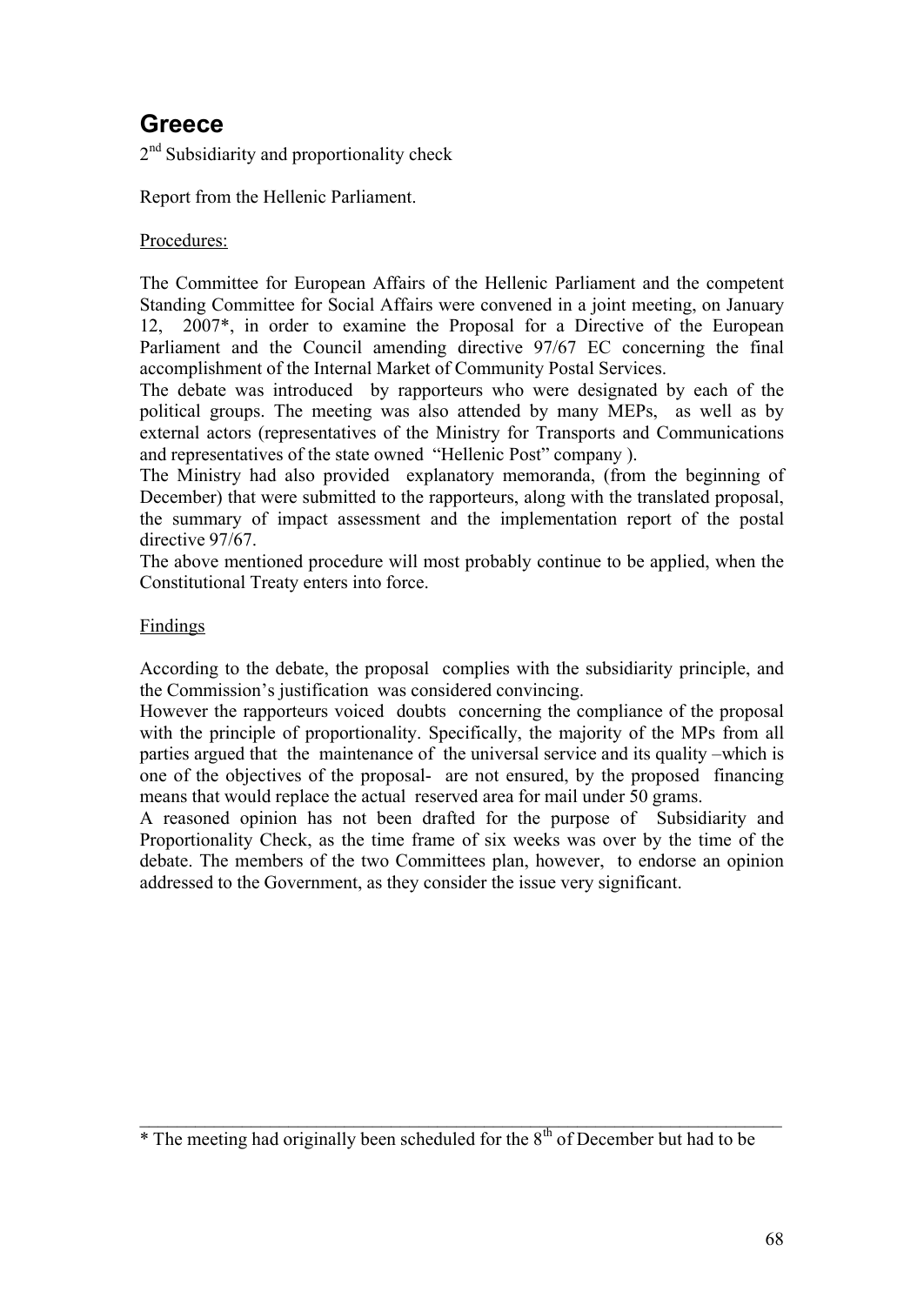# **Hungary**

# **Subsidiarity and proportionality check in the Hungarian National Assembly**

On the Commission proposal for the full accomplishment of the Internal Market for Postal Services

#### *Procedures:*

1. Which committees were involved in examining the Commission proposal for the full accomplishment of the Internal Market for Postal Services?

*Generally it is the Committee on European Affairs which is entitled to monitor the application of the principle of subsidiarity in the Hungarian National Assembly according to Article 9.§ of the Act LIII of 2004 on the cooperation of the Parliament and the Government in European Union affairs. No other Committees were involved in the current examination.* 

2. Was your plenary involved?

*As no breach of subsidiarity was found by the Committee on European Affairs, therefore the plenary was not involved in the procedure. By virtue of the Standing Orders of the National Assembly, the plenary should be involved only if there is a need of drawing up a reasoned opinion.*

3. Were any other administrative services of your parliament involved in the process?

*No.* 

4. Could you describe the procedure used for the examination from start to finish with regard to the committees involved and other actors and the chronology of their involvement?

*Upon the publication of the Commission proposal, the Secretariat of the Committee on European Affairs prepared an analysis of the legislative document. This background material facilitated the political debate in the Committee, and was necessary given the fact that the Hungarian language version of the text was not available until the day of the Committee meeting. The committee members and the fraction experts also looked into the matter thoroughly.* 

*At its meeting on 15 November the Committee on European Affairs undertook a comprehensive examination of the proposal for the full accomplishment of the Internal Market for Postal Services. After the discussion, the Committee decided to launch a scrutiny procedure (see below, pt. 16.).*

*As no breach of the subsidiarity principle was found the procedure came to end at this point.* 

5. Did your government provide any information as part of the scrutiny process?

*The Ministry of Economy and Transport provided background information and its written opinion on the draft proposal, although these materials concentrated on the policy issues*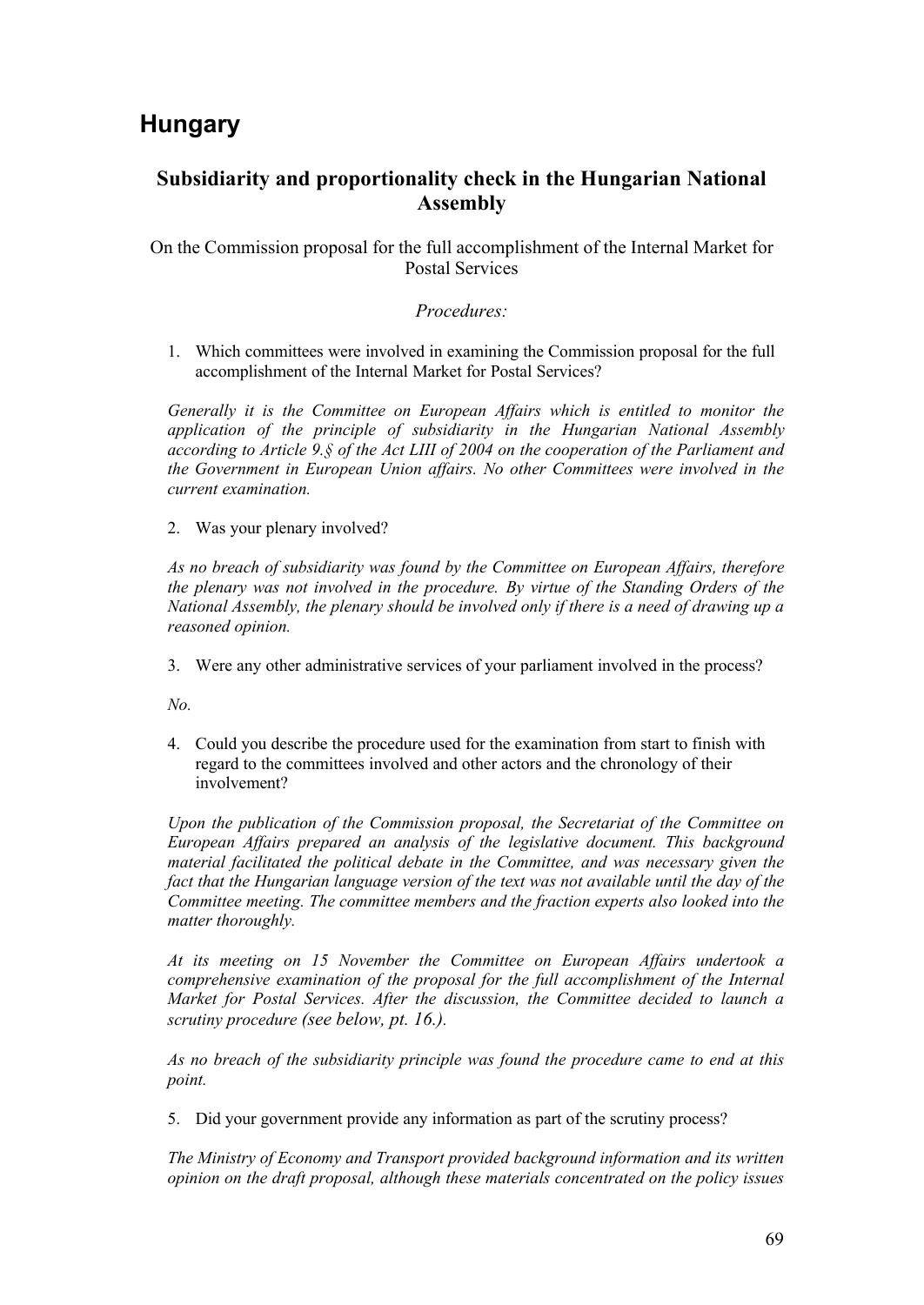*of the sector and have not addressed the subsidiarity principle. Furthermore, the Deputy Minister held a briefing about the Commission's proposal in a Committee meeting, but has not expressed any opinion regarding subsidiarity.*

6. Did your national parliament consult regional parliaments with legislative powers?

*No, in Hungary there are no regional parliaments*

7. Were any other external actors involved in the examination?

*No.* 

8. In case of a bicameral system, did you coordinate your examination with the other parliamentary chamber?

*The Hungarian National Assembly is a unicameral parliament.*

9. Was the procedure used for this project in accordance with the procedure your parliament plans to use following the Constitutional Treaty´s entering into force?

*Yes, the procedure used was in accordance with the Act LIII of 2004 on the cooperation of the Parliament and the Government in European Union affairs and the Standing Orders of the National Assembly, both of which contain the rules for the procedure of subsidiarity check.*

#### *Findings:*

10. Did you find any breach on the subsidiarity principle?

*No.*

*The Committee considered the existence of the following elements in relation to the proposal:*

- *a meaningful connection between the proposed actions and Community objectives;*
- *the Community/cross-border scope of the problem;*
- *the "added value" of legislation on a European level/the inadequacy of purely national legislation.*

*The Committee has found all of these elements to be present. In addition, the Committee took into account the fact that the proposal serves as an amendment of existing EU legislation.*

11. Did you find any breach on the proportionality principle?

*No. Since the proposal mainly concentrates on principles and provides the member states with a wide range of policy options, the legal means to be applied on the community level cannot be considered as intrusive. The individual elements of the proposal (such as the abolition of the reserved area) have not been found to be disproportionate in a legal sense either. As to their practicability, the Committee will form its opinion in the course of a scrutiny procedure (see below, pt. 16.).*

12. Did you adopt a reasoned opinion for non-compliance? (If yes please enclose a copy with your report to the COSAC secretariat)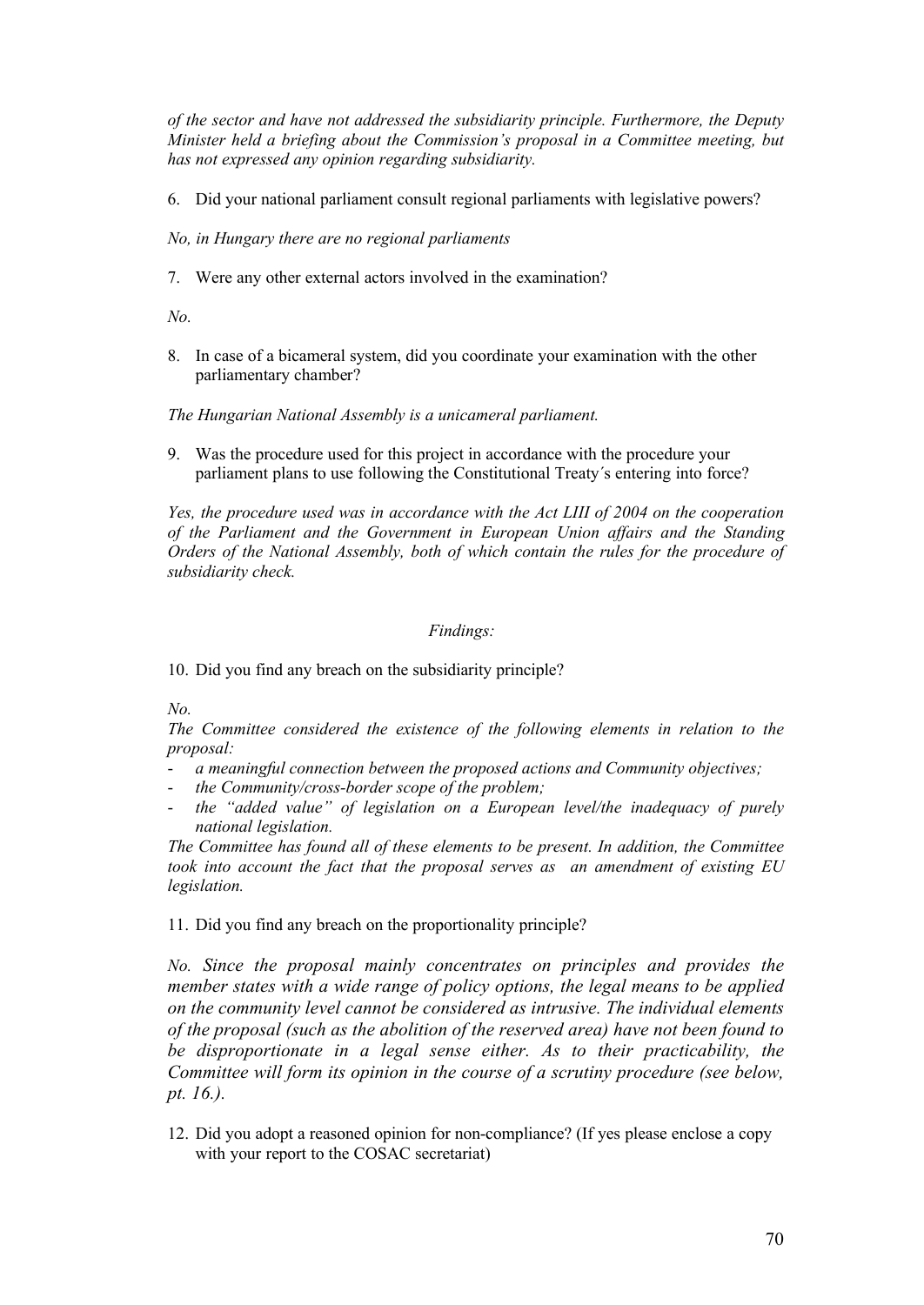*No, in lack of finding a breach of the Treaty.*

13. Did you find the Commission's justification with regard to the subsidiarity principle satisfactory?

*The relevant part of the Explanatory Memorandum (2.1.1.) was found to be inadequate.*  In effect, the justification practically consisted of a statement that the proposal is not in *breach of the subsidiarity principle. A substantive statement of reasons is required in this respect, containing at least a short discussion of the elements listed above, under pt. 10. It has to be added, that the background policy papers attached to the draft (COM (2006) 595 and 596) have been helpful in an examination of the draft from the point of view of subsidiarity.*

14. Did you find the Commission's justification with regard to the proportionality principle satisfactory?

*The relevant part of the Explanatory Memorandum(2.1.2.) is not extensive, but touches upon the most important questions in this field, and may consequently be regarded as satisfactory. A short discussion on the chosen legal instrument (directive) would have been welcome.*

15. Did you encounter any specific difficulties during the examination?

*No specific difficulties have been encountered, although a Hungarian-language version of the proposal would have been useful, had it been available at the time of the Committee meeting.*

16. Any other comments?

*As it has been pointed out, no breach of the subsidiarity or proportionality principles has been found. On the other hand, in light of the importance of the draft, especially its potential significance for the organisation of postal services in the Republic of Hungary, the Committee n European Affairs of the Hungarian National Assembly decided to launch a scrutiny procedure in relation to the draft. The Committee has found that the questions which arise in relation to the draft are political, rather than legal in nature (i.e. apply to the potential effects of the proposal, rather than a breach of a Treaty Article) and the scrutiny process is consequently a more suitable framework for debate and action.*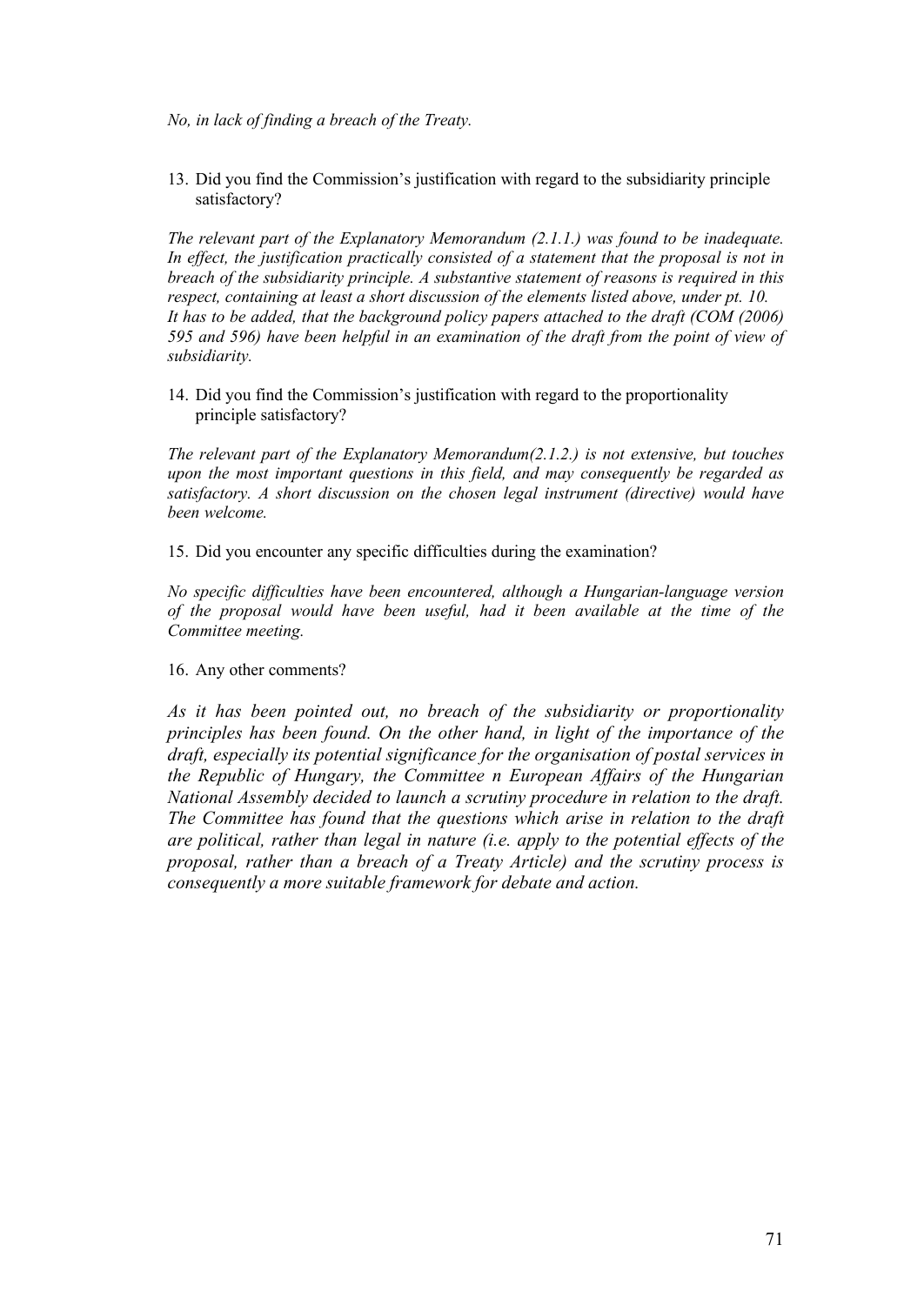postponed due to circumstantial reasons.

# **Ireland**

**Contribution to the subsidiarity and proportionality test in the context of COSAC in relation to COM(2006)594: A Proposal for a Directive of the European Parliament and of the Council amending Directive 97/67/EC concerning the full accomplishment of the internal market of Community postal services.**

## **Proposal's Background:**

When this proposal was initially considered by the EU Scrutiny Committee of the Houses of the Oireachtas (that brings together members of both chambers of the national parliament of Ireland) in November 2006, and referred for further sectoral scrutiny, it was observed that it had the potential to have significant implications for the future of postal services in Ireland and across the rest of the European Union.

The Commission sets out in its memorandum to the proposal that the gradual and controlled opening of the postal services sector has been a goal within the EU since 1994. Under the existing legislative framework for postal services in the European Union the Commission was required to submit by  $31<sup>st</sup>$  December 2006 a report to the European Parliament and Council on the desirability of completing the process by 2009.

The significance of this sector is underlined in the related Commission report to the two Institutions. In 2004, postal services in the EU earned about  $\epsilon$ 90 billion or 0.9% of the GDP. Postal services are labour intensive and are also one of the principal public employers in Europe. Employment in the sector is fairly stable with 1.71 million persons employed in 2004 by universal service providers. However, 5 million jobs are related to postal activities, i.e. directly dependent on, closely related to or induced by the postal sector. The report goes on to note that postal services are an essential element for ensuring social and territorial cohesion and contribute to competitiveness.

The Commission's report then indicates that it believes that good progress has been made in making the postal services more competitive. In particular, the report sets out the view that there has been a 'substantial and measurable improvement of the quality of postal services, the establishment of a harmonised minimum level of universal service and the introduction of a gradual and controlled opening of the postal market to competition.

The report also notes that a number of Member States either have fully opened up to competition their postal services, or are in the process of doing so. This will, according to the Commission, result in 60% of the EU market being fully open to competition. The report concludes that the target date of 2009 for EU-wide fully competitive markets in postal services should remain unchanged.

The arguments advanced by the Commission for opening the market to competition include reduced costs to businesses and employment creation. The obligation to provide a universal service would also remain under the proposal, following from the report.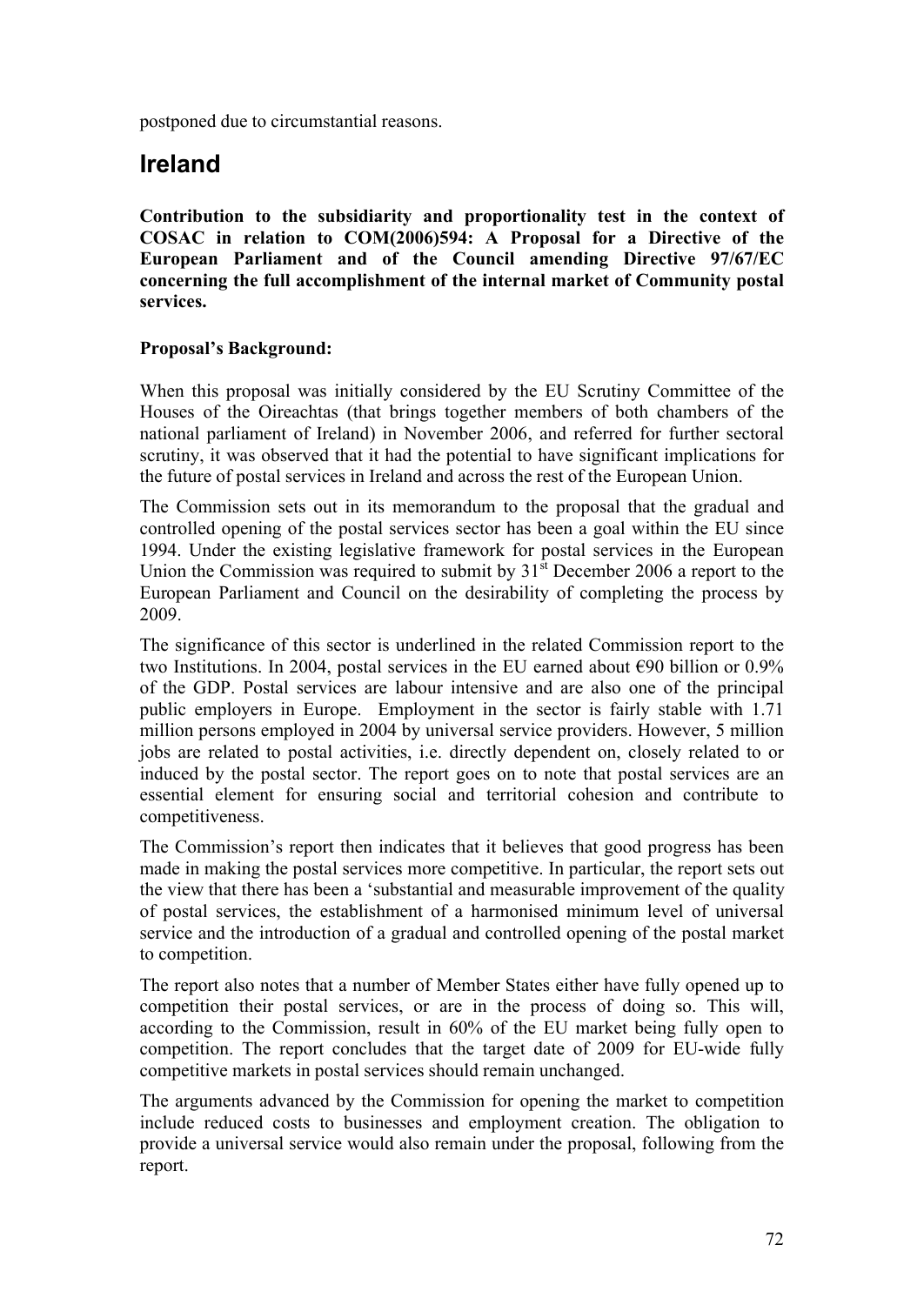Once implemented, the Department of Communications, Marine and Natural Resources<sup>9</sup> has confirmed, the proposed measure will result in *An Post*<sup>10</sup> no longer having a legal monopoly on certain postal services. The proposed measure also provides a number of options for Member States to fund the universal service obligation.

# **Subsidiarity Background:**

The Commission argues that the aims of the proposal, to complete the internal postal services market and safeguard a common-level of services, can not be achieved through the Member States acting alone. It then carries some aspects of subsidiarity into its contentions that the proposed measure is in conformity with the principle of proportionality. For example it sets out that in relation to methods of financing universal service obligations that Member States would have a large choice of options. It is also not proposed to create new bodies to co-ordinate the activities of national regulatory authorities.

The Department highlights the Commission's conclusion that 'Ireland is above average in terms of readiness for full marketing opening'. It also tends toward agreeing with the Commission that a Community-wide high-level framework is the most appropriate mechanism to achieve such an objective. The Department does however underline that it continues to consult on the proposal with interested parties.

On the basis of the flexibility the Department sees built into the proposal in relation to the funding of the universal service obligation and market access, as well as the envisaged phased entry of the measures contained in the proposal, the Department is of the view that the proposed measure is in conformity with the principles of subsidiarity and proportionality.

Based on the Commission's line of thinking that the adoption of such a proposal at the Community level is required to achieve the objectives of the proposal and that the Department is satisfied with the policy flexibility provided in the proposal, it would appear that the proposed measure is in conformity with the principle of subsidiarity. It is more difficult at this stage to come to a similar conclusion in relation to the proposal's conformity with the principle of proportionality. In particular, a definitive conclusion in this regard would require the conclusions of the Department's consultation process. These would also assist in the detailed scrutiny that would be carried out by the sectoral committee.

# **Conclusion:**

**It was therefore agreed by the EU Scrutiny Committee at its meeting on 24 January in respect of the subsidiarity and proportionality test in the context of the COSAC exercise that the proposed measure is in conformity with the principle of subsidiarity. While it would appear at this stage that it is also proportionate, it was, in addition, agreed that further detailed consideration at** 

<sup>9</sup> The lead government department for the Proposal

<sup>&</sup>lt;sup>10</sup> The State-owned provider of postal services in Ireland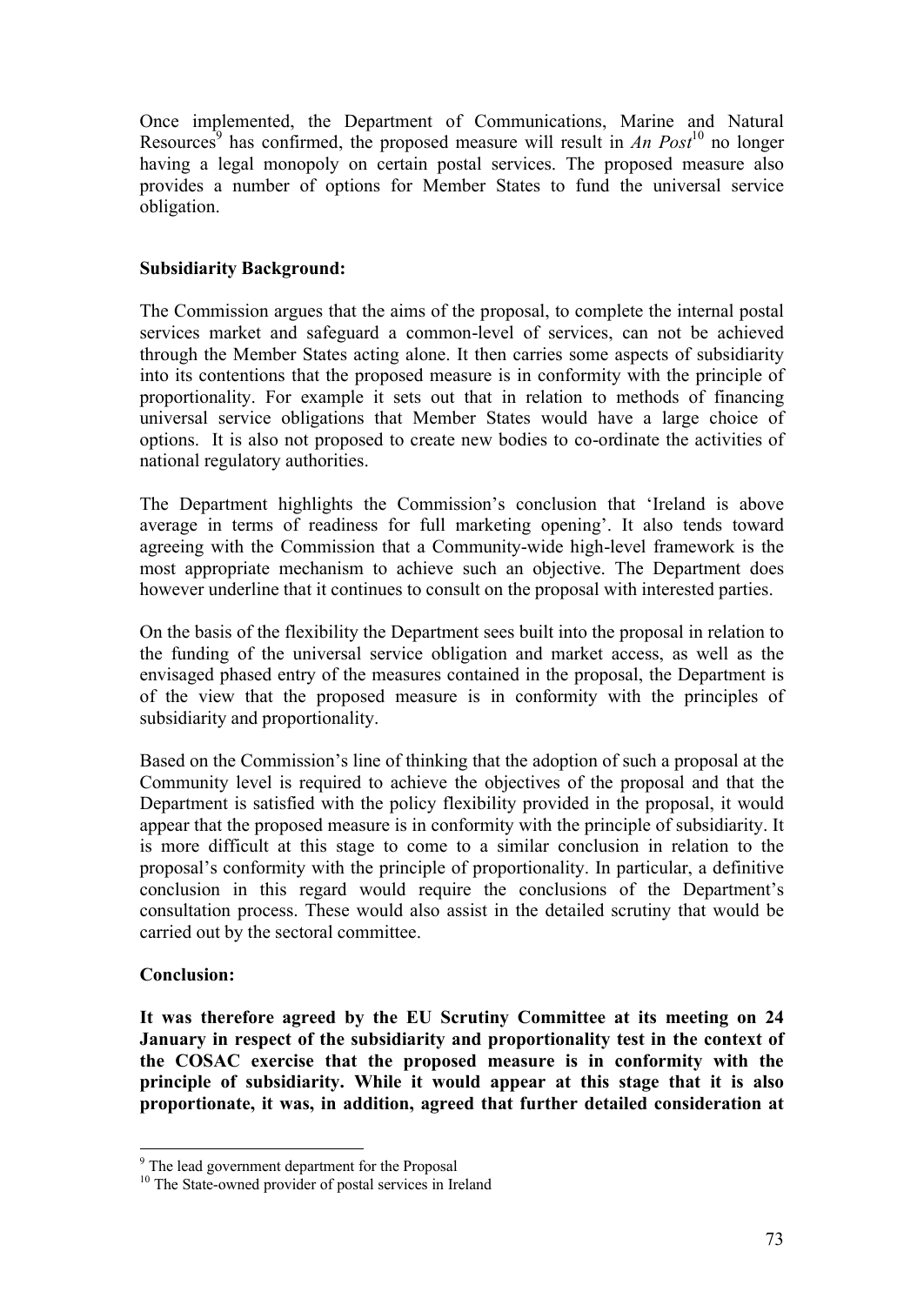**the national level will be required before it would be possible to fully determine whether the proposal is proportionate.**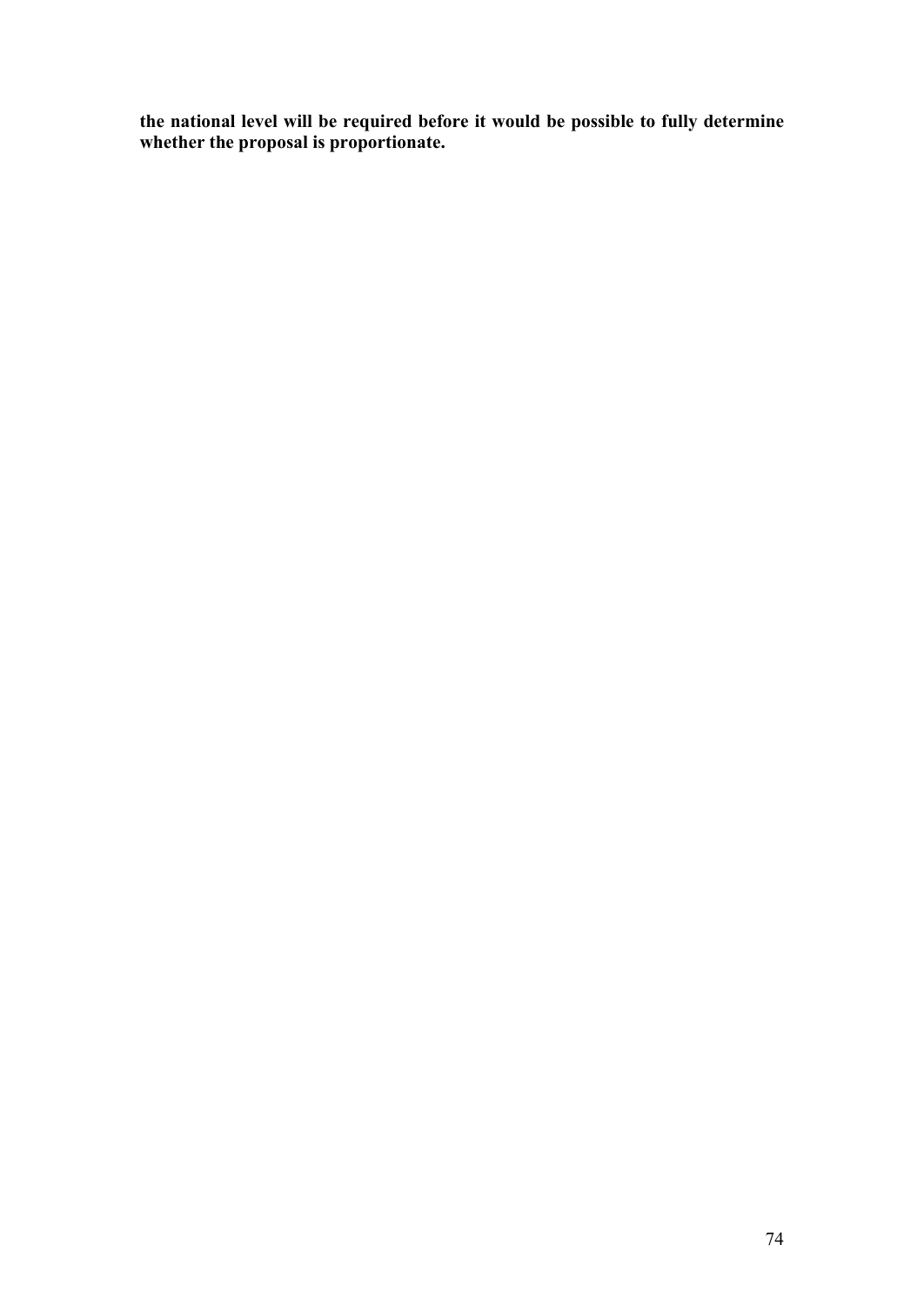## **Annex: Responses to Presidency Questionnaire**

#### Procedure

**1. Which committees were involved in examining the Commission proposal for a for a Directive of the European Parliament and of the Council amending Directive 97/67/EC concerning the full accomplishment of the internal market of Community postal services.**

The Joint Committee on European Affairs, EU Scrutiny Committee; referred for further scrutiny to the joint sectoral committee (Joint Committee on Communications, Marine and Natural Resources).

## **2. Was your plenary involved?**

No. The matter was considered within committees of the Houses of the Oireachtas.

## **3. Were any other administrative services of your parliament involved in the process?**

Yes. Legal advice was available on the principles concerned.

**4. Could you describe the procedure used for the examination from start to finish with regard to the committees involved and other actors and the chronology of their involvement?**

See attached note.

# **5. Did your government provide any information as part of the scrutiny process?**

Yes. The government department with lead responsibility for the proposal provided its view on whether the proposal complied with the principles of subsidiarity and proportionality. The Department also provided information on its proposed consultations with interested parties in relation to the proposed measure.

# **6. Did your national parliament consult regional parliaments with legislative powers?**

N/A

.

# **7. Were any other external actors involved in the examination?**

Notification of the consideration of the matter was also posted on the Houses of the Oireachtas web-site.

## **8. In case of a bicameral system, did you coordinate your examination with the other parliamentary chamber?**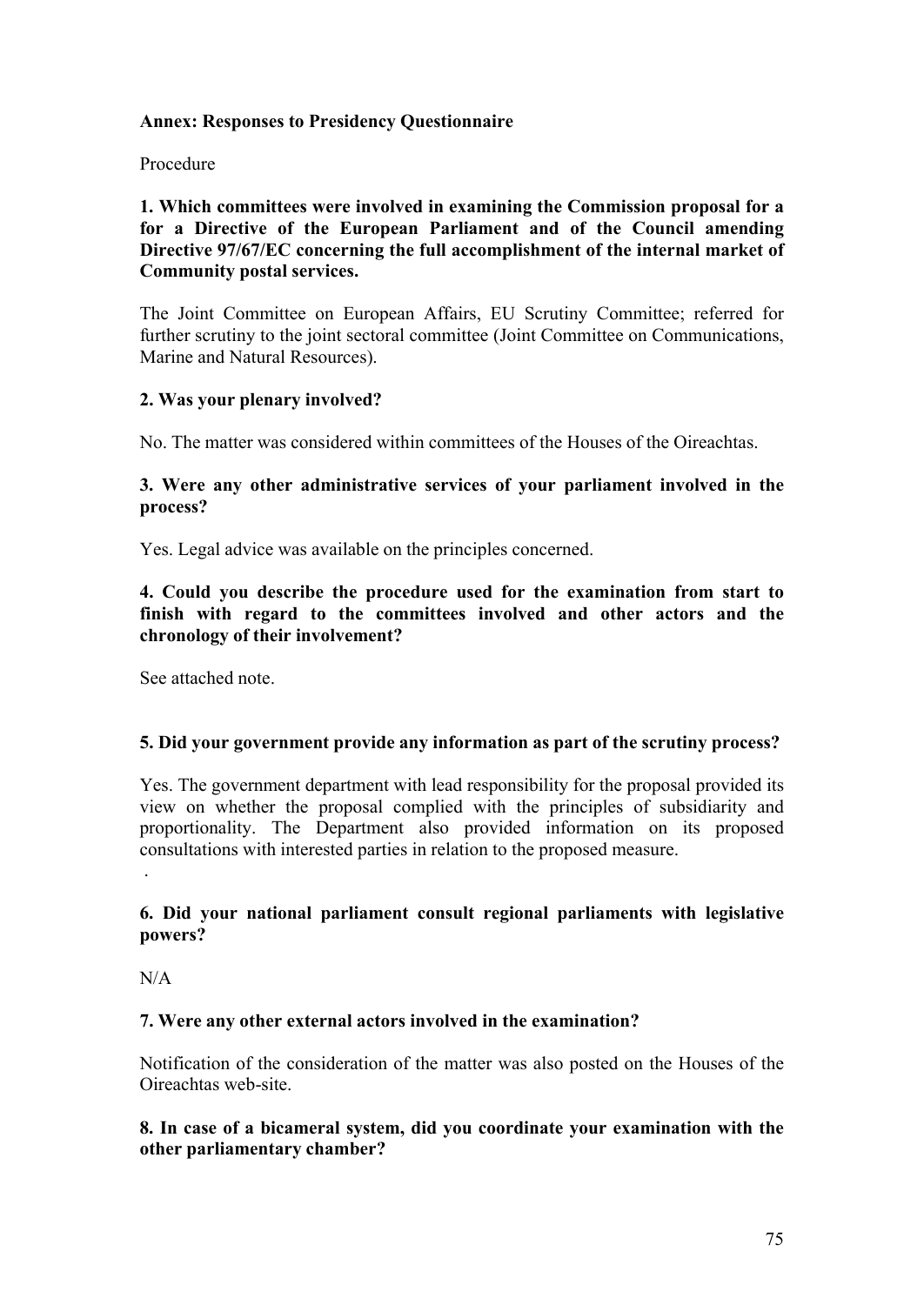The parliamentary committees concerned are joint committees that bring together members from both Houses of the Oireachtas.

## **9. Was the procedure used for this project in accordance with the procedure your parliament plans to use following the Constitutional Treaty´s entering into force?**

The procedure used was that established under the current legal framework.

Findings

# **10. Did you find any breach on the subsidiarity principle?**

No. See attached note for rationale.

# **11. Did you find any breach on the proportionality principle?**

No definitive decision was posible. See attached note for rationale.

# **12. Did you adopt a reasoned opinion for non-compliance? (If yes please enclose a copy with your report to the COSAC secretariat)**

No. See attached note.

# **13. Did you find the Commission's justification with regard to the subsidiarity principle satisfactory?**

See attached note

# **14. Did you find the Commission's justification with regard to the proportionality principle satisfactory?**

A definitive conclusion in this regard would require the conclusions of the Department's consultation with interested parties.

# **15. Did you encounter any specific difficulties during the examination?**

No.

.

# **16. Any other comments?**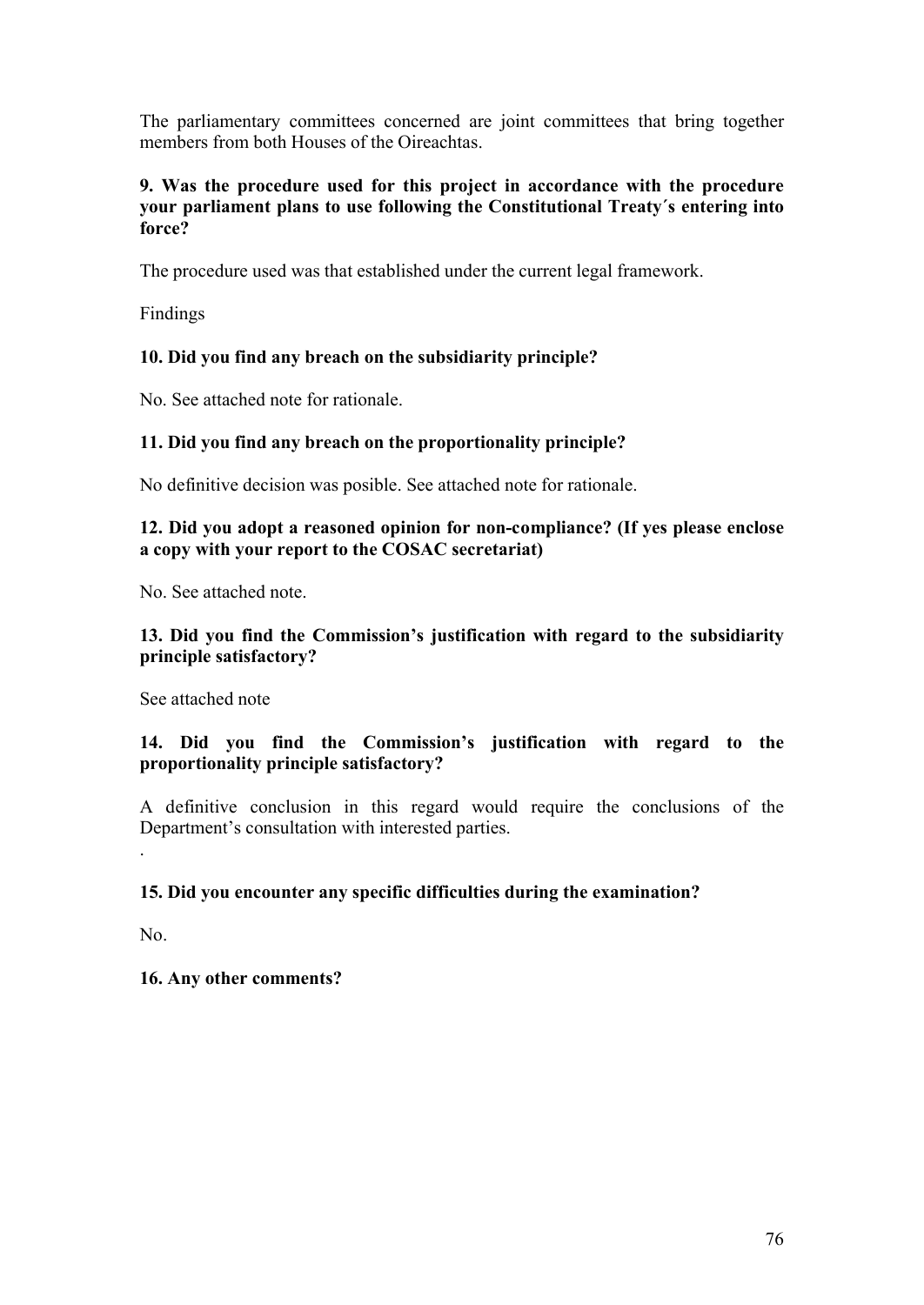# **Latvia**

*Opinion of the Saeima European Affairs Committee regarding the observation of the principles of subsidiarity and proportionality in the 18 October 2006 proposal for the final version of directive COM(2006) 594 of the European Parliament and of the Council amending Directive 97/67/EC concerning the full accomplishment of the internal market of Community postal services*

*Procedures:*

1. Which committees were involved in examining the proposal and what role did each committee play?

*The Saeima European Affairs Committee considered the proposal for the directive COM(2006) 594 of the European Parliament and of the Council with regard to its compliance with the principles of subsidiarity and proportionality. In view of the specific nature of the issue and the six-week time limit, other Saeima committees were not involved in the scrutiny process.*

2. Was your plenary involved?

*The given issue has not been on the agenda of Saeima plenary meetings.*

3. Were any other administrative services of your parliament involved in the process?

*Other administrative services of the Saeima were not involved in the scrutiny process.*

4. Could you describe the procedure used for the examination from start to finish with regard to the committees involved and other actors and the chronology of their involvement?

*The Latvian translation of the proposal for the directive COM(2006) 594 of the European Parliament and of the Council was received only on 6 November 2006. On 10 November 2006, the Saeima European Affairs Committee transmitted the text to the Latvian Ministry of Transport with a request to assess the compatibility of the directive with the principles of subsidiarity and proportionality.*

*On 8 December 2006, the Saeima European Affairs Committee received the opinion of the Latvian Ministry for Transport regarding the observation of the principles of subsidiarity and proportionality in the proposal for the final version of directive COM(2006) 594 of the European Parliament and of the Council, and on 20 December the issue was examined by the Saeima European Affairs Committee.*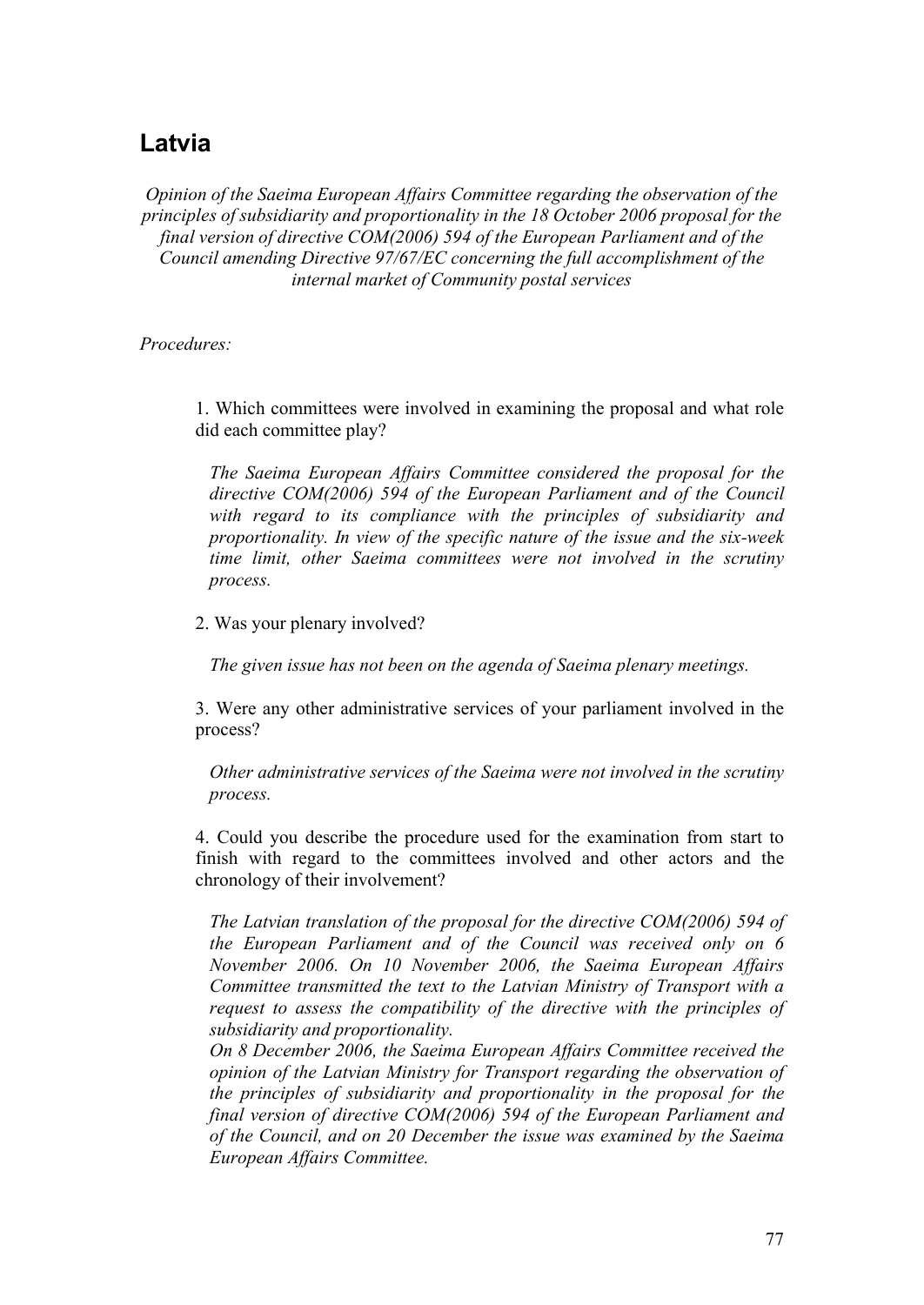5. Did your government provide any information as part of the scrutiny process?

> *On the part of the Latvian government, only the Ministry for Transport was involved in the scrutiny process.*

6. Did your national parliament consult regional parliaments with legislative powers?

*Since the proposal for the directive concerning the full accomplishment of the internal market of Community postal services does not lie within the competence of Latvian local governments, local governments were not consulted on this issue.*

7. Were any other external actors involved in the examination?

In view of the specific nature of the issue, other external actors were not *involved in the examination.*

8. In case of a bicameral system, did you coordinate your examination with the other parliamentary chamber?

*Latvia has a unicameral parliament.*

9. Was the procedure used for this project in accordance with the procedure your parliament plans to use following the Constitutional Treaty´s entering into force?

*So far the Latvian parliament has not approved the review procedure which the parliament could use once the Constitutional Treaty enters into force. The subsidiarity and proportionality check was conducted by testing the procedure which the parliament could use in the future.*

*Findings:*

10. Did you find any breach on the subsidiarity principle?

*No breaches of the subsidiarity principle were found.*

11. Did you find any breach on the proportionality principle?

*In general no breaches of the proportionality principle were found. But in particular, Article 11a raised large debates. Article 11a determine, that "Whenever necessary to protect the interest of users and/or to promote effective competition, and in the light of national conditions, Member States shall ensure that transparent and non-discriminatory access conditions are available to the following elements of postal infrastructure or services: postcode system, address database, post office boxes, collection and delivery*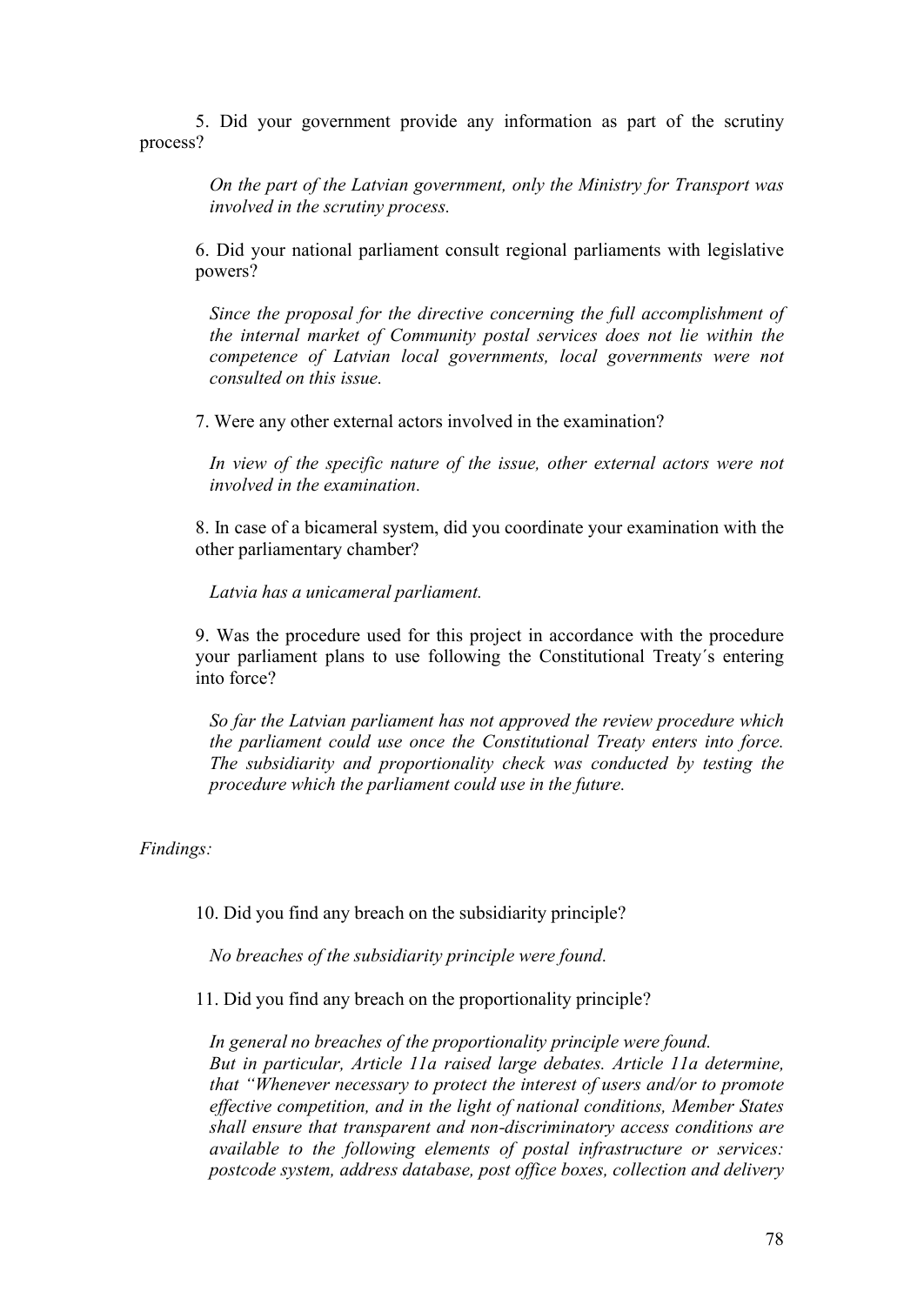*boxes, information on change of address, re-direction service, return to sender service". Members of the Saeima European Affairs Committee noted that issue of access to address databases should be viewed in the context of personal data protection and confidentiality of information. Moreover, the project does not clearly define the term "address databases", as well as the principles of database creation and operation. Therefore, the conditions of access to mail services should be defined precisely during the discussion of the directive.*

12. Did you adopt a reasoned opinion for non-compliance? (If yes please enclose a copy with your report to the COSAC secretariat)

*N/A.*

13. Did you find the Commission's justification with regard to the subsidiarity principle satisfactory?

*Yes.*

14. Did you find the Commission's justification with regard to the proportionality principle satisfactory?

*Yes.*

15. Did you encounter any specific difficulties during the examination?

*Taking into consideration the fact that recently the Saeima European Affairs Committee was preoccupied with parliamentary elections in Latvia, it could not consult other Saeima committees and administrative services, and could not provide within six weeks its opinion regarding the proposal for the final version of directive COM(2006) 594 of the European Parliament and of the Council amending Directive 97/67/EC concerning the full accomplishment of the internal market of Community postal services.*

16. Any other comments?

*No comments.*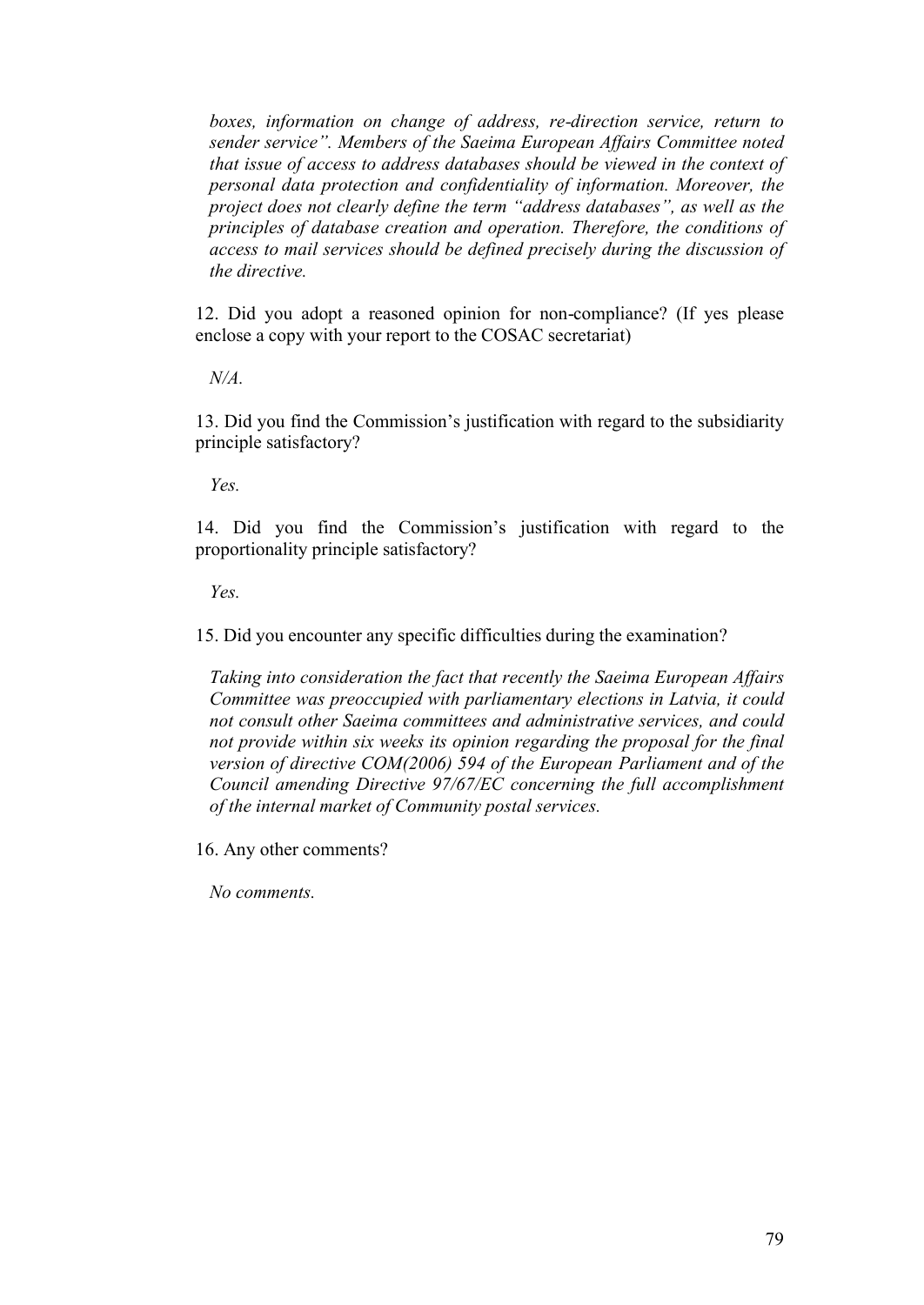# **Lithuania**

# **REPORT TO COSAC**

### **BY THE COMMITTEE ON EUROPEAN AFFAIRS OF THE SEIMAS OF THE REPUBLIC OF LITHUANIA**

# FOR THE SUBSIDIARITY AND PROPORTIONALITY CHECK ON THE COMMISSION PROPOSAL FOR THE FULL ACCOMPLISHMENT OF THE INTERNAL MARKET FOR POSTAL SERVICES

#### *Procedures:*

1. Which committees were involved in examining the Commission proposal for a full accomplishment if Internal Market for Postal Services and what role did each committee play?

**Three parliamentary committees were involved: the Committee on European Affairs, the Committee on Economics and the Committee of the Development of Information Society. The Committee on Economics and the Committee on Development and Information Society submitted its expert conclusion to the Committee on European Affairs, which took the final decision.** 

2. Was your plenary involved?

**No.** 

3. Were any other administrative services of your parliament involved in the process?

**Yes. The Law Department of the Office of the Seimas submitted an opinion on the compliance of the Commission's proposals with the principle of subsidiarity.** 

4. Could you describe the procedure used for the examination from start to finish with regard to the committees involved and other actors and the chronology of their involvement?

## **15 November 2006 – The Committee on European Affairs decided to ask the conclusions of the two specialized committees of the Seimas (the Committee on Economics and the Committee of the Developments of Information**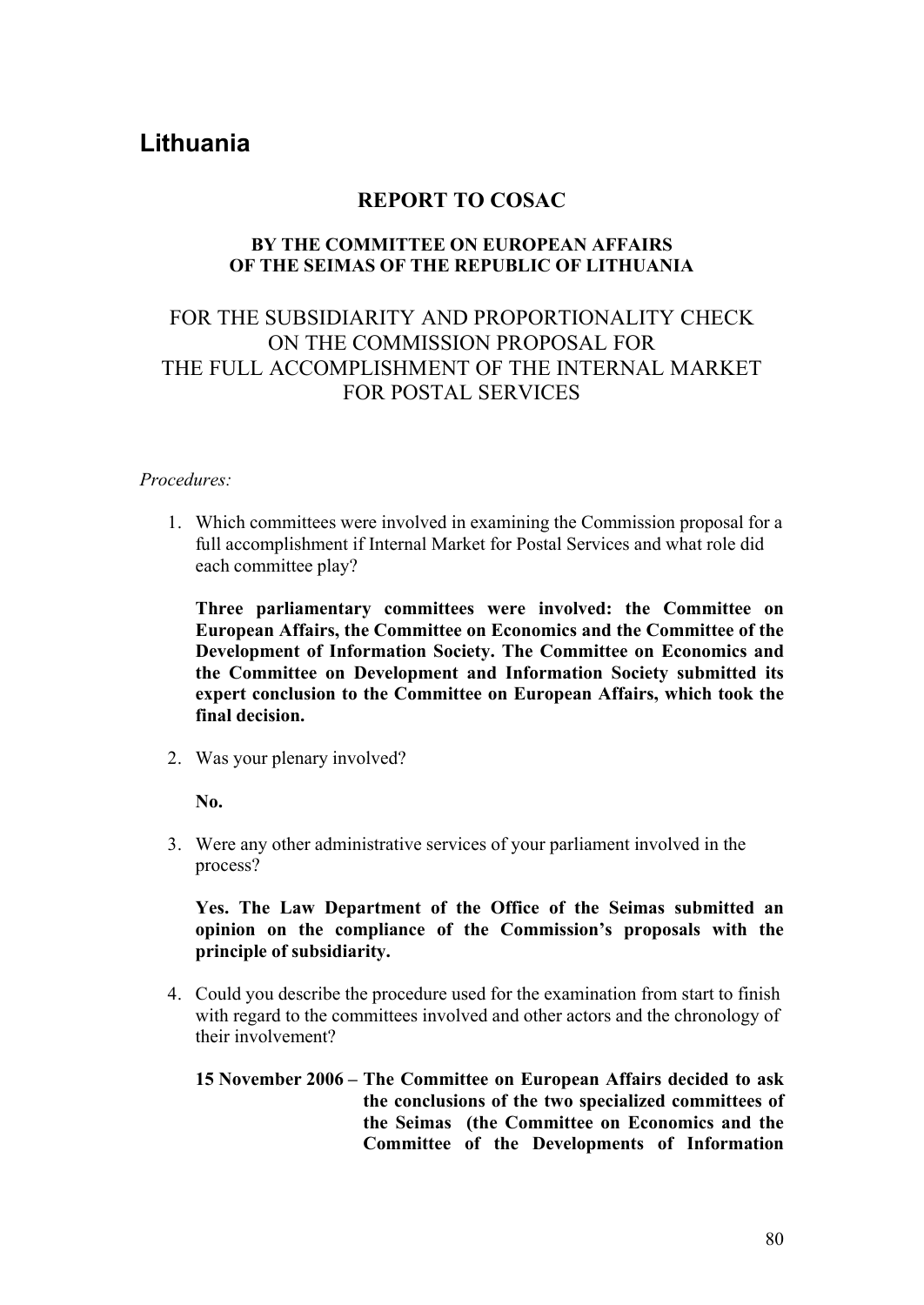**Society). Two members of the Committee on European Affairs were nominated as reporters.**

- **29 November 2006 – The Law Department of the Office of the Seimas issued its opinion. No breach of the principle of subsidiarity was found.**
- **29 November 2006 – The European Law Department under the Ministry of Justice submitted its opinion to the Committee on European Affairs. No breach of the principle of subsidiarity was found.**
- **12 December 2006 – The Committee on Economics and the Committee of the Development of Information Society held a meeting, heard the opinion of the** *AB "Lietuvos paštas"* **(Stock Company Lithuanian Post) and issued its conclusion. Two Committees decided that there is no possible breach of the principles of subsidiarity and proportionality.**
- **6 December 2006 – The Committee on European Affairs debated the issue at its meeting. Representatives of the Ministry of Transport and Communications of the Republic of Lithuania submitted its opinion to the Committee on European Affairs. The Committee heard the conclusion of the Committee on Economy and the opinions of the Ministry of Transport and Communications, the European Law Department under the Ministry of Justice and prominent European law experts. No breach of the principle of subsidiarity was found.**
- 5. Did your government provide any information as part of the scrutiny process?

**Yes. The Ministry of Transport and Communications of the Republic of Lithuania was entrusted with drafting the Governments' opinion. The Committee on European Affairs also received the opinion of the European Law Department under the Ministry of Justice.**

6. Did your national parliament consult regional parliaments with legislative powers?

**No.**

7. Were any other external actors involved in the examination?

**Yes. The Committee on Economics heard the opinion of the** *AB "Lietuvos paštas"* **(Stock Company - Lithuanian Post). The Committee on European**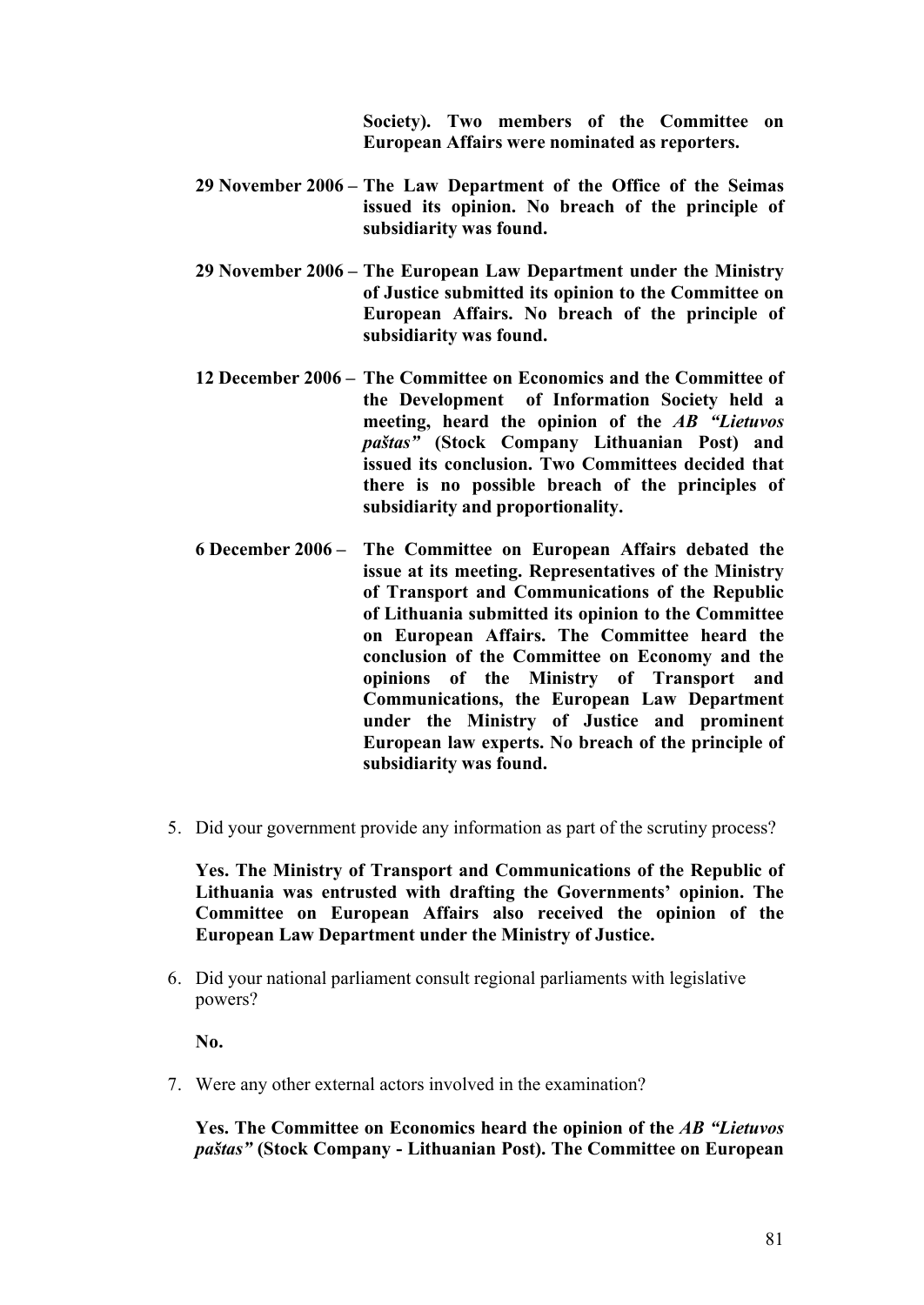# **Affairs also heard prominent Lithuanian lawyers, experts on European Law.**

8. In case of a bicameral system, did you coordinate your examination with the other parliamentary chamber?

# **No. The Seimas of the Republic of Lithuania is a unicameral parliament.**

9. Was the procedure used for this project in accordance with the procedure your parliament plans to use following the Constitutional Treaty's entering into force?

**On 13 November 2004 the Seimas passed amendments to the Statute of the Seimas of the Republic of Lithuania (i.e. Rules of Procedure) setting forth a procedure for the examination of the proposals to adopt EU legal acts with regard to their compliance with the principle of subsidiarity. The amendments are already in force and they are in full conformity with the provisions governing the application of the principle of subsidiarity under the Treaty Establishing a Constitution for Europe.** 

# *Findings:*

10. Did you find any breach on the subsidiarity principle?

**No.**

11. Did you adopt a reasoned opinion for non-compliance? (If yes please enclose a copy with your report to the COSAC secretariat)

**No.**

12. Did you find the Commission's justification with regard to the subsidiarity principle satisfactory?

**Not fully. We would like to draw your attention to the fact that the explanatory note from the Commission does not clearly state the how exactly the liberalisation of the postal services market, i.e. the abolition of the reserved postal services area, will add up to the smooth functioning of the internal market.** 

13. Did you find the Commission's justification with regard to the proportionality principle satisfactory?

**Yes.**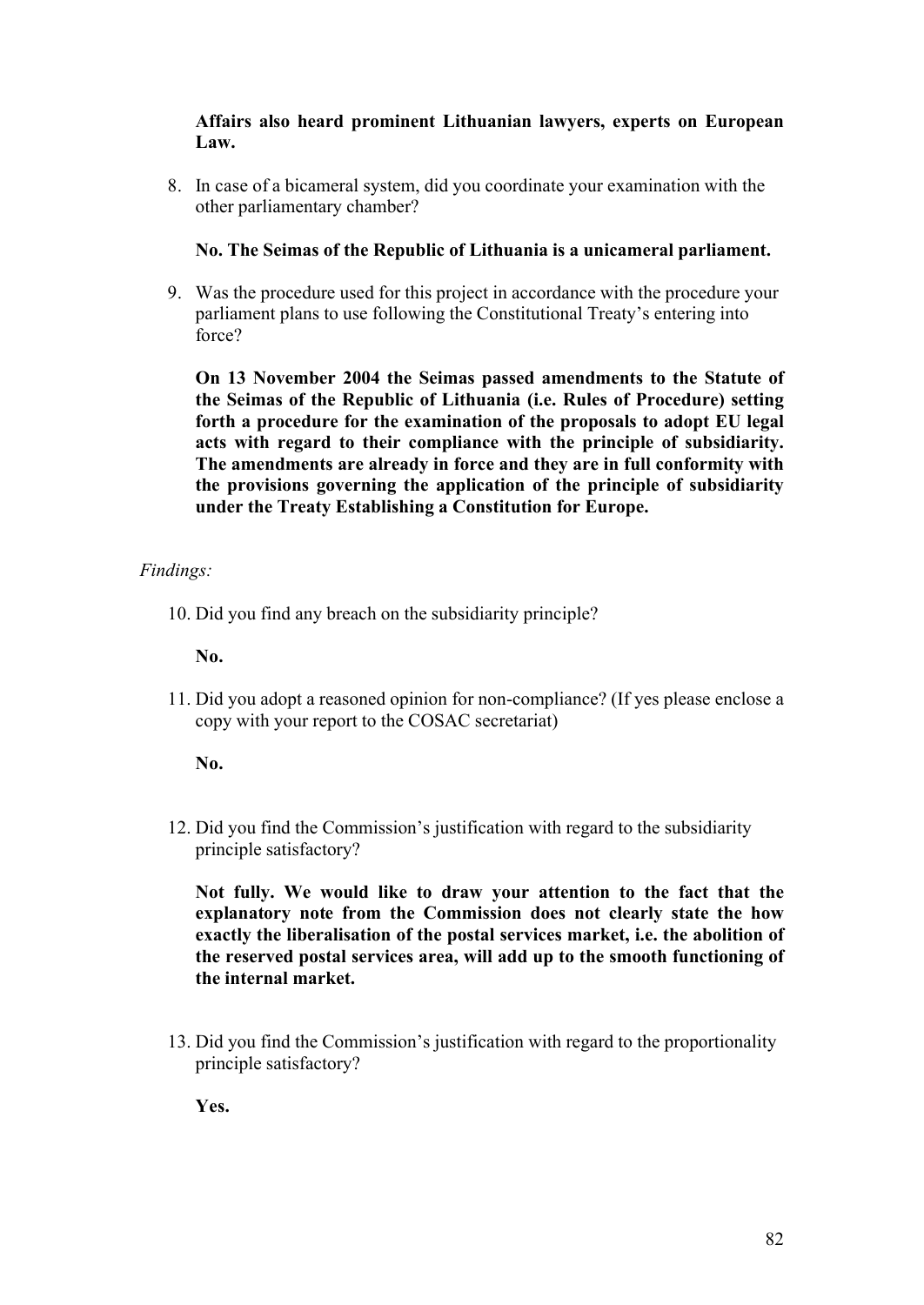14. Did you encounter any specific difficulties during the examination?

**No.** 

15. Any other comments?

**We really appreciate a launching of the IPEX website which helps us with providing a platform for the electronic exchange of information between EU National Parliaments.**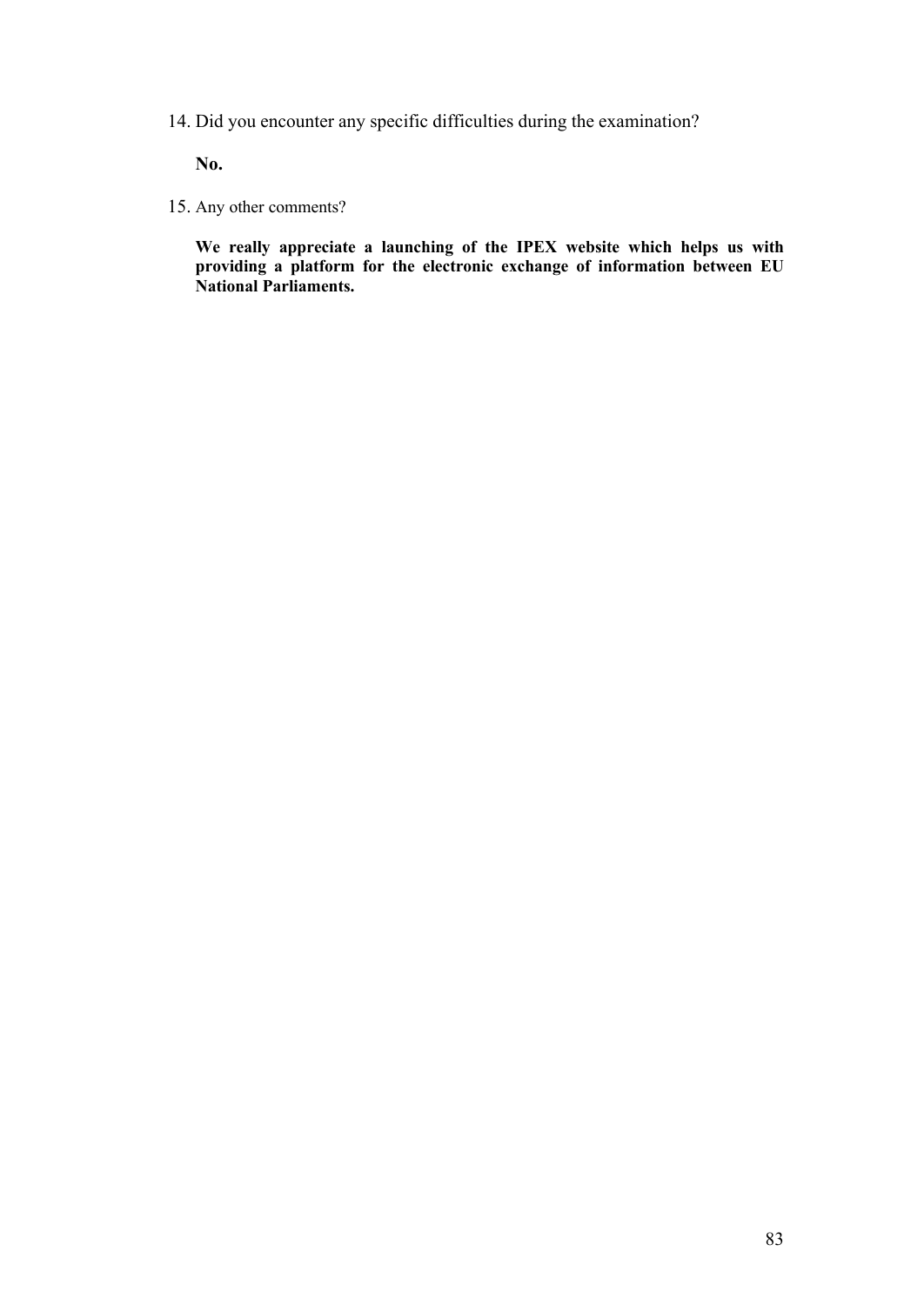# **Luxembourg**

# **Avis de la Commission de la Fonction publique et de la Réforme administrative, des Media et des Communications**

# **(19 décembre 2006)**

Du point de vue procédural, il est à noter que la Conférence des Présidents du Parlement luxembourgeois avait, dans un premier temps, saisi la Commission de l'Economie, de l'Energie, des Postes et des Sports. Celle-ci s'étant déclarée incompétente, c'est finalement la Commission de la Fonction publique et de la Réforme administrative, des Media et des Communications qui s'est chargée de l'examen de la proposition de directive du Parlement européen et du Conseil modifiant la directive 97/67/CE en ce qui concerne l'achèvement du marché intérieur des services postaux de la Communauté et de la rédaction du présent avis.

Il est par ailleurs précisé que l'Assemblée plénière de la Chambre des Députés luxembourgeoise n'a pas participé aux débats concernant cet examen. Par contre, le Greffe de la Chambre des Députés, à savoir : le secrétariat de la commission parlementaire, le secrétariat général de la Chambre des Députés, ainsi que le service des Relations internationales ont participé au processus.

Au cours des débats afférents à l'examen de ce texte, la Commission de la Fonction publique et de la Réforme administrative, des Media et des Communications a procédé à un échange de vues avec le Ministre délégué aux Communications.

Etant donné que, dans le cas du Grand-Duché il n'y avait pas lieu de consulter de quelconques parlements régionaux détenant des pouvoirs législatifs ni de procéder à une coordination avec une autre chambre parlementaire, la Commission de la Fonction publique et de la Réforme administrative, des Media et des Communications a estimé que la procédure utilisée pour ce projet était conforme à la procédure que le Parlement luxembourgeois prévoit d'adopter après l'entrée en vigueur du Traité Constitutionnel.

#### L'appréciation au regard de la subsidiarité

Pour ce qui concerne la subsidiarité, la Commission de la Fonction publique, de la Réforme administrative, des Media et des Communications du Parlement luxembourgeois note que la Commission européenne fait peu d'efforts pour justifier sa proposition au regard de ce principe, et ceci ni dans l'exposé des motifs de la proposition de directive, ni dans ses considérants, où elle se contente de formuler des généralités. Sans doute la Commission européenne considère-t-elle que la légitimité d'une intervention communautaire est évidente, et ceci pour deux raisons : d'une part, il s'agit là de la troisième directive postale et, d'autre part, il s'agit de gérer le marché intérieur unique dans un domaine comportant une dimension transfrontalière.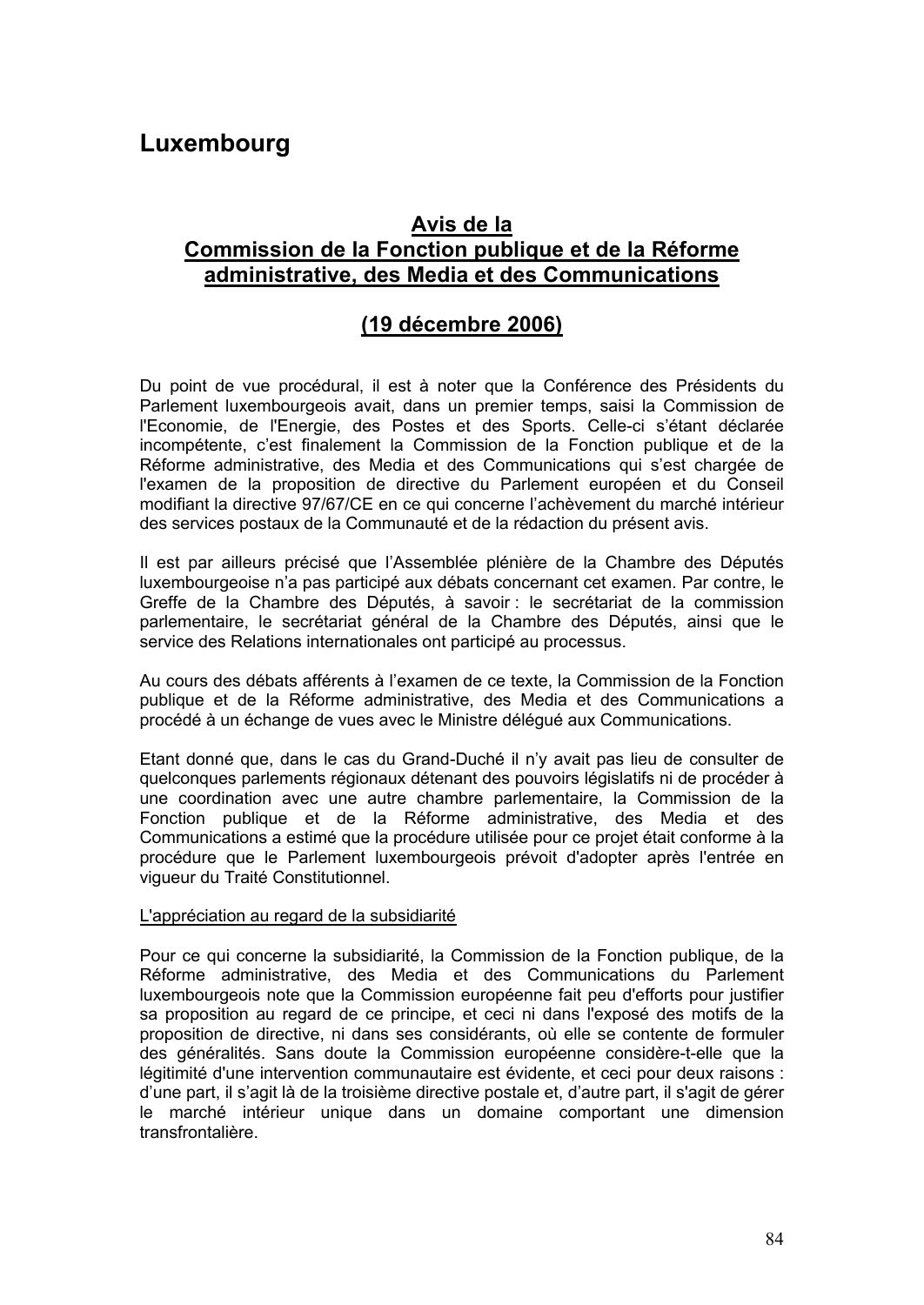La Commission parlementaire luxembourgeoise constate qu'un nouveau texte est nécessaire. En effet, la directive postale actuelle contient une clause de caducité : sa validité expire au 31 décembre 2008. En l'absence d'une nouvelle directive, les services postaux rentreraient dans le droit commun de la libre prestation de services ; par exception, chaque État membre pourrait fixer les conditions d'un service universel sur son territoire, sous le contrôle de la Commission européenne. On se retrouverait ainsi dans une situation de grande insécurité juridique, moins stable et moins homogène.

La Commission de la Fonction publique, de la Réforme administrative, des Media et des Communications du Parlement luxembourgeois estime que le principe de subsidiarité est violé : en effet, eu égard à l'exiguïté du territoire du Grand-Duché, elle est d'avis que l'un des objectifs visés par la proposition de directive, à savoir le maintien du service universel, peut être atteint de manière plus efficace au niveau national. Elle note, à cet égard, que le rapport de PriceWaterHouseCoopers *« The Impact on Universal Service of the Full Market Accomplishment of the Postal Internal Market in 2009 »*, rapport à la base de la proposition de la Commission européenne, souligne la spécificité du marché postal luxembourgeois et prédit au Luxembourg de grands problèmes, à la suite d'une libéralisation totale du marché. La commission parlementaire regrette que la Commission n'ait pas pris en considération ces remarques.

Pour finir, la commission parlementaire exprime ses doutes quant au financement du service universel, et donc à sa sauvegarde, et se demande pour quelles raisons les services réservés du cadre actuel devraient être annulés, même dans le cas d'une libéralisation totale.

#### L'appréciation au regard de la proportionnalité

Pour ce qui est de la proportionnalité, la Commission de la Fonction publique, de la Réforme administrative, des Media et des Communications du Parlement luxembourgeois est d'avis, qu'à première vue, la directive respecte ce principe : elle ne contraint pas les États membres outre mesure, puisqu'elle leur laisse un large choix quant à la manière de financer le service universel.

Cependant, la commission parlementaire luxembourgeoise, tout en rappelant que le principe de proportionnalité suppose que les mesures proposées sont adaptées aux objectifs visés, estime que la liberté laissée aux États membres n'est pas suffisante : en supprimant la possibilité de financer le service universel par l'existence d'un secteur réservé, la proposition de directive excède le nécessaire pour atteindre les objectifs poursuivis.

Le souci principal des membres de la commission parlementaire porte sur la crédibilité, l'efficacité et la transparence des différents modes de financement du service universel qui sont autorisés par le texte. Ils craignent en effet que les procédures nécessaires à mettre en œuvre pour ces nouveaux modes de financement ne génèrent plus de bureaucratie que l'existence d'un secteur réservé. Si c'est le cas, il faudra que la proposition de directive soit revue sur le fond.

La Commission de la Fonction publique, de la Réforme administrative, des Media et des Communications du Parlement luxembourgeois donne à considérer que, pour financer le service universel, il n'y a aujourd'hui pas d'autre formule plus crédible, plus adaptée et moins coûteuse que le maintien du secteur réservé et que les solutions alternatives proposées ne sont pas suffisantes. Elle est d'avis qu'il ne sert à rien de permettre aux États membres de maintenir un service universel si,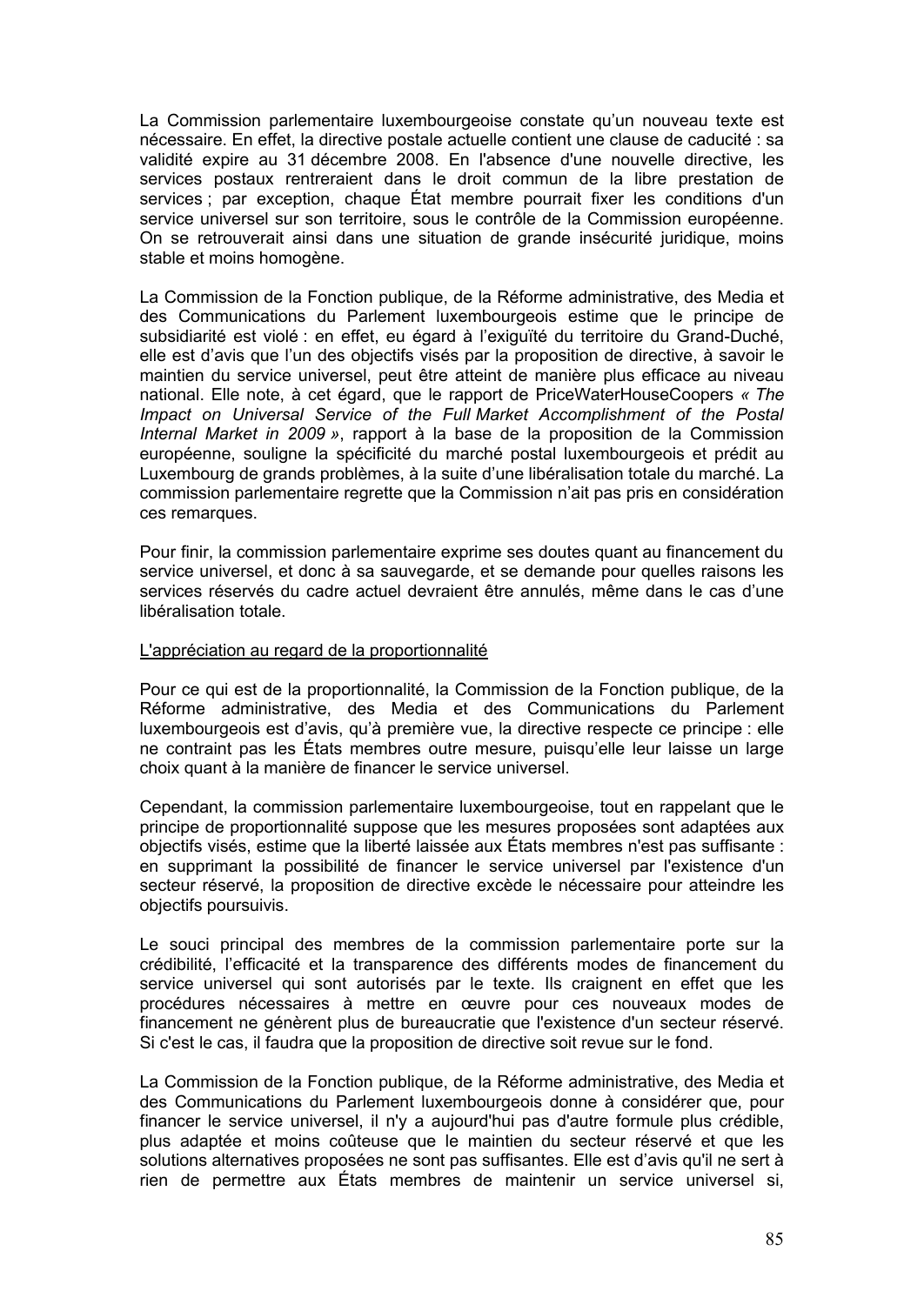parallèlement, on leur interdit de maintenir le secteur réservé, qui est le moyen le plus sûr de le financer. Elle demande donc que l'on puisse maintenir le secteur réservé aussi longtemps qu'une solution de rechange valable pour le financement du service universel ne sera pas apportée.

En conclusion, la commission parlementaire luxembourgeoise estime que la proposition de directive sur l'achèvement du marché intérieur des services postaux ne satisfera au principe de proportionnalité que dans la mesure où elle permettra de manière effective de garantir un financement approprié du service universel. Elle invite en conséquence la Commission européenne à démontrer qu'un tel financement pourra être assuré dans le cadre des formules autorisées par la proposition de directive.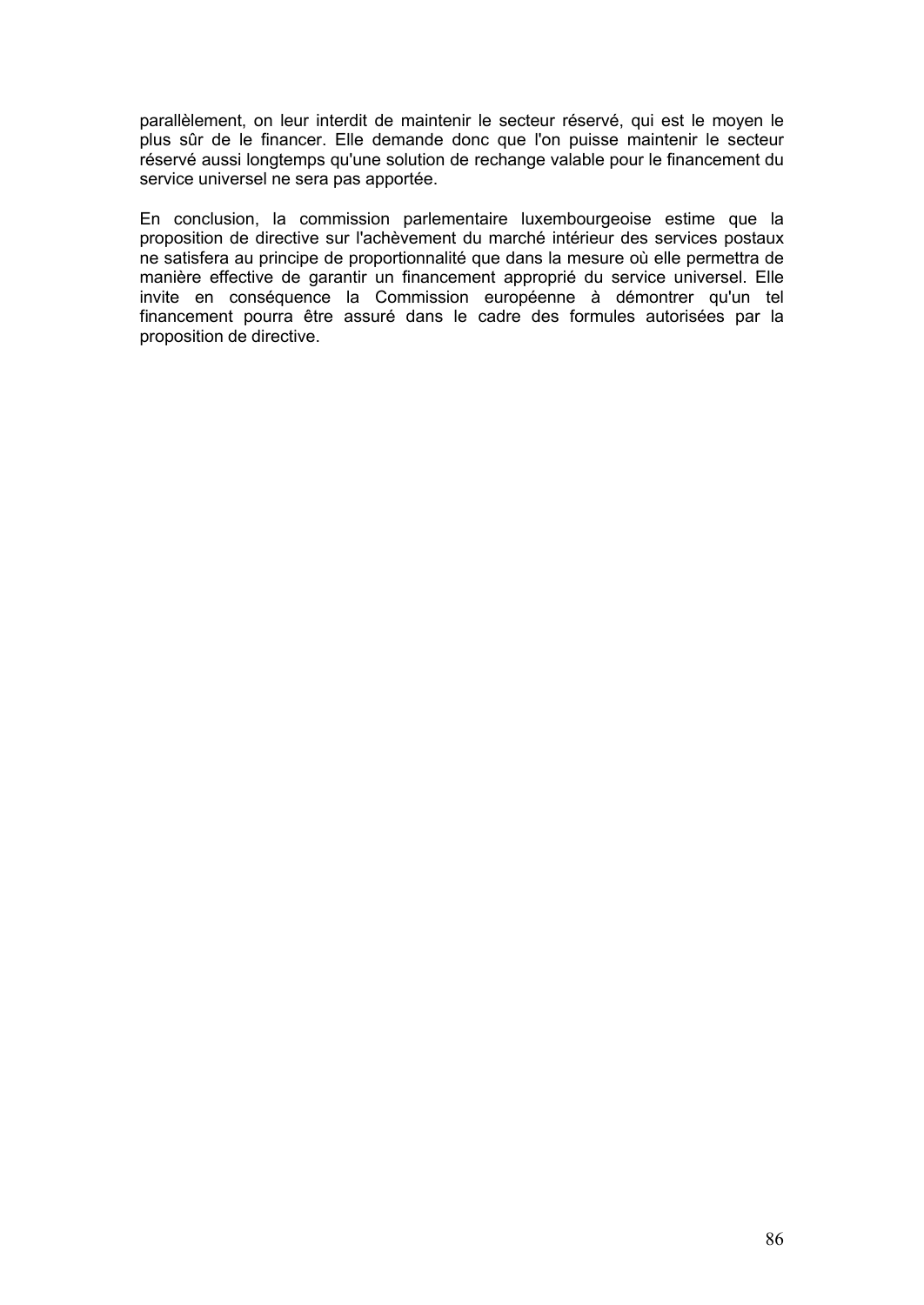**The Netherlands**

# **REPORT TO THE COSAC-SECRETARIAT**

# **THE SCRUTINY PROCEDURE OF COM(2006) 594 fin BY**

# **THE SENATE AND THE HOUSE OF REPRESENTATIVES**

# **OF THE KINGDOM OF THE NETHERLANDS**

11 December 2006

Staff of the TCS:

Kim van Dooren (kim.vandooren@eerstekamer.nl)

Frank Mittendorff (F.Mittendorff@tweedekamer.nl)

Fred Bergman (fred.bergman@eerstekamer.nl)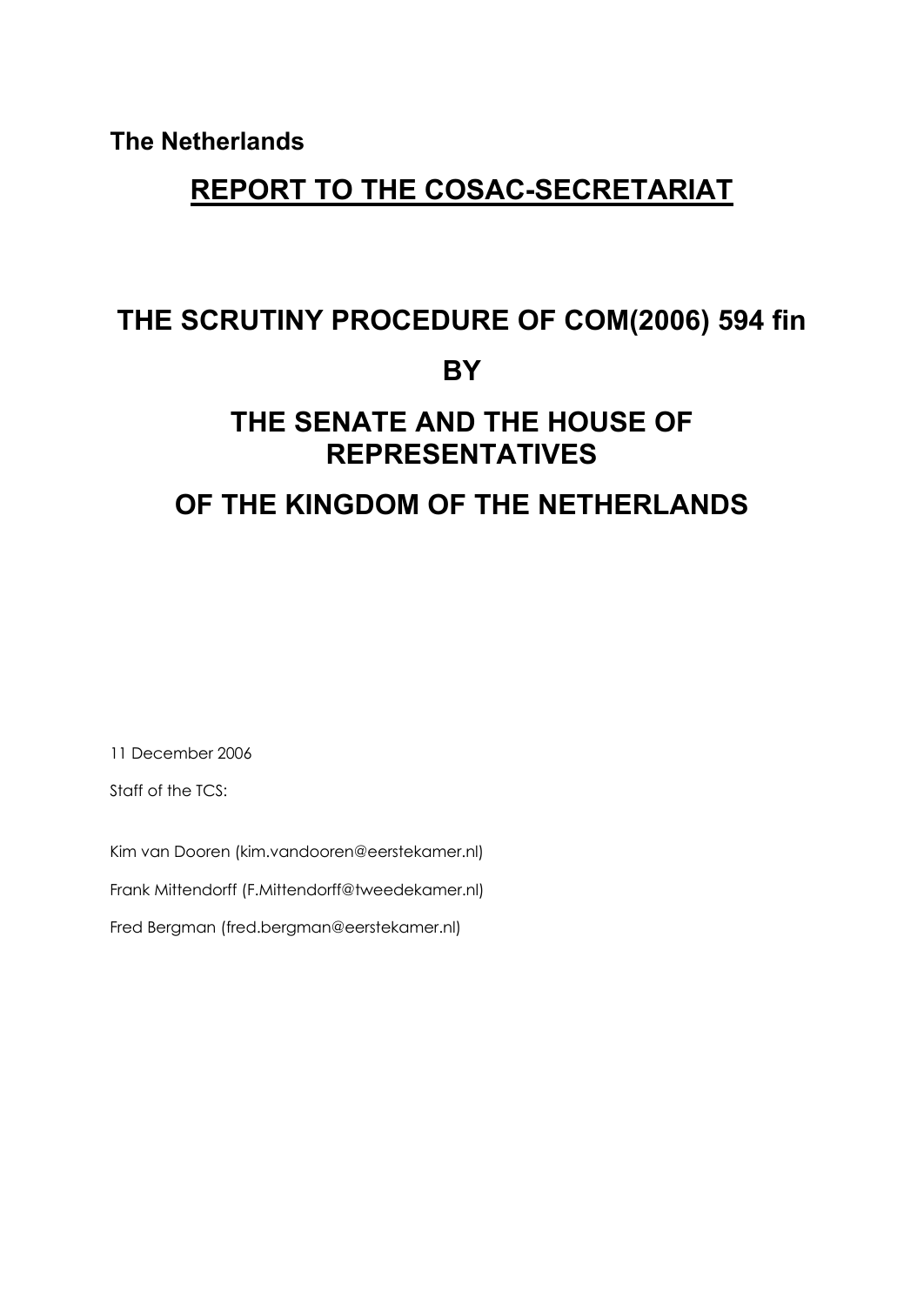# *Procedures:*

- 1. Which committees were involved in examining the Commission proposal COM(2006) 594 final?
	- Temporary committee on subsidiarity (a joint committee of both the Senate and the House of Representatives) (short TCS)
	- Standing committee on Economic Affairs of the Senate
	- The standing committee on Economic Affairs of the House of Representatives was informed, but could not publish an advise due to elections recess.
- 2. Was your plenary involved? Yes, both the plenary of the Senate and the plenary of the House of Representatives were involved
- 3. Were any other administrative services of your parliament involved in the process? Yes, staff of the supporting committees
- 4. Could you describe the procedure used for the examination from start to finish with regard to the committees involved and other actors and the chronology of their involvement? See Annex I
- 5. Did your government provide any information as part of the scrutiny process? Yes, on 15 November 2006 the Dutch government sent a scrutiny document of COM(2006) 594, a so called BNC-fiche.
- 6. Did your national parliament consult regional parliaments with legislative powers? Not applicable
- 7. Were any other external actors involved in the examination? No, but a notification of the procedure was published on the website to generate responses of civil society
- 8. In case of a bicameral system, did you coordinate your examination with the other parliamentary chamber?

Yes, the Temporary committee on subsidiarity is especially installed to coordinate and to tune the subsidiarity check in both chambers. The committee's ultimate goal is that both chambers of Parliament express the same views as regards to whether the Commission proposal complies with the principles of subsidiarity and proportionality. In case of divergence of views between the committees of both chambers, the TCS mediates in order to reach consensus.

9. Was the procedure used for this project in accordance with the procedure your parliament plans to use following the Constitutional Treaty´s entering into force? Yes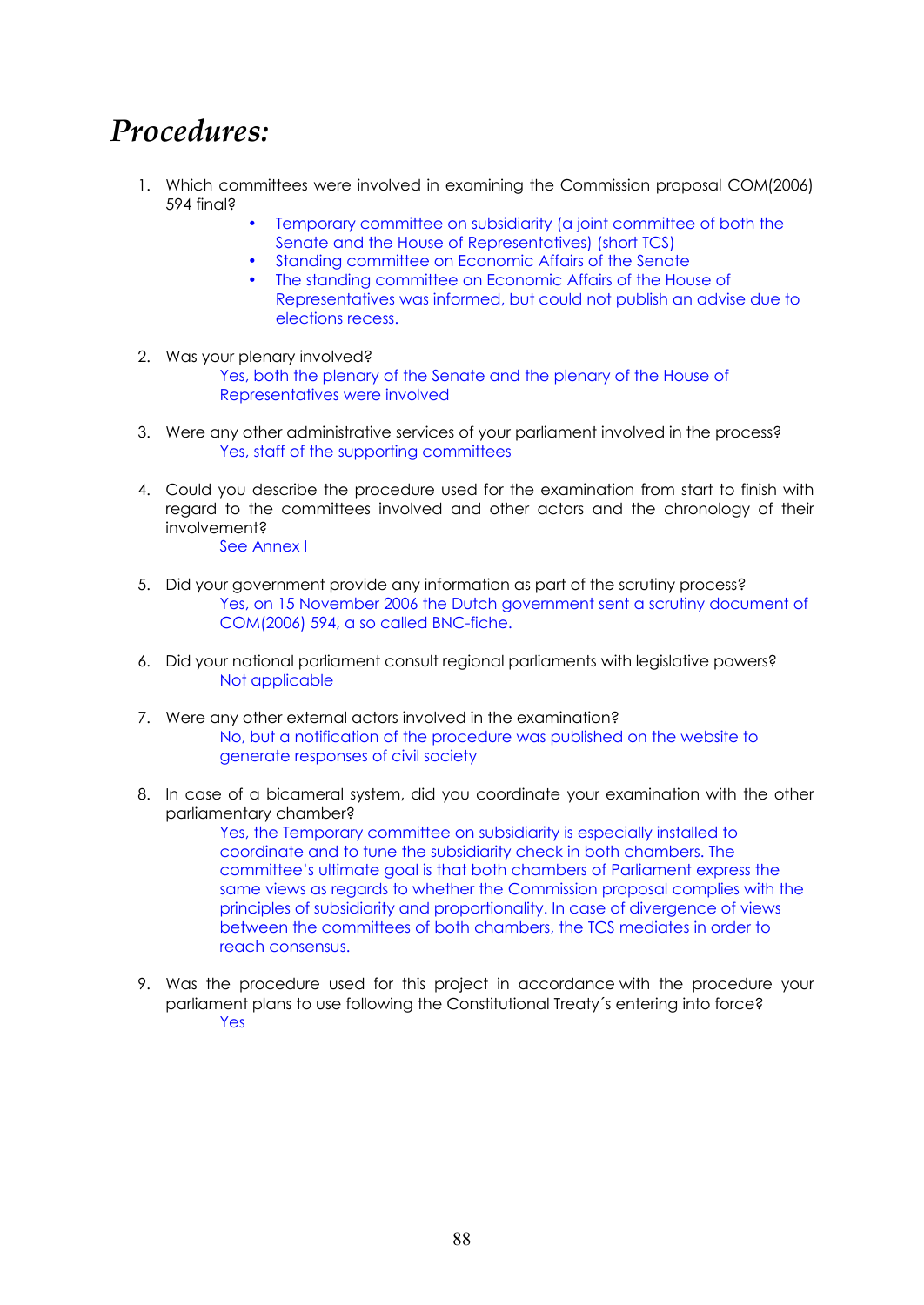# *Findings:*

- 10. Did you find any breach on the subsidiarity principle? No
- 11. Did you find any breach on the proportionality principle? No
- 12. Did you adopt a reasoned opinion for non-compliance? (If yes please enclose a copy with your report to the COSAC secretariat)

Although both chambers did not find any breach on the principles of subsidiarity and proportionality, a reasoned opinion concerning the check on subsidiarity and proportionality of COM(2006) 594 final was sent to the Dutch government. The reasoned opinion is attached in Annex II

13. Did you find the Commission's justification with regard to the subsidiarity principle satisfactory?

Yes

14. Did you find the Commission's justification with regard to the proportionality principle satisfactory?

> Yes. As regards the principle of proportionality, both Chambers note that by taking the proposed measures the European Commission is seeking to strike a balance in order to achieve both aims of the proposed Directive simultaneously, namely completion of the internal market in postal services and guaranteeing a universal postal service. In the negotiations on the measures in the proposed Directive, the balance between the two objectives and the resulting measures should be maintained. To this end the two Chambers will closely monitor the negotiations on this proposed Directive at European level and, if desired, consult with the Dutch Government on the chosen approach and the course of the negotiating process. They also intend to involve the present proposal for a Directive closely in the parliamentary consideration of the bill for the full liberalisation of the postal market and the guarantee of the universal postal service (Postal Act 20.., Parliamentary Papers 30536).

15. Did you encounter any specific difficulties during the examination?

The proposal was published during the elections recess of the House of Representatives of the States-General. Therefore there was not a separate advice of the standing committee on Economic Affairs of the House of Representatives. They were however consulted and the final advice was put the vote in both chambers of the States General.

16. Any other comments?

Yes, during the scrutiny procedure we checked the IPEX-website several times. Only a few National Parliaments provided information on the progress in their scrutiny procedure. We consulted the point of view of the House of Commons and the House of Lords in the UK. At their request, we provided our French colleague of the Assemblee Nationale with the preliminary advice of the standing committee on Economic Affairs of the Senate. We sent the Austrian Parliament our final opinion on COM(2006) 594 final.

It goes without saying that the information exchange via IPEX-website is of the utmost importance.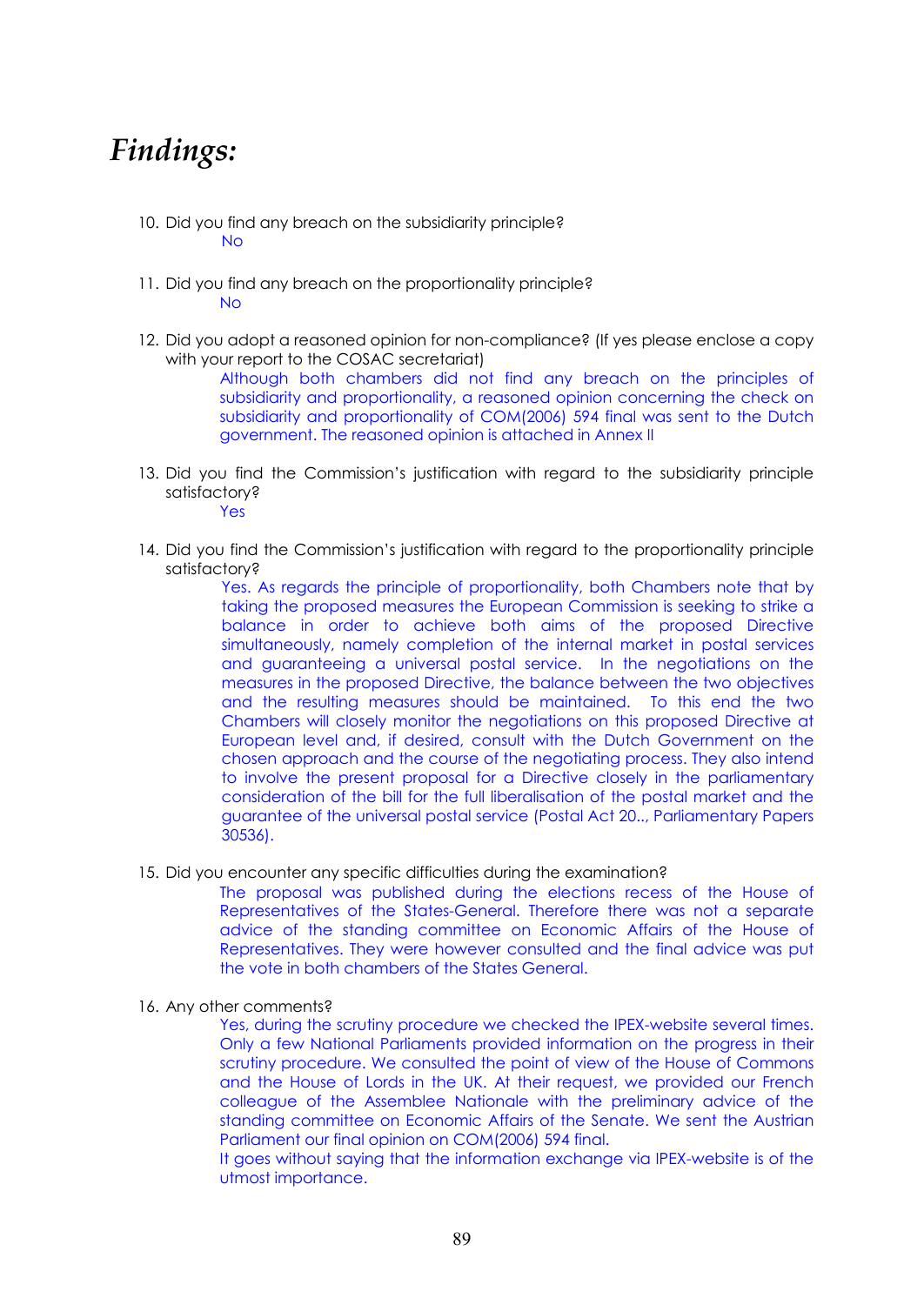# **ANNEX I**

# PROCEDURE SCRUTINY ON SUBSIDIARITY AND PROPORTIONALITY

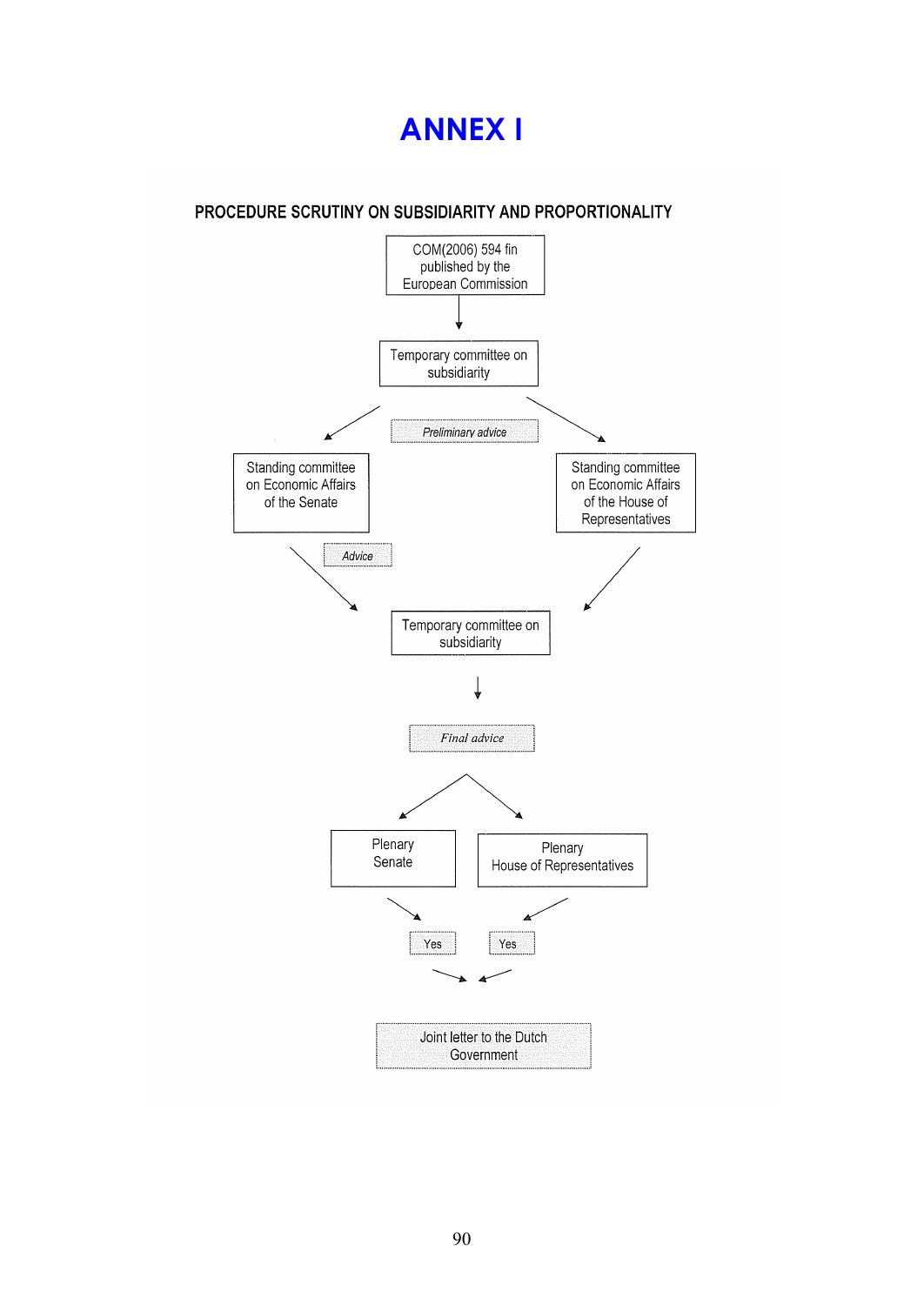# **ANNEX II**

#### **Final Opinion**

#### *Conclusion*

Both Chambers of the States General consider that the Community is competent to take the measures proposed in the amended Directive. They also conclude that what is proposed complies with the principle of subsidiarity. As regards the principle of proportionality, both Chambers note that by taking the proposed measures the European Commission is seeking to strike a balance in order to achieve both aims of the proposed Directive simultaneously, namely completion of the internal market in postal services and guaranteeing a universal postal service. In the negotiations on the measures in the proposed Directive, the balance between the two objectives and the resulting measures should be maintained. To this end the two Chambers will closely monitor the negotiations on this proposed Directive at European level and, if desired, consult with the Dutch Government on the chosen approach and the course of the negotiating process. They also intend to involve the present proposal for a Directive closely in the parliamentary consideration of the bill for the full liberalisation of the postal market and the guarantee of the universal postal service (Postal Act 20.., Parliamentary Papers 30536). The above-mentioned points are briefly explained below.

#### *Competence*

Both Chambers of the States General note that the Community is competent under Articles 47 (2), 55 and 95 of the EC Treaty to take the proposed measures for the completion of the internal market for postal services.

They also note that the Directive's recitals refer to Articles 2 and 16 of the EC Treaty. Article 2 of the EC Treaty sets out the objectives of the Community and the means by which they are to be achieved. Article 16 of the EC Treaty provides that by establishing a common market the Community and the Member States have a shared responsibility for ensuring the proper operation of services of general economic importance. Although these articles are not strictly relevant to the issue of competence, they do provide the broader treaty framework for the present proposal and also indicate what objectives must be achieved by it. The proposed Directive therefore also contains a number of proposals that are specifically designed to safeguard the universal (postal) service provision in the Member States.

As the Community is empowered under the EC Treaty to take the measures proposed in the Directive, and the Community and the Member States, each within their respective powers and within the scope of application of the EC Treaty, ensure that services of general economic importance are given the opportunity to fulfill their missions, the issues of subsidiarity and proportionality gain in importance.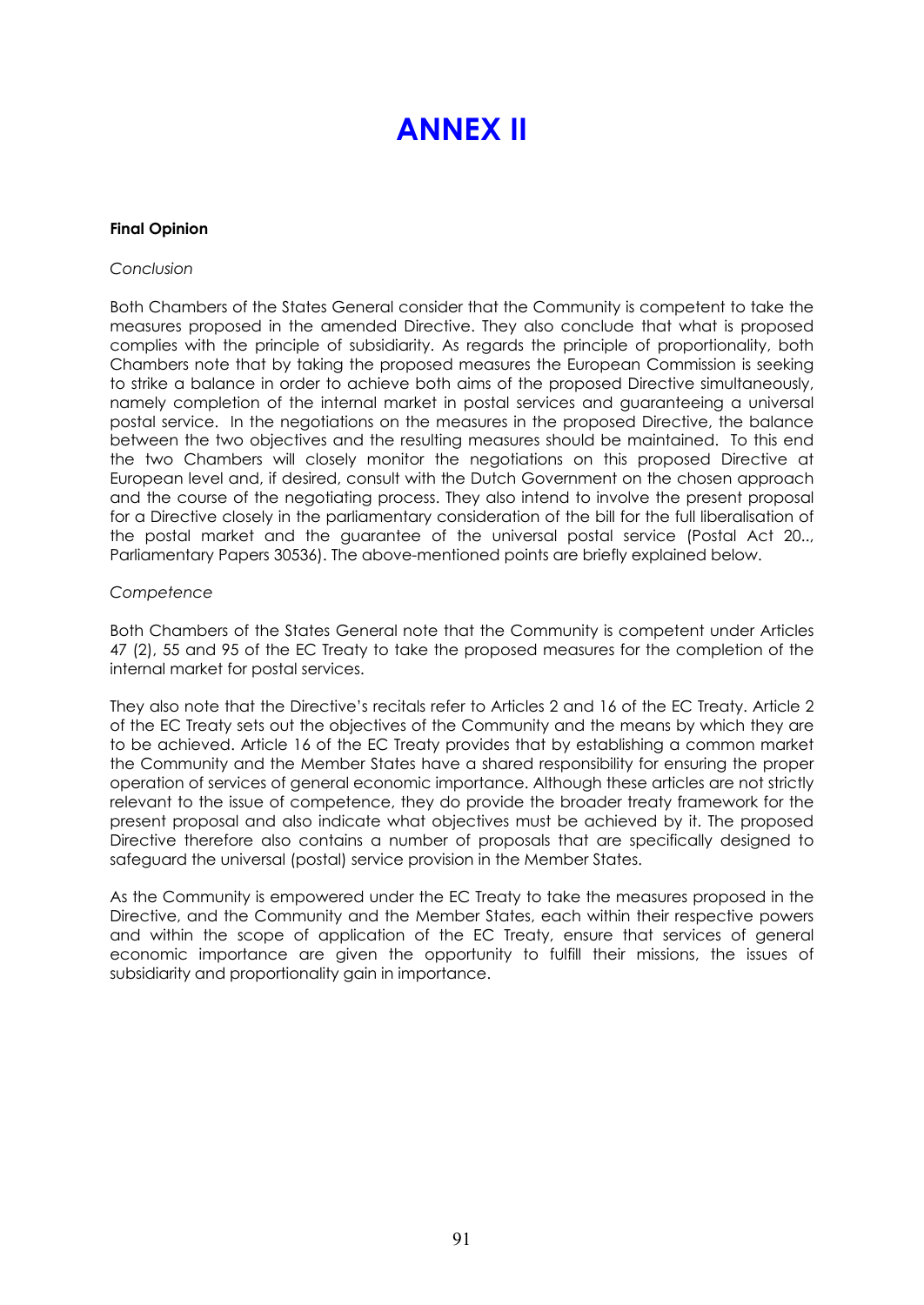#### *Subsidiarity*

Both Chambers note that the subsidiarity principle has been fulfilled and endorse the views of the European Commission on this point. They agree with the European Commission that it is evident in practice that there are major (undesired) differences between the Member States in the regulation of the postal market and that the aims of liberalising the internal postal market and guaranteeing universal postal services can be better achieved at Community level owing to the scale and consequences of the proposed measures. It should nonetheless be noted that some Member States already have a fully liberalised postal market and that the current Postal Directive does allow the Member States the scope to decide to liberalise this market of their own volition.

#### *Proportionality*

Both Chambers consider that the instrument of the Directive and the measures proposed in it are proportional. The proposed Directive is necessary in order to be able to amend the existing Directive and to regulate (in more detail) a 'service of general economic importance'. Quite apart from these considerations a directive must be regarded as the most appropriate legislative instrument in view of the two chief objectives of the proposal. These can be achieved only by means of the harmonised legislative framework provided by the proposed Directive. Harmonisation takes place at European level where this is necessary to complete the internal market, and the Member States retain the scope for regulation at national level where possible and necessary to safeguard the universal postal service.

At the same time, however, both Chambers note that the measures contained in the proposed Directive come within the area of tension between the two specified objectives: completion of the internal market for postal services on the one hand and the guaranteeing of the universal service on the other. The proportionality issue therefore in fact also concerns the contribution which the proposed measures make – in their mutual relationship – to the simultaneous achievement of the two objectives. The Chambers consider this observation to be relevant in particular to the provisions of Article 4 of the proposed Directive (concerning the qualified designation of the universal service providers). Article 7 (4) (which enables Member States to arrange for postal companies other than the designated universal service provider to contribute to the net costs of the universal service), Article 9 (concerning the conditions for authorisation procedures, including individual permits, for services which come within the scope of the universal service) and Article 11 bis (which provides for transparent and non-discriminatory access to parts of the postal infrastructure).

Taking this into account the two Chambers have formulated the political intentions mentioned above under the heading 'Conclusion'. These provide for intensive dialogue with the Dutch Government during the negotiations for the present proposal for a Directive and for this proposal to be taken into account in the parliamentary consideration of bill 30536 (Postal Act 20..).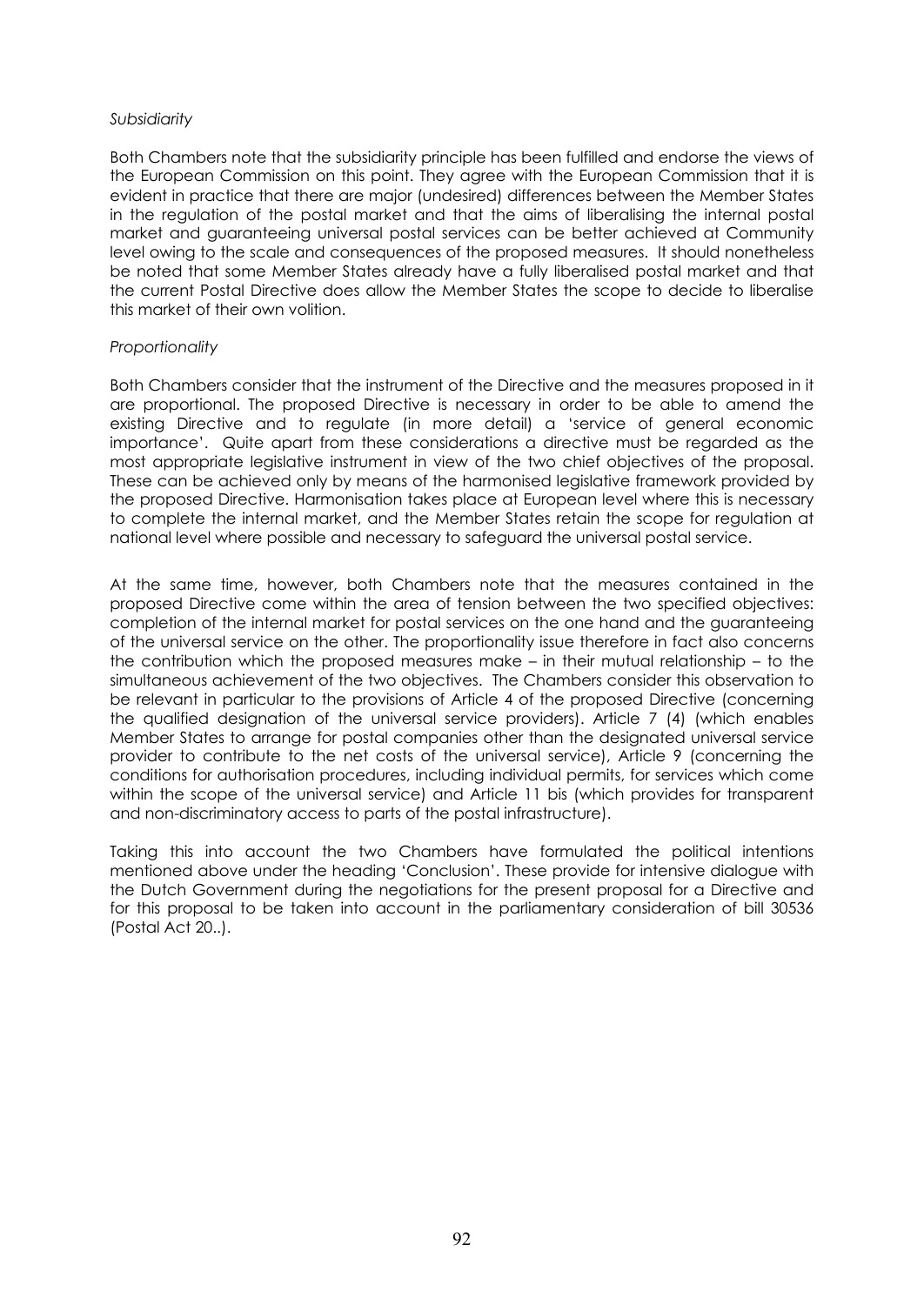# **Poland: Chamber**



Warsaw, 8<sup>th</sup> December 2006

# THE  $5^{TH}$  SEJM OF THE REPUBLIC OF POLAND

The European Union Affairs Committee

#### **Report**

# **on the test on conformity to the principle of subsidiarity of the 'Proposal for a Directive of the European Parliament and of the Council amending Directive 97/67/EC concerning the full accomplishment of the internal market of Community postal services (COM(2006) 594)'**

In order to implement the decisions made in Vienna in February 2006 by the chairmen of the Community and European Affairs Committees, the Polish Sejm's European Union Affairs Committee, at its meeting on  $5<sup>th</sup>$  December 2006, scrutinized conformity to the principle of subsidiarity of the '*Proposal for a Directive of the European Parliament and of the Council amending Directive 97/67/EC concerning the full accomplishment of the internal market of Community postal services (COM(2006) 594)'.* At the same time, the Committee considered the above COM(2006) 594 proposal for a legal instrument under the procedure of Article 6 para. 3 of the Act of 11th March 2004 on Cooperation of the Council of Ministers with the Sejm and the Senate in Matters Related to the Republic of Poland's Membership in the European Union, published in the *Dziennik Ustaw* (Journal of Laws) 2004, No. 52, item 515 (scrutiny procedure), and expressed its position on these two questions in the opinion No. 42. The report on that scrutiny was based on the recommendations of the COSAC presidency, presented in its *Aidememoire*.

#### **Procedures:**

**1. Which committees were involved in examining the Commission proposal for a Regulation on the applicable law and jurisdiction in divorce matters and what role did each committee play?**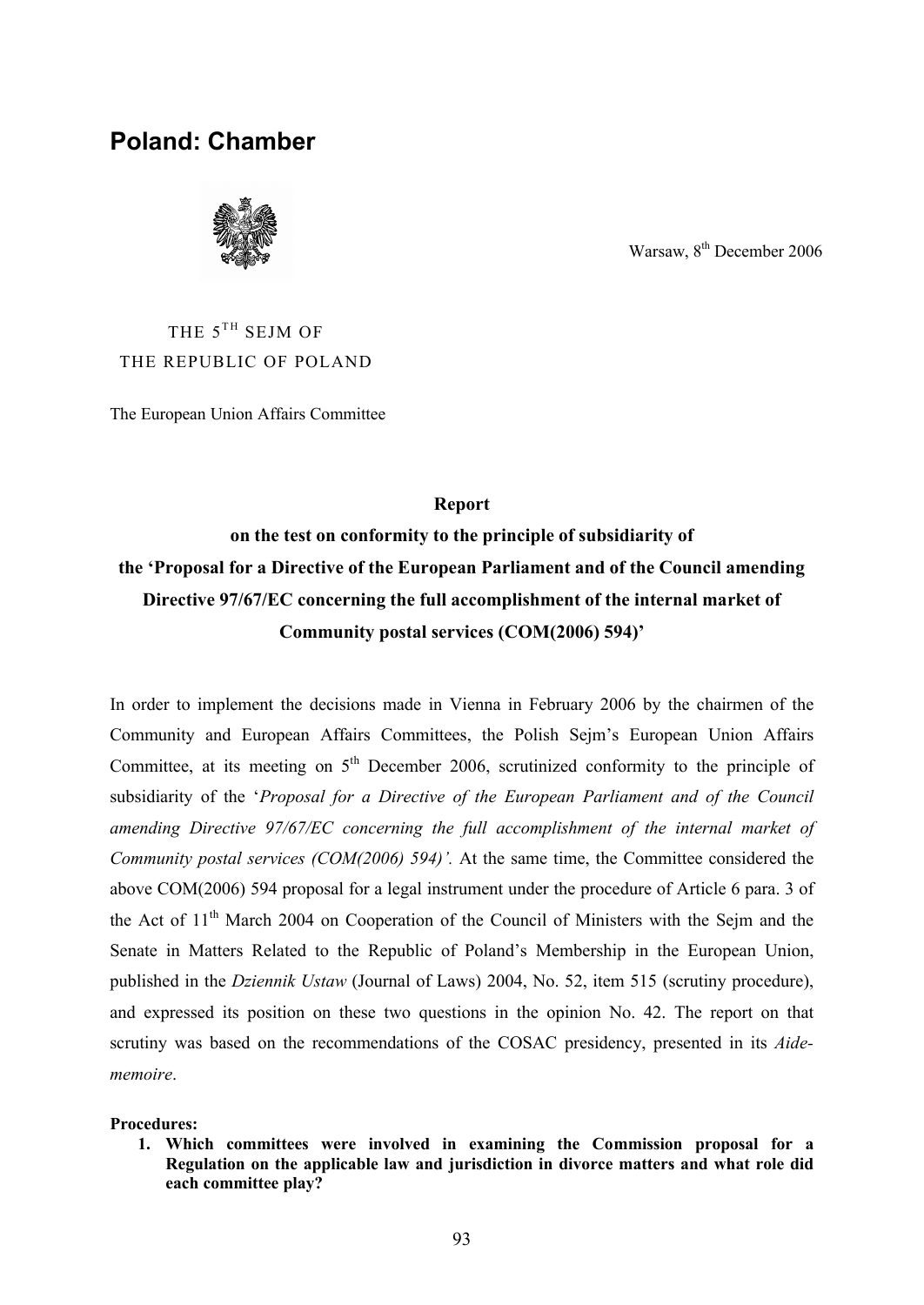The European Union Affairs Committee, being the organ of the Sejm competent to take care of the Community matters, was.

#### **2. Was your plenary involved?**

No plenary discussion was held on the above matter at a Sejm sitting. It was the European Union Affairs Committee who gave its opinion on the matter. On the basis of the Act of 11<sup>th</sup> March 2004 on Cooperation of the Council of Ministers with the Sejm and the Senate in Matters Related to the Republic of Poland's Membership in the European Union, the Committee is the organ of the Sejm competent to take care of the matters concerning Poland's membership in the European Union.

#### **3. Were any other administrative services of your parliament involved in the process?**

Yes, representatives of the Legal Team of the Sejm Research Bureau worked on their opinion on conformity to the principle of subsidiarity.

#### **4. Could you describe the procedure used for the examination from start to finish with regard to the committees involved and other actors and the chronology of their involvement?**

As soon as we received the proposal, two deputies-co-reporters were assigned to prepare their respective opinion on that proposal, primarily from the point of view of the need to examine it under the procedure provided for in Article 6 para. 3 of the Act on Cooperation (scrutiny), but also from the point of view of its conformity to the principle of subsidarity.

Moreover, also the Sejm Research Bureau experts were assigned to prepare an opinion on conformity of the above proposal to the principle of subsidarity.

At the Committee meeting on 5<sup>th</sup> December 2006, an opinion on the above proposal's conformity to the principle of subsidarity was given by a representative of the Sejm Research Bureau, by a representative of the Ministry of Transport and by the deputies-co-reporters. The ensuing discussion concerned both the proposal's conformity to the principle of subidiarity as well as to Article 6 para. 3of the Act of  $11<sup>th</sup>$  March 2004 on Cooperation of the Council of Ministers with the Sejm and the Senate in Matters Related to the Republic of Poland's Membership in the European Union (*Dziennik Ustaw,* 2004, No. 52, item 515). Next, the draft opinion presented by the Committee Chairman was put to a vote.

Ultimately, the Committee passed the opinion No. 42 that you will find enclosed.

#### **5. Did your government provide any information as part of the scrutiny process?**

Yes, it did. A Secretary of State from the Ministry of Transport came to the Committee meeting and presented and substantiated the government's position on the conformity of the proposal discussed to the principle of subsidiarity.

#### **6. Did your national parliament consult regional parliaments with legislative powers?**

There are no regional parliaments in Poland. The existing regional representative organs are in the nature of local government bodies.

#### **7. Were any other external actors involved in the examination?**

At the Committee meeting present were employees of the Sejm Research Bureau, representatives of the government and of the European Commission Representation in Poland.

#### **8. In case of a bicameral system, did you coordinate your examination with the other parliamentary chamber?**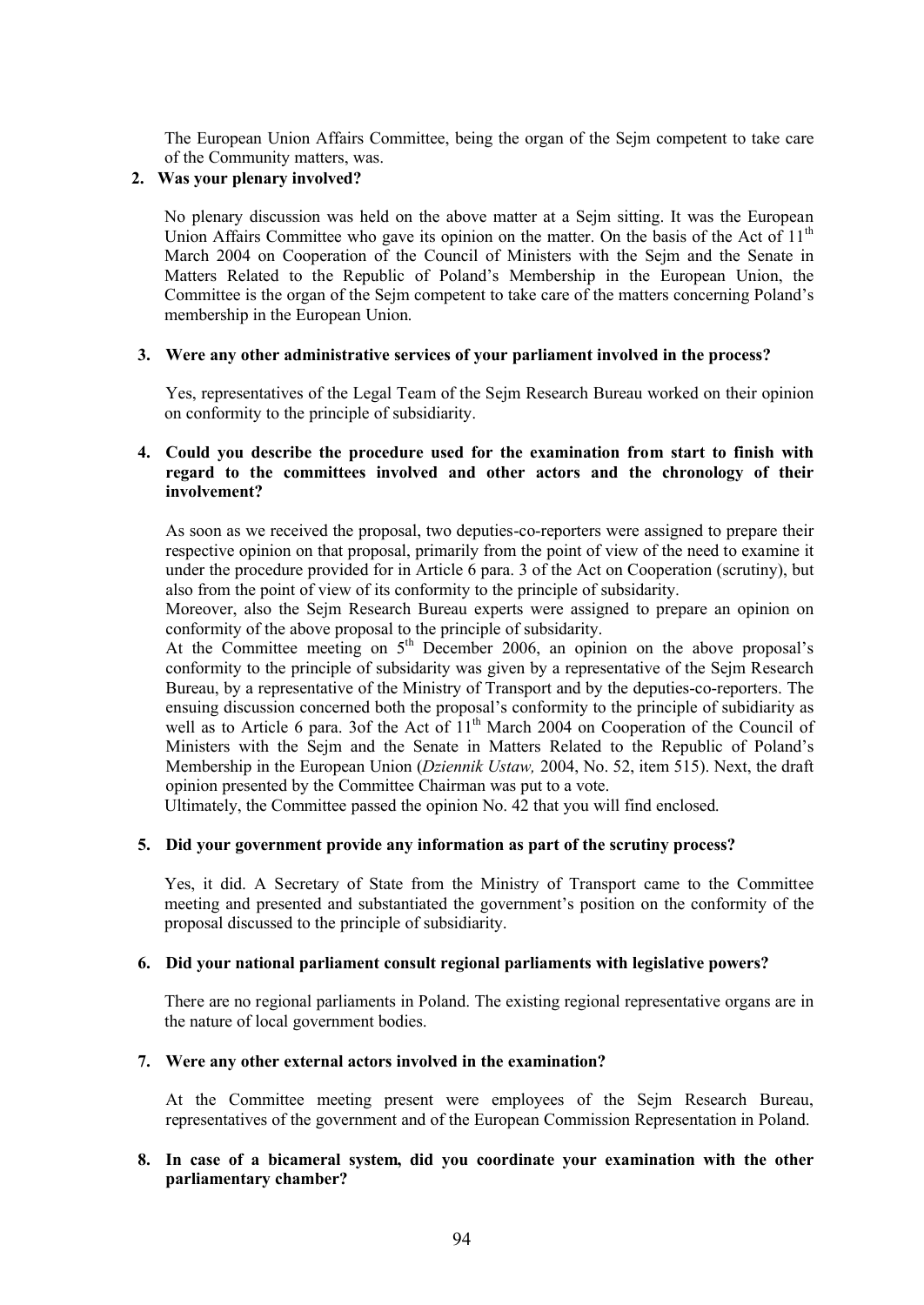No, we did not. The two chambers of the Polish parliament (the Sejm, and the Senate) carried out the subsidiarity test independently of each other.

#### **9. Was the procedure used for this project in accordance with the procedure your parliament plans to use following the Constitutional Treaty's entering into force?**

The Constitutional Treaty is a dead letter.

#### **10. Did you find any breach of the subsidiarity principle?**

No, we did not. The Committee found the proposal discussed to be in conformity to the principle of subsidiarity.

#### **11. Did you find any breach of the proportionality principle?**

No, we did not. In its opinion, the Committee did not take a position on this particular issue. From the preceding discussion it results however that the Committee did not discern any irregularities in this regard.

#### **12. Did you adopt a reasoned opinion for non-compliance? (If yes, please enclose a copy with your report to the COSAC secretariat.)**

Does not apply.

#### **13. Did you find the Commission's justification with regard to the subsidiarity principle satisfactory?**

Yes, the European Commission's explanation given in the proposal should be recognized as consistent and sufficient.

#### **14. Did you find the Commission's justification with regard to the proportionality principle satisfactory?**

Yes, the European Commission's explanation given in the proposal should be recognized as consistent and sufficient.

#### **15. Did you encounter any specific difficulties during the examination?**

No, we did not.

#### **16. Any other comments?**

No, no other comments.

/-/ Karol Karski Chairman of the European Union Affairs Committee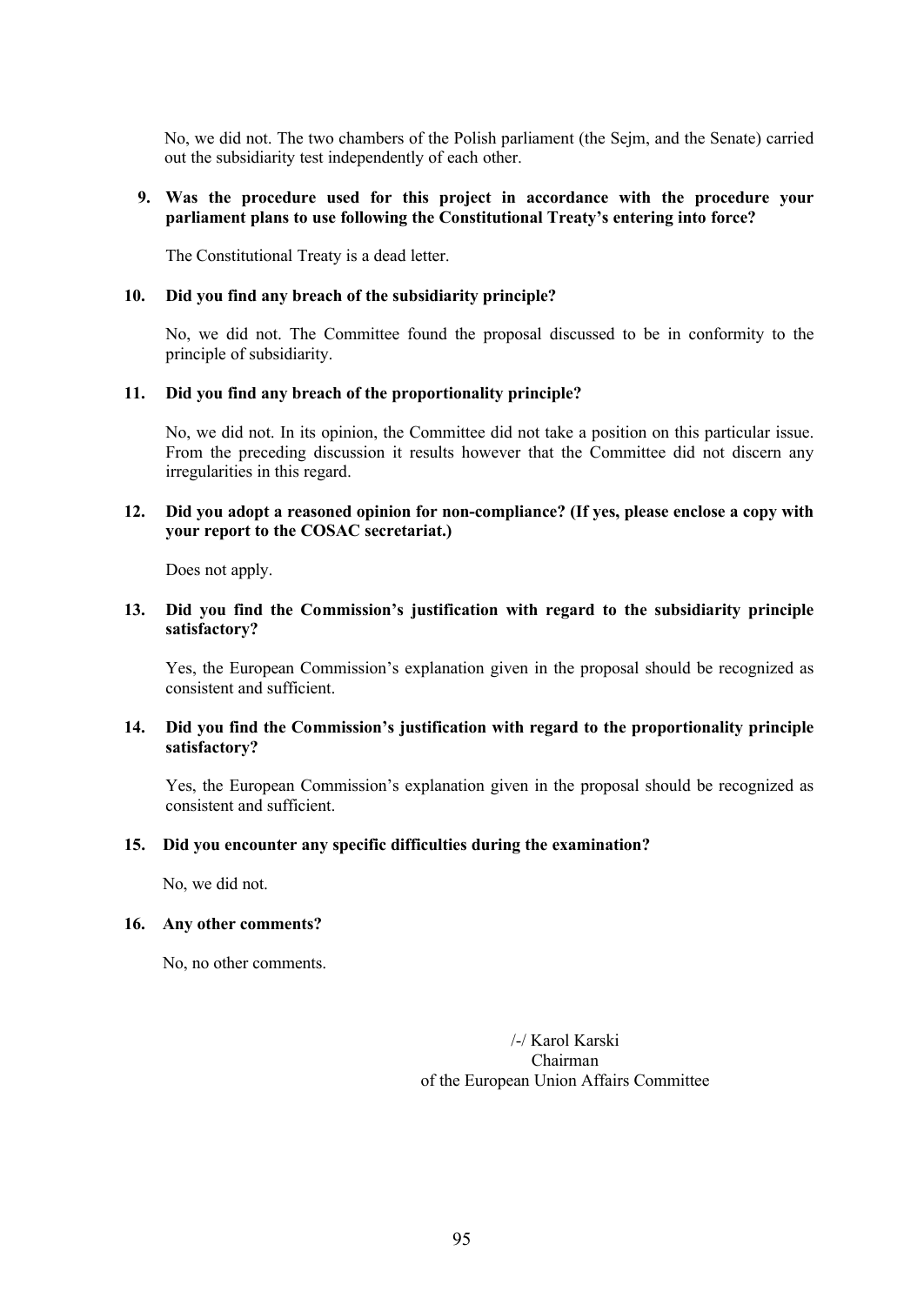### **Opinion No 42**

**of the European Affairs Committee of the Sejm of the Republic of Poland on the Proposal for a Directive of the European Parliament and of the Council amending Directive 97/67/EC concerning the full accomplishment of the internal market of Community postal services (COM(2006) 594 final)" adopted on its meeting on 5th December 2006 r.**

The European Affairs Committee of the Sejm of the Republic of Poland:

- 1. considers Proposal for a Directive of the European Parliament and of the Council amending Directive 97/67/EC concerning the full accomplishment of the internal market of Community postal services (COM(2006) 594 final)" to be in the conformity with the principle of subsidiarity;
- 2. does not have any reservations to the proposal referred above, as well as to the relevant governmental draft position.

Chairman /-/ Karol Karski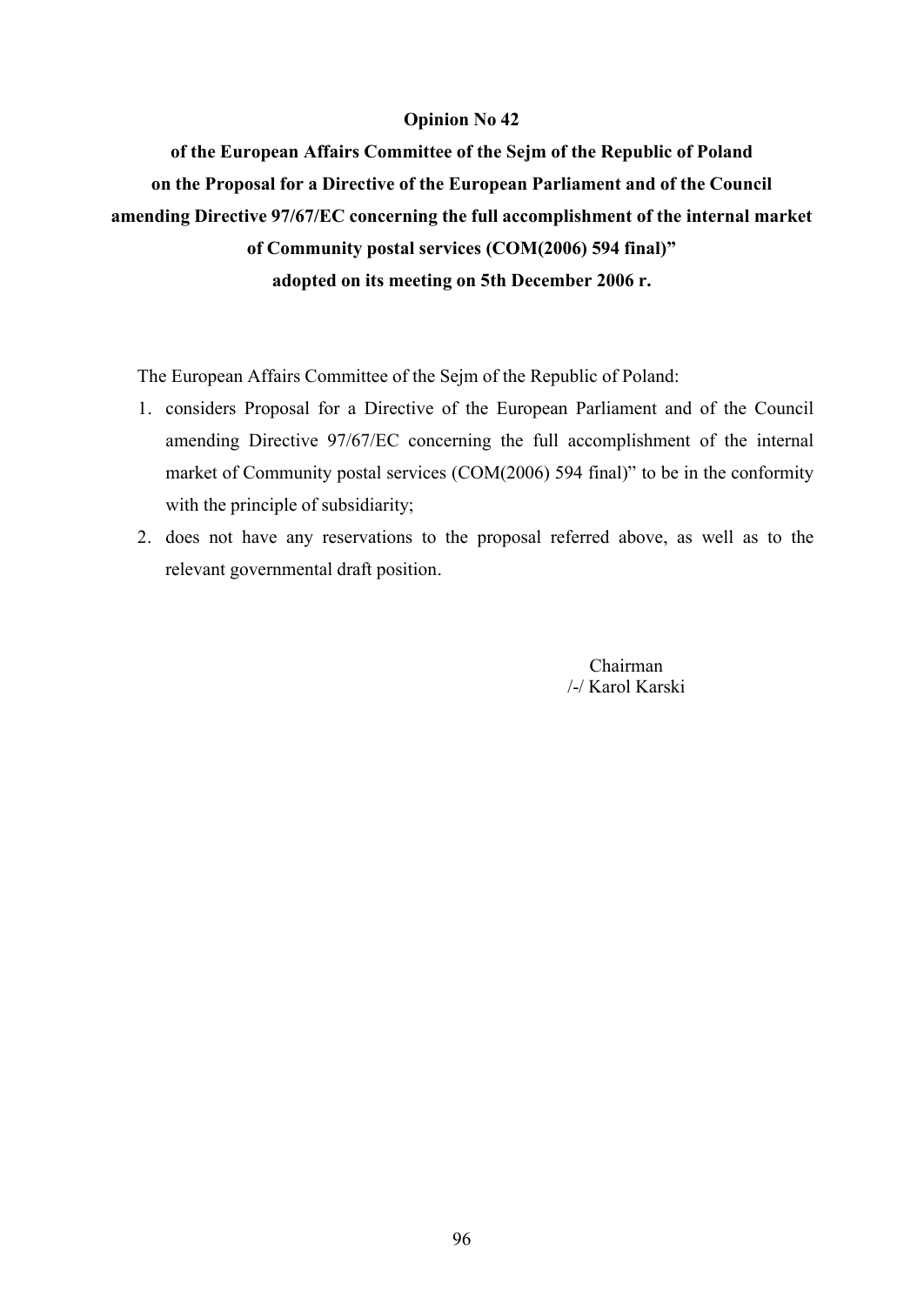# **SENAT OF THE REPUBLIC OF POLAND**

**Report on the subsidiarity and proportionality check of the proposal for a Directive of the European Parliament and of the Council amending Directive 97/67/EC concerning the full accomplishment of the internal market of Community postal services (***COM (2006)594).*

At the sittings on November 15 and December 6, 2006 the Senate's European Union Affairs Committee carried out the subsidiarity and proportionality check following the procedure agreed by the COSAC. The check was completed and the conclusions formulated as follows:

1. Which committees were involved in examining the Commission proposal for a Directive of the European Parliament and of the Council amending Directive 97/67/EC concerning the full accomplishment of the internal market of Community postal services and what role did each committee play?

**Two committees participated in the check: the European Union Affairs Committee and the National Economy Committee.**

2. Was your plenary involved?

**No.**

3. Were any other administrative services of your parliament involved in the process?

**The Information and Documentation Office, within its remit, commissioned an outside expertise provided to the Senate committees involved.** 

4. Could you describe the procedure used for the examination from start to finish with

regard to the committees involved and other actors and the chronology of their

involvement?

At a sitting on 15 November, 2006 the European Union Affairs Committee adopted a plan for the subsidiarity and proportionality check. The committee decided to:

- **involve the National Economy Committee**
- **to seek an outside expertise,**
- **to designate a senator-rapporteur who, relying on experts' opinions, would propose a draft opinion for the committees.**

**On Dec. 6 a joint committee sitting was held with the representatives of the government and the state's public enterprise "Poczta Polska" (Polish Post), as well as academics and the experts.** 

**The representative of the Ministry of Transport, which is responsible for the postal services' market, presented the government's position on the proposed directive. The two committees acquainted themselves with opinions and**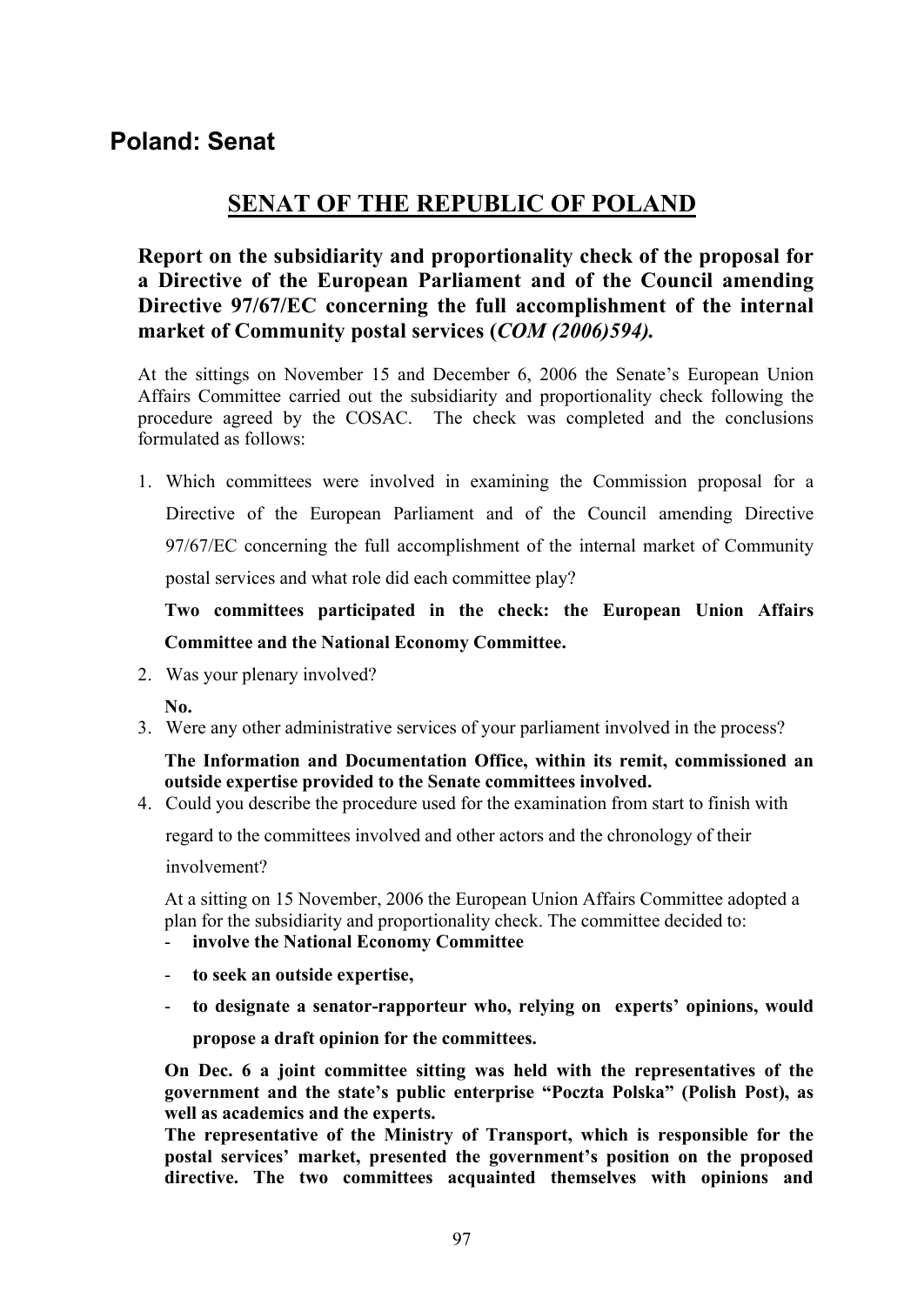**comments of the experts, representatives of "Poczta Polska", the senatorrapporteur, and a discussion took place. The committees adopted an opinion on the conformity of the said directive with the subsidiarity and proportionality rules.**

5. Did your government provide any information as part of the scrutiny process?

**The government submitted its official position on the proposed directive, the government's representative took part in the sitting and provided the senators with additional information.**

6. Did your national parliament consult regional parliaments with legislative powers?

**Does not concern since there are no regional bodies with legislative powers in Poland's constitutional system.**

7. Were any other external actors involved in the examination?

**The joint committee sitting was attended by the government's representatives, as**  well as officials from state-owned enterprise "Poczta Polska" and a specialist **from a research. The committees had been presented with two written opinions by external experts.** 

8. In case of a bicameral system, did you coordinate your examination with the other

parliamentary chamber?

**No, each chamber, ie. the Sejm and the Senate, conducted its own subsidiarity and proportionality check.**

9. Was the procedure used for this project in accordance with the procedure your

parliament plans to use following the Constitutional Treaty´s entering into force?

**So far the European Union Affairs Committee has carried out three subsidiarity and proportionality checks. Each scrutiny exercise followed the same procedure, which is expected to be practised also in the future.**

#### *Findings:*

10. Did you find any breach on the subsidiarity principle?

**Upon the completion of the scrutiny exercise, the European Union Affairs Committee and the National Economy Committee have agreed that the proposed directive on postal services does not breach the subsidiarity principle.**

11. Did you find any breach on the proportionality principle?

## **The European Union Affairs Committee and the National Economy Committee have not find any breach of the proportionality principle.**

12. Did you adopt a reasoned opinion for non-compliance? (If yes please enclose a copy with your report to the COSAC secretariat)

**The committees did not adopt an opinion for non-compliance with subsidiarity and proportionality principles..**

13. Did you find the Commission's justification with regard to the proportionality principle satisfactory?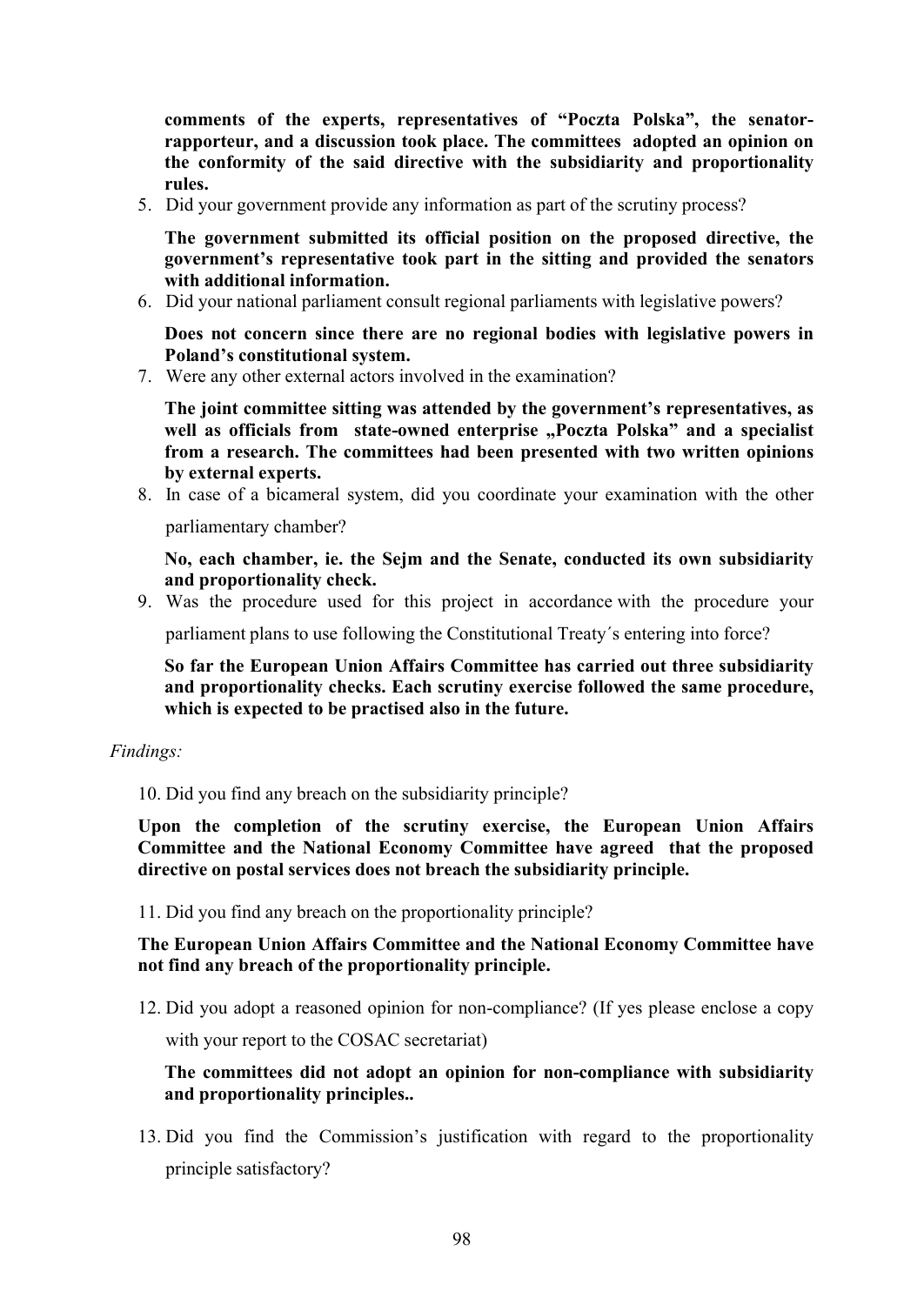## **The Commission's justification has been regarded as satisfactory.**

14. Did you encounter any specific difficulties during the examination?

**One of the main issues addressed during the examination was the fixed date for the full opening up of the postal services' market, ie. 1 January 2009. From the accompanying opinions it becomes evident that the said date may be difficult to meet on the Polish postal services' market.**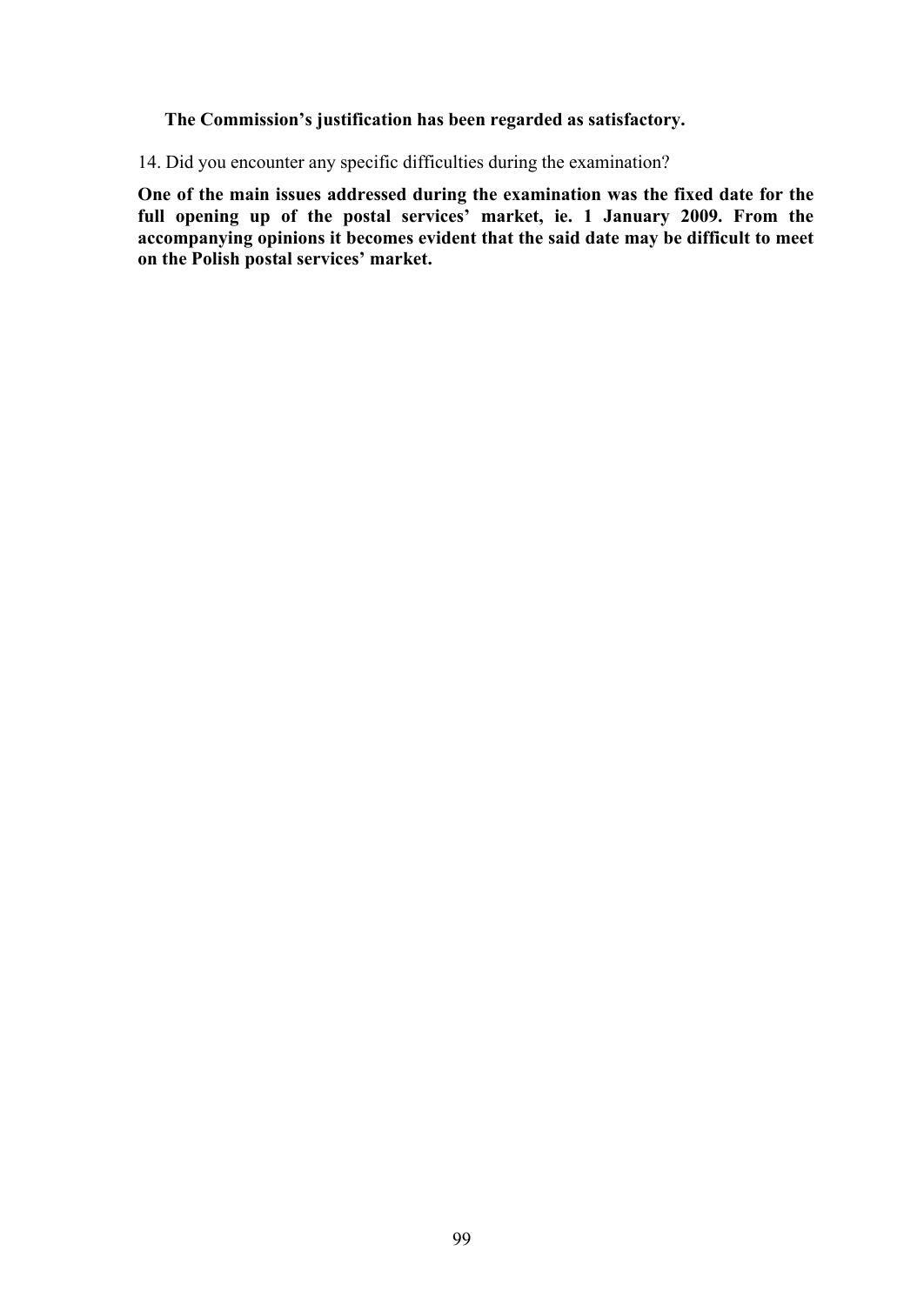**Portugal**

*Courtesy translation*

# **REPORT, CONCLUSIONS AND OPINION**

COSAC Pilot project

Control of the observance of the principles of subsidiarity and proportionality on the European Commission's proposal on the full accomplishment of the Internal Market for the Postal Services (2006/MARKT/006)

# **I – On the Report**

# **1. Preliminary Note**

- 1. COSAC in London (October 2005) decided that a **second<sup>11</sup> pilot project** would be carried out to check (in six weeks – Treaty of Amsterdam) the parliamentary systems with an analysis of the observance, by the legislative proposals of the European Commission, of the **principles of subsidiarity and proportionality**;
- 2. Following the European Commission's presentation of its Legislative Programme and Work Programme for 2006 (November 2005), the national Parliaments informed COSAC of the proposals they considered interesting for the purpose of the check;
- 3. The meeting of Presidents of the Commissions of European Affairs of the EU (February 2006) concluded that the **two proposals** mentioned the most by the 18 parliaments which answered and on which they would carry out **pilot projects** were:
	- a) on the rules relating to the law applicable in matrimonial matters (**divorce**), on the latter (proposal by the European Commission of 17 July 2006) and
	- b) on the full accomplishment of the Internal Market of the **Postal Services**;
- 4. On 27 September, with the participation of the Assembly of the Republic (European Affairs Commission and 1st Commission), the pilot project on the rules relating to the law applicable in matrimonial matters (**divorce**) was concluded. The results of this check were presented and analysed in COSAC in Helsinki on 20 and 21 of November;
- 5. With regard to the Directive of the European Commission to the European Parliament and to the Council modifying Directive 97/67/CE relating to the full accomplishment of the **Internal Market of the Community Postal Services** (COM/2006/0594), this was published by the European Commission on 18 October. The Assembly of the Republic (European Affairs Commission and COPTC) took part in the analysis of this pilot project. The results of this check will be presented to the Secretariat of COSAC on 11 December 2006.

 $11$  The first pilot project, on a proposal of the European Commission concerning the Third Railway Package, was carried out in March 2005, at a time when the Assembly of the Republic was dissolved and, therefore, did not take part.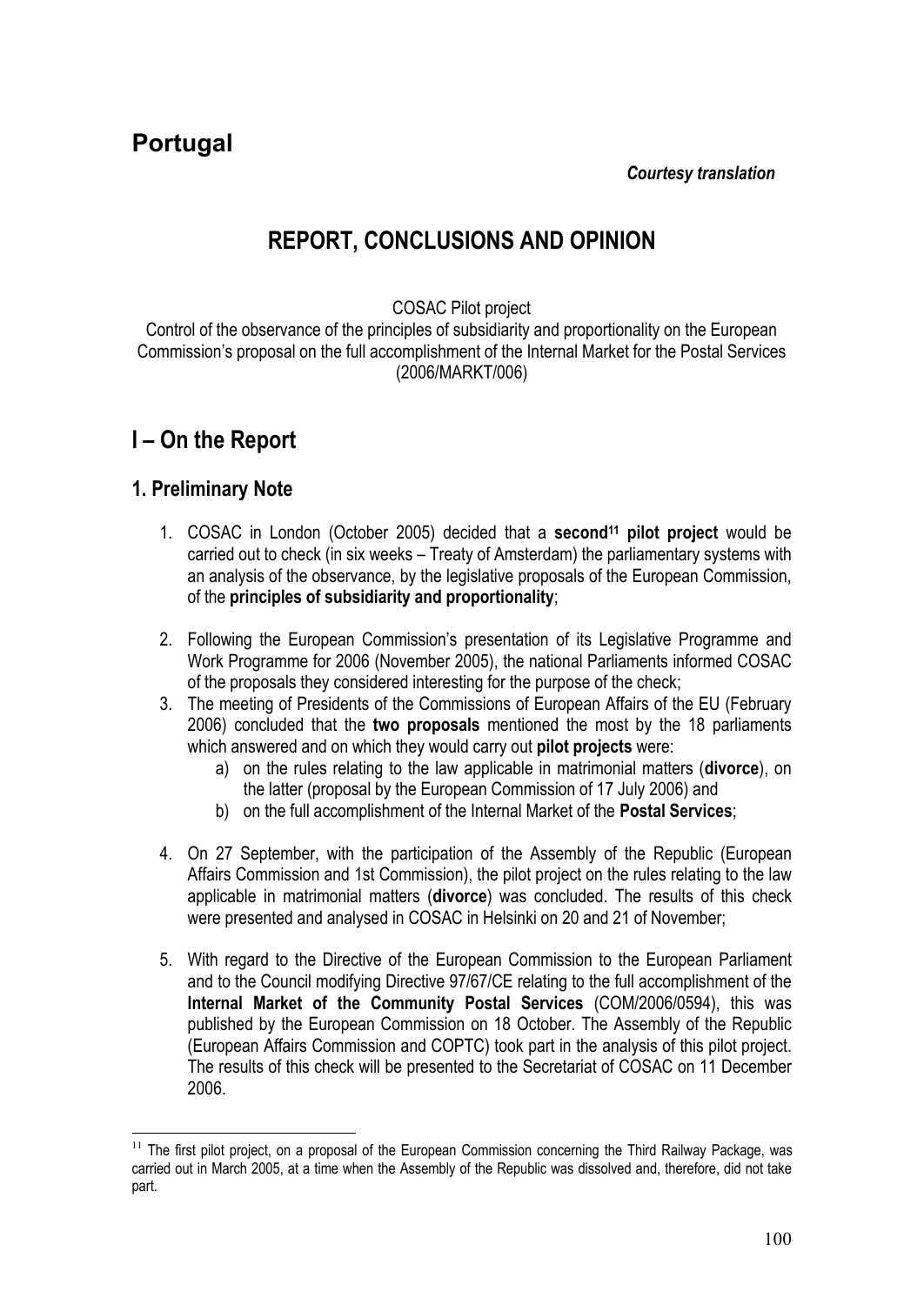# **2. Procedure adopted by the Assembly of the Republic**

On 18 October, Directive 97/67/CE on the full accomplishment of the **Internal Market of the Community Postal Services** was published by the European Affairs Commission.

On 2 November, the European Affairs Commission analysed and debated the issues related with the Pilot Project on the Postal Services. It decided on the methodology to adopt and appointed the MP Ana Maria Rocha (PS) as Rapporteur. On the same date the European Affairs Commission sent an official letter to COPTC, a Specialised Parliamentary Commission on the matter, to prepare the respective Opinion in articulation with the European Affairs Commission.

In the meeting of 7 November, COPTC analysed the issue and appointed the MPs Horácio Antunes (PS) and Jorge Costa (PSD) as rapporteurs for the monitoring of this matter.

On 21 November, the Chairman of the Board of Directors of CTT – the Post and Telecommunications Office was informally requested for this organism to pronounce on the matter in question. The information requested was received on 22 November (attached). On 28 November, the Secretary of State for Public Works and Communications was also contacted for this reason, and who also similarly sent us the information requested.

On 24 November, a work meeting was held with the MP rapporteur of the European Affairs Commission.

On 28 and 29 November, the MP rapporteurs of both Commissions met.

On 5 December, the Report/Opinion was placed before the Parliamentary Groups.

# **3. On the Proposal of the European Commission**

# **3.1 Motivation**

With regard to the formulation of the legal bases which surround this issue, the chronology of the acts adopted was as follows:

- 1992: the European Commission presented the White Paper for the development of the single market for the Postal Services (COM/91/476);

- 1994: Resolution of the Council of February on the development of the Community Postal Services (COM/93/247);

- 1997: 1st Postal Directive (2002/39/CE);

- 1998: Report of the European Commission on the application of the competition rules of the postal sector and on the assessment of certain measures of the States in relation to the Postal Services (98/C39/02);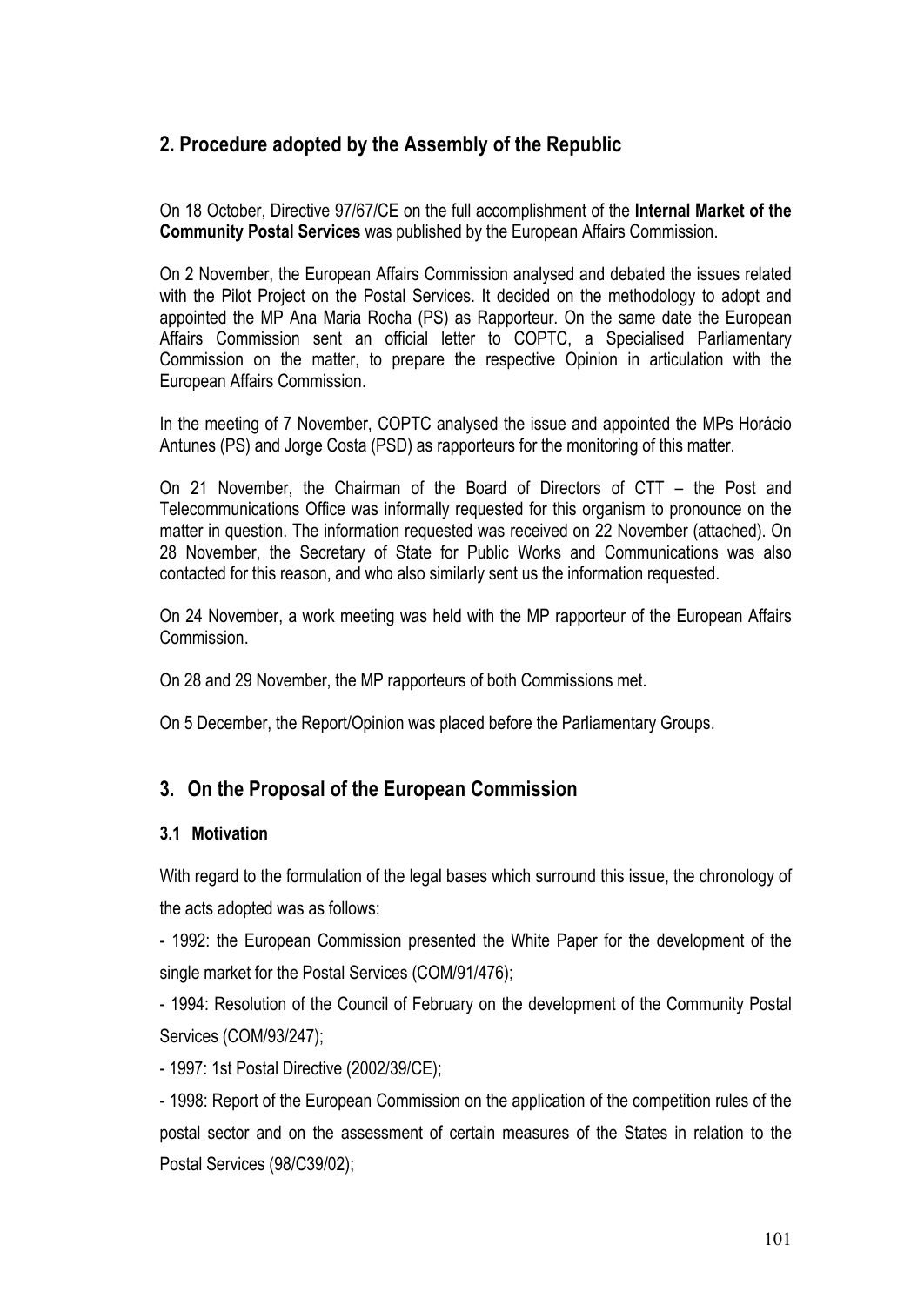- 1999: 1st reduction of the 'reserved area';

- 2002: 2nd Postal Directive;

- 1st report of the Commission to the European Parliament and to the Council on the application of the Postal Directive (COM/2002/632);

- 2003: 2nd reduction of the 'reserved area';

- 2004: 2nd report of the Commission to the European Parliament and to the Council on the application of the Postal Directive (COM/2004/102);

- 2006: 3rd reduction of the 'reserved area';

- Prospective study of the Commission on the impact of the universal service on the full accomplishment of the internal market for Postal Services in 2009;

- 3rd report of the Commission to the European Parliament and to the Council on the application of the Postal Directive;

- Proposal which confirms, if appropriate, the date 2009 for the full accomplishment of the internal markets for Postal Services or deciding on any other steps for this;

- 2009: Date established as the objective for the accomplishment of the internal market for Postal Services, subject to confirmation.

In terms of a legal basis, article 16 of the European Community Treaty (ECT) is invoked, which points out the position which services of general economic interest occupy within the various common values of the Union and their importance in economic and territorial cohesion, while striving for these services to be able to operate based on principles and in conditions which would allow them to fulfil their missions.

The objective of the action of the Union in this area is to complete the internal market for the Postal Services ensuring, through an appropriate regulatory structure, that high quality, efficient and reliable Postal Services can be provided throughout the whole Union.

This implies the definition, on a Community level, of a universal postal service conceived as a minimum group of services of specific quality which should be provided in all of the Member States at accessible prices for the benefit of all consumers, irrespective of their geographic location.

The prospective study carried out by the Commission, related with the preparation of this Directive proposal, demonstrates that the 'reserved area should cease to be the preferred solution for the financing of the universal service. This evaluation takes into account the interest of the Community and of its Member States in accomplishing the internal market, as much from the perspective of obtaining growth and employment as from that of providing an efficient service of general economic interest for all its users.

In this way, the date of 1 January 2009 was given as the final stage of the process of accomplishing the internal market for Postal Services.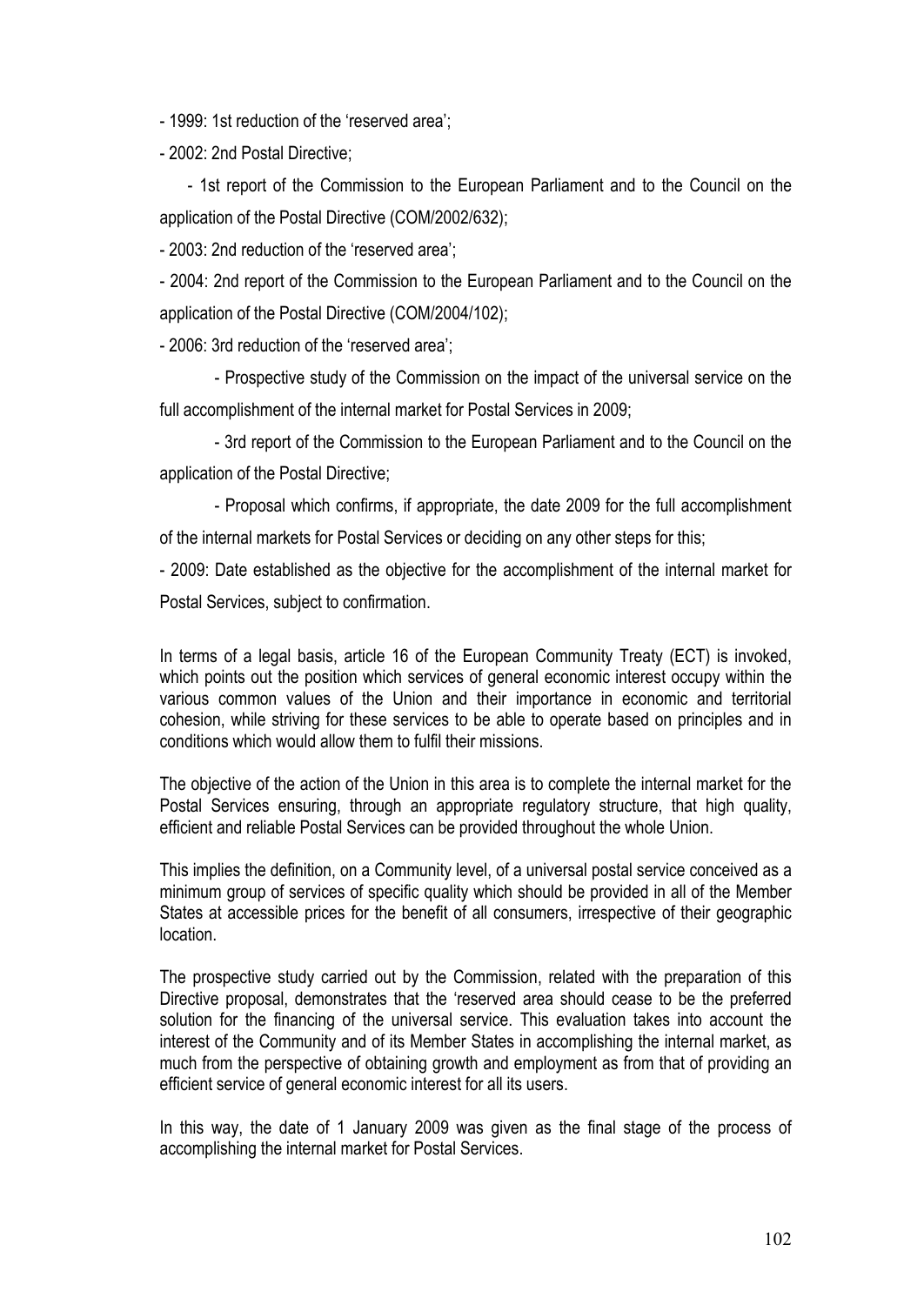## **3.2 Description and objective of the Proposal**

The Proposal of the Commission COM (2006/594), aims to reconcile a two-sided objective: the gradual and controlled opening of the postal market to competition with that of a sustainable guarantee of the provision of the universal postal service, set out by the Council in the Resolution of 7 February 1994 on the development of the community Postal Services. It is therefore intended to maintain the universal service, while at the same time improving quality and increasing the possibilities of choice for the consumers and companies of the European Union.

With the fundamental objective of ensuring the lasting provision of a universal postal service in similar conditions throughout the Community, this Directive requires the Member States to provide a high quality universal service, which includes a distribution and collection at least five days per week for all citizens of the EU.

Besides this, it further increases the protection of the consumer and accentuates the importance of the role of the national regulatory authorities. In fact the obligation to guarantee Postal Services at tolerable prices remains, together with the possibility for Member States of imposing a single tariff for certain types of delivery, such as private postal sendings. In the likelihood of it being necessary to cover a part of the net cost of the provision of the universal service, the Member States can choose from a range of options, including, for example, state aid, public contracts, compensation funds and cost sharing, it being up to them to decide which model is best adapted to their needs.

The possibility also remains of granting general authorisations for the provision of services which are included in the universal service or not.

It is also considered that the total opening of the market will contribute towards extending the postal markets in general; it will also contribute towards maintaining sustainable employment and quality for the providers of the universal service, as well as facilitating the creation of new jobs with other operators and in related economic activities. This Directive proposal does not prejudice the competence of the Member States from regulating the labour conditions in the sector of the Postal Services.

A transposition period is also contemplated in the Directive proposal, as well as a considerable period of time necessary for the introduction of effective competition which can be used for the benefit of the Member States in order to proceed with the modernisation and restructuring of the providers of the universal service as necessary.

In order to ensure that the liberalisation of the market continues to benefit all users, in particular the consumers and small and medium sized companies, the Member States should also monitor and supervise the evolution of the market, as well as taking the appropriate regulatory measures to ensure that accessibility to Postal Services continues to satisfy the needs of the users, specifically ensuring, whenever appropriate, a minimum number of services at the same point of access.

In accordance with the obligation established by article 7.3 of the Postal Directive, the European Commission presented a prospective study which evaluates the impact produced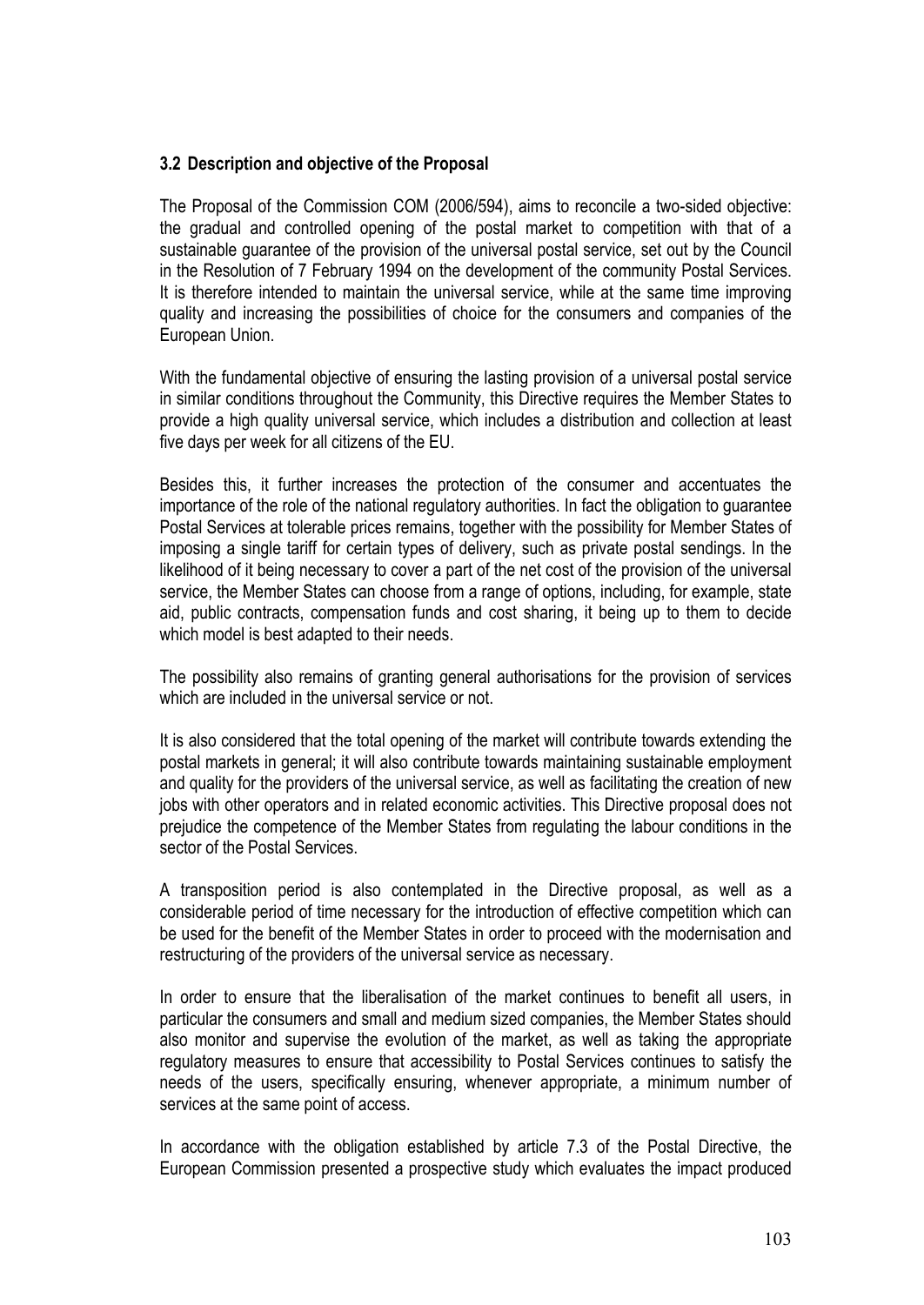on the universal service by the full accomplishment of the internal market for Postal Services in 2009, as well as, within the terms of article 23 of the Directive, the 3rd report on the application of the Postal Directive.

This proposal for the alteration of the Postal Directive was prepared based on the results of the public consultation launched by the European Commission on 10 November 2005 on the future of the Postal Services in the European Union, and based on the studies which the Commission was obliged to perform by the Postal Directive, specifically, a study on regulatory models, a study on the development of competition and a study on the impact on the universal service of the full accomplishment of the internal market for Postal Services.

This alteration to the Directive proposal constitutes the final stage in a long process of reform, during which large areas of the postal markets of the EU were already opened up to competition, with very positive results.

# **3.3 In relation to Portugal**

- The European Council held in Lisbon in March 2000, during the Portuguese Presidency of the Council of the European Union, presented two decisions relating to the Postal Services which were aimed at the adoption of a strategy for eliminating the obstacles to services, including the Postal Services, and the acceleration of the process of liberalisation in sectors such as the Postal Services, aimed at accomplishing an effective common internal market.

- The entities consulted for the preparation of this report/opinion, assumed the importance of the accomplishment of a common internal market of the Postal Services, provided that both the continuity of the provision of the universal service within the terms of the Directive proposal and its respective economic or financial viability were safeguarded.

- The CTT stated that upon accomplishing the proclaimed total liberalisation of the postal market, some measures of a legislative and regulatory nature should be established, safeguarding some essential aspects:

- The current dimension of the universal service: most of the services provided by the CTT are included in the area of the universal service. It is suggested that the group of services which comprise this universal service be re-evaluated, prior to the implementation of the Directive;

- System of prices/principle of the uniform tariff: this system should be geared towards cost, with differentiated tariffs being implemented according to distance, the concentration of traffic and/or the value added by the clients. In this way, the CTT believe that the concept of an individual delivery tariff contemplated in the Directive proposal under analysis should be subject to careful definition, as with the respective scope of application;

- Financing of the cost of the universal service: with the cessation of the reserved area, the cost of the obligations of the individual service should be financed through an alternative system, defined beforehand and which is feasible, ensuring economic and financial viability with the existence of a level playing field for all operators in the market;

- Licensing Regime: licensing should be clear and objective, safeguarding the protection of the users (confidentiality and inviolability, data protection, quality, etc), and also the development of non-discriminatory competition;

- Access to postal infrastructures and to services: this access should have a contractual basis, with rules of transparency and non-discrimination;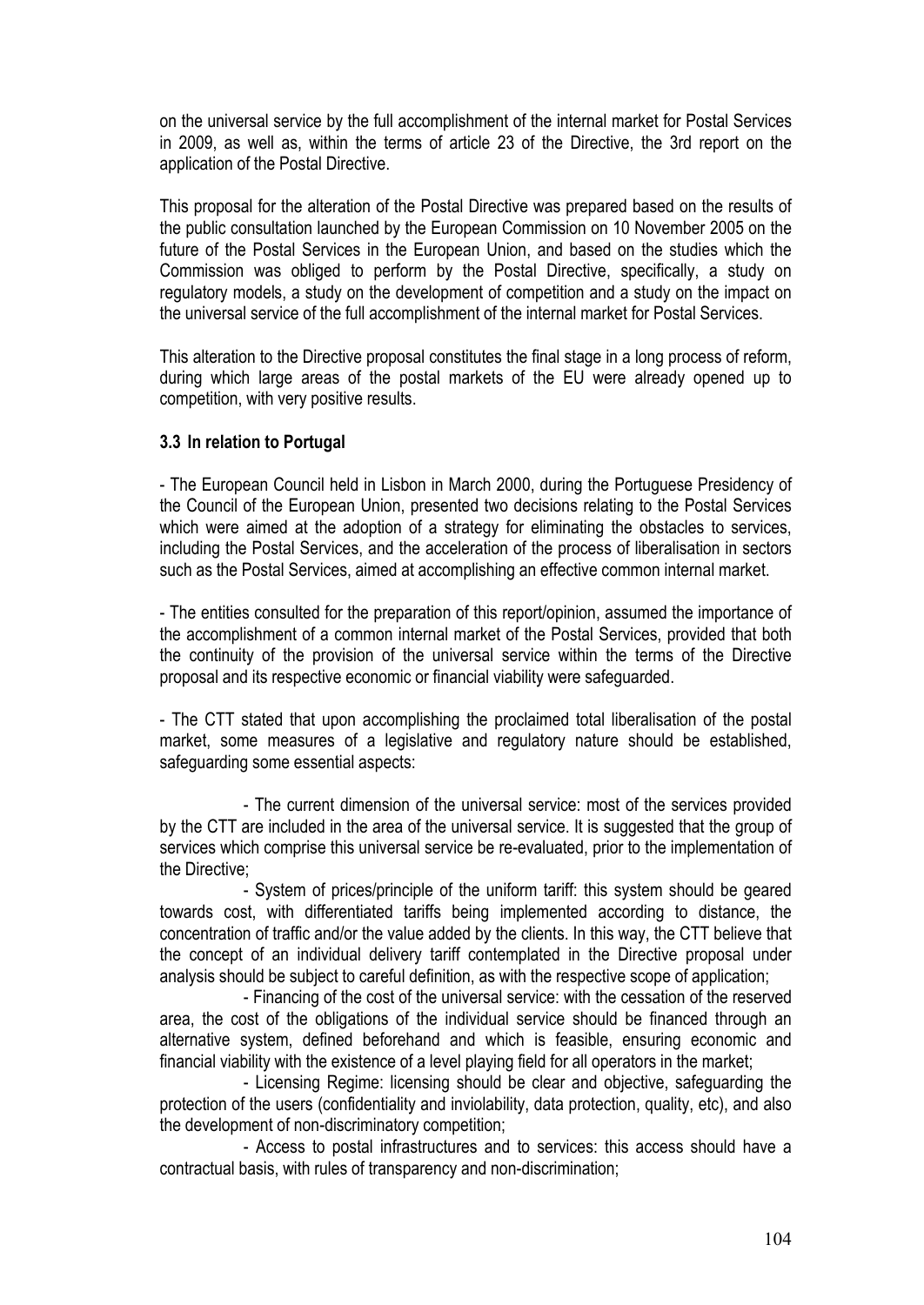- It should also be noted that this Directive proposal constitutes one of the topics considered to be a priority by the Portuguese Presidency of the Council of the European Union which will take place in the 2nd semester of 2007.

# **4. Analysis of the Proposal of the European Commission**

# **- Legal base**

The legal base of the proposal invoked is article 16 of the European Community Treaty (ECT), which points out the position which services of general economic interest occupy within the common values of the Union and their importance in economic and territorial cohesion, while striving for these services to be able to operate based on principles and in conditions which would allow them to fulfil their missions.

# **- Principle of subsidiarity**

Within the terms of the second paragraph of article 5 of the Treaty of the European Union,

*"In areas which do not fall within its exclusive competence, the Community shall take action, in accordance with the principle of subsidiarity, only if and in so far as the objectives of the proposed action cannot be sufficiently achieved by the Member States and can therefore, by reason of the scale or effects of the proposed action, be better achieved by the Community."*

The objective of this principle is to ensure that decisions are taken as closely as possible to the citizens, pondering if the action to be taken on a community scale is justified in view of the possibilities offered on a national, regional or local level. This is a principle according to which the Union should only act when its action is more effective than an action undertaken by the Member States, except when dealing with exclusive competences of the Union.

In the situation under consideration the objectives of the action proposed are specifically the accomplishment of a common internal market for Postal Services, safeguarding a common level of universal service and quality for all users and the establishment of harmonized principles for the regulation of the Postal Services which could not be satisfactorily achieved by the Member States, and which, due to the dimension and effects of the action to be taken, can therefore be more effectively made on a Community level.

In this way, it is considered that the objectives proclaimed in this Directive proposal, which aim to fully accomplish the internal market for the Postal Services of the EU, will be best achieved through community action.

It is therefore concluded that there appears to be no violation of the principle of subsidiarity in this proposal.

# - **Principle of proportionality**

This principle is included in the third paragraph of article 5 of the Treaty of the European Union,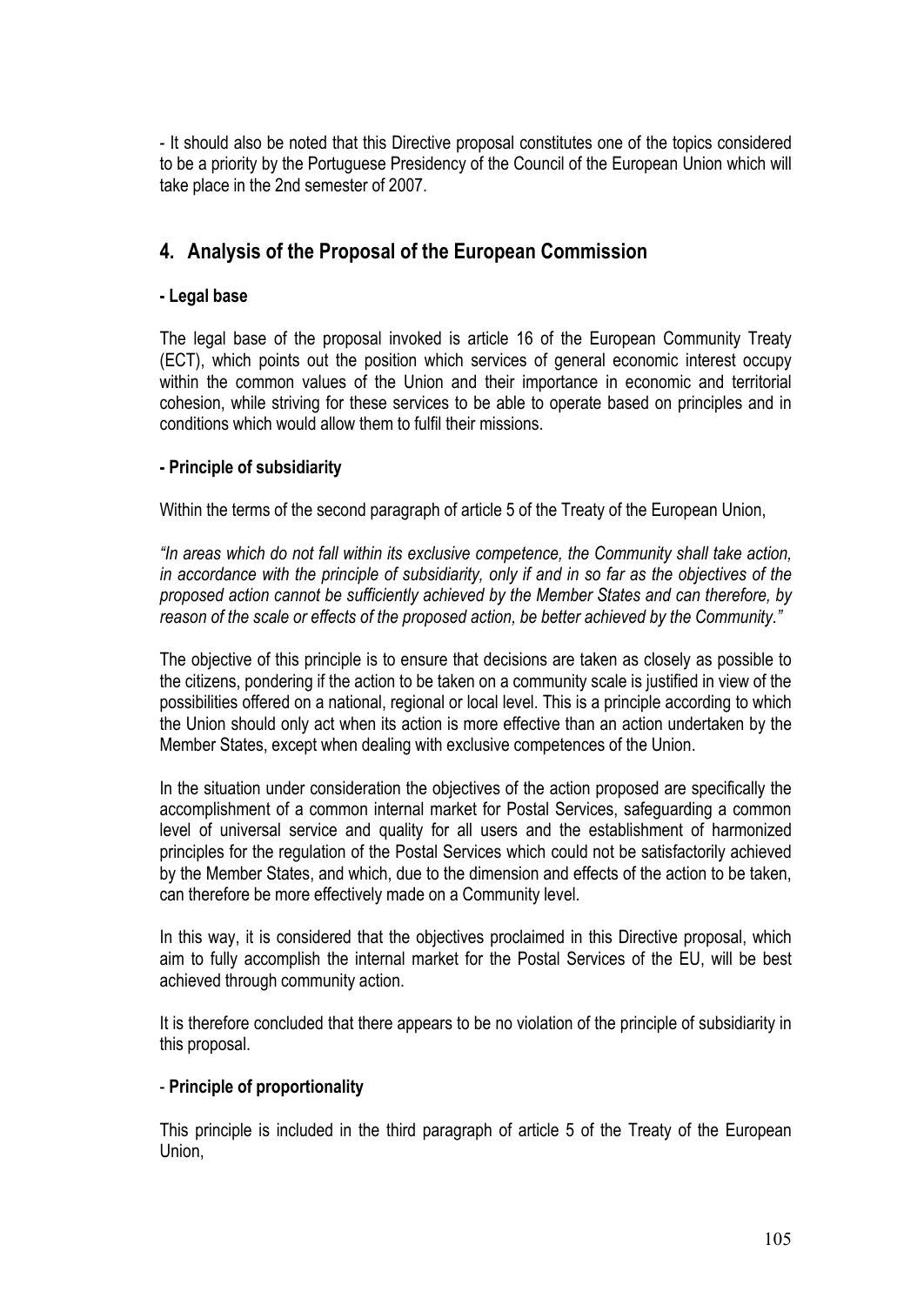"*The action of the Community should not go beyond what is necessary to achieve the objectives of this Treaty*"

As with the principle of subsidiarity, the principle of proportionality regulates the exercise of the competences exercised by the European Union. It aims to frame and contextualise the actions of community institutions. Pursuant to this rule, the action of the institutions should be limited to what is strictly necessary to achieve the objectives of the treaties, in other words, the intensity of the action should be related with the purpose pursued (prohibition of excess). This means that when the Union has various equally effective methods of intervention, it should choose that which allows the greater liberty to the Member States.

It is our opinion that the proposal under analysis is in accordance with the principle of proportionality, being limited to what is necessary to achieve its objective.

# **The MP Rapporteur of the European Affairs Commission**

**(Ana Maria Rocha)**

# **The MP Rapporteurs of COPTC**

*(Horácio Antunes) (Jorge Costa)*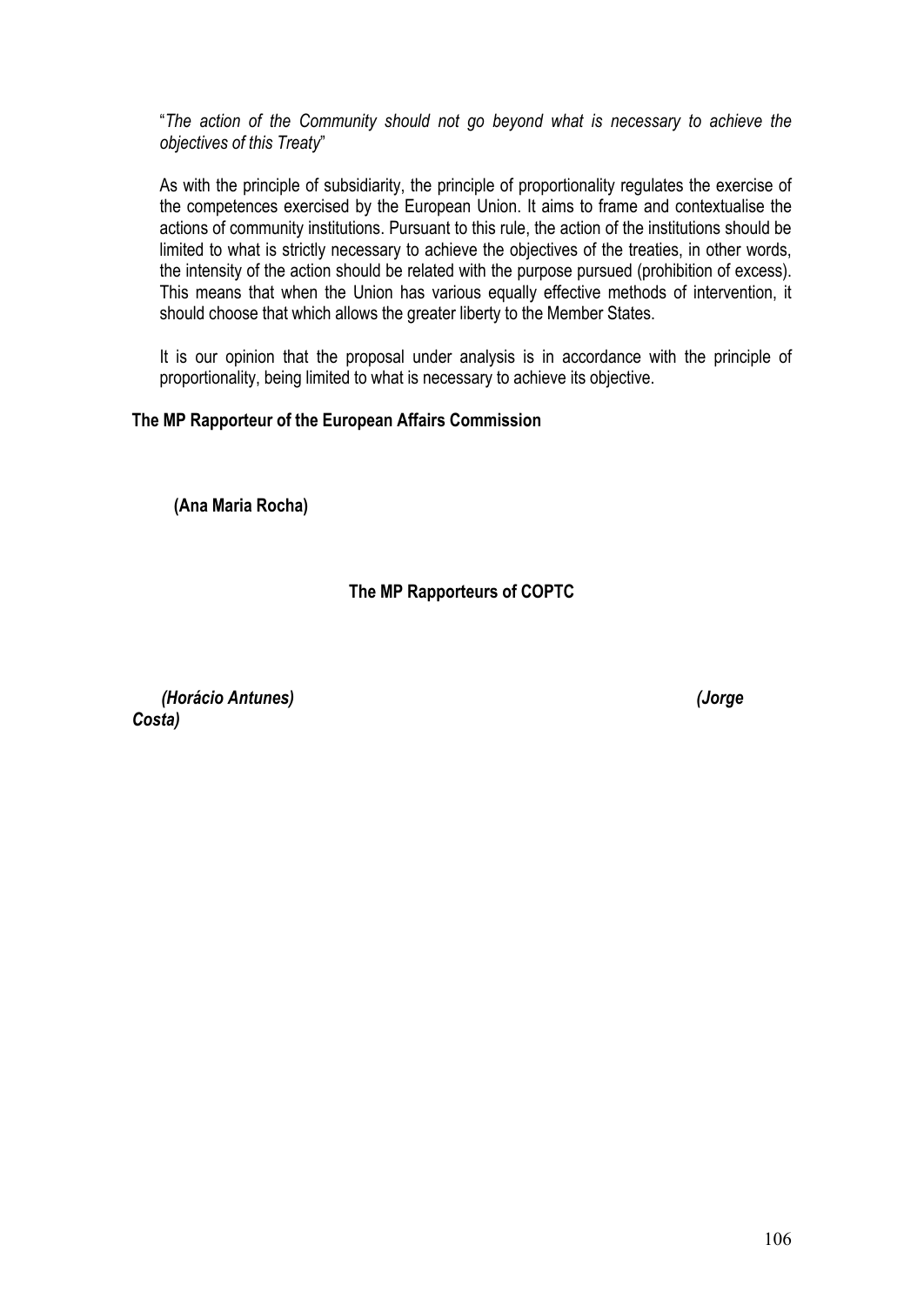# **II – CONCLUSIONS AND OPINION OF THE EUROPEAN AFFAIRS COMMISSION**

- 1. The procedure adopted by the Assembly of the Republic in the analysis of the observance of the principles of subsidiarity and of proportionality, related with this pilot project, is in accordance with the provisions set down in Law 43/2006 of 25 August, relating to the monitoring, assessment and pronouncement by the Portuguese Parliament within the scope of the process of constructing the European Union.
- 2. Article 16 of the European Community Treaty (ECT), points out the position which services of general economic interest occupy within the various common values of the Union and their importance in economic and territorial cohesion, while striving for these services to be able to operate based on principles and in conditions which would allow them to fulfil their missions.
- 3. The purpose aimed at by the proposal will be best pursued by the community instances, in view of the insufficient unilateral action of the Member States to attain an identical objective. From this we conclude that there does not appear to be any violation of the principle of subsidiarity.
- 4. Similarly, it appears to us that the proposal respects the principle of proportionality as it does not go beyond what is necessary to achieve its objective.
- 5. Attached, and forming part of this report/opinion, is the reply to a standard questionnaire prepared and sent by the Secretariat of COSAC to the National Parliaments.

## **OPINION**

In view of the considerations stated and the conclusions of the above report, the European Affairs Commission is of the opinion that there is no violation of the principle of subsidiarity in the proposal under analysis and in as much as the objective to be achieved will be more effectively achieved through community action.

Furthermore, this Commission considers that the proposal analysed also respects the principle of proportionality as both its content and the legislative instrument to be used are limited to what is necessary to achieve the proposed objectives.

Palácio de S. Bento, 4 December 2006

## **MP Rapporteur of the European Affairs Commission The President of the European Affairs Commission**

# *(Ana Maria Rocha) (Vitalino Canas)*

Annexes:

I. Answers to the questionnaire prepared by the Secretariat of COSAC on the pilot project.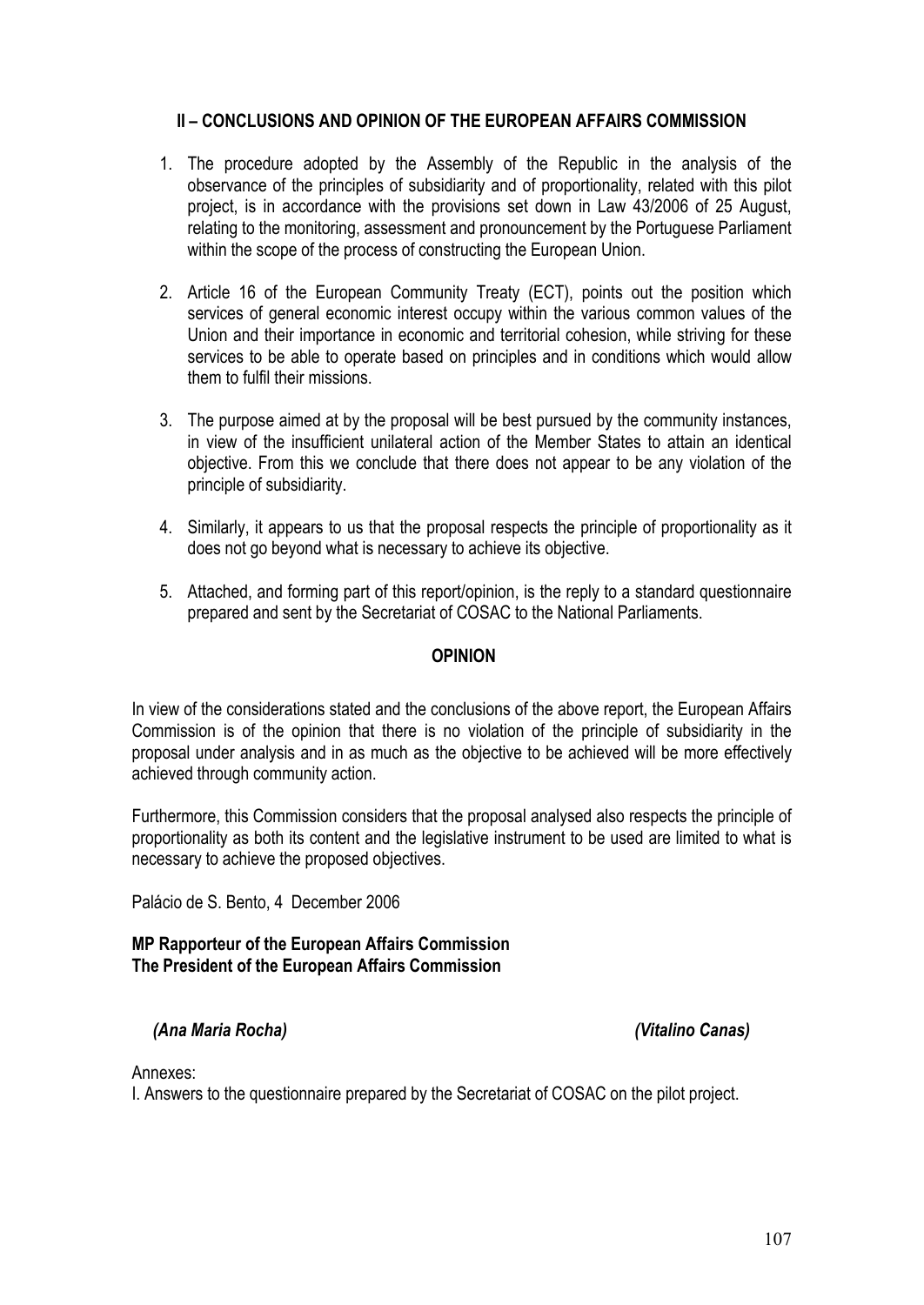**Questions to be answered in relation to the Pilot Project on the observance of the principles of subsidiarity and proportionality on the proposal of the European Commission of the full accomplishment of the Internal Market for Postal Services (2006/MARKT/006)**

Procedures:

# *1. Which Commissions were involved in the assessment and what was the role of each of them?*

The Commissions involved were the European Affairs Commission, which coordinates the process, and the Commission of Public Works, Transport and Communications (COPTC), which worked together in order to prepare the opinion on the matter in question.

# *2. Was there the participation of the Plenary?*

Within the terms of Law 43/2006, of 25 August, on the *Monitoring, assessment and pronouncement by the Assembly of the Republic on the scope of the process of construction of the European Union*, the participation of the Plenary in the monitoring of the European legislative proposals is possible in three situations:

- in the case of the pronouncement of the Assembly of the Republic on matters of its reserved legislative competence (article 2);

- when it is a case of an opinion on conformity with the principle of subsidiarity (Article 3);

- and in the context of the assessment of proposals of community acts of a regulatory nature (article 7).

With regard to articles 2 and 3, which apply to this case, the Law defines that, in the case of a fundamented urgency, the founded opinion of the European Affairs Commission is sufficient. Thus, and given the urgency of the deadline for replying to the questionnaire of the Pilot project, this was the procedure adopted.

# *3. Did other Administrative Services of the Parliament participate in the process?*

No.

# *4. Can you describe the procedure used in the analysis with regard to the Commissions and other Services, as well as the chronology of their participation?*

2 November – the European Affairs Commission analysed and debated the issues related with the Pilot Project on the Proposal to alter the Postal Services Directive of 18 October. In this meeting, the European Affairs Commission decided on the methodology to adopt and appointed the MP Ana Maria Rocha (PS) as Rapporteur of this Commission;

2 November – the European Affairs Commission sent an official letter to COPTC, the Specialised Parliamentary Commission on this matter, for due articulation with regard to the preparation of the Opinion;

7 November –COPTC analysed the question and appointed the MPs Horácio Antunes (PS) and Jorge Costa (PSD) as rapporteurs for the monitoring of this matter;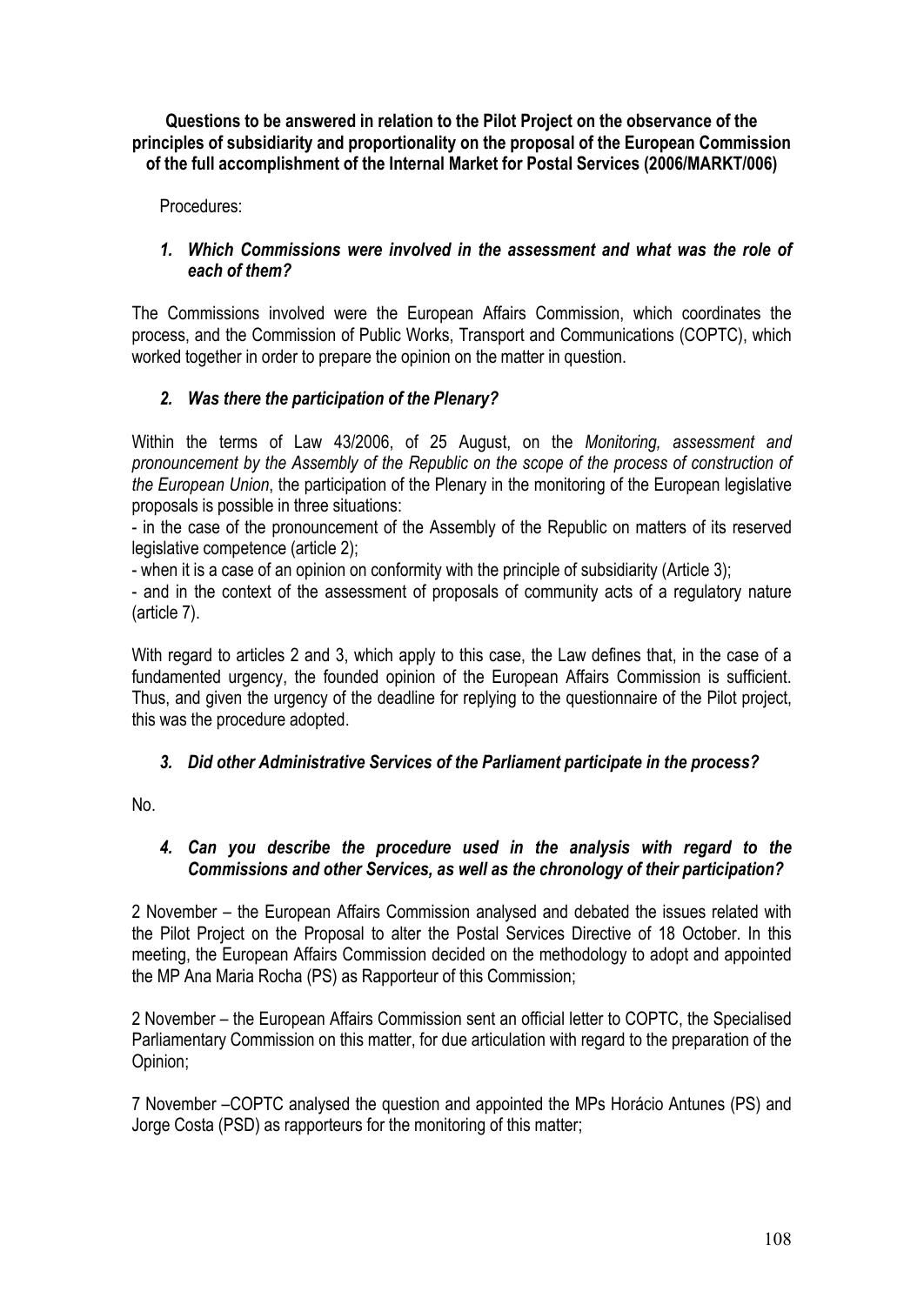21 November - the MP Rapporteur made informal contact with the Chairman of the Board of Directors of the CTT (Portuguese Postal Services) for this organism to pronounce on the matter in question. The requested information was received on 22 November (attached).

24 November – work meeting with the MP Rapporteur of the European Affairs Commission.

28 November – the MP Rapporteur made informal contact with the Secretary of State of Public Works and Communications to obtain additional information on the matter in question.

On 28 and 29 November, the MP Rapporteurs of both Commissions met.

5 December – The Report/Opinion was subject to the assessment of the Parliamentary Groups.

## *5. Did the Government provide any information in the control mechanism framework?*

The MP Rapporteur, Ana Maria Rocha (PS) contacted the Office of the Deputy Secretary of State of Public Works and Communications, the competent member of the Government in these matters, in order to request additional information on the matter. The Government provided information relating to the future calendarisation of the discussions on this matter under the German Presidency of the Council of the European Union. The Assembly of the Republic was also informed that ANACOM (the regulatory body of the sector in Portugal) was preparing a detailed technical analysis of the issue, in order to contribute towards the preparation of the national position on the matter, for the purpose of which it asked for contributions from the concessionaire of the universal service (CTT), from the entities qualified to exercise postal activity, from the representative associations of the sector and from consumer associations.

# *6. Did the Government consult the regional parliaments which have legislative powers?*

No. Within the terms of article 229.2 of the Constitution of the Portuguese Republic, *The organs with supreme authority shall always obtain the opinion of the organs of regional government on those matters within their powers that affect the autonomous regions.* 

This requirement does not apply to the matter in question, and so it was not necessary to consult the Legislative Assemblies of the Autonomous Regions.

## *7. Were there other participants in the process?*

Yes, the CTT (Portuguese Postal Service).

## *8. In the case of a bi-cameral system, was the analysis carried out with the coordination of both chambers?*

Not applicable.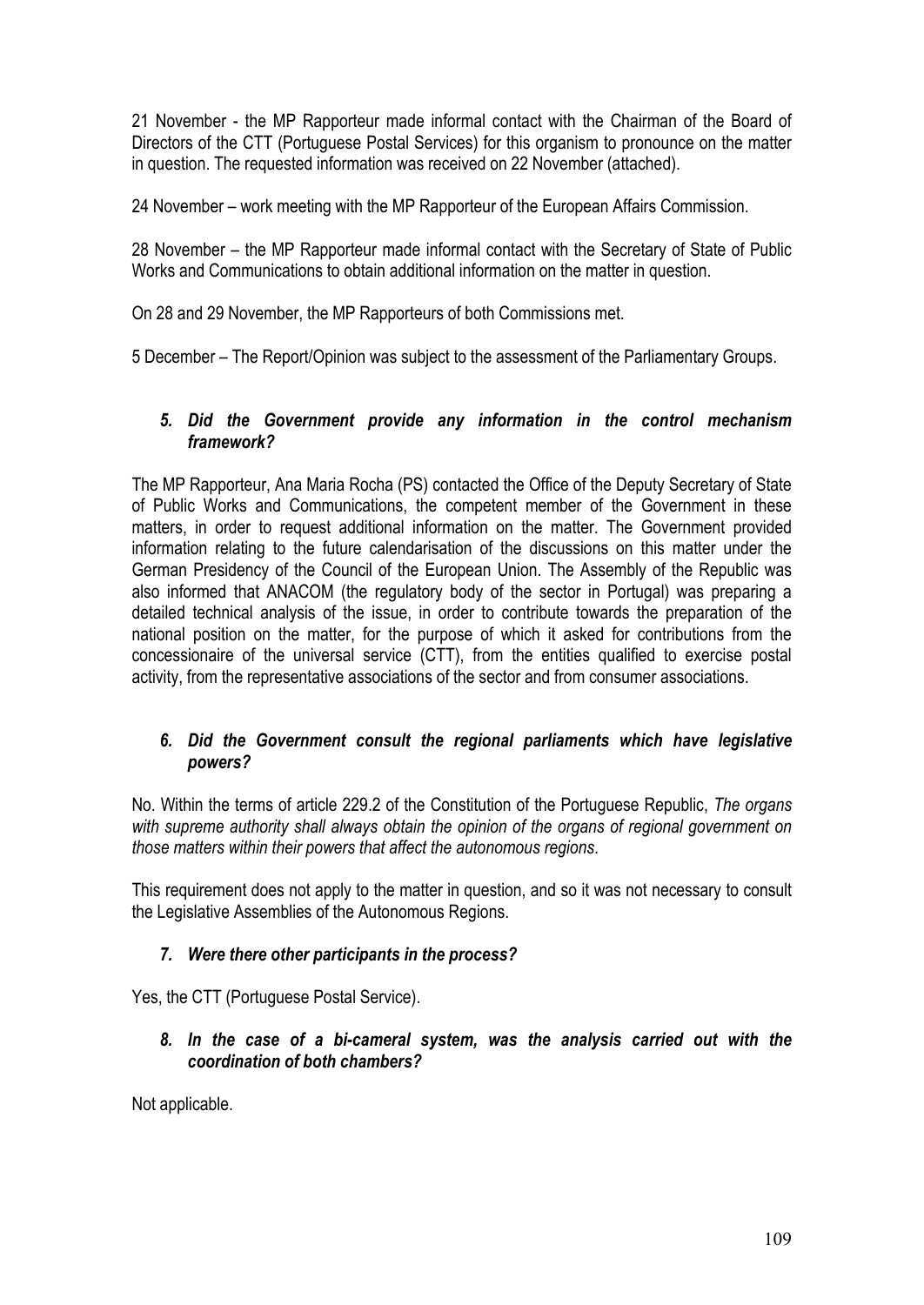## *9. Was the procedure used for this pilot project in accordance with the procedure which the Parliament in question expects to use after the Constitutional Treaty comes into force?*

The procedure adopted is that set out in Law 43/2006, of 25 August on the monitoring, assessment and pronouncement of the Assembly of the Republic within the scope of the process of the construction of Europe (which is attached to this report).

In any case, this Commission believes that it does not appear appropriate at this stage to frame the question in this way, in as much as the procedure to adopt within the framework of a future Constitutional Treaty still requires confirmation.

Observations:

# *10. Does Parliament consider that the principle of subsidiarity was violated?*

The intended goal of the proposal will be better pursued by the community instances, in as much as this aims to fulfil the objectives of completing the accomplishment of the internal market for Postal Services through the creation of an appropriate regulatory structure on a Community level, pursuant to Directives 97/67/CE and 2002/39/CE. This being the case it does not appear that there has been any violation of the principle of subsidiarity.

# *11. Does Parliament consider that the principle of proportionality was violated?*

The proposal analysed also respects the principle of proportionality, as both its content and the legislative instrument to be used (Directive), are limited to the proposed objective, leaving the competence as to the form and means to achieved the intended objectives to the national instances. This being the case it does not appear that there has been any violation of the principle of proportionality.

## *12. Was the opinion which Parliament issued on the non-conformity fundamented?*

Not applicable.

## *13. Does Parliament consider the explanatory note of the Commission on subsidiarity to be satisfactory?*

Yes, although it considers that it would be useful for the analysis of the observance of subsidiarity if the explanatory note could go into the existing legal bases for the adoption of this Directive in greater detail.

## *14. Does Parliament consider the explanatory note of the Commission on proportionality to be satisfactory?*

Yes.

## *15. Were any specific difficulties encountered during the analysis?*

No.

*16. Other comments?*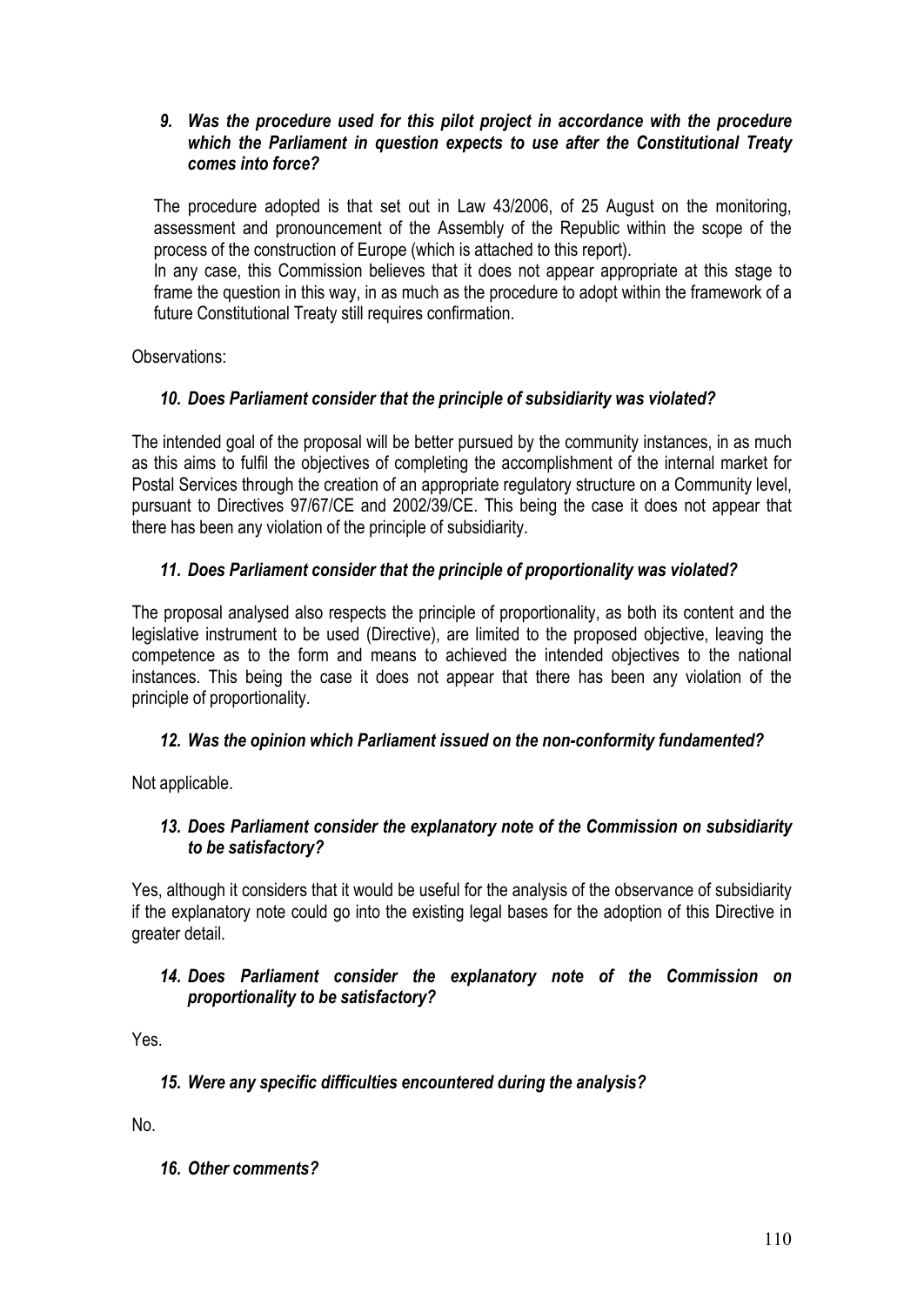It should be noted that the Postal Directive establishes a Committee to assist the Commission in the exercise of its competences of execution, in relation to the procedure of 'Comitology'. Taking into account the attention which has been given to the involvement of the National Parliaments in the monitoring of this matter, specifically in COSAC's 6th Biannual Report and in view of the recent Decision 2006/512/CE, it is considered that also in this case the subsequent monitoring to be performed by the National Parliaments in this area should be analysed.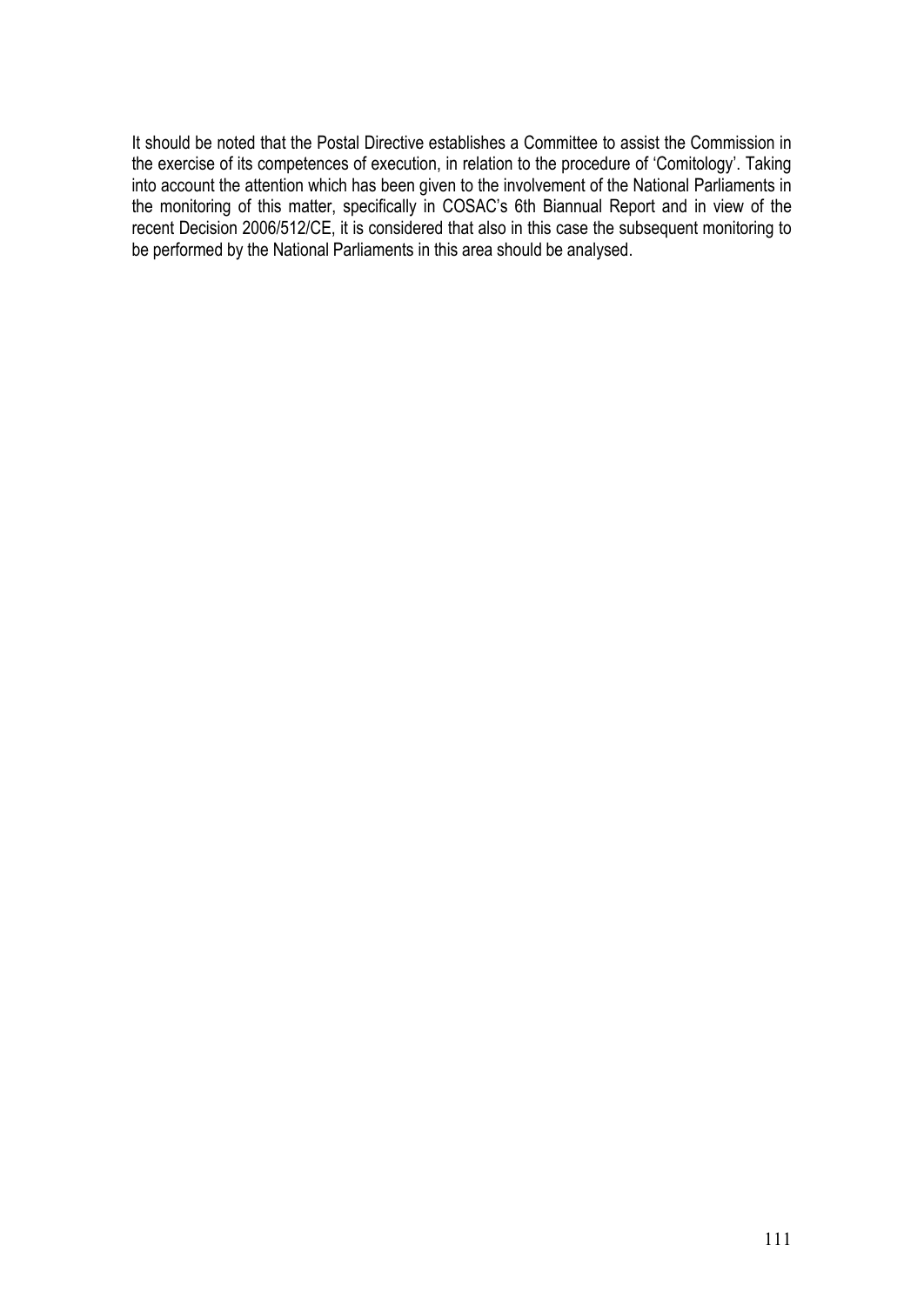# **Slovenia**

## **Report from national parliaments on experience of the subsidiarity and proportionality check:**

The Presidency has asked for the following points to be covered in the reports from national parliaments:

### *Procedures:*

1. Which committees were involved in examining the Commission proposal for a Directive of the European parliament and the Council amending Directive 97/67/EC, concerning the full accomplishment of the internal market of Community postal service and what role did each committee play?

**Both the National Council and the National Assembly of the Republic of Slovenia were involved in examining the Commission proposal for a Postal Directive. In the National Council, the proposal was discussed by its Commission for International Relations and EU Affairs that sent its opinion to the National Assembly. In the National Assembly, the proposal was first discussed by the working body responsible - the Committee on Economics - that sent its opinion to the competent Committee on EU Affairs. The Committee on EU Affairs discussed the proposal and the assessment of subsidiarity and proportionality, and took account of the opinions of the Government, the National Council, and the working body responsible.**

2. Was your plenary involved?

**No. In this case, according to the Act on the Cooperation between the National Assembly and the Government in EU Affairs, the decision of the Committee on EU Affairs was equal to a decision of the National Assembly.**

3. Were any other administrative services of your parliament involved in the process?

#### **All technical departments that are normally in charge of the preparation and conduct of meetings of working bodies were involved in the process.**

4. Could you describe the procedure used for the examination from start to finish with regard to the committees involved and other actors and the chronology of their involvement?

**The proposal was received in the National Assembly on 18 October 2006 after its publication by the European Commission. The Committee on EU Affairs decided to examine the proposal in terms of its compliance with the principles of subsidiarity and proportionality and the Government was requested to send an assessment of the compliance of the proposal with such principles. On 21 November 2006 the Government sent its assessment of the compliance of the proposal with the principles of subsidiarity and proportionality. First, the assessment and the proposal were discussed by the National Council's Commission for International Relations and EU Affairs that sent its opinion to the competent Committee on EU Affairs. The working body responsible - the Committee on Economics - discussed the proposal on 6 December 2006. The meeting was also attended by the expert services of the competent Committee on EU Affairs. The competent Committee on EU Affairs discussed the proposal in terms of its compliance with the principles of subsidiarity and**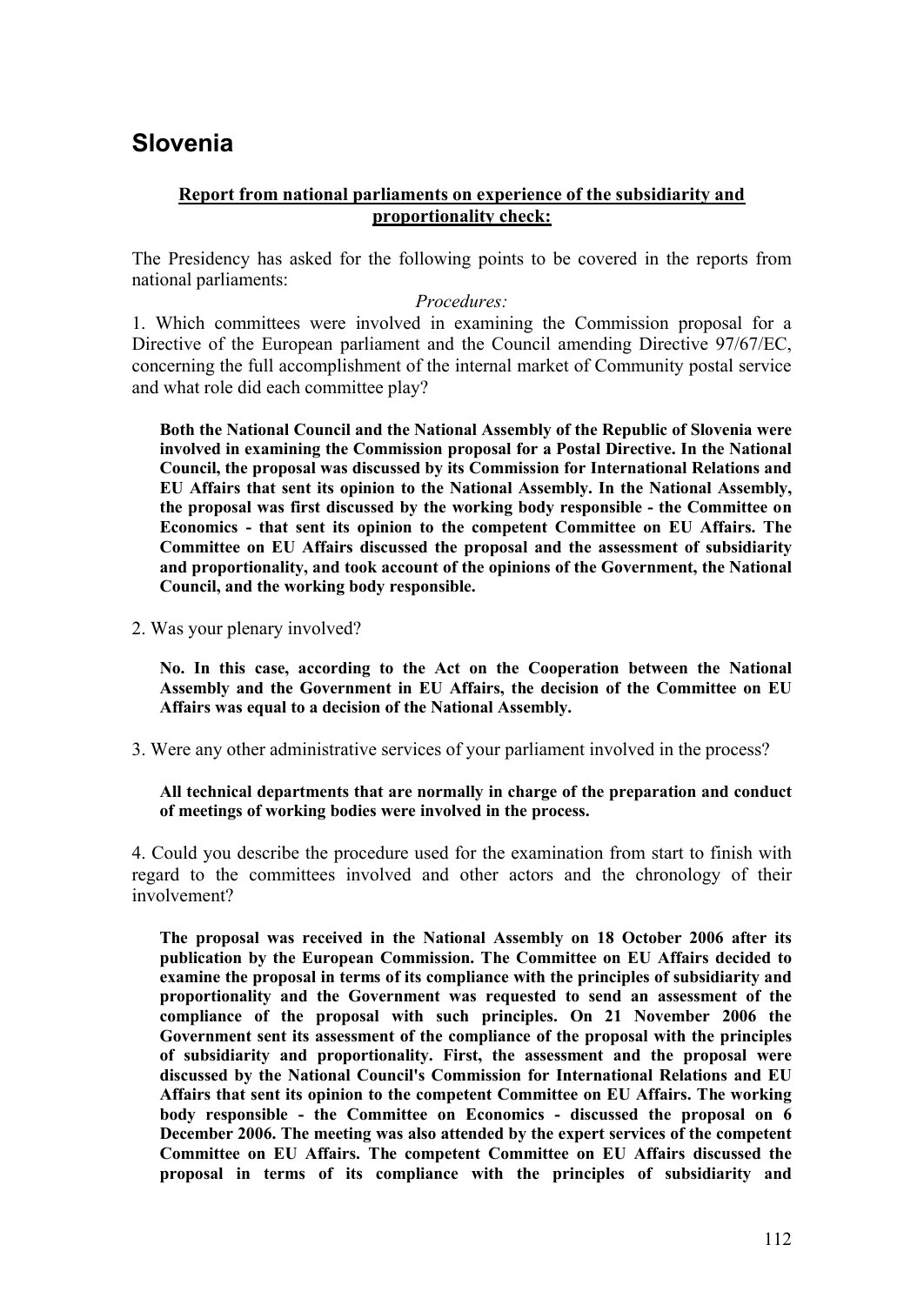**proportionality on 12 December 2006. The Committee took note and account of the opinion of the National Council and of the opinion of the working body responsible, i.e. the Committee on Economics.** 

5. Did your government provide any information as part of the scrutiny process?

**Yes. See the reply under Question 4.**

6. Did your national parliament consult regional parliaments with legislative powers?

### **No, as there are no regional parliaments in Slovenia.**

7. Were any other external actors involved in the examination?

**No.**

8. In case of a bicameral system, did you coordinate your examination with the other parliamentary chamber?

### **Yes. See the reply under Question 4.**

9. Was the procedure used for this project in accordance with the procedure your parliament plans to use following the Constitutional Treaty´s entering into force?

**Not really - we also found out that following this procedure, amendments to the Rules of Procedure of the National Assembly and maybe also to the Act on Cooperation between the Government and the National Assembly in EU Affairs would be necessary.**

## *Findings:*

10. Did you find any breach on the subsidiarity principle?

**No. All the players - the Government, the National Council, and the National Assembly i.e. the working body responsible and the competent Committee on EU Affairs - established compliance of the proposal with the principle of subsidiarity.** 

11. Did you find any breach on the proportionality principle?

#### **No. The opinions of the key players involved were uniform.**

12. Did you adopt a reasoned opinion for non-compliance? (If yes please enclose a copy with your report to the COSAC secretariat)

**No.**

13. Did you find the Commission's justification with regard to the subsidiarity principle satisfactory?

**Yes.**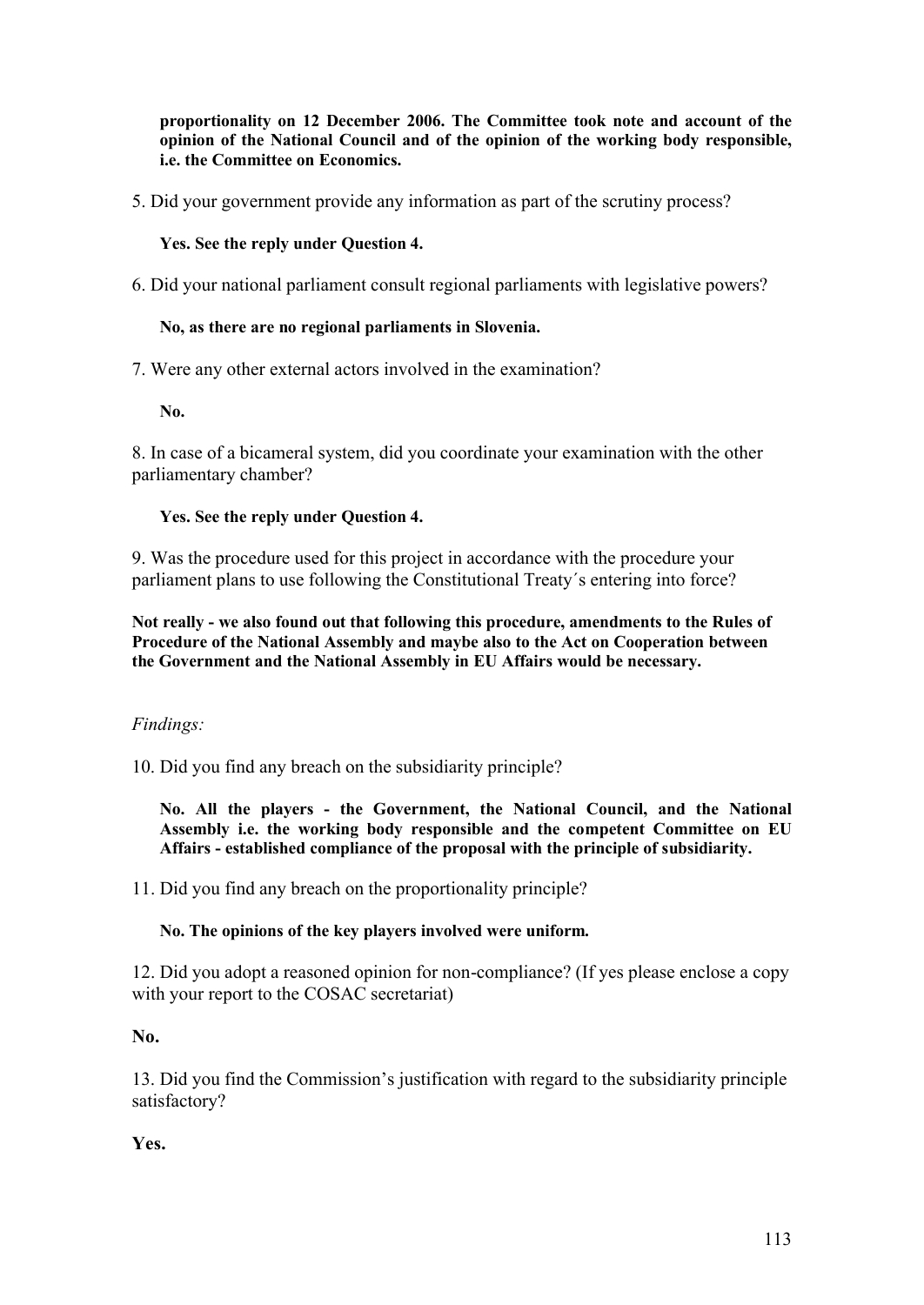14. Did you find the Commission's justification with regard to the proportionality principle satisfactory?

**Yes.**

15. Did you encounter any specific difficulties during the examination?

**We encountered no specific difficulties. See the reply under Question 9.**

16. Any other comments?

**No other comments.**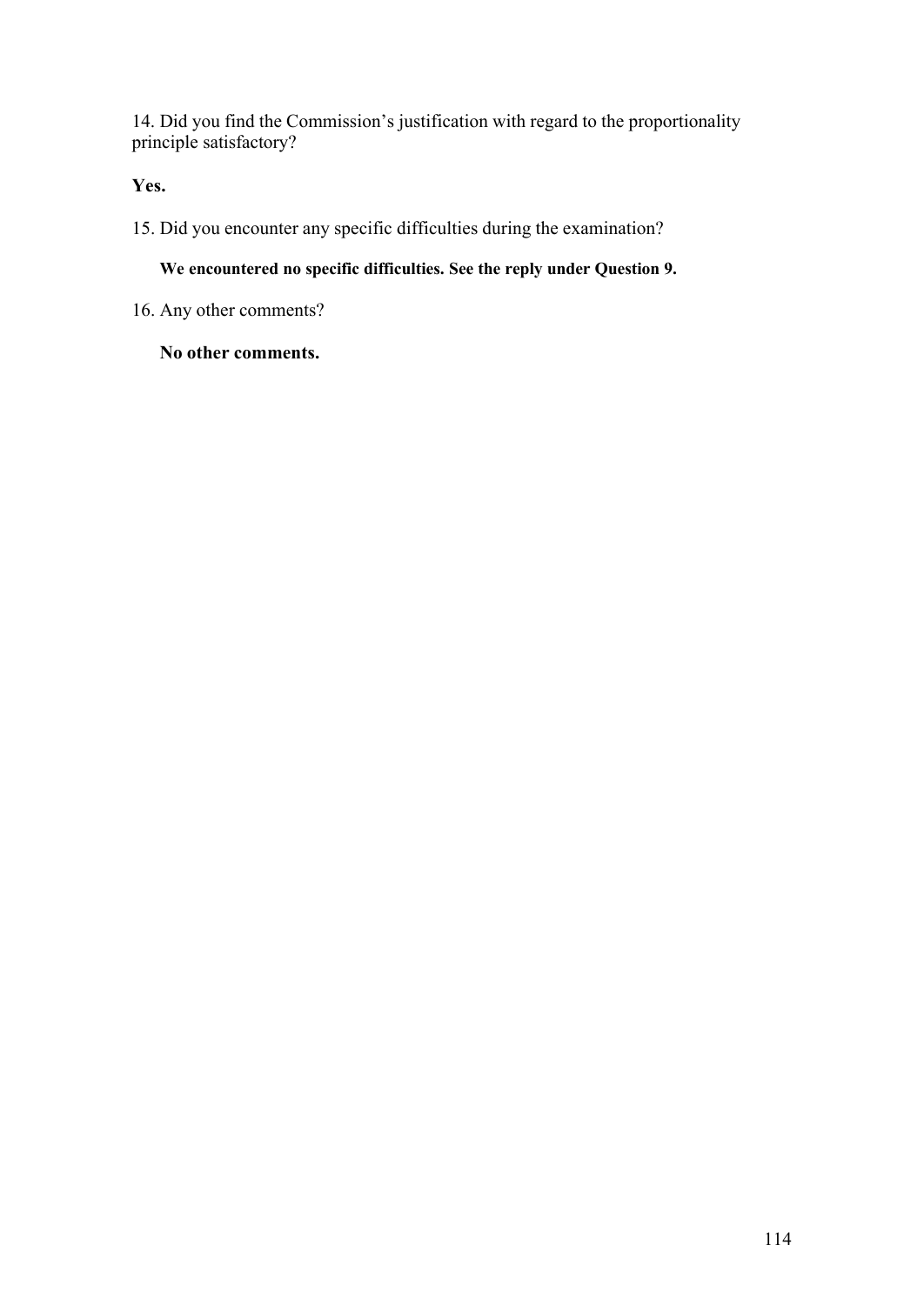# **Sweden**

*The Committee on Transport and Communications in the Swedish Parliament has considered the Directive on Postal Services. The following text was approved 7 December.* 

### **Subsidiarity control of the new Directive on Postal Services**

The Committee is currently considering COM (2006) 594 final – Proposal for a directive of the European Parliament and of the Council amending Directive 97/67/EC concerning the full accomplishment of the internal market of Community postal services. The proposal involves an adaptation of the current postal services directive to the extent that is necessary for a liberalised postal services market. The Commission notes in its proposal for amendments that all the interim targets of the postal services directive have been met and that developments so far have shown no reason to extend the time limit set in the proposal for an amended postal services directive. The conclusion is that it is possible to maintain high-quality, universal postal services and also introduce an internal market for postal services as from 1 January 2009.

In connection with the Committee's consideration of the matter, comments have been obtained from the Ministry of Industry, Employment and Communications and the Swedish Post and Telecom Agency. A background brief has also been presented by the Swedish Government Offices (2006/07:FPM18).

The Committee notes that the new postal services directive has been implemented in Sweden through the amendments to the Postal Services Act (1993:1684) which came into force on 1 July 1998. A gradual liberalisation has not been relevant in Sweden since the monopoly on the Swedish postal services market was already abolished in 1993. Regulations corresponding to those currently proposed, concerning access to the postal infrastructure, were incorporated into the Postal Services Act in 1999.

The Committee considers the proposal for the new Directive on Postal Services to be compatible with the principle of subsidiarity.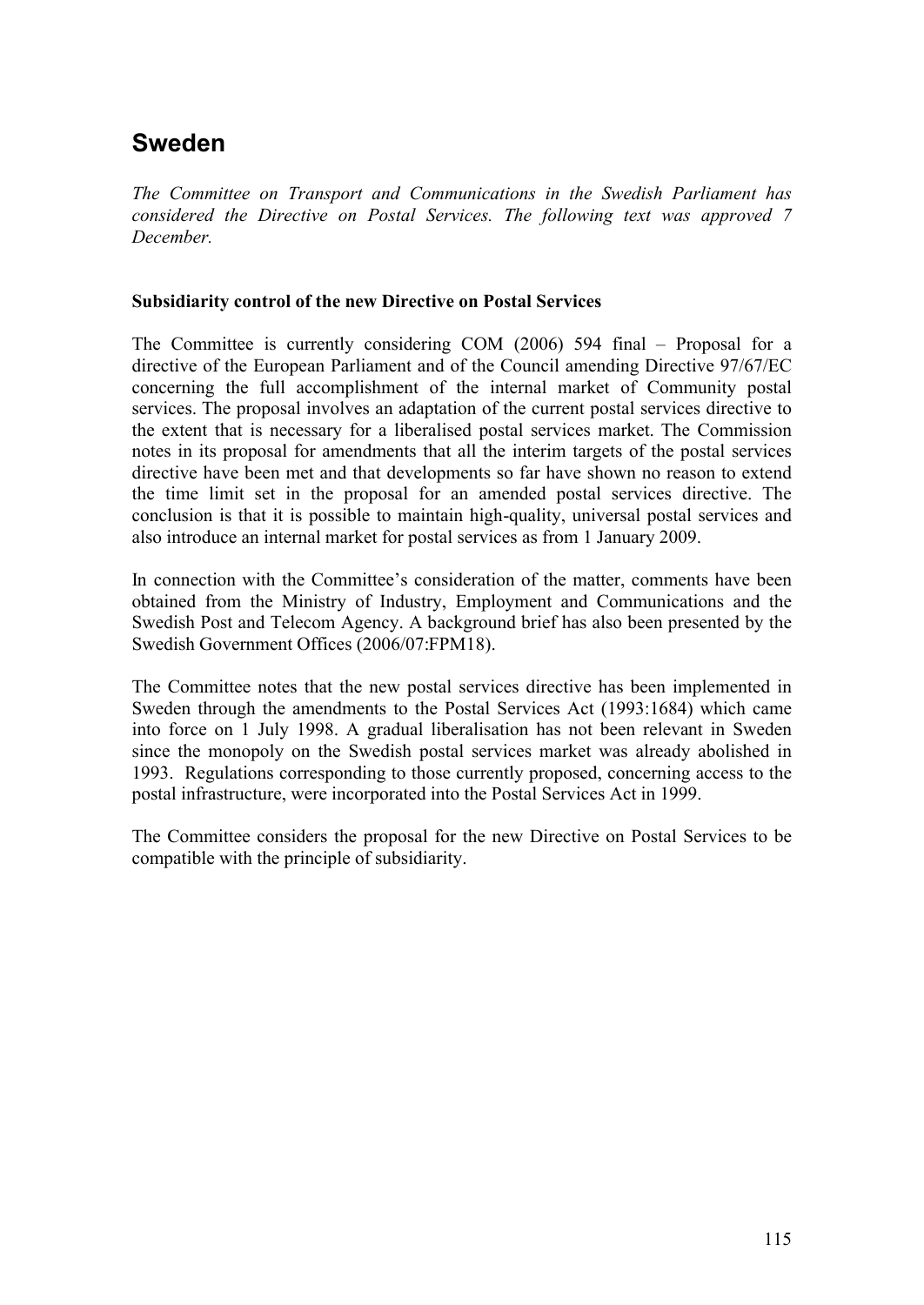# **Report on Subsidiarity and Proportionality Check – Postal Services**

### *Procedures*

- 1. The Committee on Transport and Communications examined the proposal.
- 2. The plenary was not involved.
- 3. Yes, the Secretariat of the Chamber/EU-coordination and the IPEXcorrespondent were also involved.
- 4. The procedure:
	- I. The proposal in Swedish was received and recorded by *the Secretariat of the Chamber* 31 October 2006 (in English 20 Oct) and distributed to the committee responsible for postal services – the Committee on Transport and Communications.
	- II. *The Committee on Transport and Communications* scrutinised the proposal. Info about the scrutiny was submitted to IPEX by the Committee Secretariat. The secretariat also used IPEX to obtain information on the scrutiny in other parliaments.
	- III. To get more information the committee invited representatives [political level?] from the Ministry of Industry, Employment and Communications as well as the Swedish Post and Telecom Agency to a committee meeting (closed meeting).
	- IV. The Committee found that the proposal did comply with the subsidiarity principle.
	- V. The scrutiny was finished 7 December. The findings were noted in the records from the Committee meeting, submitted to the Secretariat of the Chamber and published on IPEX.
- 5. Yes. An explanatory memorandum and orally (see above)
- 6. (not applicable)
- 7. Information was obtained also from the Swedish Post and Telecom Agency.
- 8. (not applicable)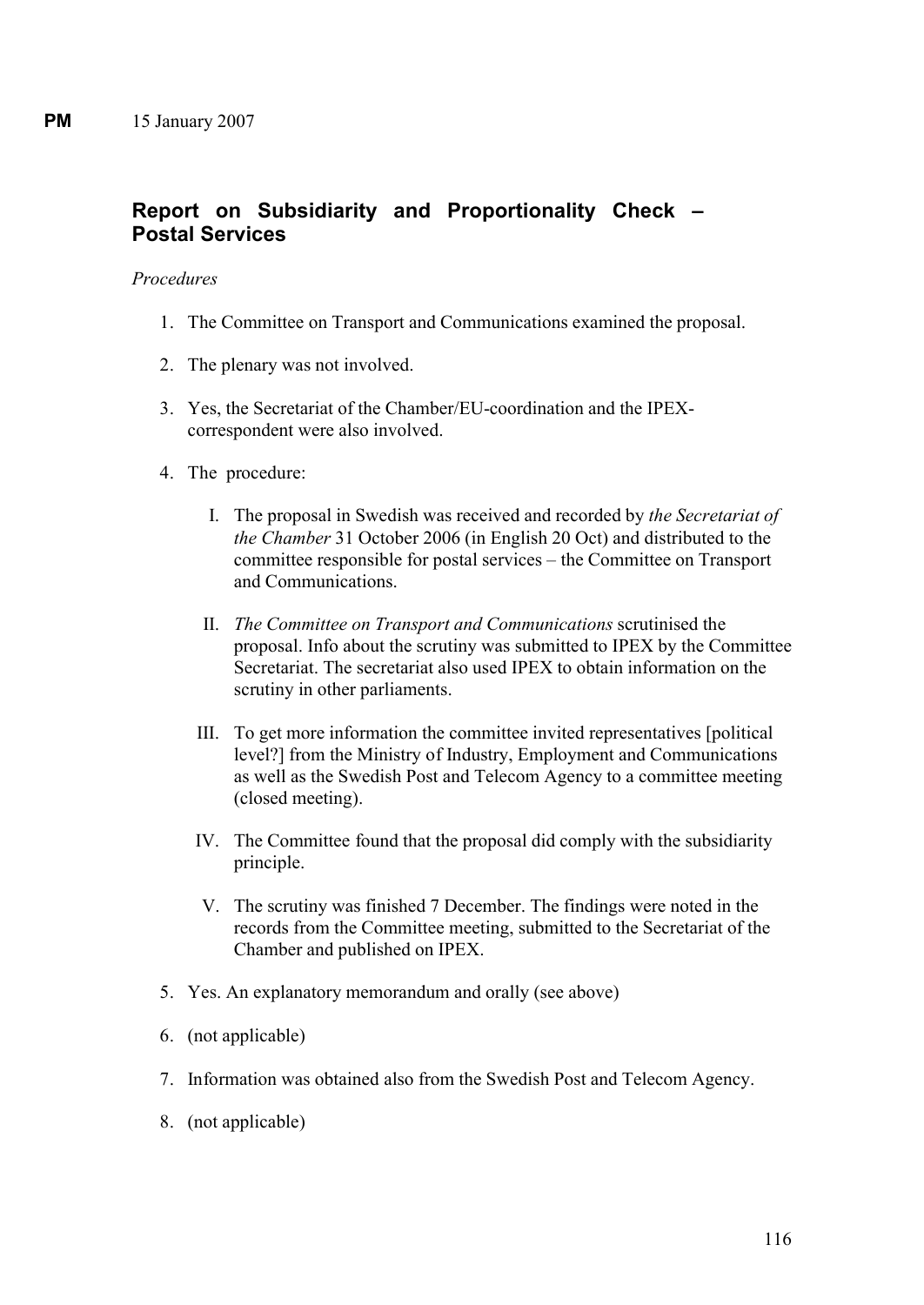9. No. New rules have been proposed for subsidiarity control but they depend on the Constitutional Treaty and will not come into force unless the new treaty does.

## *Findings*

- 10. No breach on the subsidiarity principle was found.
- 11. Proportionality was not examined.
- 12. No. However, a text on the scrutiny was approved by the Committee (enclosed).
- 13. Yes.
- 14. (Not relevant since proportionality was not examined)
- 15. No (apart from language problems when looking for info on IPEX, but that was solved through personal contacts with official responsible in the relevant parliament)
- 16. Very useful with references on IPEX to officials involved in the scrutiny of a particular dossier in different parliaments.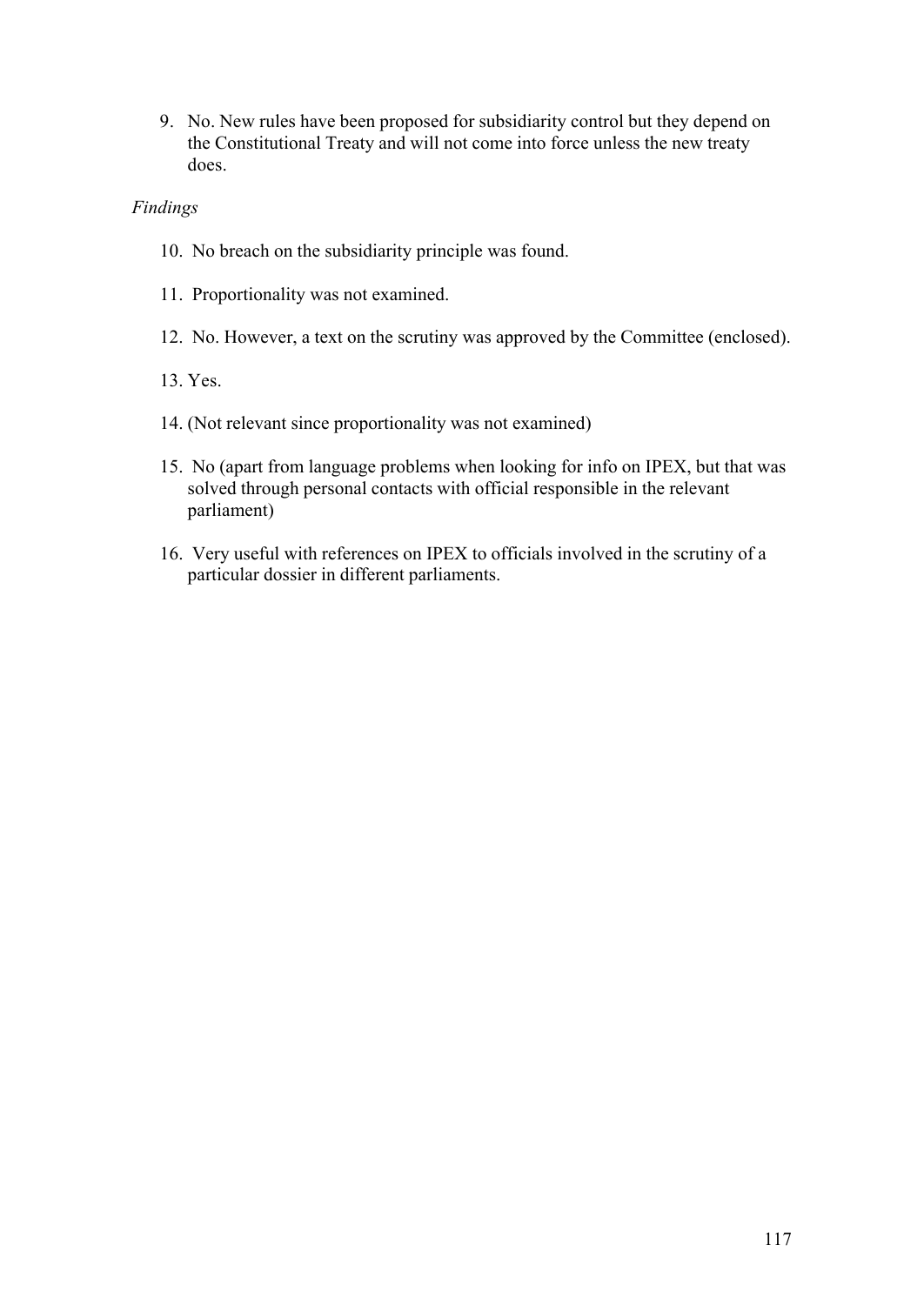# **UK: House of Commons**

# **Subsidiarity and Proportionality Check on the Commission proposal for the full accomplishment of an Internal Market on Postal Services.**

The Finnish Presidency has asked for the following points to be covered in the reports from national parliaments:

## *Procedures:*

30. Which committees were involved in examining the Commission proposal for a Regulation on the applicable law and jurisdiction in divorce matters and what role did each committee play?

In line with the standard procedures of the House of Commons for scrutinising EU legislation, the proposal was considered by the European Scrutiny Committee which decided to clear the document from scrutiny with a report to the House.

31. Was your plenary involved?

No.

32. Were any other administrative services of your parliament involved in the process?

#### No.

33. Could you describe the procedure used for the examination from start to finish with regard to the committees involved and other actors and the chronology of their involvement?

The proposals 14368/06 and 14357/06 were deposited in the UK Parliament by the Government on 31 October 2006. 14371/06 was deposited on 10 November 2006. The UK Government submitted Explanatory Memoranda (EM) to Parliament on the proposals on 8 November and 20 November.

The proposals and the EMs were considered by the European Scrutiny Committee on 22 November and a report paragraph on the proposals was agreed by the Committee.

34. Did your government provide any information as part of the scrutiny process?

Yes. They submitted two Explanatory Memoranda.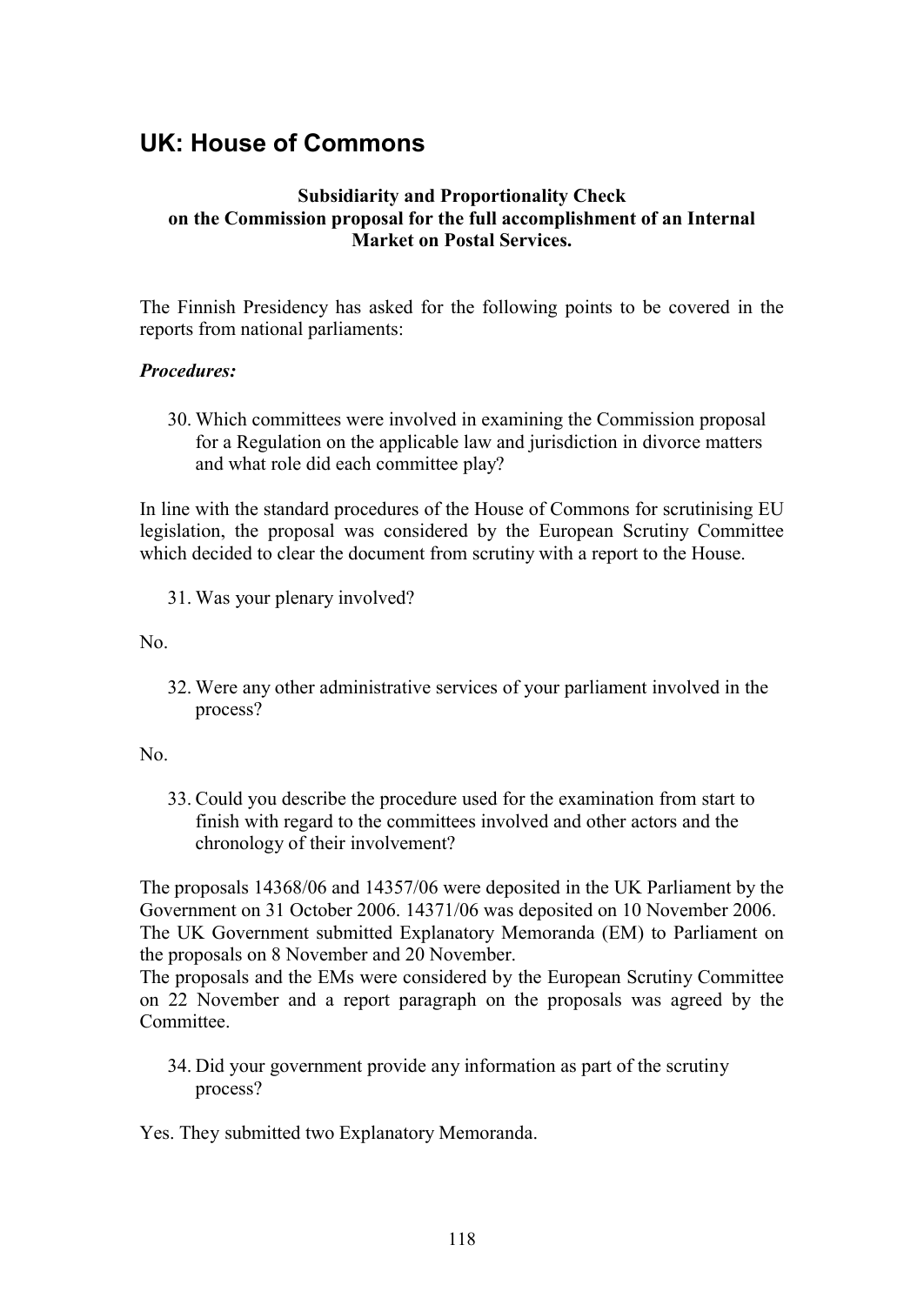35. Did your national parliament consult regional parliaments with legislative powers?

No.

36. Were any other external actors involved in the examination?

No.

37. In case of a bicameral system, did you coordinate your examination with the other parliamentary chamber?

There was no formal coordination, but the officials of the European committees of the two Houses exchanged information.

38. Was the procedure used for this project in accordance with the procedure your parliament plans to use following the Constitutional Treaty´s entering into force?

The procedure for this check was part of the standard procedures of the European Scrutiny Committee for scrutinising EU legislation.

# *Findings:*

The European Scrutiny Committee concluded that there were no major subsidiarity implications. In particular the proposal did not break new ground as compared with Directives 97/67/EC and Directive 2002/39/EC and indeed the Commission had in a number of areas proposed a less prescriptive approach than hitherto.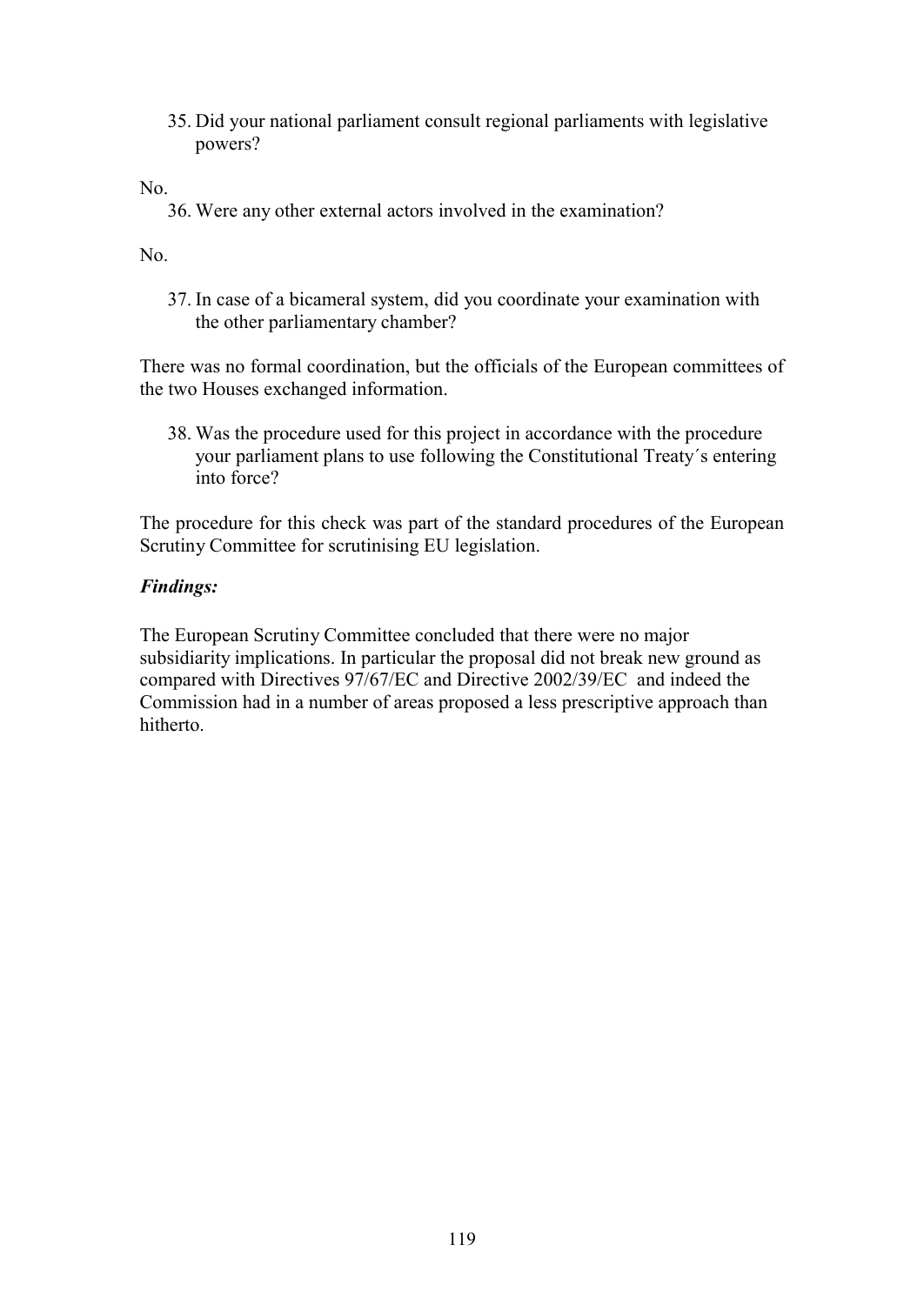# **UK: House of Lords**

**Report from the House of Lords on experience of the subsidiarity and proportionality check: The Commission's Proposal for the full accomplishment of the Internal Market for Postal Services.**

The House of Lords has completed its scrutiny of the Commission's proposal on postal services. Below is a summary of our process covering the points requested by the Finnish Presidency questionnaire:

# *Procedures:*

*1. Which committees were involved in examining the Commission proposal on postal services and what role did each committee play?*

The proposal was deposited in parliament and sifted by Lord Grenfell, the Chairman of the EU Select Committee, to the Internal Market Sub-Committee (Sub-Committee B). Sub-Committee B examined the proposal and reported back to the Chairman, who wrote to the responsible UK Minister.

*2. Was your plenary involved?*

No.

*3. Were any other administrative services of your parliament involved in the process?*

The Legal Adviser to the Select Committee was consulted, and the Lords Representative in Brussels prepared a note for the Sub-Committee.

*4. Could you describe the procedure used for the examination from start to finish with regard to the committees involved and other actors and the chronology of their involvement?*

The proposals 14368/06 and 14357/06 were deposited in both Houses of Parliament by the UK Government on 31 October 2006. 14371/06 was deposited on 10 November 2006.

The UK Government submitted Explanatory Memoranda (EM) to Parliament on the proposals on 8 November and 20 November.

Lord Grenfell sifted the proposals and EMs to Sub-Committee B on 22 November.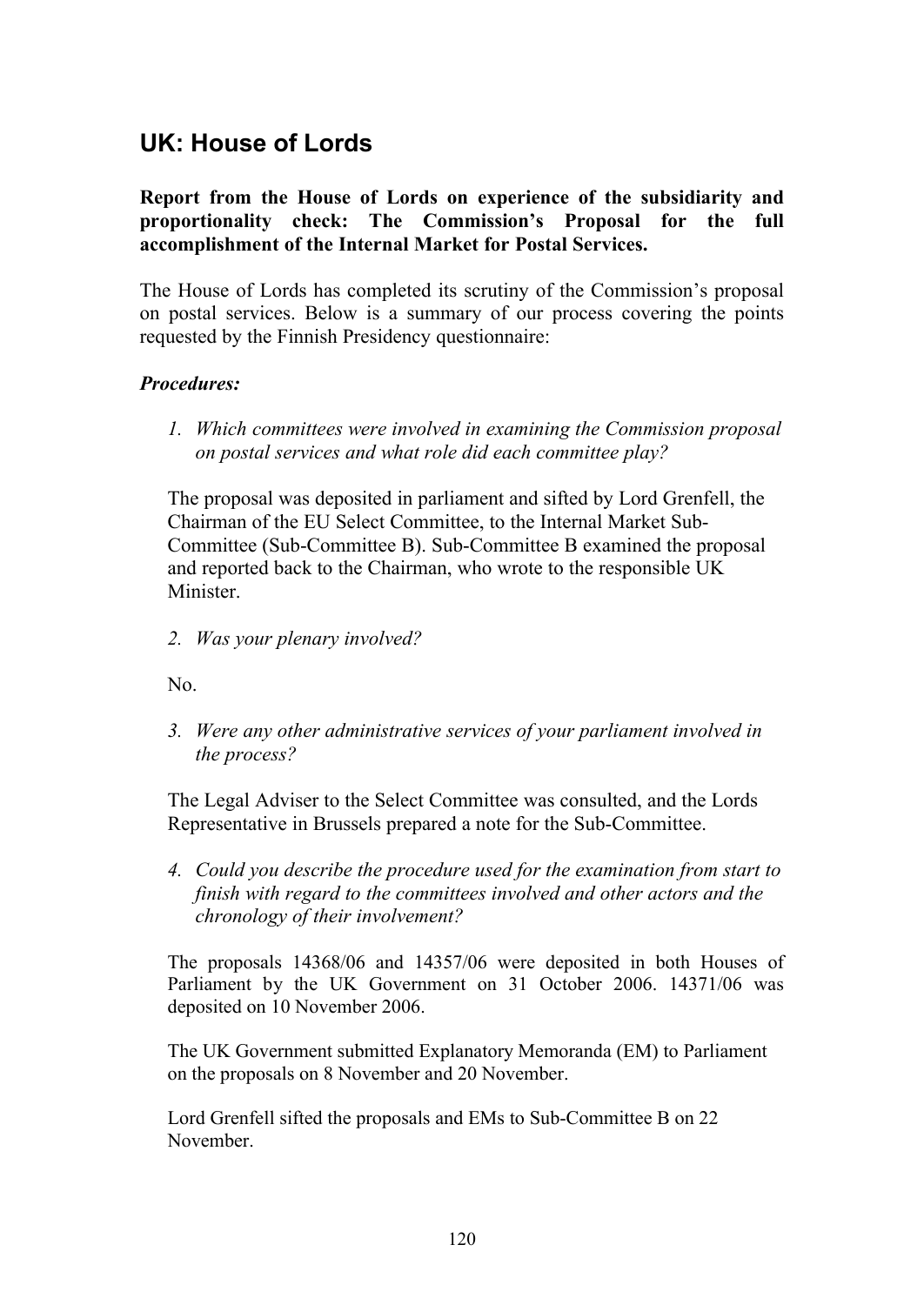Sub-Committee B considered these documents at its meeting on 6 December, and cleared them from scrutiny.

5. *Did your government provide any information as part of the scrutiny process?*

Yes: two Explanatory Memoranda were provided.

6. *Did your national parliament consult regional parliaments with legislative powers?*

Yes, at an official level the Lords consulted with the Scottish Parliament and the Welsh Assembly.

7. *Were any other external actors involved in the examination?*

No.

8. *In case of a bicameral system, did you coordinate your examination with the other parliamentary chamber?*

There was informal coordination between the relevant officials.

9. *Was the procedure used for this project in accordance with the procedure your parliament plans to use following the Constitutional Treaty´s entering into force?*

The procedure followed was the standard procedure for EU scrutiny in the House of Lords.

# *Findings:*

10.*Did you find any breach on the subsidiarity principle?*

No.

*11.Did you find any breach on the proportionality principle?*

No.

12.*Did you adopt a reasoned opinion for non-compliance? (If yes please enclose a copy with your report to the COSAC secretariat)*

No.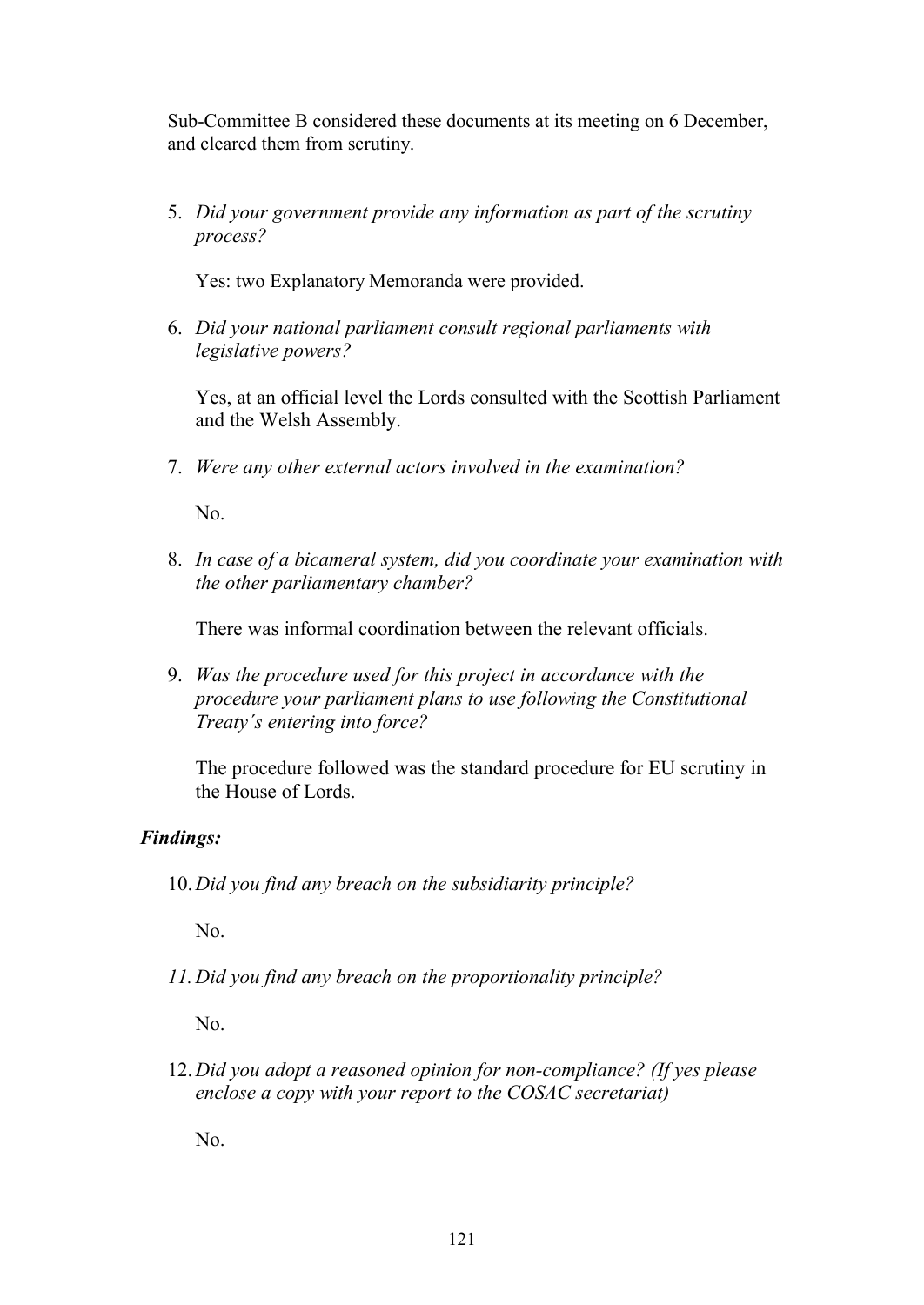- *13.Did you find the Commission's justification with regard to the subsidiarity principle satisfactory?* Yes, and the UK Government also agreed.
- 14.*Did you find the Commission's justification with regard to the proportionality principle satisfactory?*

Yes, as above.

15.*Did you encounter any specific difficulties during the examination?*

No.

*16.Any other comments?*

The Committee were of the opinion that the proposal did not break new ground when compared to the earlier Directives in 1997 and 2002. In particular, we noted hat the UK has already fully liberalised its postal services and thus the proposals did not have significant implications for the UK market.

In 2000, Sub-Committee B conducted an inquiry into the 2002 proposal<sup>12</sup> when we strongly supported the further liberalisation of postal services in the EU. This remains our view.

<sup>&</sup>lt;sup>12</sup> "The Further Liberalisation Of Community Postal Services" published in December 2000 and available at http://www.parliament.the-stationery-office.co.uk/pa/ld200001/ldselect/ldeucom/6/601.htm